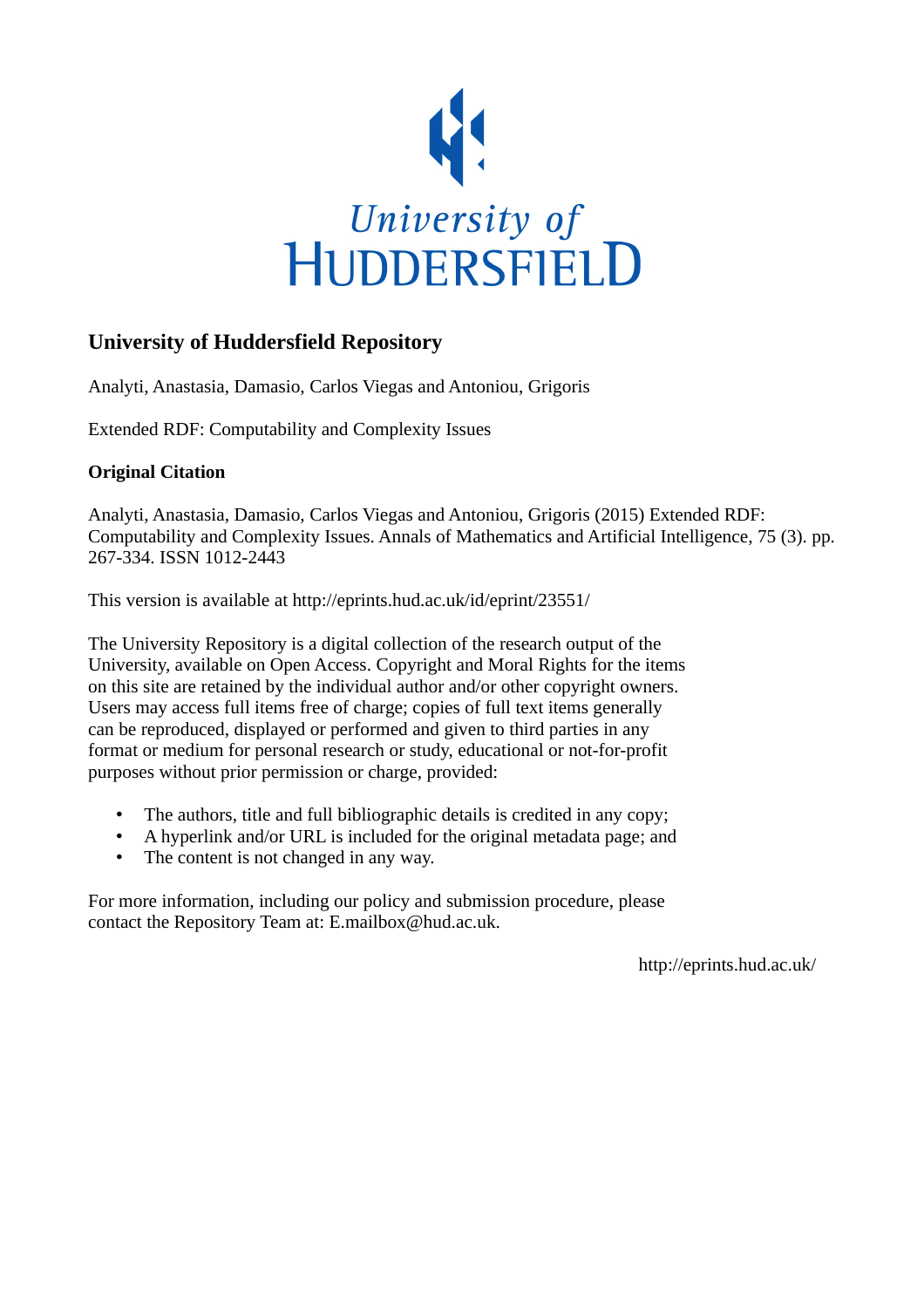# Extended RDF: Computability and Complexity Issues

Anastasia Analyti<sup>1</sup>, Carlos Viegas Damásio<sup>2</sup>, and Grigoris Antoniou<sup>1,3</sup>

<sup>1</sup> Institute of Computer Science, FORTH-ICS, Greece

<sup>2</sup> CENTRIA, Departamento de Informatica, Faculdade de Ciencias e Tecnologia, Universidade Nova de Lisboa, 2829-516 Caparica, Portugal  $^3\,$  Department of Informatics, University of Huddersfield, UK analyti@ics.forth.gr,cd@fct.unl.pt, G.Antoniou@hud.ac.uk

Abstract. ERDF stable model semantics is a recently proposed semantics for ERDF ontologies and a faithful extension of RDFS semantics on RDF graphs. In this paper, we elaborate on the computability and complexity issues of the ERDF stable model semantics. Based on the undecidability result of ERDF stable model semantics, decidability under this semantics cannot be achieved, unless ERDF ontologies of restricted syntax are considered. Therefore, we propose a slightly modified semantics for ERDF ontologies, called *ERDF #nstable model semantics*. We show that entailment under this semantics is, in general, decidable and also extends RDFS entailment. Equivalence statements between the two semantics are provided. Additionally, we provide algorithms that compute the ERDF  $\#n$ -stable models of syntax-restricted and general ERDF ontologies. Further, we provide complexity results for the ERDF  $\#n$ stable model semantics on syntax-restricted and general ERDF ontologies. Finally, we provide complexity results for the ERDF stable model semantics on syntax-restricted ERDF ontologies.

*Keywords:* Extended RDF ontologies, Semantic Web, negation, rules, complexity.

## 1 Introduction

Rules constitute the next layer over the ontology languages of the Semantic Web, allowing arbitrary interaction of variables in the head and body of the rules. In particular, Berners-Lee [12] identifies the following fundamental theoretical problems: negation and contradictions, open-world versus closed-world assumptions, and rule systems for the Semantic Web. Therefore, in [6], the Semantic Web language RDFS [38, 32] is extended to accommodate the two negations of Partial Logic [33], namely weak negation ∼ (expressing negation-as-failure or non-truth) and strong  $negation$   $\neg$  (expressing explicit negative information or falsity), as well as derivation rules. In particular, users can now add negative triples to RDF graphs. The new language is called Extended RDF (ERDF). In [6], the ERDF stable model semantics of ERDF ontologies is developed, based on Partial Logic, extending the model-theoretic semantics of RDFS [32].

ERDF enables the combination of closed-world (non-monotonic) and open-world (monotonic) reasoning, in the same framework, through the presence of weak negation (in the body of the rules) and the new metaclasses *erdf*: TotalProperty and erdf: TotalClass, respectively. In particular, relating strong and weak negation at the interpretation level, ERDF distinguishes two categories of properties and classes.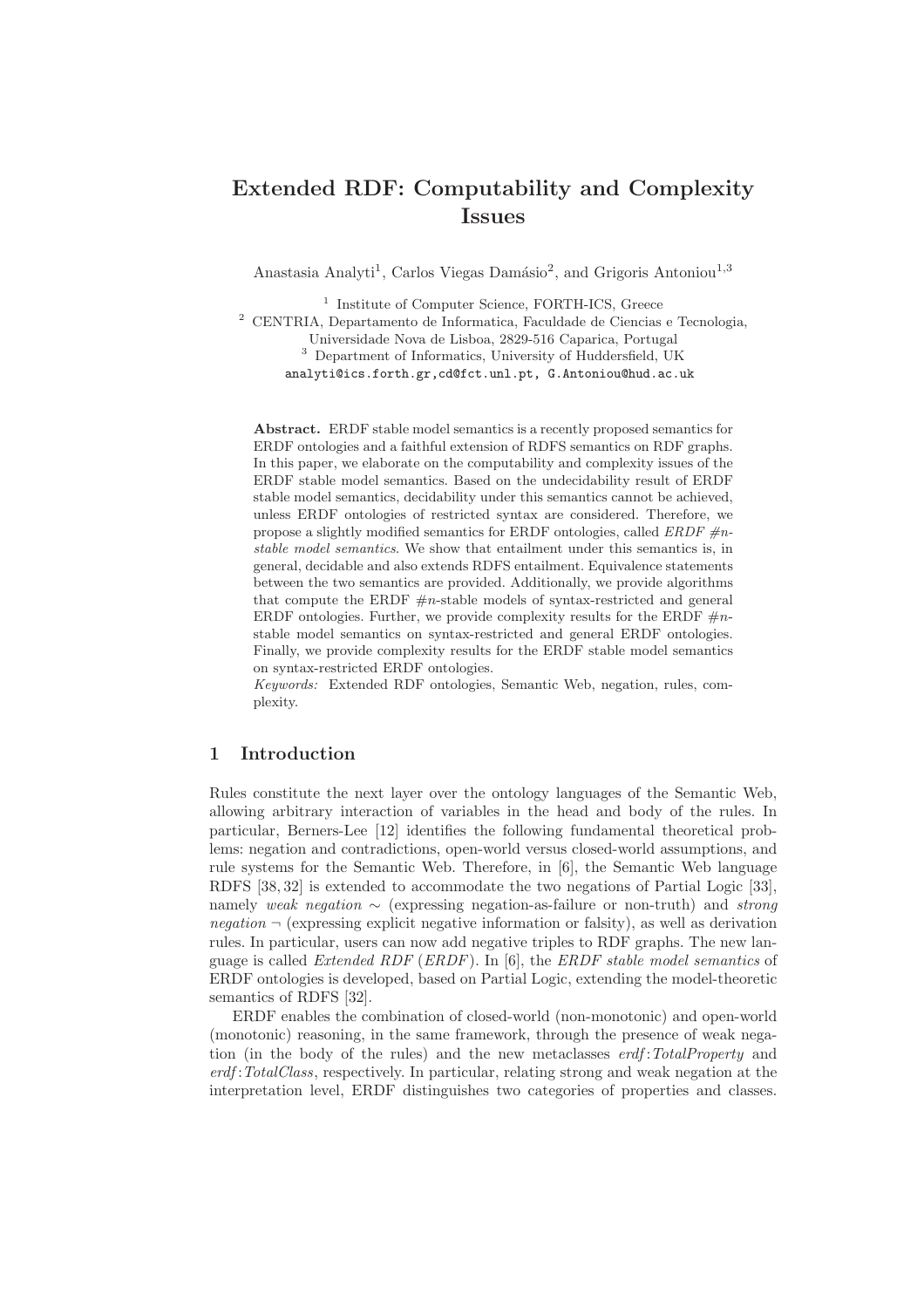Partial properties are properties p that may have truth-value gaps, that is  $p(x, y)$  is possibly neither true nor false. Total properties are properties p that satisfy totalness, that is  $p(x, y)$  is either true or false. Partial and total classes c are defined similarly, by replacing  $p(x, y)$  by rdf:type(x, c). ERDF also distinguishes between properties (and classes) that are completely represented in a knowledge base and those that are not. Clearly, in the case of a completely represented  $(closed)$  property p, entailment of  $~\sim p(x, y)$  allows to derive  $~\neg p(x, y)$ , and the underlying *completeness assumption* has also been called *Closed-World Assumption (CWA)* in the AI literature.

Such a completeness assumption for *closing* a partial property  $p$  by default may be expressed in ERDF by means of the rule  $\neg p(2x, 2y) \leftarrow \neg p(2x, 2y)$  and for a partial class c, by means of the rule  $\neg rdf : type(?x, c) \leftarrow \neg rdf : type(?x, c)$ . These derivation rules are called *default closure rules*. In the case of a total property  $p$ , default closure rules are not applicable. This is because some of the considered interpretations will satisfy  $p(x, y)$  and the rest of the considered interpretations will satisfy  $\neg p(x, y)$ <sup>4</sup>, preventing the preferential entailment of  $~\sim p(x, y)$ . Thus, on total properties, an *Open*-World Assumption (OWA) applies. Similarly to first-order logic, in order to infer negated statements about total properties, explicit negative information has to be supplied, along with ordinary (positive) information. We would like to note that in ERDF properties and classes are partial by default.

Intuitively, an ERDF ontology is the combination of  $(i)$  an ERDF graph  $G$  containing (implicitly existentially quantified) positive and negative information, and (ii) an ERDF program P containing derivation rules, with possibly all connectives ∼, ¬, ⊃, ∧, ∨, ∀, ∃ in the body of a rule, and strong negation ¬ in the head of a rule. Examples of ERDF ontologies are provided in the next section.

In [6], it is shown that ERDF stable model entailment conservatively extends RDFS entailment from RDF graphs to ERDF ontologies. Unfortunately, as shown in [6], satisfiability and entailment under the ERDF stable model semantics are in general undecidable. In this work:

- In Section 4, we further elaborate on the undecidability result of the ERDF stable model semantics. Decidability cannot be achieved under this semantics, unless ERDF ontologies of restricted syntax are considered. Undecidability which is obtained even with the single presence of weak and strong negation in an ERDF ontology is due to the fact that the RDF vocabulary is infinite. Therefore, we propose in Section 5 a modified semantics, called  $ERDF \#n-stable \ model$ semantics (for  $n \in \mathbb{N}$ ), that achieves decidability of reasoning in the general case. The new semantics also extends RDFS entailment from RDF graphs to ERDF ontologies. Equivalence statements between the (original) ERDF stable and  $\#n$ stable model semantics for objective ERDF ontologies (i.e., ERDF ontologies whose rules contain only the logical factors  $\neg$ ,  $\wedge$ ) are provided.
- In Section 6, we show that if  $O$  is a simple ERDF ontology (i.e., the bodies of the rules of O contain only the logical factors  $\sim$ ,  $\neg$ ,  $\wedge$ ) then query answering under the ERDF  $\#n$ -stable model semantics reduces to query answering under the answer set semantics [30] over a particular transformed program generated from O.
- In Section 6 and Section 8, we provide algorithms that compute the ERDF  $\#n$ stable models of simple and general ERDF ontologies, respectively.

<sup>&</sup>lt;sup>4</sup> On total properties p, the *Law of Excluded Middle*  $p(x, y) \vee \neg p(x, y)$  applies.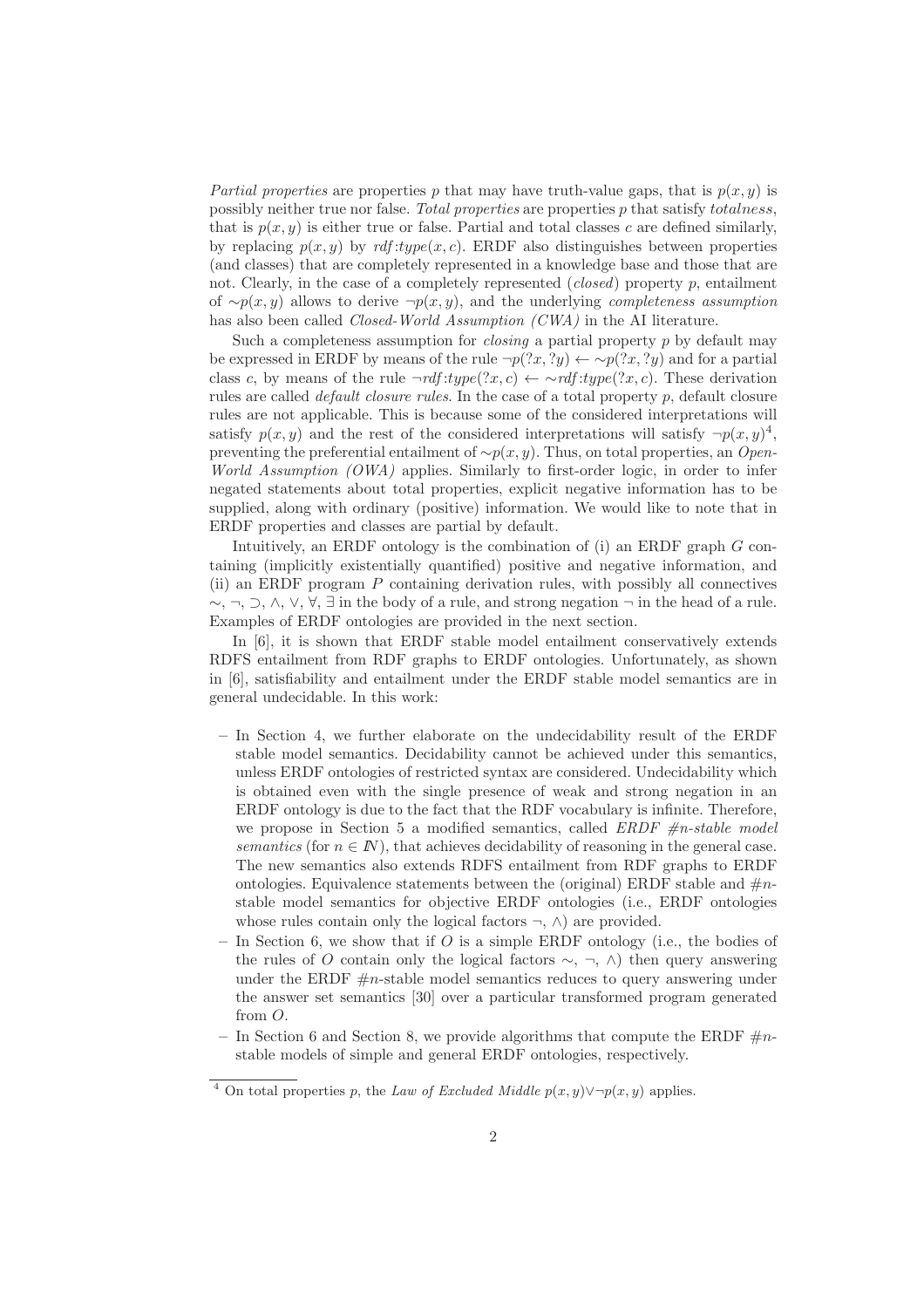- Using the previous algorithms, in Section 7 and Section 9, we provide model existence and query answering complexity results for the ERDF  $\#n$ -stable model semantics on objective and simple ERDF ontologies, ERDF ontologies without quantifiers, and general ERDF ontologies. We consider both the case that an ERDF ontology is bounded (i.e., there are no free variables in the body and head of its rules) or is not bounded. In particular, the complexity of query answering under the ERDF  $\#n$ -stable model semantics (i) on bounded objective and bounded simple ERDF ontologies is co-NP-complete, (ii) on objective and simple ERDF ontologies, as well as on bounded ERDF ontologies without quantifiers and ERDF ontologies without quantifiers, is  $\Pi_2^P =$ co-NPNP-complete, and (iii) on bounded ERDF ontologies and general ERDF ontologies is PSPACEcomplete. All previous results are with respect to the size of the ERDF ontology. Additionally, in Section 10, we provide combined complexity results (i.e., with respect to both the size of the ERDF ontology and the size of the query formula) of query answering. In particular, in the case that the query formula does not have quantifiers, the combined complexity of query answering is the same as the complexity of query answering with respect to the size of ERDF ontology, for all kinds of ERDF ontologies. Further, in the case that the query formula is general, the combined complexity of query answering is PSPACE-complete, for all kinds of ERDF ontologies. These complexity results are summarized in Table 1. We see that when the complexity of the structure of an ERDF ontology increases, its query answering complexity also increases though there are overlaps. The combined complexity of query answering for a general query formula  $F$  is the same for all kinds of ontologies due to the complexity of F.
- Finally, in Section 7, we provide complexity results for the (original) ERDF stable model semantics when restricted to bounded objective and objective ERDF ontologies. In particular, the complexity of query answering under the ERDF stable model semantics on bounded objective ERDF ontologies is co-NP-complete and on objective ERDF ontologies is  $\Pi_2^P$ -complete, provided that the query formula is an ERDF d-formula (i.e. a disjunction of existentially quantified conjunctions of ERDF triples, without free variables). This is due to the ERDF metaclasses erdf: TotalClass and erdf: TotalProperty, on the instances of which the OWA applies.

This work extends our conference paper [7] (i) by showing that the ERDF stable model semantics is undecidable even on objective ERDF ontologies, (ii) by showing that if O is a simple ERDF ontology then query answering under the ERDF  $\#n$ stable model semantics reduces to query answering under the answer set semantics, (iii) by providing algorithms that compute the ERDF  $\#n$ -stable models of simple and general ERDF ontologies, (iv) by providing complexity results for the ERDF  $\#n$ -stable model semantics on bounded simple ERDF ontologies, bounded objective ERDF ontologies, bounded ERDF ontologies without quantifiers, ERDF ontologies without quantifiers, bounded ERDF ontologies, and general ERDF ontologies, and (v) by extending related work and providing proofs for all propositions.

The rest of the paper is organized as follows: In Section 2, we present two examples of ERDF ontologies. Section 3 reviews the ERDF stable model semantics of ERDF ontologies. In Section 4, we show that the ERDF stable model semantics is undecidable even on objective ERDF ontologies. In Section 5, we propose the ERDF  $\#n$ stable model semantics of ERDF ontologies that extends RDFS entailment on RDF graphs and guarantees decidability of reasoning. Additionally, we provide equivalence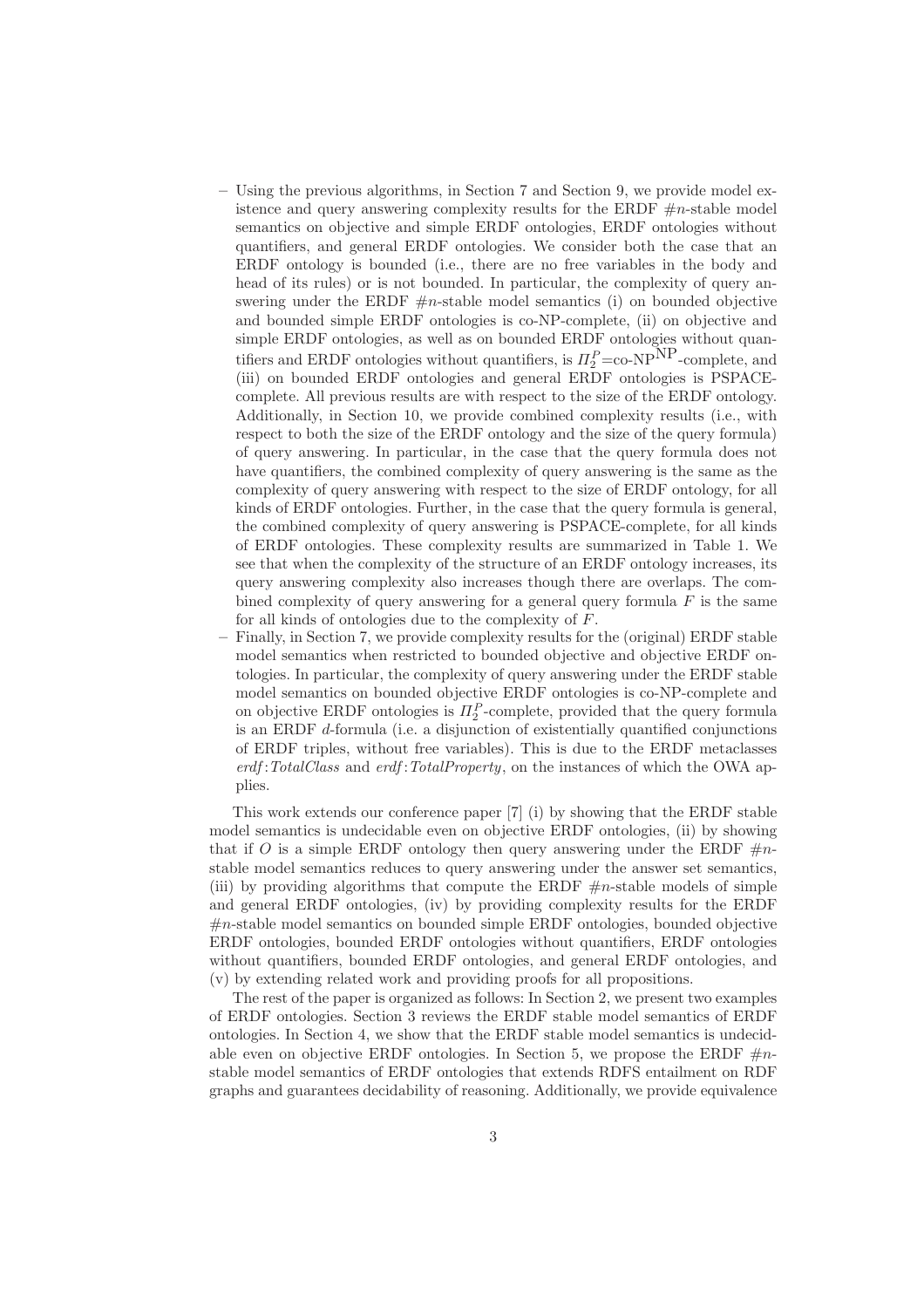|                        |                                   |                                         | model existence query answering combined complexity combined complexity |                               |
|------------------------|-----------------------------------|-----------------------------------------|-------------------------------------------------------------------------|-------------------------------|
| <b>ERDF</b>            | w.r.t. the size                   | w.r.t. the size                         | of query answering                                                      | of query answering            |
| ontology               | of the ERDF                       | of the ERDF                             | for an unquantified                                                     | for a general                 |
|                        | ontology                          | ontology                                | query formula                                                           | query formula                 |
| bounded                | <b>NP</b>                         | $co-NP$                                 | $co-NP$                                                                 | <b>PSPACE</b>                 |
| objective              | (Prop. 9.1)                       | (Prop. 9.3)                             | (Prop. 19.1)                                                            | (Prop. 19.2)                  |
| objective              | NP <sup>NP</sup><br>(Prop. 12.1)  | $_{\rm co-NP}^{\rm NP}$<br>(Prop. 12.2) | $_{\rm co-NP}^{\rm NP}$<br>(Prop. 19.1)                                 | <b>PSPACE</b><br>(Prop. 19.2) |
| bounded                | NP                                | $co-NP$                                 | $co-NP$                                                                 | <b>PSPACE</b>                 |
| simple                 | (Prop. 7)                         | (Prop. 8)                               | (Prop. 19.1)                                                            | (Prop. 19.2)                  |
| simple                 | NP <sup>NP<br/>(Prop. 11.1)</sup> | $_{\rm co-NP}^{\rm NP}$<br>(Prop. 11.2) | $_{\rm co-NP}^{\rm NP}$<br>(Prop. 19.1)                                 | <b>PSPACE</b><br>(Prop. 19.2) |
| bounded                |                                   |                                         |                                                                         |                               |
| without                | NP <sup>NP</sup>                  | $_{\rm co-NP}^{\rm NP}$                 | $_{\rm co-NP}^{\rm NP}$                                                 | <b>PSPACE</b>                 |
| quantifiers            | (Prop.14.1)                       | (Prop.14.2)                             | (Prop. 19.1)                                                            | (Prop. 19.2)                  |
| without<br>quantifiers | NP <sup>NP<br/>(Prop.15.1)</sup>  | $_{\rm co-NP}^{\rm NP}$<br>(Prop.15.2)  | $_{\rm co-NP}{}^{\rm NP}$<br>(Prop. 19.1)                               | <b>PSPACE</b><br>(Prop. 19.2) |
| bounded                | <b>PSPACE</b>                     | <b>PSPACE</b>                           | <b>PSPACE</b>                                                           | <b>PSPACE</b>                 |
|                        | (Prop. 17.1)                      | (Prop. 17.2)                            | (Prop. 19.1)                                                            | (Prop. 19.2)                  |
| general                | <b>PSPACE</b>                     | <b>PSPACE</b>                           | <b>PSPACE</b>                                                           | <b>PSPACE</b>                 |
|                        | (Prop. 18.1)                      | (Prop. 18.2)                            | (Prop. 19.1)                                                            | (Prop. 19.2)                  |

Table 1. Complexity of ERDF #n-stable model semantics (all entries are completeness results)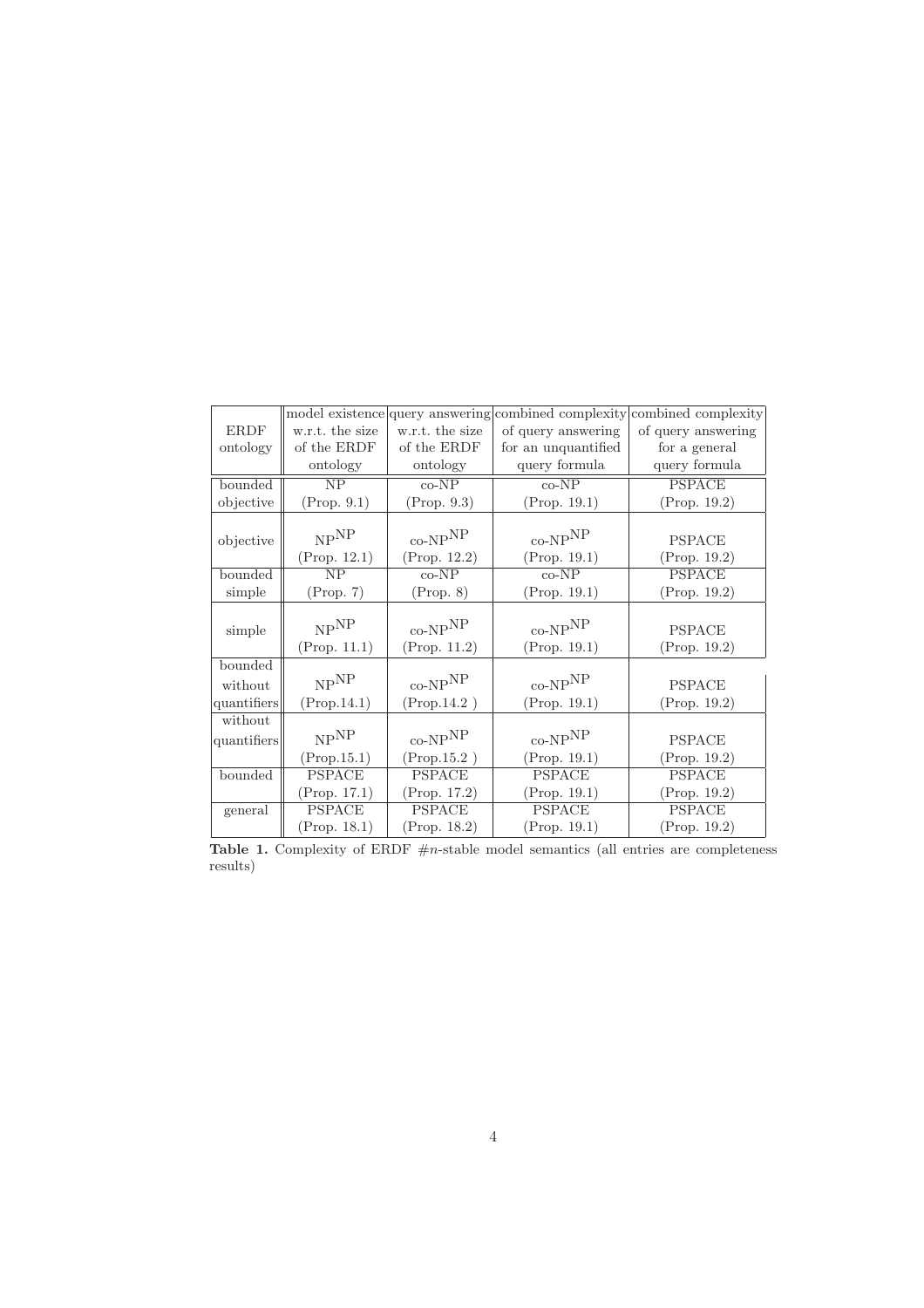statements between the ERDF  $\#n$ -stable and the (original) ERDF stable model semantics. Section 6 considers query answering on simple ERDF ontologies under the ERDF  $\#n$ -stable model semantics. Section 7 provides complexity results w.r.t. the size of the ERDF ontology for (i) the ERDF  $\#n$ -stable model semantics on simple and objective ERDF ontologies, and (ii) the (original) ERDF stable model semantics on objective ERDF ontologies. Section 8 provides an algorithm that computes the ERDF #n-stable models of general ERDF ontologies. Section 9 provides complexity results w.r.t. the size of the ERDF ontology for the ERDF  $\#n$ -stable model semantics on ERDF ontologies without quantifiers and general ERDF ontologies. Section 10 provides combined complexity results for all kinds of ERDF ontologies. Section 11 reviews related work. Finally, Section 12 concludes the paper. All proofs are provided in the Appendix A. Appendix B contains a list of symbols. Appendix C overviews RDFS reasoning.

## 2 Examples of ERDF ontologies

In this Section, we present two examples of ERDF ontologies.

Example 1. We want to select wines for a dinner such that for each adult guest that (we know that) likes wine, there is on the table exactly one wine that he/she likes. Further, we want guests who are neither adults nor children to be served Coca-Cola. Additionally, we want adult guests, for whom we do not know if they like wine, also to be served Coca-Cola. Assume that in contrast to a child, we cannot decide if a guest is an adult or not.

For this drink selection problem, we use the classes: (i)  $ex:Guest$ , whose instances are the persons that will be invited to the dinner, (ii)  $ex:Wine$ , whose instances are wines, (iii)  $ex:SelectedWine$  whose instances are the wines *chosen* to be served, (iv) ex: Adult, whose instances are persons, 18 years of age or older, and (v)  $ex:Child$ , whose instances are persons, 10 years of age or younger. Additionally, we use the properties: (i)  $ex:likes(X, Y)$  indicating that we know that person X likes wine Y, and (ii)  $ex:serveSoftDirink(X, Y)$  indicating that person X will be served soft drink  $Y$ .

An ERDF program P that describes this drink selection problem is the follow $ing^{5,6}$ :

 $(1) id(?x, ?x) \leftarrow true.$ 

(2) rdf:type(?y, SelectedWine)  $\leftarrow$  rdf:type(?x, Guest), rdf:type(?x, Adult),  $rdf: type(?y, \textit{Wine}), \textit{likes}(?x, ?y),$  $\forall$ ?z (rdf:type(?z, SelectedWine), ∼id(?y, ?z) ⊃ ∼likes(?x, ?z)).

(3)  $\textit{rdf:type}(A\textit{dult}, \textit{erdf:TotalClass}) \leftarrow \textit{true}.$ 

 $(4) \neg rdf : type(?x, Child) \leftarrow \neg rdf : type(?x, Child).$ 

(5)  $servesSoftDrink(?x, Coca-Cola) \leftarrow rdf: type(?x, Guest), \neg rdf: type(?x, Adult),$  $\neg\textit{rdf}:type(?x, Child).$ 

(6)  $serves of tDrink(?x, Coca-Cola) \leftarrow rdf: type(?x, Guest), rdf: type(?x, Adult),$  $\forall ?y \ (rdf:type(?y, \text{Wine}) \supset \sim \text{likes}(?x, ?y)).$ 

 $5$  To improve readability, we ignore the example namespace  $ex$ .

<sup>6</sup> Commas "," in the body of the rules indicate conjunction ∧.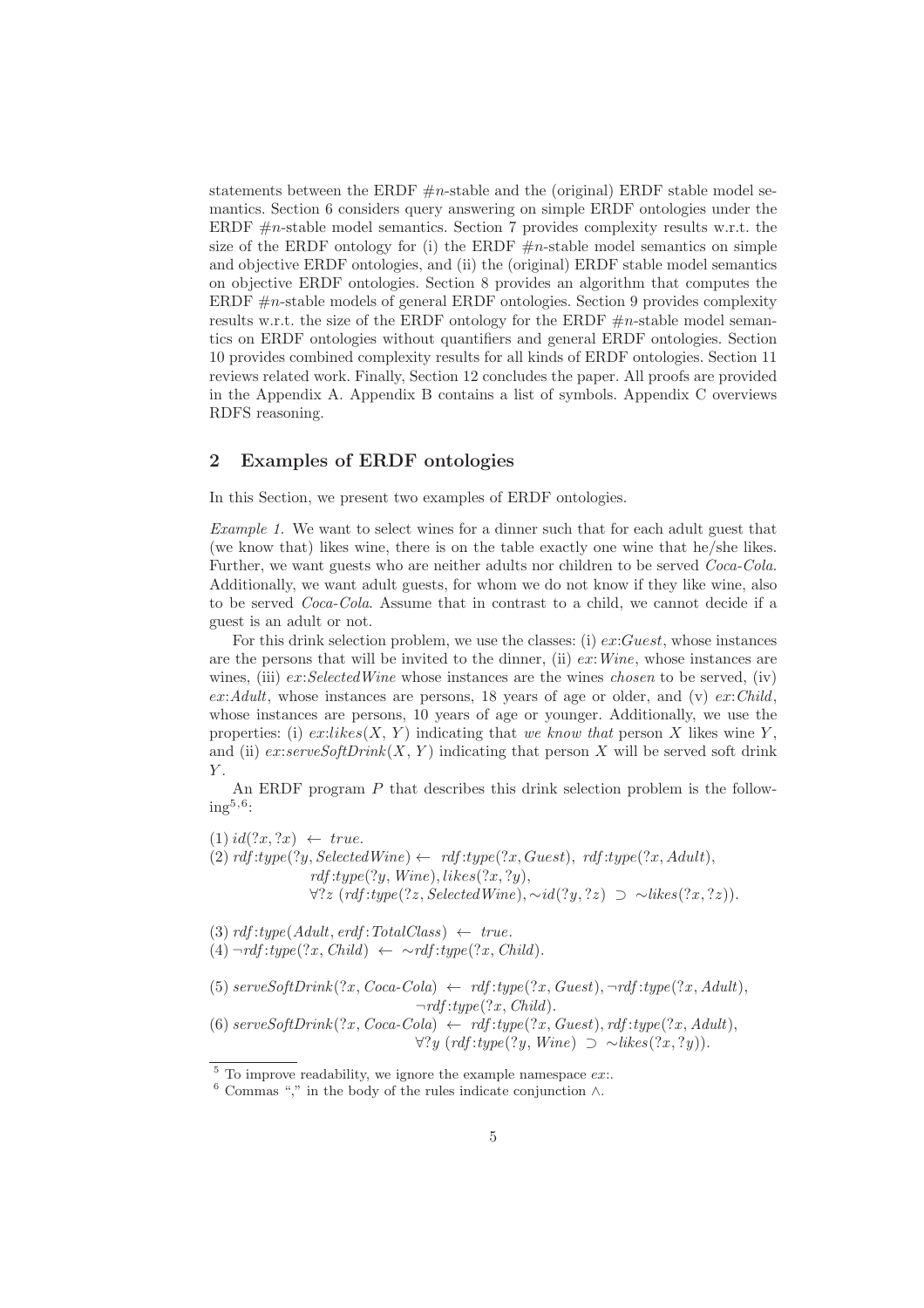Consider now the ERDF graph  $G$ , containing the factual information:

 $G = \{rdf: type(Carlos, Guest), rdf: type(Gerd, Guest),$ rdf :type(Anne, Guest), rdf :type(Riesling, Wine), rdf :type(Retsina, Wine), likes(Gerd, Riesling), likes(Gerd, Retsina), likes(Carlos, Retsina), rdf :type(Gerd, Adult), rdf :type(Carlos, Adult)  $\neg\textit{rdf}: type(Riesling, Adult)\}.$ 

Then,  $O = \langle G, P \rangle$  is an ERDF ontology. Note that Adult is declared in P as a total class<sup>7</sup>. Thus, on this class the OWA applies and case-based reasoning on the truth value of  $\textit{rdf}$ : $\textit{type}(\textit{Anne}, \textit{Adult})$  is performed. This is because somebody is either an Adult or is not and  $O$  does not contain complete knowledge about Adult. On the other hand,  $likes(X, Y)$  is a partial property because somebody may neither like a wine and neither dislike it. *Child* is not a partial class because somebody is either a Child or is not. However, O contains complete knowledge about Child. Thus, on Child a CWA applies, expressed by a default closure rule in P (in line (4)).  $\Box$ 

Example 2. Assume that a new drug for the Parkinson disease has been invented by a pharmaceutical company with the name Steron. Before it is released into the market it should pass preliminary tests on Parkinson patients. Assume that there exists a team of Parkinson patients that take the drug and all of them should be able to move each part of their body and not present dizziness or instability in order for the new drug to be effective. This is expressed by the following ERDF ontology  $Q = \langle G, P \rangle$ , where  $P =$ 

(1) rdf:type(Steron, EffectiveParkisonDrug) ←  $\forall$ ?x belongs(?x, SteronTestTeam) ⊃  $~\sim~(\exists ?y \; rdf: type(?y, bodyPart), \neg move(?x, ?y)), \sim presents(?x, instability),$  $\sim$ presents(?x, dizziness).

Consider now the ERDF graph  $G$ , containing the factual information:

 $G = \{rdf: type(arm, BodyPart), rdf: type(leg, BodyPart),$ belongs(Anne, SteronTestTeam), belongs(Mary, SteronTestTeam), belongs(Peter , SteronTestTeam), belongs(Joan, SteronTestTeam),  $\neg move(Anne, arm), presents(Joan, instability)\}.$ 

Since Anne and Joan belong to the test team for Steron and Anne cannot move her arm and *Joan* presents instability, *Steron* is not considered an effective drug.  $\Box$ 

## 3 Stable Model Semantics of ERDF Ontologies

In this Section, we provide the basic definitions of the ERDF stable model semantics of ERDF ontologies. More details and examples can be found in [6].

According to RDF concepts [38, 32], URI references are used as globally unique names for web resources. An RDF URI reference is a Unicode string that represents an absolute URI (with an optional fragment identifier). It may be represented as a qualified name, that is a colon-separated two-part string consisting of a namespace prefix (an abbreviated name for a namespace URI) and a local name.

 $\overline{7}$  Of course, this declaration could had been included (equivalently) in G, instead of P.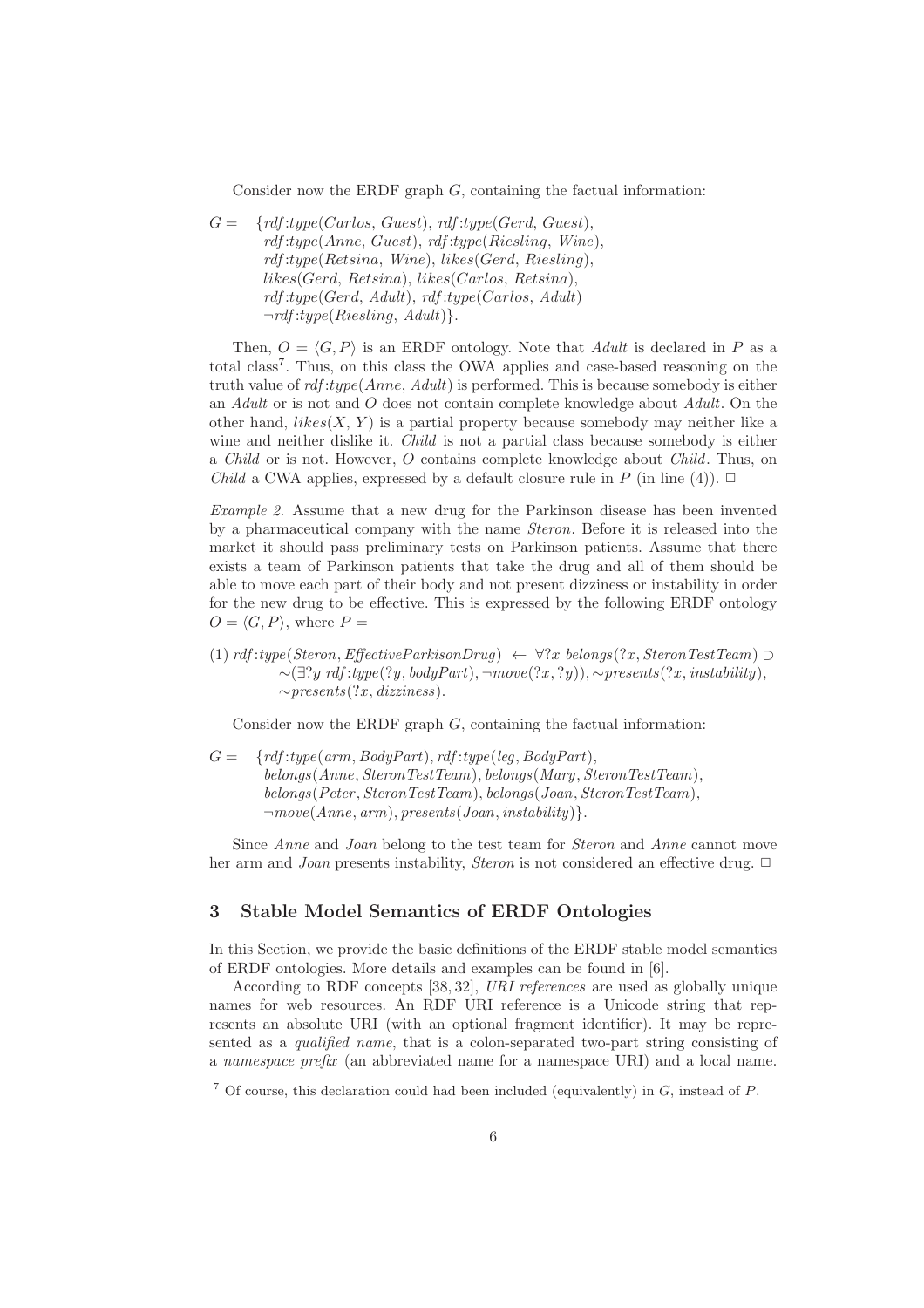For example, given the namespace prefix "ex" defined to stand for the namespace URI "http://www.example.org/", the qualified name "ex:Riesling" (which stands for "http://www.example.org/Riesling") is a URI reference.

A (Web) vocabulary V is a set of URI references and/or literals (plain or typed). We denote the set of all URI references by  $URI$ , the set of all plain literals by  $PL$ , the set of all typed literals by  $\mathcal{TL}$ , and the set of all literals by  $\mathcal{LIT}$ . We consider a set Var of variable symbols, such that the sets Var,  $\mathcal{URL}$ ,  $\mathcal{LIT}$  are pairwise disjoint. In our examples, variable symbols are prefixed by "?".

Let  $V$  be a vocabulary. An *ERDF triple* over  $V$  is an expression of the form  $p(s, o)$  or  $\neg p(s, o)$ , where  $s, o \in V \cup Var$  are called *subject* and *object*, respectively, and  $p \in V \cap URT$  is called property. An *ERDF graph G* is a set of ERDF triples over some vocabulary V. We denote the variables appearing in  $G$  by  $Var(G)$ , and the set of URI references and literals appearing in  $G$  by  $V_G$ .

Let V be a vocabulary. We denote by  $L(V)$  the smallest set that contains the ERDF triples over V and is closed with respect to the following conditions: if  $F, G \in$  $L(V)$  then  $\{\sim\!\! F, \neg F, F \wedge G, F \vee G, F \supset G, \exists x F, \forall x F\} \subseteq L(V)$ , where  $x \in Var$ . An ERDF formula over V is an element of  $L(V)$ . We denote the set of variables appearing in the ERDF formula F by  $Var(F)$ , and the set of free variables appearing in F by  $FVar(F)$ . Moreover, we denote the set of URI references and literals appearing in F by  $V_F$ .

Intuitively, an ERDF graph G represents an existentially quantified conjunction of ERDF triples. Specifically, let  $G = \{t_1, ..., t_m\}$  be an ERDF graph, and let  $Var(G) = \{x_1, ..., x_k\}$ . Then, G represents the ERDF formula formula  $(G)$  $\exists$ ?x<sub>1</sub>, ...,  $\exists$ ?x<sub>k</sub> t<sub>1</sub>  $\wedge$  ...  $\wedge$  t<sub>m</sub>. Existentially quantified variables in ERDF graphs are handled by skolemization, where existential variables (blank nodes) are replaced by skolem constants. We will denote the skolemized graph  $G$ , by  $sk(G)$ .

An ERDF rule r over a vocabulary V is an expression of the form:  $Concl(r) \leftarrow$  $Cond(r)$ , where  $Cond(r) \in L(V) \cup \{true\}$  and  $Concl(r)$  is an ERDF triple or false. Without loss of generality, we assume that no bound variable in  $Cond(r)$  appears free in  $Concl(r)$ . We denote the set of variables and the set of free variables of r by  $Var(r)$  and  $FVar(r)^8$ , respectively. An *ERDF program P* is a finite set of ERDF rules. We denote the set of URI references and literals appearing in  $P$  by  $V_P$ .

An ERDF ontology is a pair  $O = \langle G, P \rangle$ , where G is an ERDF graph and P is an ERDF program.

We now define three kinds of ERDF ontologies that are going to be used in the paper.

**Definition 1 (Simple, Objective ERDF ontology).** An ERDF formula  $F$  is called *simple* if it has the form  $t_1 \wedge ... \wedge t_k \wedge \neg t_{k+1} \wedge ... \wedge \neg t_m$ , where each  $t_i$ ,  $i = 1, ..., m$ , is a (positive or negative) ERDF triple. An ERDF program  $P$  is called *simple* if for all  $r \in P$ ,  $Cond(r)$  is a simple ERDF formula or true. An ERDF ontology  $O = \langle G, P \rangle$ is called *simple*, if P is a simple ERDF program. A simple ERDF ontology  $O$  (resp. ERDF program P) is called *objective*, if no weak negation appears in O (resp. P).  $\Box$ 

**Definition 2 (Bounded ERDF ontology).** Let  $O = \langle G, P \rangle$  be an ERDF ontology. We say that O is *bounded* if for each  $r \in P$ , there are no free variables in  $Cond(r)$ and  $Concl(r)$ , i.e.  $FVar(Cond(r)) = \emptyset$  and  $FVar(Concl(r)) = \emptyset$ .

<sup>&</sup>lt;sup>8</sup>  $FVar(r) = FVar(Concl(r)) \cup FVar(Cond(r)).$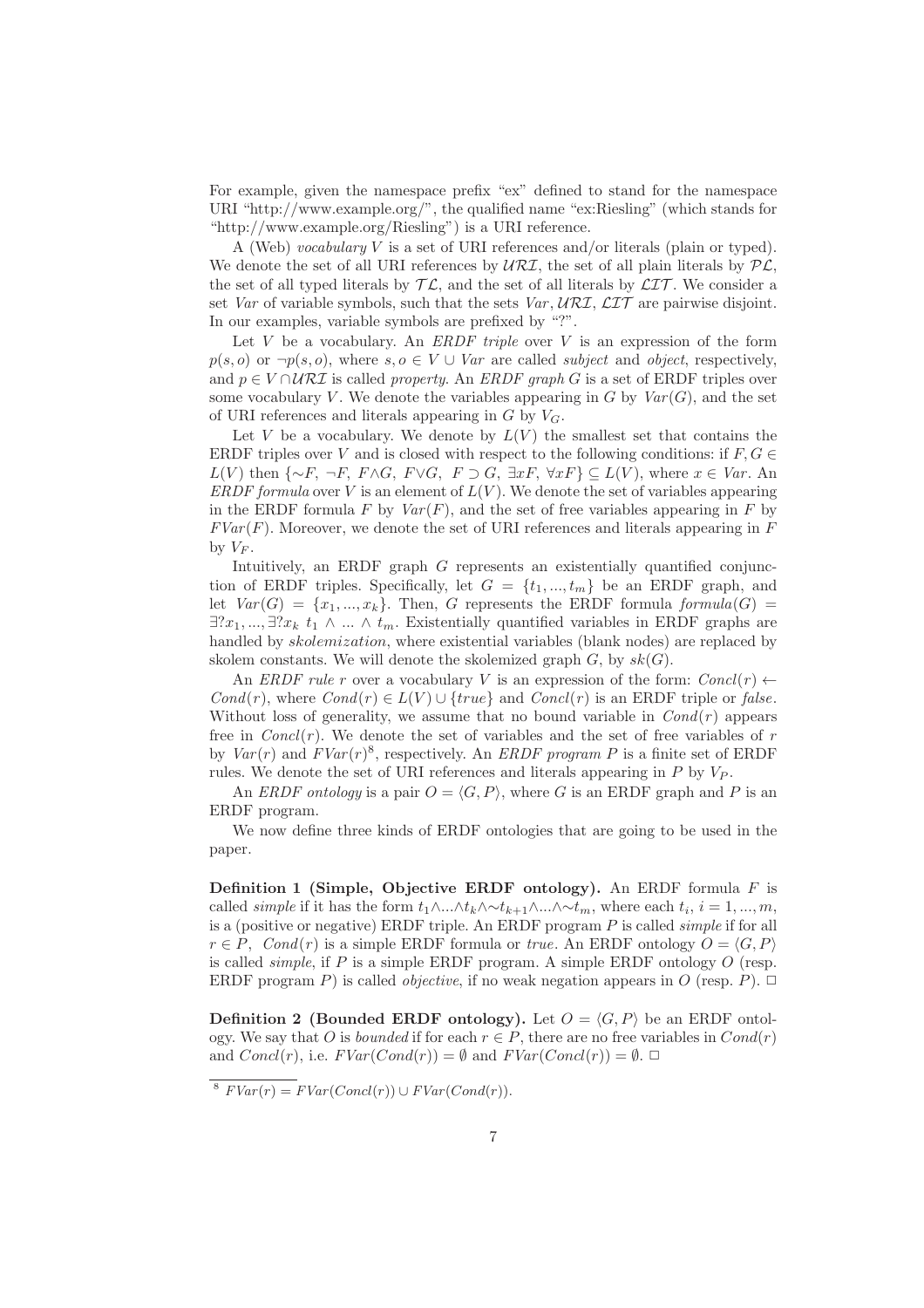Notice that the notion of bounded ERDF ontology is a generalization of grounded logic programming rules, i.e. with no occurrence of variables, to general quantified ERDF formulas in rule conditions. In fact, bounded simple and objective ontologies can be equivalently defined as grounded simple and objective ontologies, respectively.

In the subsequent sections, we are going to define query answering according to  $\#n$ -stable model semantics and providing complexity of query answering for all kinds on ERDF ontologies both with respect to the size of the ERDF ontology and combined complexity (that is both w.r.t. the size of the ERDF ontology and the size of the query ERDF formula).

A partial interpretation is an extension of a simple interpretation of RDF semantics [32], where each property is associated not only with a truth extension but also with a falsity extension.

**Definition 3 (Partial interpretation).** A *partial interpretation I* of a vocabulary V consists of:

- A non-empty set of resources  $Res_I$ , a set of properties  $Prop_I$ , and a set of literal values  $LV_I \subset Res_I$ , which contains  $V \cap \mathcal{PL}$ .
- A vocabulary interpretation mapping:  $I_V: V \cap \mathcal{U} \mathcal{R} \mathcal{I} \rightarrow Res_I \cup Prop_I$ .
- $-$  A property-truth extension mapping<sup>9</sup>:  $PT_I : Prop_I \rightarrow \mathcal{P}(Res_I \times Res_I)$ .
- $A$  property-falsity extension mapping:  $PF_I : Prop_I \rightarrow \mathcal{P}(Res_I \times Res_I)$ .
- A mapping  $IL_I: V \cap \mathcal{TL} \rightarrow Res_I$ .

We define the mapping:  $I: V \to Res_I \cup Prop_I$ , called *denotation*, such that: (i)  $I(x) = I_V(x)$ ,  $\forall x \in V \cap \mathcal{U} \mathcal{R} \mathcal{I}$ , (ii)  $I(x) = x$ ,  $\forall x \in V \cap \mathcal{P} \mathcal{L}$ , and (iii)  $I(x) = IL_I(x)$ ,  $\forall x \in V \cap \mathcal{TL}$ .

Note that the truth and falsity extensions of a property  $p$  according to a partial interpretation I, that is  $PT_I(p)$  and  $PF_I(p)$ , are sets of pairs  $\langle subject, object \rangle$  of resources. The interpretation of URIs, plain literals and typed literals is done as in the original RDFS semantics.

Example 3. Let a vocabulary  $V = \{ex: Carlos, ex: Grigoris, ex:Riesling, ex:likes,$ ex:denotationOf, Grigoris  $\hat{z}$ sd:string} and consider a structure I that consists of:

- $A$  set of resources  $Res_I = \{C, G, R, l, d, Grigoris \}$ .
- A set of properties  $Prop_I = \{l, d\}.$
- A vocabulary interpretation mapping  $I_V : V \cap URT \rightarrow Res_I \cup Prop_I$  such that:  $I_V(ex: Carlos) = C$ ,  $I_V(ex:Grigoris) = G$ ,  $I_V(ex:Riesling) = R$ ,  $I_V(ex:likes) = l$ , and  $I_V(ex:denotationOf) = d.$
- A property-truth extension mapping  $PT_I : Prop_I \rightarrow \mathcal{P}(Res_I \times Res_I)$  such that:  $PT_I(d) = \{ \langle \text{ Grigoris }, G \rangle \}.$
- A property-falsity extension mapping  $PF_I: Prop_I \rightarrow \mathcal{P}(Res_I \times Res_I)$  such that:  $PF_I(l) = \{\langle C, R \rangle\}.$
- $A$  mapping  $IL_I: V \cap T\mathcal{L} \rightarrow Res_I$  such that:  $IL_I$  (*Grigoris*  $\hat{ }$ *casationg*) = *Grigoris* .

 $-$  A set of literal values  $LV_I = \{$  *Grigoris*  $\}$ .

It is easy to see that  $I$  is a partial interpretation of  $V$ , expressing that: (i) Grigoris is the denotation of Grigoris and (ii) Carlos dislikes Riesling.  $\Box$ 

<sup>&</sup>lt;sup>9</sup> The notation  $P(S)$ , where S is a set, denotes the *power set* of S.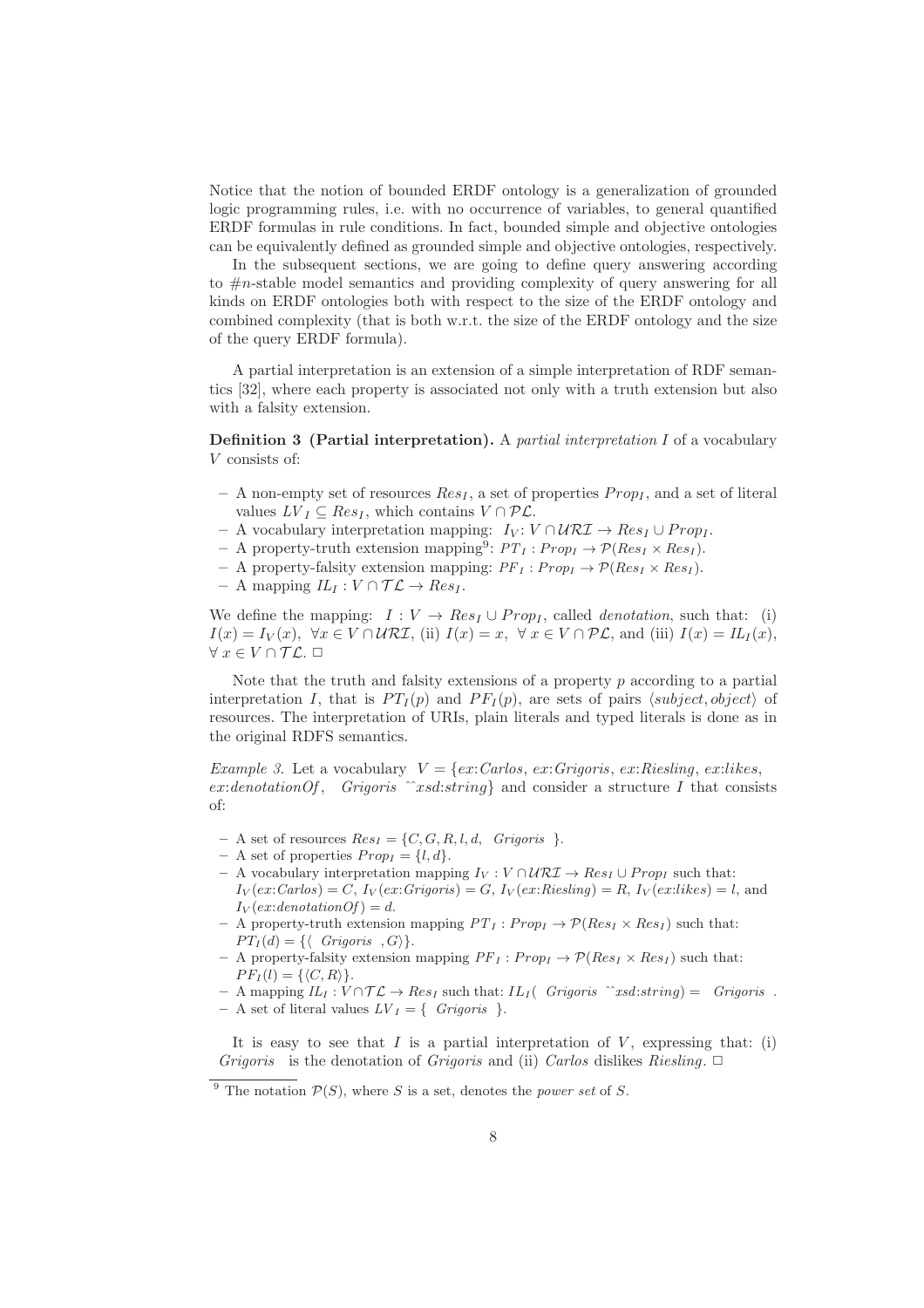A partial interpretation I of a vocabulary V is *coherent* iff for all  $x \in Prop<sub>I</sub>$ ,  $PT_I(x) \cap PF_I(x) = \emptyset$ , meaning that any triple cannot be simultaneously true and false.

In order to be able to interpret variables in ERDF graphs and formulas, we require as usual the notion of valuations. Let  $I$  be a partial interpretation of a vocabulary V and let v be a partial function  $v : Var \rightarrow Res_I$  (called valuation). If  $x \in Var$ , we define  $[I + v](x) = v(x)$ . If  $x \in V$ , we define  $[I + v](x) = I(x)$ , i.e. we interpret a variable according to the valuation and the remaining vocabulary using the partial interpretation I. We now have all the necessary formal ingredients to define satisfaction of ERDF formulas.

Definition 4 (Satisfaction of an ERDF formula w.r.t. a partial interpretation and a valuation). Let  $F, G$  be ERDF formulas and let I be a partial interpretation of a vocabulary V. Additionally, let v be a mapping  $v : Var(F) \rightarrow Res_I$ .

- If  $F = p(s, o)$  then  $I, v \models F$  iff  $p ∈ V ∩ U \mathcal{R} \mathcal{I}, s, o ∈ V ∪ Var, I(p) ∈ Prop<sub>I</sub>, and$  $\langle [I + v](s), [I + v](o) \rangle \in PT_I(I(p)).$
- If  $F = \neg p(s, o)$  then  $I, v \models F$  iff  $p ∈ V \cap URL$ ,  $s, o ∈ V \cup Var$ ,  $I(p) ∈ Prop<sub>I</sub>$ , and  $\langle [I + v](s), [I + v](o) \rangle \in PF_I(I(p)).$
- If  $F = \neg G$  then  $I, v \models F$  iff  $V_G ⊆ V$  and  $I, v \not\models G$ .
- If  $F = F_1 \wedge F_2$  then  $I, v \models F$  iff  $I, v \models F_1$  and  $I, v \models F_2$ .
- If  $F = F_1 \vee F_2$  then  $I, v \models F$  iff  $I, v \models F_1$  or  $I, v \models F_2$ .
- If  $F = F_1 \supset F_2$  then  $I, v \models F$  iff  $I, v \models \sim F_1 \vee F_2$ .
- If  $F = \exists x \ G$  then  $I, v \models F$  iff there exists a mapping  $u : Var(G) \rightarrow Res_I$  such that  $u(y) = v(y)$ ,  $\forall y \in Var(G) - \{x\}$ , and  $I, u \models G$ .
- If  $F = \forall x \ G$  then  $I, v \models F$  iff for all mappings  $u : Var(G) \rightarrow Res_I$  such that  $u(y) = v(y)$ ,  $\forall y \in Var(G) - \{x\}$ , it is the case that  $I, u \models G$ .
- All other cases of ERDF formulas are treated by the following DeMorgan-style rewrite rules expressing the falsification of compound ERDF formulas:
- $\neg(F \land G) \to \neg F \lor \neg G, \neg(F \lor G) \to \neg F \land \neg G, \neg(\neg F) \to F, \neg(\sim F) \to F^{10},$  $\neg(\exists x \ F) \rightarrow \forall x \ \neg F, \ \neg(\forall x \ F) \rightarrow \exists x \ \neg F, \ \neg(F \supset G) \rightarrow F \land \neg G. \ \Box$

Let  $F$  be an ERDF formula, let  $G$  be an ERDF graph, and let  $I$  be a partial interpretation of a vocabulary V. We define:  $I \models F$  iff for each mapping  $v : Var(F) \rightarrow$  $Res_I$ , it is the case that  $I, v \models F$ . Additionally, we define:  $I \models G$  iff  $I \models formula(G)$ .

We assume that for every partial interpretation I, it is the case that  $I \models true$ and  $I \not\models \text{false}.$ 

The vocabulary of RDF,  $V_{RDF}$ , is a set of  $URI$  references in the rdf: namespace [32]. The vocabulary of RDFS,  $V_{RDFS}$ , is a set of  $URI$  references in the *rdfs*: namespace [32]. The vocabulary of ERDF is defined as  $\mathcal{V}_{ERDF} = \{erdf : Total Class,$  $erdf:TotalProperty\}.$  Intuitively, instances of the metaclass  $erdf:TotalClass$  are classes  $c$  that satisfy totalness, meaning that each resource  $x$  belongs either to the truth or falsity extension of c (i.e., the statement "x is of type  $c$ " is either true or explicitly false). Similarly, instances of the metaclass  $erdf:TotalProperty$  are properties p that satisfy totalness, meaning that each pair of resources  $\langle x, y \rangle$  belongs either to the truth or falsity extension of p (i.e., the statement " $\langle x, y \rangle$  satisfies property p" is either true or explicitly false).

Definition 5 (ERDF interpretation). An *ERDF interpretation I* of a vocabulary V is a coherent, partial interpretation of  $V \cup \mathcal{V}_{RDF} \cup \mathcal{V}_{RDF S} \cup \mathcal{V}_{ERDF}$ , extended

<sup>10</sup> This transformation expresses that if it is *false* that F *does not hold* then F *holds*.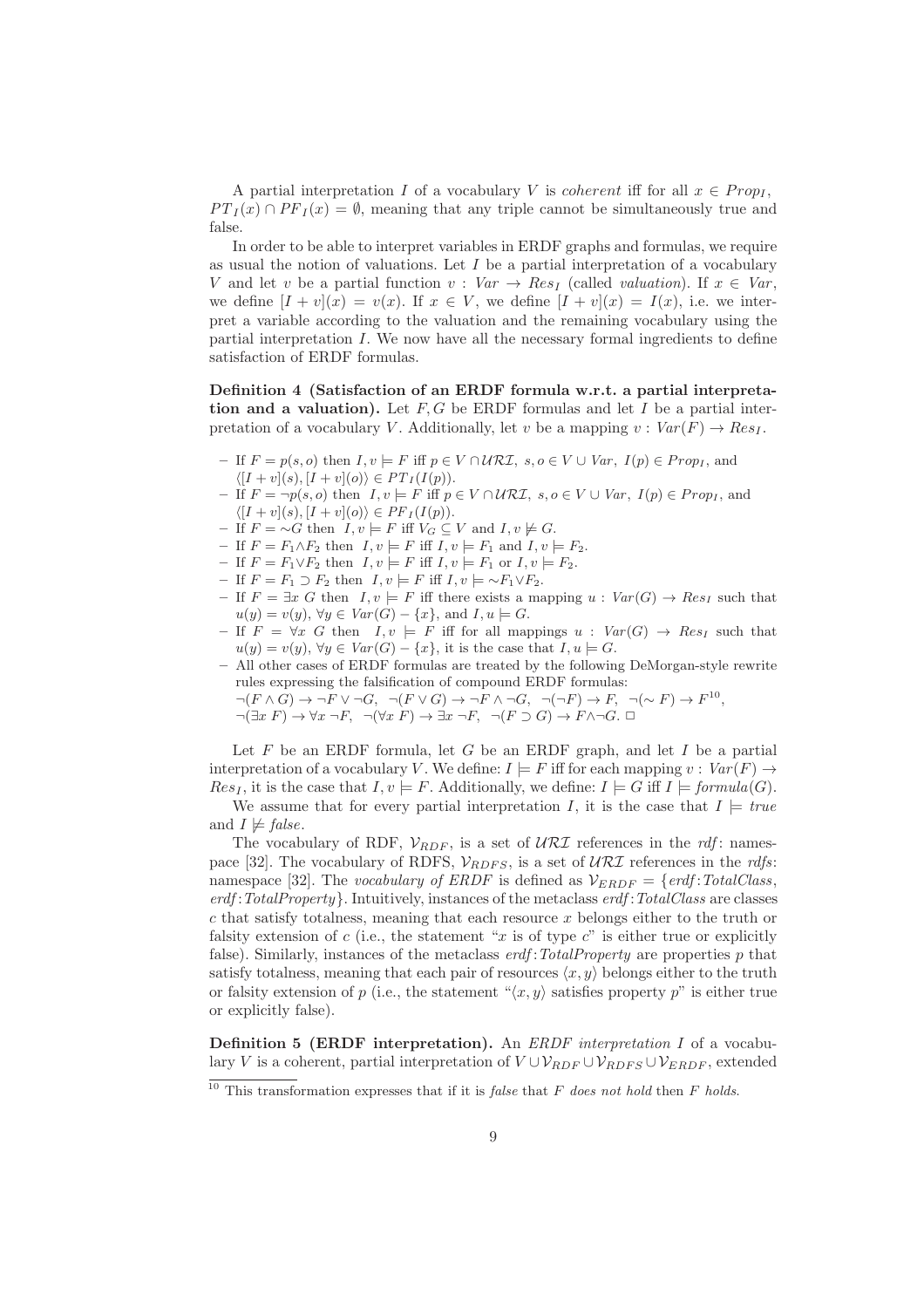by the new ontological categories  $Cls_I \subseteq Res_I$  for classes,  $TCls_I \subseteq Cls_I$  for total classes, and  $TProp_I \subseteq Prop_I$  for total properties, as well as the class-truth extension mapping  $CT_I : Cls_I \rightarrow \mathcal{P}(Res_I)$ , and the class-falsity extension mapping  $CF_I: Cls_I \rightarrow \mathcal{P}(Res_I)$ , such that:

- 1.  $x \in CT_I(y)$  iff  $\langle x, y \rangle \in PT_I(I(rdf:type)),$  and  $x \in CF_I(y)$  iff  $\langle x, y \rangle \in PF_I(I(rdf:type)).$
- 2. The ontological categories are defined as follows:  $Prop_I = CT_I (I (rdf : Property))$   $Cls_I = CT_I (I (rdfs:Class))$  $Res_I = CT_I(I(rdfs:Resource))$   $LV_I = CT_I(I(rdfs:Literal))$  $TCls_I = CT_I (I (erdf:TotalClass))$   $TProp_I = CT_I (I (erdf:TotalProperty)).$
- 3. If  $\langle x, y \rangle \in PT_I(I(rdfs:domain))$  and  $\langle z, w \rangle \in PT_I(x)$  then  $z \in CT_I(y)$ .
- 4. If  $\langle x, y \rangle \in PT_I(I(rdfs:range))$  and  $\langle z, w \rangle \in PT_I(x)$  then  $w \in CT_I(y)$ .
- 5. If  $x \in Cls_I$  then  $\langle x, I(rdfs:Resource)\rangle \in PT_I(I(rdfs:subClassOf))$ .
- 6. If  $\langle x, y \rangle \in PT_I(I(rdfs:subClassOf))$  then  $x, y \in Cls_I$ ,  $CT_I(x) \subseteq CT_I(y)$ , and  $CF_I(y) \subseteq CF_I(x)$ .
- 7.  $PT_I(I(rdfs:subClassOf))$  is a reflexive and transitive relation on  $Cls_I$ .
- 8. If  $\langle x, y \rangle \in PT_I(I(rdfs:subPropertyOf))$  then
- $x, y \in Prop_I$ ,  $PT_I(x) \subseteq PT_I(y)$ , and  $PF_I(y) \subseteq PF_I(x)$ .
- 9.  $PT_I(I(rdfs:subPropertyOf))$  is a reflexive and transitive relation on  $Prop_I$ .
- 10. If  $x \in CT_I(I(rdfs:Datatype))$  then
- $\langle x, I(rdfs:literal)\rangle \in PT_I(I(rdfs:subClassOf)).$
- 11. If  $x \in CT_I(I(rdfs:ContainerMembershipProperty))$  then  $\langle x, I(rdfs:member)\rangle \in PT_I(I(rdfs: subPropertyOf)).$
- 12. If  $x \in TCls_I$  then  $CT_I(x) \cup CF_I(x) = Res_I$ .
- 13. If  $x \in TProp_I$  then  $PT_I(x) \cup PF_I(x) = Res_I \times Res_I$ .
- 14. If s  $\hat{i}$ rdf:XMLLiteral  $\in V$  and s is a well-typed XML literal string, then  $IL_I$  (s  $\hat{G}$ rdf:XMLLiteral) is the XML value of s, and
	- $IL_I( s \ \hat{ }\$  rdf: XMLliteral) \in CT\_I(Idf: XMLLiteral)).
- 15. If s  $\hat{r}$ rdf:XMLLiteral  $\in V$  and s is an ill-typed XML literal string then  $IL_I(s \text{``}rdf: XMLliteral) \in Res_I - LV_I$ , and
	- $IL_I( s \ \hat{ }\$  rdf: XMLLiteral) \in CF\_I(I(rdfs:Literal)).
- 16. I satisfies the RDF and RDFS axiomatic triples [32], respectively.
- 17. I satisfies the following triples, called ERDF axiomatic triples: rdfs:subClassOf (erdf :TotalClass, rdfs:Class).  $rdfs:subClassOf(erdf:TotalProperty, rdfs:Class).$

Note that while RDFS interpretations [32] imply a two-valued interpretation of the instances of  $\mathit{rdf}:Property$ , this is no longer the case with ERDF interpretations. Specifically, let I be an ERDF interpretation, let  $p \in CT_I(I(rdf:Property))$ , and let  $\langle x, y \rangle \in Res_I \times Res_I$ . It may be the case that neither  $\langle x, y \rangle \in PT_I(I(p))$  nor  $\langle x, y \rangle \in PF_I(I(p))$ . That is  $p(x, y)$  is neither true nor false.

Semantic conditions of ERDF interpretations may impose constraints to both the truth and falsity extensions of properties and classes. Specifically, consider semantic condition 6 of Definition 5 and assume that  $\langle x, y \rangle \in PT_I(I(rdfs:subClassOf))$ . Then, I should not only satisfy  $CT_I(x) \subseteq CT_I(y)$  (as an RDFS interpretation I does), but also  $CF_I(y) \subseteq CF_I(x)$ . The latter is true because if it is certain that a resource z does not belong to the truth extension of class  $y$  then it is certain that  $z$  does not belong to the truth extension of class x. Thus, the falsity extension of  $y$  is contained in the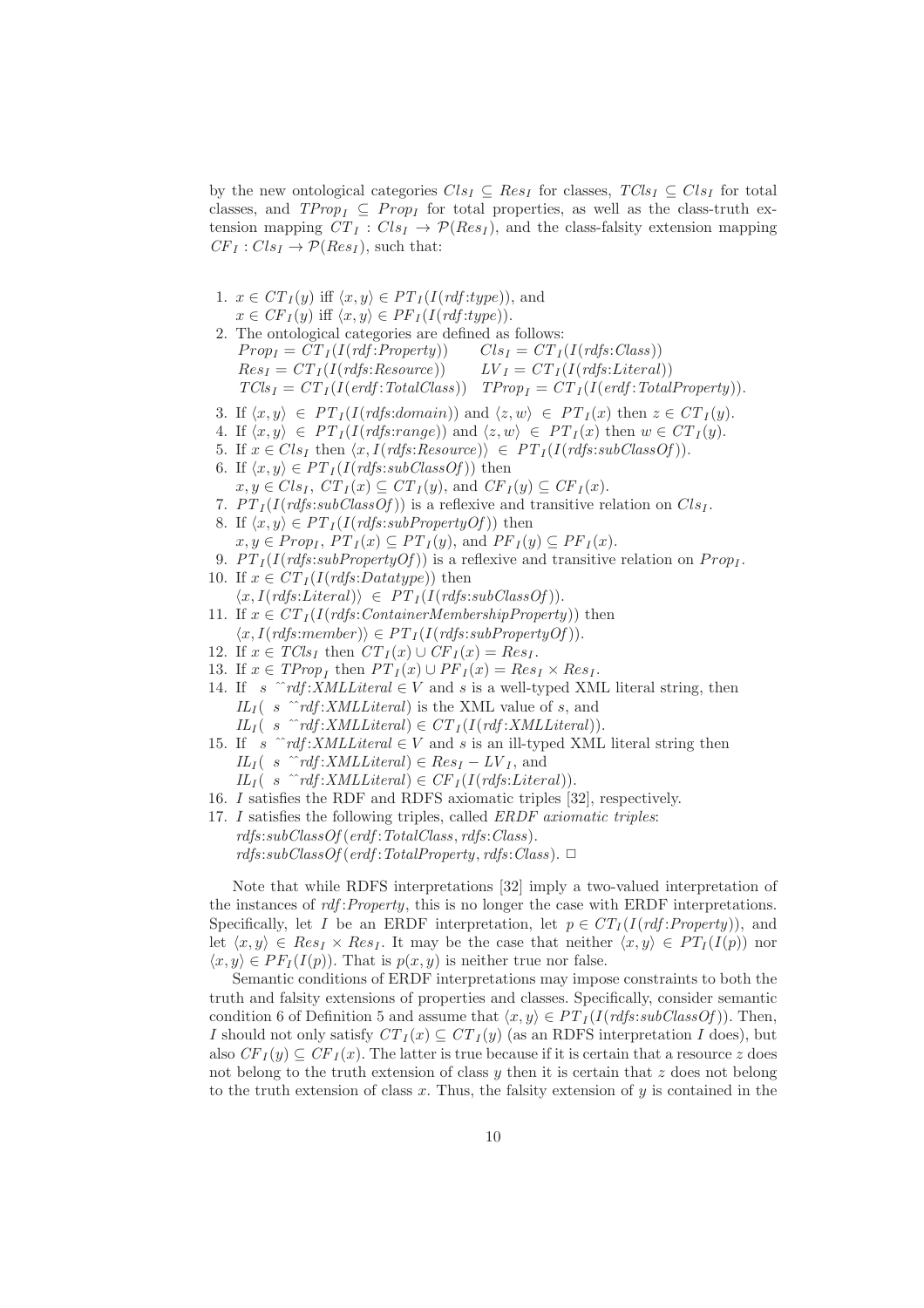falsity extension of  $x$ . Similar is the case for semantic condition 8. Semantic conditions 12 and 13 represent our definition of total classes and total properties, respectively. Semantic condition 15 expresses that the denotation of an ill-typed XML literal is not a literal value. Therefore (see semantic condition 2), it is certain that it is not contained in the truth extension of the class rdfs:Literal. Thus, it is contained in the falsity extension of the class *rdfs*: *Literal*.

In order to be able to define an appropriate semantics for the negation(s) of ERDF we need to restrict to Herbrand like interpretations, in order to simplify matters. The vocabulary of an ERDF ontology  $O = \langle G, P \rangle$  is defined as  $V_O = V_{sk(G)} \cup V_P \cup V_{RDF} \cup V_{RDF}$  $\mathcal{V}_{RDFS} \cup \mathcal{V}_{ERDF}$ . Additionally, we denote by  $Res^H_O$  the union of  $V_O$  and the set of XML values of the well-typed XML literals in  $V_O$  minus the well-typed XML literals (i.e. the set of Herbrand resources  $Res_{O}^{H}$  is  $V_{O}$  with the well-typed XML literals substituted by their corresponding XML values).

Definition 6 (Herbrand interpretation of an ERDF ontology). Let  $O =$  $\langle G, P \rangle$  be an ERDF ontology and let I be an ERDF interpretation of  $V_O$ . We say that I is a *Herbrand interpretation* of O iff: (i)  $Res_I = Res_O^H$ , (ii)  $I_V(x) = x$ , for all  $x \in V_O \cap URT$ , (iii)  $IL_I(x) = x$ , if x is a typed literal in  $V_O$  other than a well-typed XML literal, and  $IL_I(x)$  is the XML value of x, if x is a well-typed XML literal in V<sub>O</sub>. We denote the set of Herbrand interpretations of O by  $\mathcal{I}^H(O)$ .  $\Box$ 

Note that we first defined the notion of an ERDF interpretation and then the notion of a Herbrand interpretation of an ERDF ontology in order to faithfully extend the RDFS semantics [32]. As usual in the construction of Herbrand interpretations, we map every constant to itself except for the predefined XML literals that have a fixed interpretation in the original RDFS semantics. Accordingly, an ERDF Herbrand interpretation can be succinctly described by the property-truth and property-false extensions of properties.

Before we introduce the notion of ERDF stable models, we require some extra definitions. Since we allow arbitrary formulas in the body of rules some extra complexity is necessary to obtain an intuitive semantics in the spirit of partial logic [33]. This is not just a technical exercise and will provide extra expressive power, as we will show later on. Let  $O = \langle G, P \rangle$  be an ERDF ontology and let  $I, J \in \mathcal{I}^H(O)$ . We say that J extends I, denoted by  $I \leq J$ , iff  $Prop_I \subseteq Prop_J$ , and  $\forall p \in Prop_I, PT_I(p) \subseteq PT_J(p)$  and  $PF_I(p) \subseteq PF_J(p)$ . Let  $\mathcal{I} \subseteq \mathcal{I}^H(O)$ . We define  $minimal(\mathcal{I}) = \{I \in \mathcal{I} \mid \exists J \in \mathcal{I} : J \neq I \text{ and } J \leq I\}$ . Let  $I, J \in \mathcal{I}^H(O)$ . We define  $[I, J]_O = \{I' \in \mathcal{I}^H(O) \mid I \leq I' \leq J\}.$ 

Let V be a vocabulary and let r be an ERDF rule. We denote by  $[r]_V$  the set of rules that result from r if we replace each variable  $x \in FVar(r)$  by  $v(x)$ , for all mappings  $v : FVar(r) \rightarrow V$ . Let P be an ERDF program. We define  $[P]_V$  $\bigcup_{r\in P}[r]_V.$ 

Below, we define the stable models of an ERDF ontology, based on the coherent stable models of Partial Logic [33].

**Definition 7 (ERDF stable model).** Let  $O = \langle G, P \rangle$  be an ERDF ontology and let  $M \in \mathcal{I}^H(O)$ . We say that M is an (ERDF) stable model of O iff there is a chain of Herbrand interpretations of  $O, I_0 \leq ... \leq I_{k+1}$  such that  $I_k = I_{k+1} = M^{11}$  and:

<sup>&</sup>lt;sup>11</sup> The condition  $I_k = I_{k+1} = M$  actually states that two successive iterations, one computing  $I_k$  and the next computing  $I_{k+1}$  result to the same Herbrand interpretation of O, which is equal to M.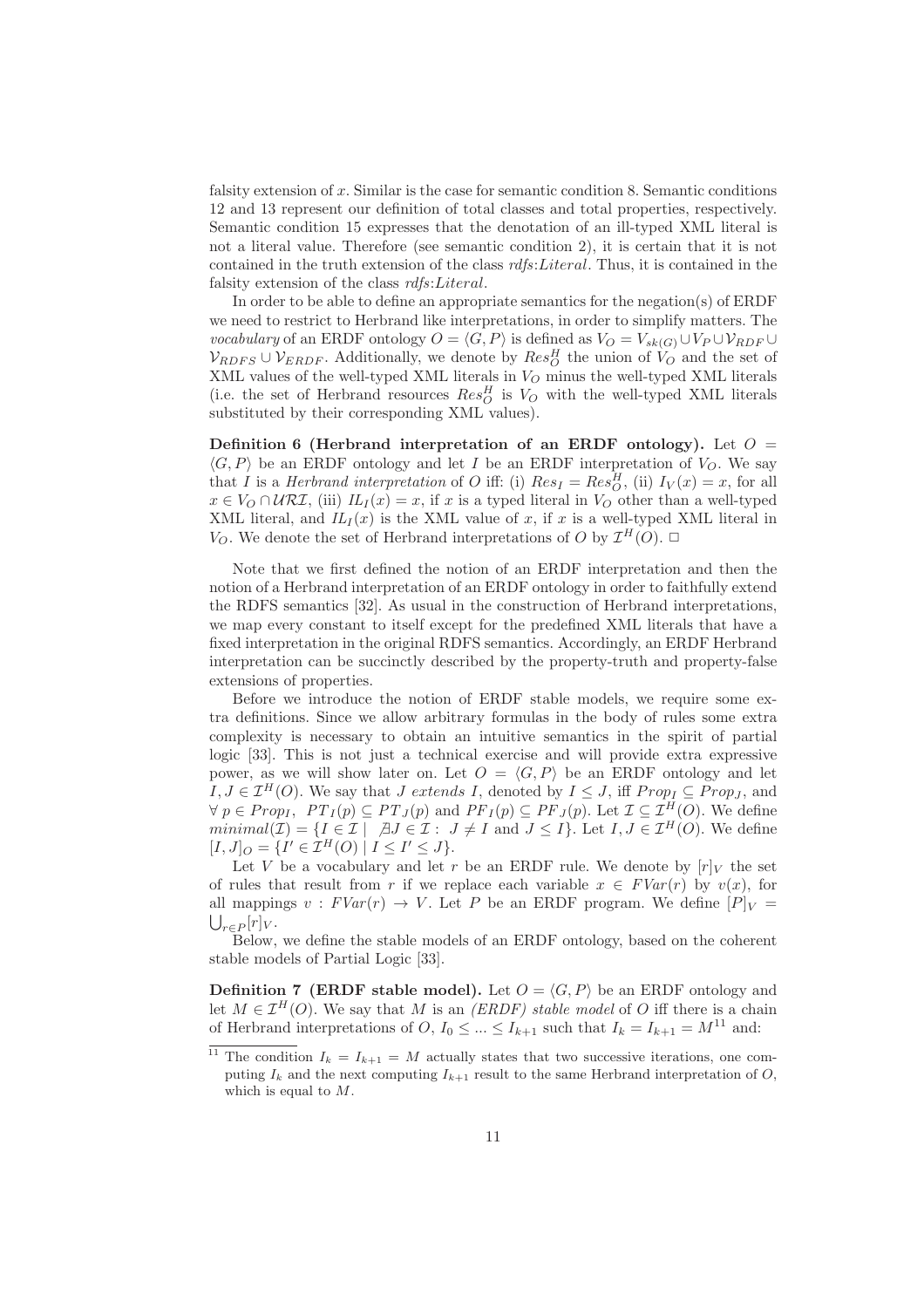- 1.  $I_0 \in minimal({I \in \mathcal{I}^H(O) \mid I \models sk(G)})$ .
- 2. For natural numbers  $\alpha$  with  $0 < \alpha \leq k + 1$ :
	- $I_{\alpha} \in minimal(\lbrace I \in \mathcal{I}^H(O) \mid I \geq I_{\alpha-1} \text{ and it is the case that:}$

 $\forall r \in [P]_{V_O}$ , if  $J \models Cond(r)$ ,  $\forall J \in [I_{\alpha-1}, M]_O$  then  $I \models Cond(r)$ .

The set of stable models of O is denoted by  $\mathcal{M}^{st}(O)$ .  $\Box$ 

Note that  $I_0$  is a minimal Herbrand interpretation of  $O = \langle G, P \rangle$  that satisfies  $sk(G)$ , while Herbrand interpretations  $I_1, ..., I_{k+1}$  correspond to a stratified sequence of rule applications, where all applied rules remain applicable throughout the generation of a stable model  $M$ . In other words, a stable model is generated bottom-up by the iterative application of the rules in the ERDF program  $P$ , starting from the information in the ERDF graph G. Thus, ERDF stable model semantics, as a refinement of minimal model semantics, captures the intuition that:

- Assertions  $\mathit{rdf:type}(p,\mathit{erdf:TotalProperty})$  and  $\mathit{rdf:type}(c,\mathit{erdf:TotalClass})$  should only be accepted if the ontology contains some direct support for them in the form of an acceptable rule sequence<sup>12</sup> (that corresponds to a proof).
- Assertions  $p(s, o)$  and  $\neg p(s, o)$  should only be accepted if the ontology contains some direct support for them in the form of an acceptable rule sequence, or  $rdf: type(p, erdf:TotalProperty)$  is accepted.
- Assertions  $\textit{rdf}:\textit{type}(o, c)$  and  $\neg \textit{rdf}:\textit{type}(o, c)$  should only be accepted if the ontology contains some direct support for them in the form of an acceptable rule sequence, or  $\mathit{rdf:type}(c,\mathit{erdf:TotalClass})$  is accepted.

Let  $O = \langle G, P \rangle$  be an ERDF ontology and let F be an ERDF formula or ERDF graph. We say that O entails  $F$  under the  $(ERDF)$  stable model semantics, denoted by  $O \models^{st} F$ , iff for all  $M \in \mathcal{M}^{st}(O)$ ,  $M \models F$ .

Example 4. Consider a class HappyParent whose instances are persons that have children and every child that they have is married and has his/her own children. Additionally, consider the property  $isParentOf(X, Y)$ , indicating that person X is parent to person Y and the property is Married  $To(X, Y)$  indicating that person X is married to person Y. An ERDF program  $P$  that describes this case is the following:

 $rdf: type(?x, HappyParent) \leftarrow isParentOf(?x, ?y),$  $∀?y isParentOf(?x, ?y) ⊇ (∃?z isMarriedTo(?y, ?z), ∃?w isParentOf(?y, ?w)).$ 

Consider now the ERDF graph  $G$ , containing the factual information:

 $G = \{ isParentOf(Peter, John), isParentOf(John, Mary), isMarriedTo(John, Anastasia)\}.$ 

Then, according to Definition 7, the ERDF ontology  $O = \langle G, P \rangle$  has a single stable model, M, such that:

M |= *rdf* :type(*Peter* , *HappyParent*) ∧ ∼*rdf* :type(*John*, *HappyParent*) ∧ ∼*rdf* :type(*Mary*, *HappyParent*) ∧ ∼*rdf* :type(*Anastasia*, *HappyParent*).

Stable model M is reached through the chain  $I_0 \n\t\leq M$ , where  $I_0$  is the single Herbrand interpretation in  $minimal({\{I \in \mathcal{I}^H(O) \mid I \models sk(G)\}})$ . To verify this, note that:

 $\frac{1}{12}$  A sequence of ERDF rules  $r_1, ..., r_n$  is called *acceptable* if the condition of each rule  $r_i$ , for  $i \in \{1, ..., n\}$ , is satisfied according to the conclusions of the previous rules, which remain applicable throughout the generation of a stable model.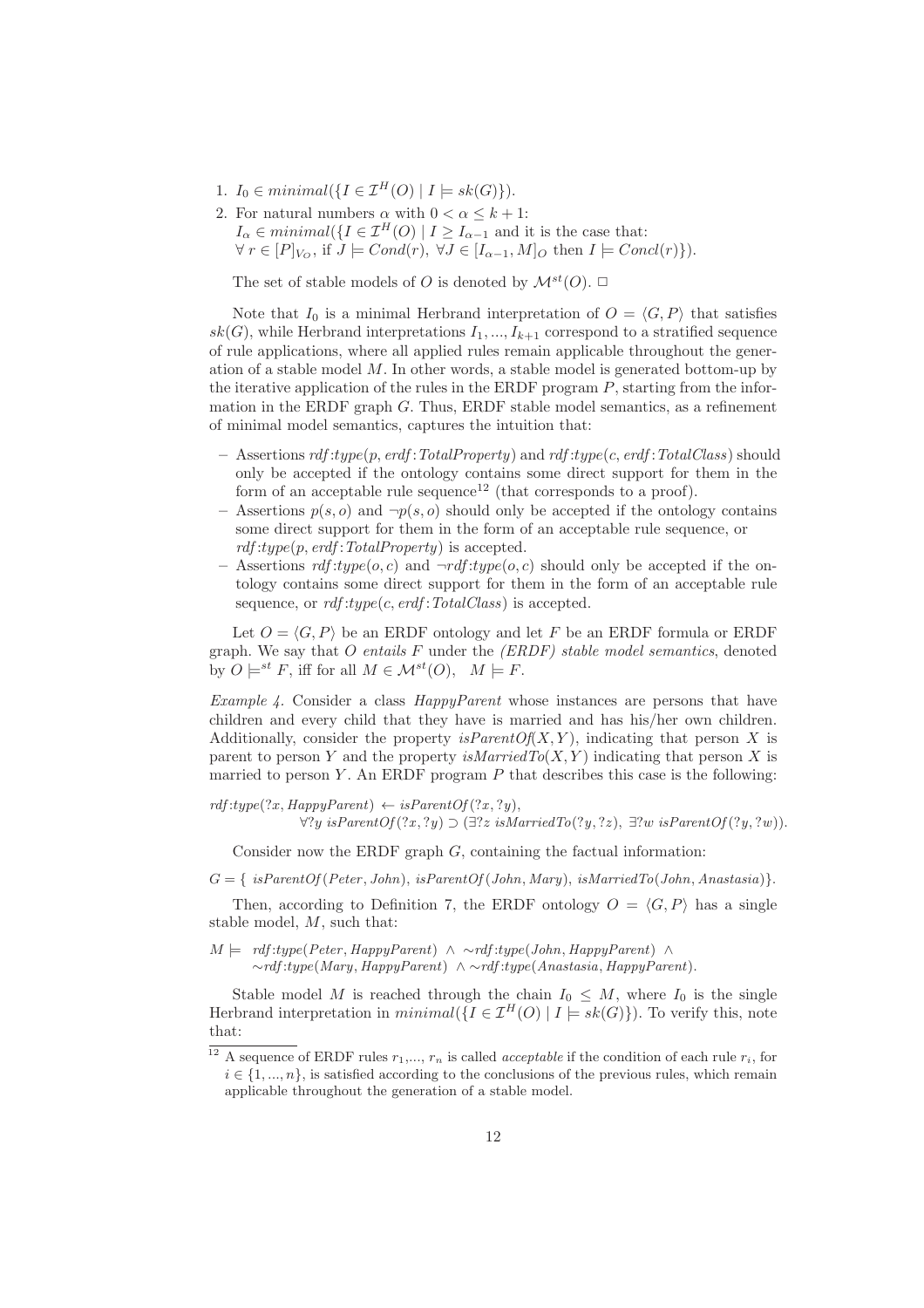${r \in [P]_{V_O} \mid J \models Cond(r), \forall J \in [I_0, M]_{O}}$  =  ${r \in [P]_{V_O} \mid J \models Cond(r), \forall J \in [M, M]_{O}}$ {*rdf* :type(*Peter*, *HappyParent*)← *isParentOf* (*Peter*, *John*),  $∀?y isParentOf(Peter, ?y) ⊇ (∃?z isMarriedTo(?y, ?z), ∃?w isParentOf(?y, ?w))$ .

 $\Box$ 

*Example 5.* Consider the ERDF ontology  $O = \langle G, P \rangle$  of Example 1. Then, O has two kinds of stable models  $\mathcal{M}_1$  and  $\mathcal{M}_2$ , where for all  $M \in \mathcal{M}_1$ ,  $M \models \neg \textit{rdf:type}(Anne,$ Adult) and for all  $M \in \mathcal{M}_2$ ,  $M \models \textit{rdf:type}(\textit{Anne}, \textit{Adult})$ . This is because: (i) due to rule (3) of  $P$ ,  $ex:Adult$  is a total class and (ii) we do not know if Anne is an adult. For all  $M \in \mathcal{M}_1 \cup \mathcal{M}_2$ , it holds  $M \models \neg rdf: type(Anne, Child)$ . This is due to the CWA expressed by rule (4) of P. Additionally, for all  $M \in \mathcal{M}_1 \cup \mathcal{M}_2$ , it is the case that  $M \models serveSoftDrink(Anne, Coca-Cola).$  This is because, if Anne is not an adult then, since she is not a child, it is decided to drink  $Coca-Cola$  (rule (5)). If Anne is an adult then, since it is not known if she likes wine, it is also decided to drink Coca-Cola (rule (6)). Thus, it is the case that  $O \models^{st} \neg rdf : type(Anne, Child) \wedge \textit{serveSoftDrink}(Anne,$ *Coca-Cola*). Additionally, for all  $M \in \mathcal{M}_1 \cup \mathcal{M}_2$ , it holds  $M \models \textit{rdf:type}(Restsina,$ Selected Wine)  $\wedge \sim rdf$ :type(Riesling, Selected Wine). This is because (i) both Gerd and Carlos like Retsina and (ii) Carlos likes only Retsina. Thus, it holds  $O \models^{st}$  $rdf: type(Restsina, SelectedWine) \wedge \sim rdf: type(Riesling, SelectedWine). \ \Box$ 

In [6], it is shown that stable model entailment conservatively extends RDFS entailment from RDF graphs to ERDF ontologies.

**Proposition 1.** Let G, G' be RDF graphs such that  $V_G \cap V_{ERDF} = \emptyset$ ,  $V_{G'} \cap V_{ERDF} =$  $\emptyset$ , and  $V_{G'} \cap sk_G(Var(G)) = \emptyset$ . It holds that:  $G \models^{RDFS} G'$  iff  $\langle G, \emptyset \rangle \models^{st} G'$ .  $\Box$ 

## 4 Undecidability of ERDF Stable Model Semantics

Unfortunately, satisfiability and entailment under the ERDF stable model semantics are in general undecidable [6]. The proof of undecidability exploits a reduction from the unbounded tiling problem, for which existence of a solution is known to be undecidable [11]. Note that since each constraint  $false \leftarrow F$  that appears in an ERDF ontology O can be replaced by the rule  $\neg t \leftarrow F$ , where t is an RDF, RDFS, or ERDF axiomatic triple, the presence of constraints in O does not affect decidability.

The reduction in [6] shows that ERDF stable model satisfiability and entailment remain undecidable, even if (i)  $O = \langle G, P \rangle$  is a simple ERDF ontology, (ii) the terms erdf: TotalClass and erdf: TotalProperty do not appear in O (i.e.,  $(V_G \cup V_P) \cap V_{ERDF} =$ ∅), and (iii) the entailed formula is a conjunction of ERDF literals.

Below, we prove a new result also by a reduction from the unbounded tiling problem [11] that even if  $O = \langle G, P \rangle$  is an objective ERDF ontology, entailment of a general ERDF formula F under the ERDF stable model semantics is still undecidable.

The unbounded tiling problem consists of placing tiles on an infinite grid, satisfying a given set of constraints on adjacent tiles. Specifically, the unbounded tiling problem is a structure  $\mathcal{D} = \langle \mathcal{T}, H, V \rangle$ , where  $\mathcal{T} = \{T_1, ..., T_n\}$  is a finite set of tile types and H,  $V \subseteq \mathcal{T} \times \mathcal{T}$  specify which tiles can be adjacent horizontally and vertically, respectively. A *solution* to D is a tiling, that is, a total function  $\tau : I \times N \times N \to T$ such that:  $(\tau(i, j), \tau(i + 1, j)) \in H$  and  $(\tau(i, j), \tau(i, j + 1)) \in V$ , for all  $i, j \in \mathbb{N}$ . The existence of a solution for a given unbounded tiling problem is known to be undecidable [11].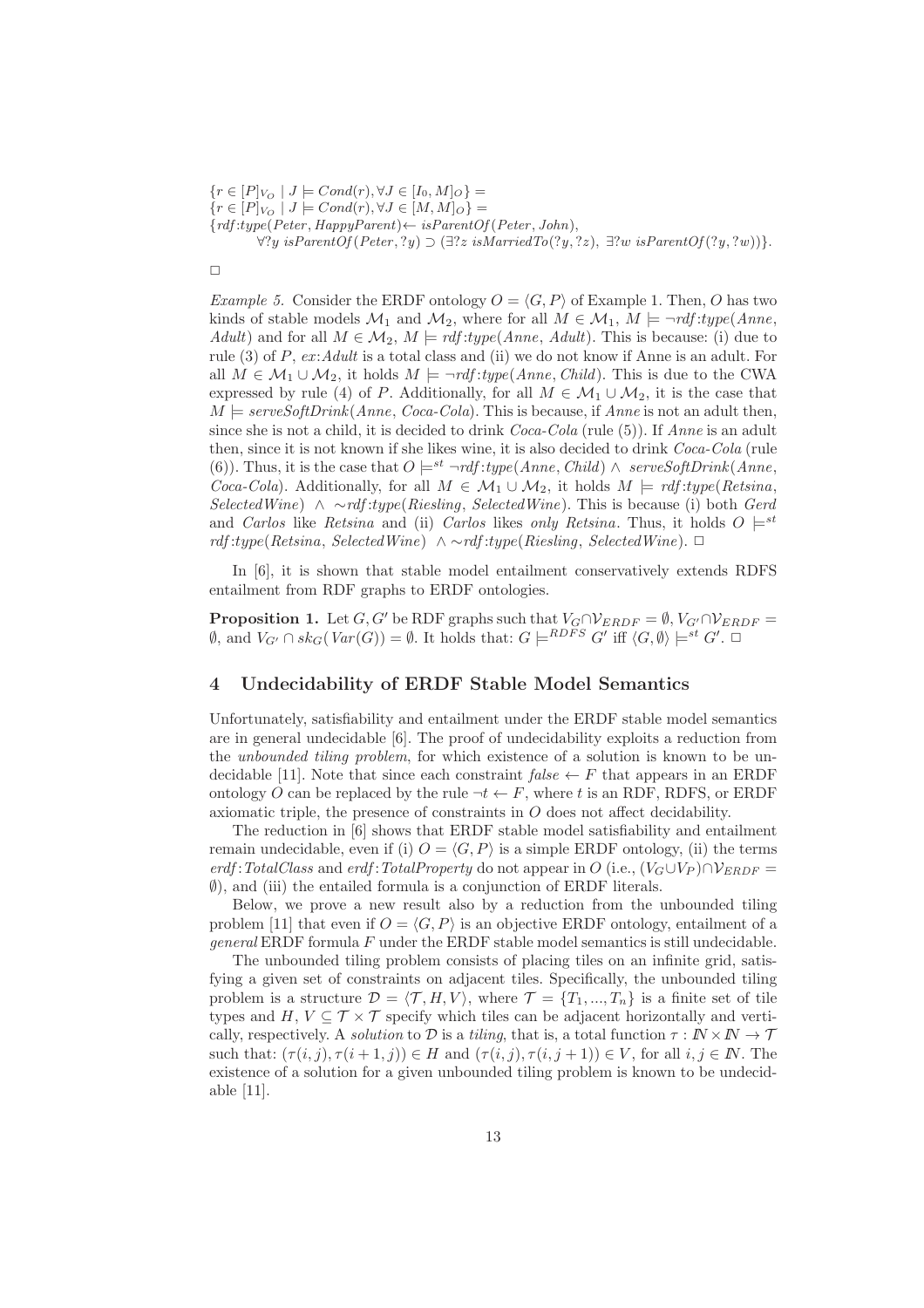Let  $\mathcal{D} = \langle \mathcal{T}, H, V \rangle$  be an instance of the unbounded tiling problem, where  $\mathcal{T} =$  ${T_1, ..., T_n}$ . We will construct an ERDF ontology  $O_{\mathcal{D}} = \langle G_{\mathcal{D}}, P_{\mathcal{D}} \rangle$  and an ERDF formula  $F_{\mathcal{D}}$  such that  $\mathcal D$  has a solution iff  $O_{\mathcal{D}}$  does not entail  $F_{\mathcal{D}}$  under the ERDF stable model semantics.

Consider (i) a class *Tile* whose instances are the tiles placed on the infinite grid, (ii) a property  $ofType(x, T)$ , indicating that resource x is of type T, (ii) a class TileType whose instances are the types of the tiles, (iii) a class  $HasTileType$  whose instances are the tiles which have as type an instance of  $TileType$ , (iv) a property right(x, y) indicating that resource y is right next to resource x, (v) a property  $above(x, y)$  indicating that resource y is exactly above resource x, (vi) a class HasTileRight whose instances are the tiles for which there exists a tile right next to them, (vii) a class  $HasTileAbove$  whose instances are the tiles for which there exists a tile exactly above them, (viii) a property  $HConstraint(T, T')$ , indicating that  $(T, T') \in H$ , and (ix) a property VConstraint $(T, T')$ , indicating that  $(T, T') \in V$ .

Let  $G_{\mathcal{D}}$  be the ERDF graph:

$$
G_{\mathcal{D}} = \{rdfs:subClassOf(rdfs:ContainerMembershipProperty, File),\nrdfs:subClassOf(Tile, rdfs:ContainerMembershipProperty))\} \cup\{rdf:type(T, TileType) | T \in T\} \cup\{HConstraint(T, T') | (T, T') \in H\} \cup \{VConstraint(T, T') | (T, T') \in V\} \cup\{rdf:type(ofType, erdf:TotalProperty), rdf:type(right, erdf:TotalProperty),\nrdf:type(above, erdf:TotalProperty)\}.
$$

Let  $P_{\mathcal{D}}$  be the ERDF program, containing the following rules:

|                                          | $rdf: type(?x, HasTileType) \leftarrow rdf: type(?x, File) \wedge rdf: type(?y, FileType) \wedge$<br>ofType(?x, ?y). |
|------------------------------------------|----------------------------------------------------------------------------------------------------------------------|
|                                          | $rdf: type(?x, HasTileAbove) \leftarrow rdf: type(?x, File) \wedge rdf: type(?y, File) \wedge$<br>above(?x, ?y).     |
| $rdf: type(?x, HasTileRight) \leftarrow$ | $rdf: type(?x, File) \wedge rdf: type(?y, File) \wedge$<br>right(?x, ?y).                                            |

 $id(?x, ?x) \leftarrow \mathit{rdf:type}(?x, \mathit{rdfs:Resource}).$ 

Note that in all stable models of  $O_{\mathcal{D}} = \langle G_{\mathcal{D}}, P_{\mathcal{D}} \rangle$ , the class Tile contains exactly the (infinite in number) rdf: i terms, for  $i \in \mathbb{N}$ . This is because, computing the stable models of  $O$ , only the minimal models of  $sk(G)$  are considered (see Definition 7, Step 1). Thus, each tile on the infinite grid is represented by an  $\textit{rdf}$  : i term, for  $i \in I\!\!N$ .

To finalize the reduction, we define:

 $F_{\mathcal{D}} = \left( \exists ? x \exists ? y \exists ? x' \exists ? y' \exists ? x \right)$  $\textit{rdf:type}(?x, \textit{File}) \wedge \textit{rdf:type}(?y, \textit{File}) \wedge$  $\textit{rdf:type}(?x', \textit{Tile}) \wedge \textit{rdf:type}(?y', \textit{File}) \wedge$  $\textit{rdf:type}(?x'', \textit{Tile}) \wedge \textit{right}(?x, ?y) \wedge$  $above(?y, ?y') \wedge right(?x', ?y') \wedge$  $above(?x'', ?x') \wedge \sim id(?x, ?x'') \vee$ 

 $(\exists?x \; rdf:type(?x, \text{File}) \land \sim rdf:type(?x, \text{HasFileType})) \lor$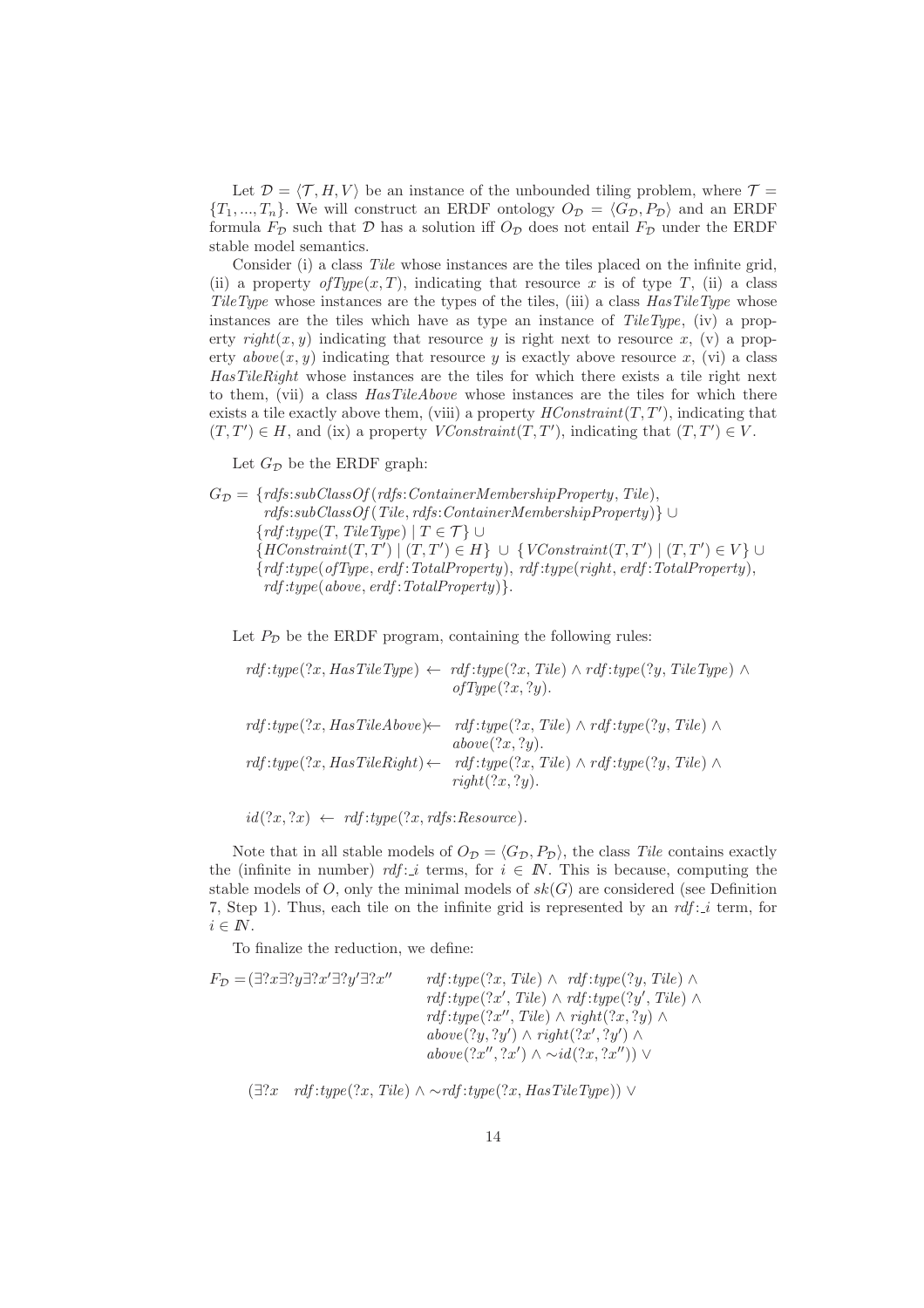| $(\exists ?x \exists ?T \exists ?T'$            | $\textit{rdf:type}(?x, \textit{Tile}) \wedge$<br>$rdf: type(?T, TileType) \wedge rdf: type(?T', TileType) \wedge$<br>of Type $(?x, ?T) \wedge$ of Type $(?x, ?T') \wedge \sim id(?T, ?T')$ $\vee$                                                              |
|-------------------------------------------------|----------------------------------------------------------------------------------------------------------------------------------------------------------------------------------------------------------------------------------------------------------------|
|                                                 | $(\exists !x \; rdf: type(!x, File) \wedge \neg rdf: type(!x, HasFileRight)) \vee$                                                                                                                                                                             |
| $(\exists?x \exists?y \exists?y'$               | $rdf: type(?x, File) \wedge rdf: type(?y, File) \wedge rdf: type(?y', File) \wedge$<br>$right(?x, ?y) \wedge right(?x, ?y') \wedge \sim id(?y, ?y')$                                                                                                           |
|                                                 | $(\exists?x \space rdf:type(?x, \text{File}) \land \sim rdf:type(?x, \text{HasFileAbove})) \lor$                                                                                                                                                               |
| $(\exists ?x \exists ?y \exists ?y'$            | $\mathit{rdf:type}(?x, \mathit{Tile}) \wedge \mathit{rdf:type}(?y, \mathit{Tile}) \wedge \mathit{rdf:type}(?y', \mathit{Tile}) \wedge$<br>$above(?x,?y) \wedge above(?x,?y') \wedge \sim id(?y,?y')) \vee$                                                     |
| $(\exists ?x \exists ?y \exists ?T \exists ?T'$ | $\textit{rdf:type}(?x, \textit{Tile}) \wedge \textit{rdf:type}(?y, \textit{File})$<br>$rdf: type(T, TileType) \wedge rdf: type(T', TileType) \wedge$<br>of $Type(?x, ?T) \wedge ofType(?y, ?T') \wedge$<br>$right(?x, ?y) \land \sim HConstant(?T, ?T')) \lor$ |
| $(\exists ?x \exists ?y \exists ?T \exists ?T'$ | $\textit{rdf:type}(?x, \textit{Tile}) \wedge \textit{rdf:type}(?y, \textit{File})$<br>$rdf: type(T, TileType) \wedge rdf: type(T', TileType) \wedge$<br>of Type $(?x, ?T) \wedge$ of Type $(?y, ?T') \wedge$<br>$above(?x, ?y) \land \sim VConstant(?T, ?T')$  |

Formula  $F_{\mathcal{D}}$  expresses that:

1. there is a tile  $x$  such that, starting from  $x$ , if we move:

one tile right  $\rightarrow$  one tile up  $\rightarrow$  one tile left  $\rightarrow$  one tile down

- then we will meet a tile  $x''$  different than  $x$ , or
- 2. there is a tile that is not associated with exactly one tile type, or
- 3. there is a tile  $x$  that does not have exactly one tile right next to it, or
- 4. there is a tile x that does not have exactly one tile right above it, or
- 5. the types of the horizontally adjacent tiles do not respect the  $H$  relation of  $D$ , or
- 6. the types of the vertically adjacent tiles do not respect the  $V$  relation of  $D$ .

**Proposition 2.** Let  $\mathcal{D}$  be an instance of the unbounded tiling problem. It holds:  $\mathcal{D}$ has a solution iff  $O_{\mathcal{D}} \not\models^{st} F_{\mathcal{D}}. \square$ 

From the previous proposition, it follows directly the following one.

**Proposition 3.** Let  $O$  be an objective ERDF ontology and let  $F$  be a general ERDF formula. The problem  $O \models^{st} F$  is undecidable.  $\Box$ 

In [6], the undecidability result of the ERDF stable model semantics was achieved by having rules in the corresponding ERDF program containing weak and strong negation that guarantee that tiles are placed (i) one next to the other and (ii) one above to the other satisfying the horizontal and vertical tile adjacency constraints. Now the correct placement of tiles is expressed in the entailed ERDF formula  $F_{\mathcal{D}}$ .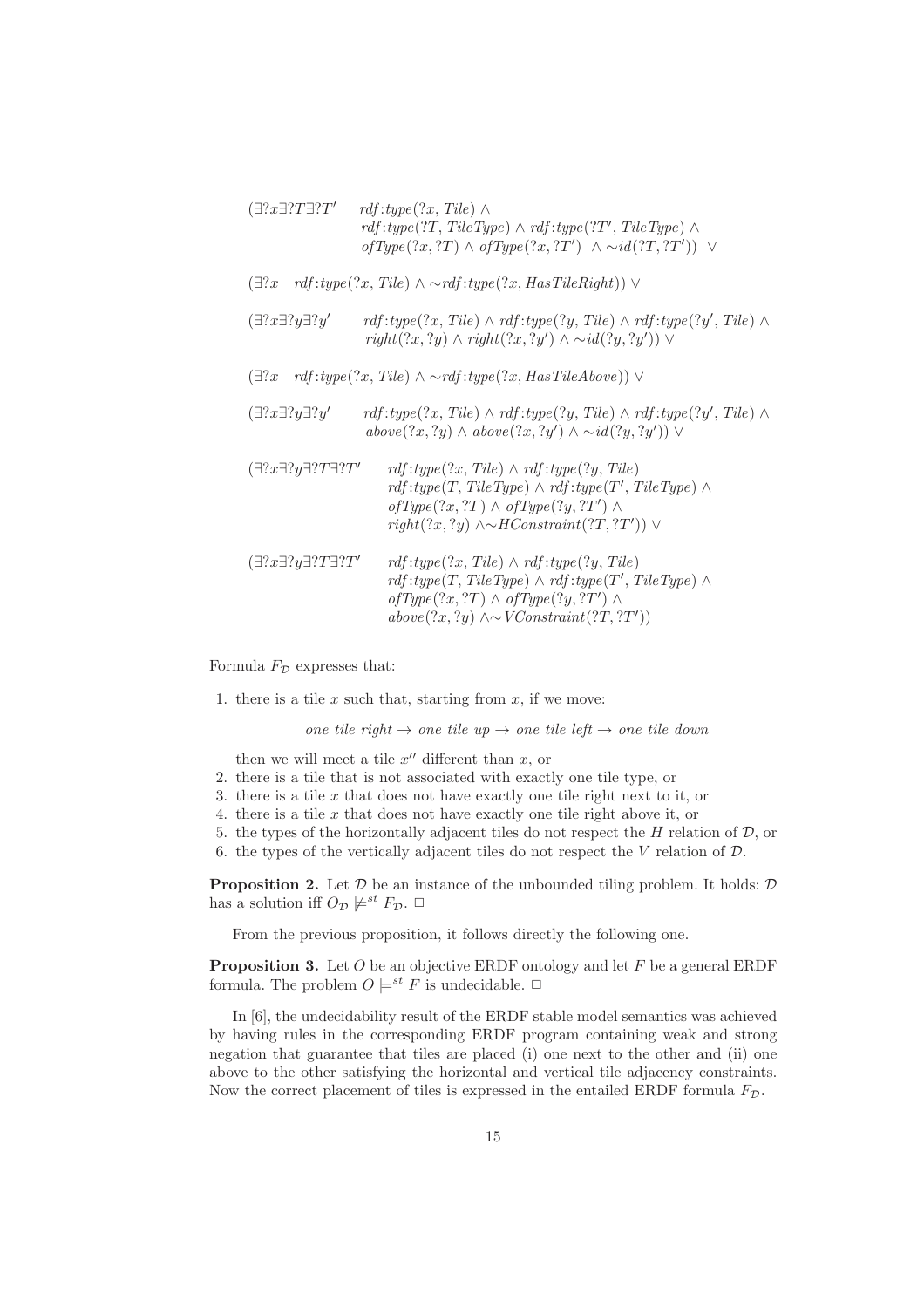## 5  $\#n$ -Stable Model Semantics

Let  $O$  be a *general* ERDF ontology. The source of undecidability of the ERDF stable model semantics of  $O$  is the fact that  $V_{RDF}$  is infinite, because of the container membership properties. Thus, the vocabulary of  $O$  is also infinite (note that  $\{rdf : i \mid i \geq 1\} \subseteq V_{RDF} \subseteq V_O$ . Consequently, in this section, we slightly modify the definition of the ERDF stable model semantics, based on a redefinition of the vocabulary of an ERDF ontology, which now becomes finite by limiting the maximum number of container membership properties. We call the modified semantics, the ERDF  $\#n\text{-stable model semantics (for } n \in \mathbb{N}$ ).

In order to define the ERDF  $\#n$ -stable model semantics, we need to modify several of the definitions on which the ERDF stable model semantics is based. Specifically:

- We define:  $\mathcal{V}_{RDF}^{\#n} = \mathcal{V}_{RDF} \{ rdf : i \mid i > n \}.$
- An ERDF  $\#n\text{-}interpretation$  is defined exactly as an ERDF interpretation in Def. 5 except that  $\mathcal{V}_{RDF}$  is replaced by  $\mathcal{V}_{RDF}^{\#n}$  and in semantic condition 16, only the RDF and RDFS axiomatic triples that contain  $\mathcal{U}\mathcal{R}\mathcal{I}$  references in  $\mathcal{V}^{\#n}_{RDF}$  are considered.
- Let  $O = \langle G, P \rangle$  be an ERDF ontology. We define:  $V_O^{\#n} = V_O \{ rdf : i \mid i > n \},\$ and  $Res_{O}^{H_{\#n}} = Res_{O}^{H} - \{ rdf : i \mid i > n \}.$

Recall that the  $\text{rdf}: i$  properties are used to express members of containers (i.e. bags, sequences, and alternatives), which are in practice finitely limited. Since undecidability is achieved even with the presence of weak and strong negation and the presence of the infinite number of  $rdf$ : i terms as shown in [6], it seems reasonable to make the number of  $rdf$ : *i* terms finite and keep as many as you need.

This has a parallel in the OWL 2 language, where two semantics are defined [34]: the OWL 2 Direct Semantics (or OWL 2 DL), and the OWL 2 RDF-Based Semantics (or OWL 2 Full). The OWL 2 Full semantics is the natural extension of RDFS semantics, but it is undecidable. The OWL 2 Direct Semantics is decidable, and is a restriction of OWL 2 Full. We have followed the same approach in this paper.

The changes are straightforward and obtained by restricting to the  $V^{\#n}_{O}$  vocabulary in the previous definitions.

**Definition 8** (#*n*-Herbrand interpretation). Let  $O = \langle G, P \rangle$  be an ERDF ontology. An  $\#n$ -Herbrand interpretation I of O is an ERDF  $\#n$ -interpretation of  $V_Q^{\#n}$ such that: (i)  $Res_I = Res_{O}^{H_{\#n}}$ , (ii)  $I_V(x) = x$ , for all  $x \in V_O^{\#n} \cap \mathcal{URL}$ , (iii)  $IL_I(x) = x$ , if x is a typed literal in  $V_O^{\#n}$  other than a well-typed XML literal, and  $IL_I(x)$  is the XML value of x, if x is a well-typed XML literal in  $V_Q^{\#n}$ . We denote the set of #n-Herbrand interpretations of O by  $\mathcal{I}^{H_{\#n}}(O)$ .  $\Box$ 

Let  $I, J \in \mathcal{I}^{H_{\#n}}(O)$ . We define  $[I, J]_{O}^{\#n} = \{I' \in \mathcal{I}^{H_{\#n}}(O) \mid I \leq I' \leq J\}$ .

**Definition 9 (ERDF** #n-stable model). Let  $O = \langle G, P \rangle$  be an ERDF ontology and let  $M \in \mathcal{I}^{H_{\#n}}(O)$ . We say that M is an *(ERDF)* #n-stable model of O iff there is a chain of #n-Herbrand interpretations of  $O, I_0 \leq ... \leq I_{k+1}$ , such that  $I_k = I_{k+1} = M$  and:

1. 
$$
I_0 \in minimal({I \in \mathcal{I}^{H_{\#n}}(O) \mid I \models sk(G)}).
$$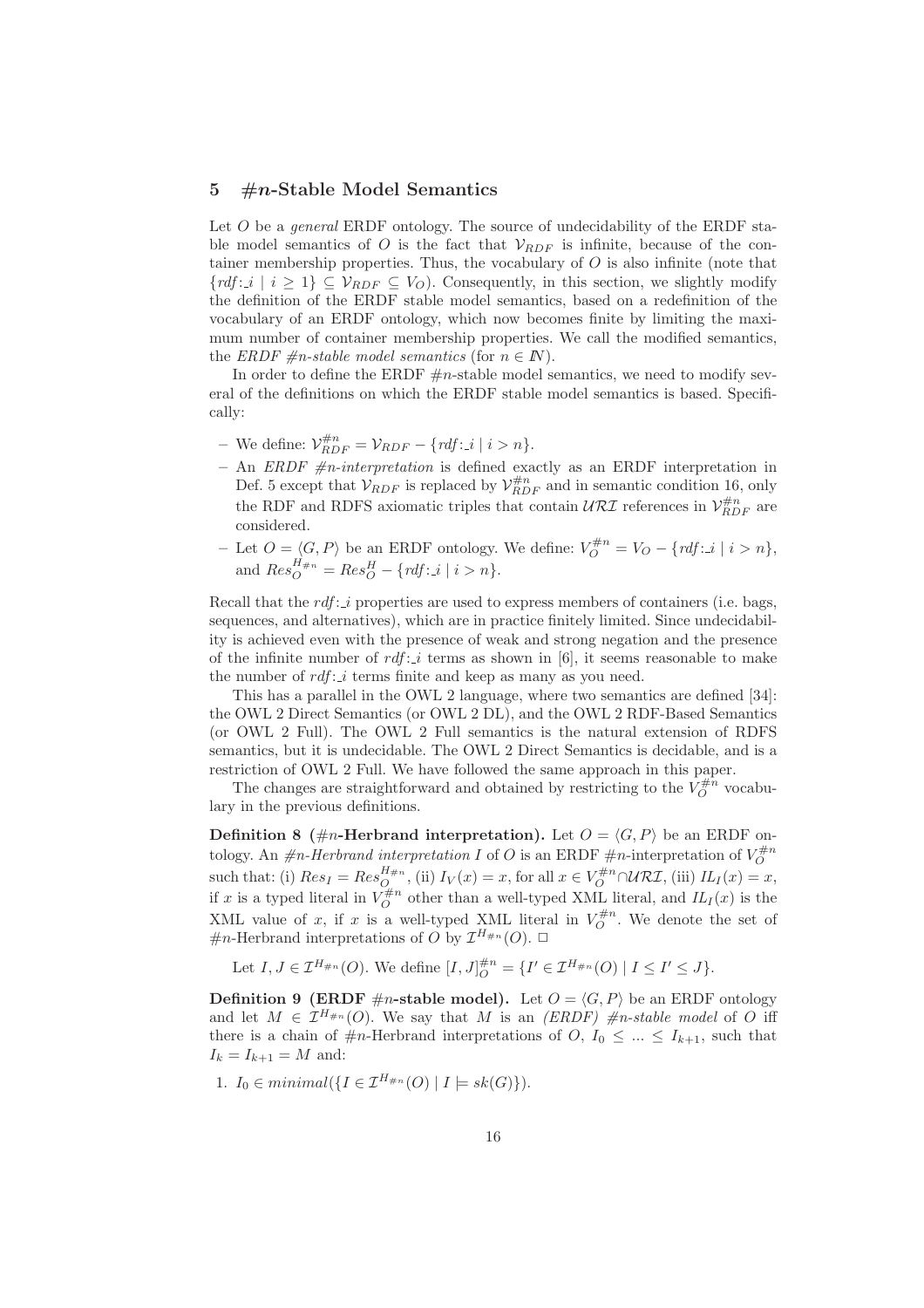- 2. For natural numbers  $\alpha$  with  $0 < \alpha \leq k + 1$ :
	- $I_{\alpha} \in minimal(\lbrace I \in \mathcal{I}^{H_{\#n}}(O) \mid I \geq I_{\alpha-1} \text{ and it is the case that:}$  $\forall r \in [P]_{V_{O}^{\#n}}$ , if  $J \models Cond(r), \ \forall J \in [I_{\alpha-1}, M]_{O}^{\#n}$ , then  $I \models Cond(r)\}).$

The set of  $\#n$ -stable models of O is denoted by  $\mathcal{M}^{st_{\#n}}(O)$ .  $\Box$ 

Below we define entailment of an ERDF formula or ERDF graph from an ERDF ontology.

Definition 10 (ERDF formula or ERDF graph entailment). Let  $O = \langle G, P \rangle$ be an ERDF ontology and let F be an ERDF formula or ERDF graph. Let  $n \in \mathbb{N}$ . We say that O entails F under the  $(ERDF)$  #n-stable model semantics, denoted by  $O \models^{st_{\#n}} F$  iff for all  $M \in \mathcal{M}^{st_{\#n}}(O)$ ,  $M \models F$ .  $\Box$ 

The answers (solutions) to a query represented by an ERDF formula  $F$  over an ontology  $O$  are in fact variable mappings of the free variables to the vocabulary for which the query holds. This is exactly the approach followed in SPARQL semantics [59] to represent solutions to queries. Formally, let  $O = \langle G, P \rangle$  be an ERDF ontology and let F be an ERDF formula. Let  $n \in \mathbb{N}$ . The *(ERDF)* #n-stable answers of F w.r.t. O are defined as follows<sup>13</sup>:

$$
Ans_{O}^{st_{\#n}}(F) = \begin{cases} \text{``yes''} & \text{if } FVar(F) = \emptyset \text{ and } M \models^{st_{\#n}} F \\ \text{``no''} & \text{if } FVar(F) = \emptyset \text{ and } M \not\models^{st_{\#n}} F \\ \{v : FVar(F) \to V_O^{\#n} \mid \forall M \in \mathcal{M}^{st_{\#n}}(O) : M \models v(F) \} \\ \text{if } FVar(F) \neq \emptyset \end{cases}
$$

Notice that if there are no free variables then the query has a simple "yes" or "no" response, which can be used to capture ASK queries of the SPARQL language [60] over ordinary RDF graphs. When a variable mapping is returned, the above definition generalizes SPARQL semantics for RDF graphs since in SPARQL only one model has to be considered while in our case several models may have to be taken into account (see Example 7 below).

Example 6. Consider the ERDF ontology  $O$  of Example 4. Then, similarly to Example 4, O has one  $\#n$ -stable model M, for  $n \geq 1$ , such that:

M |= *rdf* :type(*Peter* , *HappyParent*) ∧ ∼*rdf* :type(*John*, *HappyParent*) ∧ ∼*rdf* :type(*Mary*, *HappyParent*) ∧ ∼*rdf* :type(*Anastasia*, *HappyParent*).

Thus,

$$
O \models^{st_{\#n}} rdf: type(Peter, HappyParent) \land \sim rdf: type(John, HappyParent) \land \\ \sim rdf: type(Mary, HappyParent) \land \sim rdf: type(Anastasia, HappyParent). \Box
$$

*Example 7.* Consider the ERDF ontology  $O$  of Example 1. Then, similarly to Example 5, O has two kinds of  $\#n$ -stable models, for an  $n \geq 1$ ,  $\mathcal{M}_1$  and  $\mathcal{M}_2$ , for which hold the same results as these described in Example 5. Thus, it is the case that  $O \models^{st_{\#n}} \neg rdf : type(Anne, Child) \land serveSoftDrink(Anne, Coca-Cola)$ . Additionally,  $O \models^{st_{\#n}} rdf: type(Restsina, SelectedWine) \ \wedge \sim rdf: type(Riesling, SelectedWine). \ \Box$ 

Theorem 1 below relates (original) stable model entailment and  $\#n$ -stable model entailment. First, we provide a definition for an important subset of ERDF formulas.

<sup>&</sup>lt;sup>13</sup>  $v(F)$  results from F after replacing all the free variables x in F by  $v(x)$ .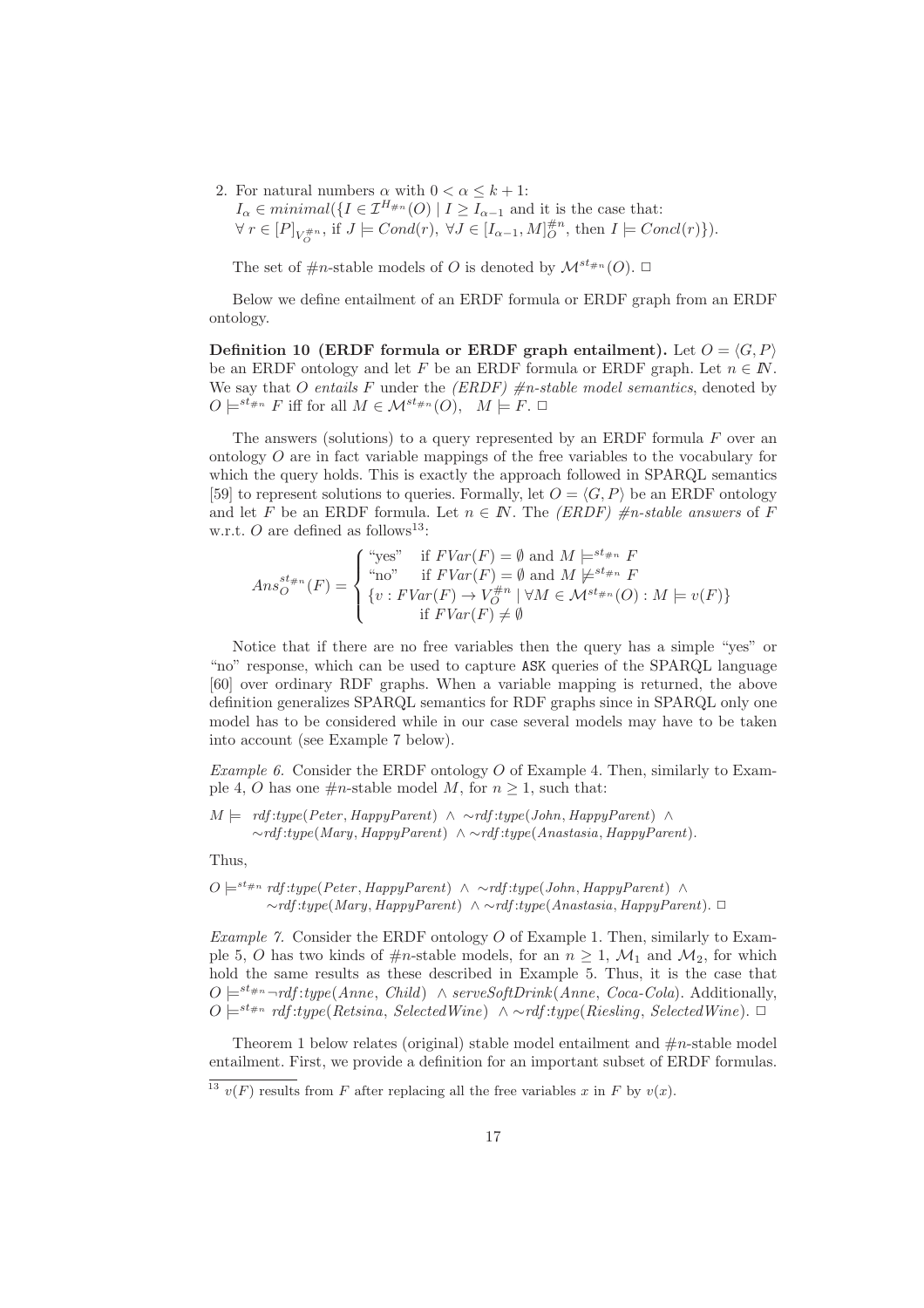**Definition 11 (ERDF** d-formula). Let F be an ERDF formula. We say that F is an ERDF d-formula iff (i)  $F$  is the disjunction of existentially quantified conjunctions of ERDF triples, and (ii)  $FVar(F) = \emptyset$ .

For example, let:

$$
F = (\exists?x \; rdf: type(?x, Vertex) \land rdf: type(?x, Red)) \lor (\exists?x \; rdf: type(?x, Vertex) \land rdf: type(?x, Blue)).
$$

Then,  $F$  is an ERDF  $d$ -formula. It is easy to see that if  $G$  is an ERDF graph then  $formula(G)$  is an ERDF d-formula. Since there are no free variables, d-formulas have a boolean "yes" or "no" answer.

The following proposition states that stable model entailment of d-formulas from objective ERDF ontologies coincides with  $\#n$ -stable model entailment, provided that n is large enough to include all  $\textit{rdf}$ : i terms appearing in the queried ontology. The concrete value  $n$  is determined resorting to the following auxiliary definition. Let  $O = \langle G, P \rangle$  be an ERDF ontology. We define:

$$
n_O = \begin{cases} 1, & \text{if } (V_G \cup V_P) \cap \{rdf : i \mid i \ge 1\} = \emptyset \\ \max(\{i \in \mathbb{N} \mid rdf : i \in V_G \cup V_P\}), & \text{otherwise} \end{cases}
$$

For example, if O is the ERDF ontology of Example 1 then  $n_Q = 0$ .

**Theorem 1.** Let O be an objective ERDF ontology and let  $n \geq n_Q$ . Let  $F^d$  be an ERDF d-formula s.t.  $max({i \in N \mid rdf : i \in V_{F^d}}) \leq n$ . It holds:  $O \models^{st} F^d$  iff  $O \models^{st_{\#n}} F^d$ .  $\Box$ 

Since  $V_O^{\#n}$  (for  $n \in \mathbb{N}$ ) is finite, query answering under the ERDF  $\#n$ -stable model semantics is decidable. Now, since satisfiability under the ERDF stable model semantics is in general undecidable. Theorem 1 does not hold in the case that  $O =$  $\langle G, P \rangle$  is a general ERDF ontology. Moreover, Theorem 1 does not hold when  $F^d$  is a general ERDF formula. For example, consider the ERDF graph G:

$$
G = \{ rdf : type(x, c1) \mid x \in \{c1, c2, id\} \cup \mathcal{V}_{RDF}^{#0} \cup \mathcal{V}_{RDFS} \cup \mathcal{V}_{ERDF} \}
$$

Additionally, consider the ERDF program  $P = \{id(?x, ?x) \leftarrow true.\}$  and the ERDF formula  $F$  (which is not an ERDF  $d$ -formula):

$$
F = \exists?x \exists?y \sim rdf : type(?x, c1) \land \sim rdf : type(?y, c1) \land \sim id(?x, ?y).
$$

Let  $O = \langle G, P \rangle$ . It holds,  $n_O = 0$ . Note that  $O \models^{st} F$ , while  $O \not\models^{st_{\#1}} F$ . It follows, from Theorem 1, the following Corollary.

**Corollary 1.** Let  $O = \langle G, P \rangle$  be an objective ERDF ontology and let  $n \geq n_O$ . It is the case that: O has a stable model iff O has a  $\#n$ -stable model.  $\Box$ 

The following proposition is a direct consequence of Proposition 1 and and Theorem 1, and shows that  $\#n$ -stable model entailment also extends RDFS entailment from RDF graphs to ERDF ontologies.

**Proposition 4.** Let G, G' be RDF graphs such that  $V_G \cap V_{ERDF} = \emptyset$ ,  $V_{G'} \cap V_{ERDF} =$  $\emptyset$ , and  $V_{G'} \cap sk_G(Var(G)) = \emptyset$ . Let  $O = \langle G, \emptyset \rangle$  and  $n \geq n_O$ . If  $max(\{i \in \mathbb{N} \mid rdf : i \in \mathbb{N} \mid \mathbb{N} \mid \mathbb{N} \mid \mathbb{N} \rangle)$  $V_{G'}\}) \leq n$  then:  $G \models$ <sup>RDFS</sup> G' iff  $O \models$ <sup>st<sub>#n</sub></sup> G'.  $\Box$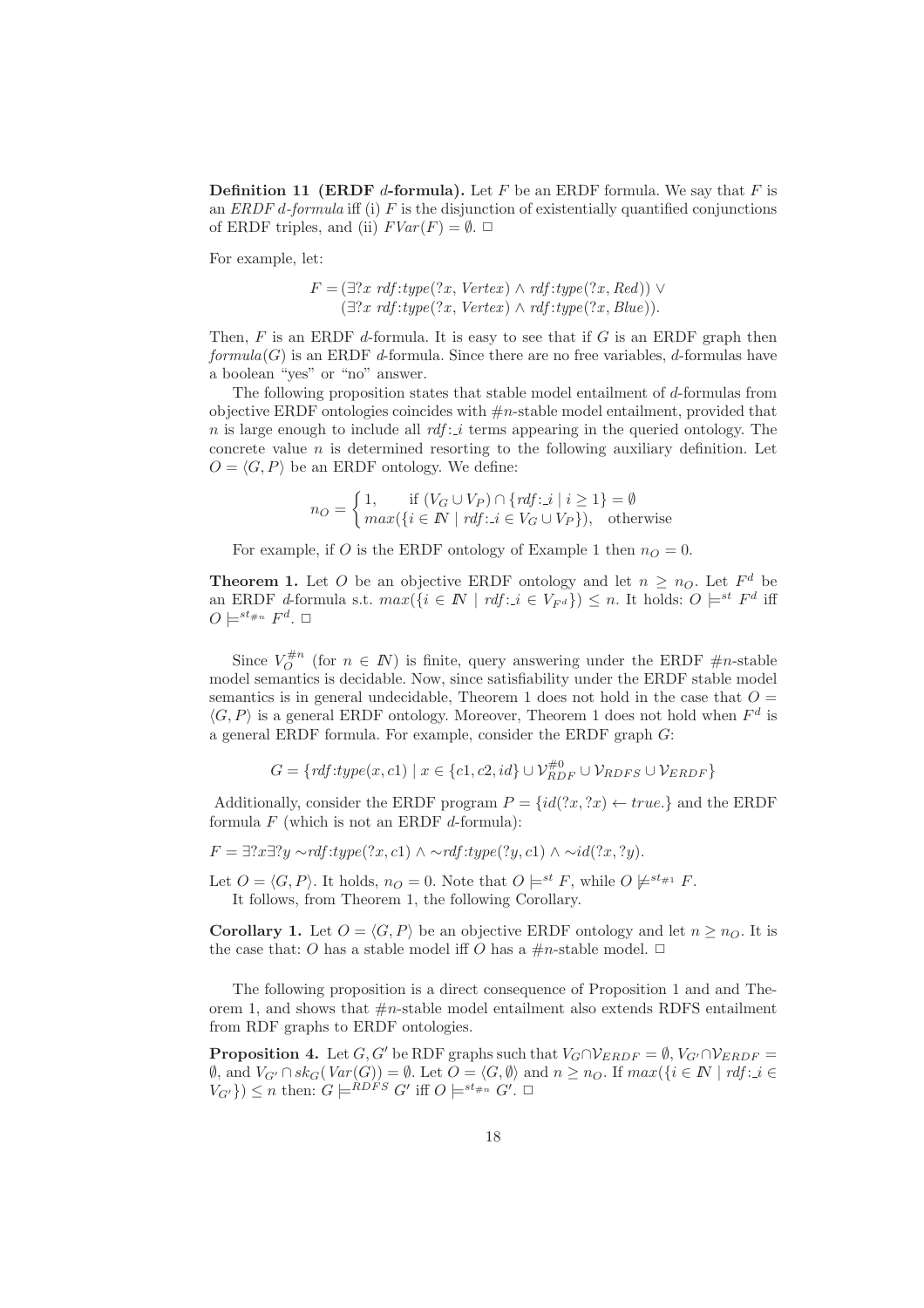Existing RDFS engines like [37, 17] take care at runtime to avoid the infinite instantiation of container membership properties, guaranteeing termination of their algorithms. Our results above formalize this process for our semantics, guaranteeing decidabiltiy, soundness and completeness for important subsets of queries, namely for performing standard RDFS entailment between graphs, as stated in Proposition 4.

## 6 Query Answering on Simple ERDF Ontologies

In this section, we consider another decidable fragment of ERDF ontologies where the program rules are simple, i.e. the bodies are formed by conjunctions of ERDF triples and weak negations of ERDF triples. Technically, we will show that the  $\#n$ stable answers of a simple ERDF formula  $F$  with respect to a simple ERDF ontology  $O = \langle G, P \rangle$  can be computed through Answer Set Programming [29, 30]<sup>14</sup> on an extended logic program (ELP)  $\Pi_{\mathcal{O}}^{\#n}$  constructed from the ontology O. By using an answer set solver like smodels [57], dlv [42], or clasp [26], one can perform query answering on simple ERDF ontologies.

To give the precise definition of  $\Pi_{\mathcal{O}}^{\#n}$ , a few auxiliary definitions are needed. Let t be an ERDF triple,  $true$ , or false. We define:

$$
L_t = \begin{cases} H(s, p, o) & \text{if } t = p(s, o) \\ \neg H(s, p, o) & \text{if } t = \neg p(s, o) \\ t & \text{if } t \in \{ \text{true}, \text{ false} \} \end{cases}
$$

Intuitively,  $L_t$  is an extended logic programming literal (ELP literal<sup>15</sup>), representing the ERDF triple  $t$ .

Let G be an ERDF graph. We define:  $\Pi_G = \{L_t \leftarrow true \mid t \in sk(G)\}\$ . Intuitively,  $\Pi_G$  is a set of ELP facts, representing  $sk(G)$ . For example, let  $G =$  ${hasMother(Manos, Anastasia)}$ . Then,  $\Pi_G = {H(Manos, hasMother, Anastasia)} \leftarrow$ true}.

Let  $P$  be a simple ERDF program. We define:

$$
\Pi_P = \{L_{t_0} \leftarrow L_{t_1}, ..., L_{t_k}, \sim L_{t_{k+1}}, ..., \sim L_{t_m} \mid t_0 \leftarrow t_1, ..., t_k, \sim t_{k+1}, ..., \sim t_m \in P\}.
$$

Intuitively,  $\Pi_P$  is an extended logic program, representing P. For example, let  $P =$  ${\text{[hasChild(?y, ?x)} \leftarrow \text{hasMother(?x, ?y)}}.$  Then,  $\Pi_P = {\text{[H(?y, hasChild, ?x)} \leftarrow \text{H(?x, ?y)}}.$ hasMother,  $?y$  }.

Let O be an ERDF ontology. We denote by  $\Pi_{\mathcal{O}}^{H_{\#n}}$  the extended logic program that consists of the following two sets of rules<sup>16</sup>:

#### Partial Interpretation Rules

 $H(?z, type, Property) \leftarrow H(?x, ?z, ?y).$  $H(?z, type, Property) \leftarrow \neg H(?x, ?z, ?y).$  (+) For all  $x \in V_O^{\#n}$ :  $H(x, type, Resource) \leftarrow true$ . For all  $x \in V_O^{\#n} \cap \mathcal{PL}$ :  $H(x, type, Literal) \leftarrow true$ .

<sup>14</sup> Other references of Answer Set Programming include [49, 56, 45, 9, 46, 14, 25].

<sup>15</sup> By *ELP literal*, we refer to an atom or the strong negation of an atom.

<sup>&</sup>lt;sup>16</sup> For simplicity, we have eliminated the namespace from the URIs in  $\mathcal{V}_{RDF} \cup \mathcal{V}_{RDFS} \cup$  $V_{ERDF}$ .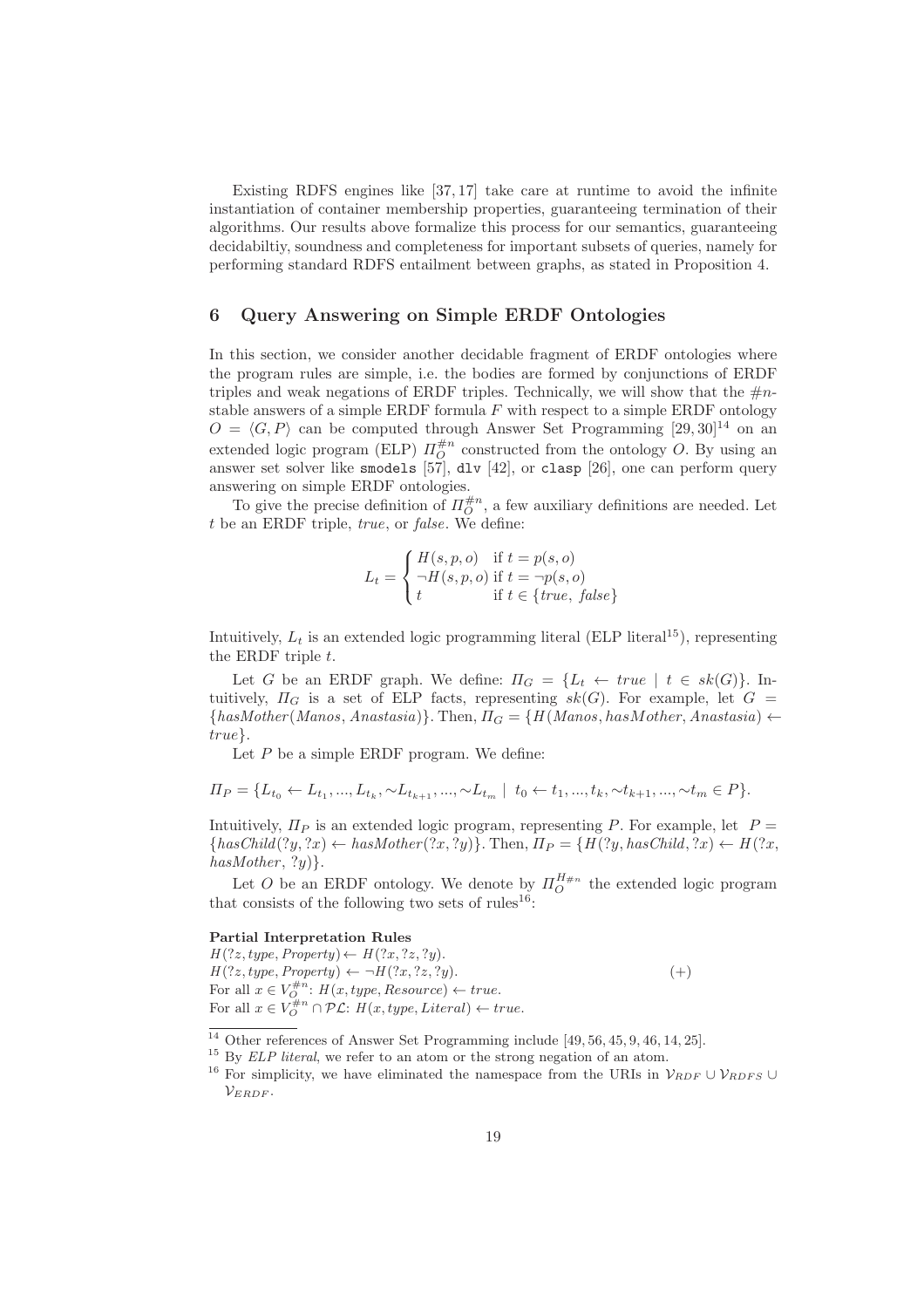#### ERDF Interpretation Rules

 $H(?z, type, ?y) \leftarrow H(?x, domain, ?y), H(?z, ?x, ?w).$  $H(?w, type, ?y) \leftarrow H(?x, range, ?y), H(?z, ?x, ?w).$ 

 $H(?x, subClassOf, Resource) \leftarrow H(?x, type, Class).$  $H(?x, type, Class) \leftarrow H(?x, subClassOf, ?y).$  $H(?y, type, Class)$   $\leftarrow$   $H(?x, subClassOf, ?y).$  $H(?z, type, ?y) \leftarrow H(?x, subClassOf, ?y), H(?z, type, ?x).$  $\neg H(?z, type, ?x) \leftarrow H(?x, subClassOf, ?y), \neg H(?z, type, ?y).$ (†)  $H(?x, subClassOf, ?x) \leftarrow H(?x, type, Class).$  $H(?x, subClassOf, ?z) \leftarrow H(?x, subClassOf, ?y), H(?y, subClassOf, ?z).$  $H(?x, type, Property) \leftarrow H(?x, subPropertyOf, ?y).$  $H(?y, type, Property)$   $\leftarrow$   $H(?x, subPropertyOf, ?y).$  $H(?z_1, ?y, ?z_2)$   $\leftarrow H(?x, subPropertyOf, ?y), H(?z_1, ?x, ?z_2).$  $\neg H(?z_1, ?x, ?z_2)$   $\qquad \leftarrow H(?x, subPropertyOf, ?y), \neg H(?z_1, ?y, ?z_2).$  (†)  $H(?x, subPropertyOf, ?x) \leftarrow H(?x, type, Property).$  $H(?x, subPropertyOf, ?z) \leftarrow H(?x, subPropertyOf, ?y), H(?y, subPropertyOf, ?z).$ 

 $H(?x, subClassOf, Literal) \rightarrow H(?x, type, Datatype).$  $H(?x, subPropertyOf, member) \leftarrow H(?x, type, ContainerMembershipProperty).$ 

¬*H* (?z, type, ?x) ← *H* (?x, type, *TotalClass*), ∼*H* (?z, type, ?x). (⋆) *H*(?z, *type*, ?x) ← *H*(?x, *type*, *TotalClass*), ∼ ¬*H*(?z, *type*, ?x). (★)

¬*H* (?z1, ?x, ?z2) ← *H* (?x, type, *TotalProperty*), ∼*H* (?z1, ?x, ?z2). (⋆) *H* (?z<sub>1</sub>, ?x, ?z<sub>2</sub>) ← *H* (?x, type, *TotalProperty*), ~  $\neg$  *H* (?z<sub>1</sub>, ?x, ?z<sub>2</sub>). (★)

For each  $s \text{``}rdf: XMLLiteral \in V_O^{\#n} \text{ s.t. } s \text{ is a well-typeed XML literal string:}$  $H($  s  $\hat{i}$ rdf:*XMLLiteral*, type, *XMLLiteral*)  $\leftarrow$  true.

For each  $s \text{``} \textit{rdf}: XML\textrm{literal} \in V_O^{\#n} \text{ s.t. } s \text{ is not a well-typeed XML literal string:}$  $\neg H($  s  $\hat{f}$ <sup> $\hat{f}$ </sup> $\hat{f}$ : *XMLLiteral*, type, *Literal* $) \leftarrow true$ .

For each RDF, RDFS, or ERDF axiomatic triple  $p(s, o)$  s.t.  $p, s, o \in V_O^{\#n}$ :  $H(s, p, o) \leftarrow true.$ 

Intuitively, the Partial Interpretation Rules of an ERDF ontology O represent the semantic conditions in Def. 3 (*Partial Interpretation*). Similarly, the ERDF Interpretation Rules represent the semantic conditions in Def. 5 (ERDF Interpretation) that a #n-Herbrand interpretation of O (for  $n \in \mathbb{N}$ ) satisfies. For example, the rules marked with (†) capture reasoning with the property-false extensions, specific of ERDF. Additionally, note that the ERDF Interpretation Rules, corresponding to metaclasses erdf: TotalClass and erdf: TotalProperty (indicated by  $(\star)$ ), represent the semantic conditions 12 and 13 of Def. 5, respectively. Due to these rules, the OWA applies to the truth values of  $\textit{rdf}$ :type(x, c) and  $p(x, y)$ , for total classes c and total properties p. By dropping rules marked with  $(+)$ ,  $(†)$ , and  $(\star)$ , we obtain complete inference rules for RDFS reasoning similar to [68]. Note that similarly to [68], we achieve completeness of RDFS reasoning, by allowing variables in the property position of the atom  $H(subject, property, object)$ .

The intended extended logic program is obtained by translating the triples in the ERDF graph, the ERDF program rules, and adding the previous Partial and ERDF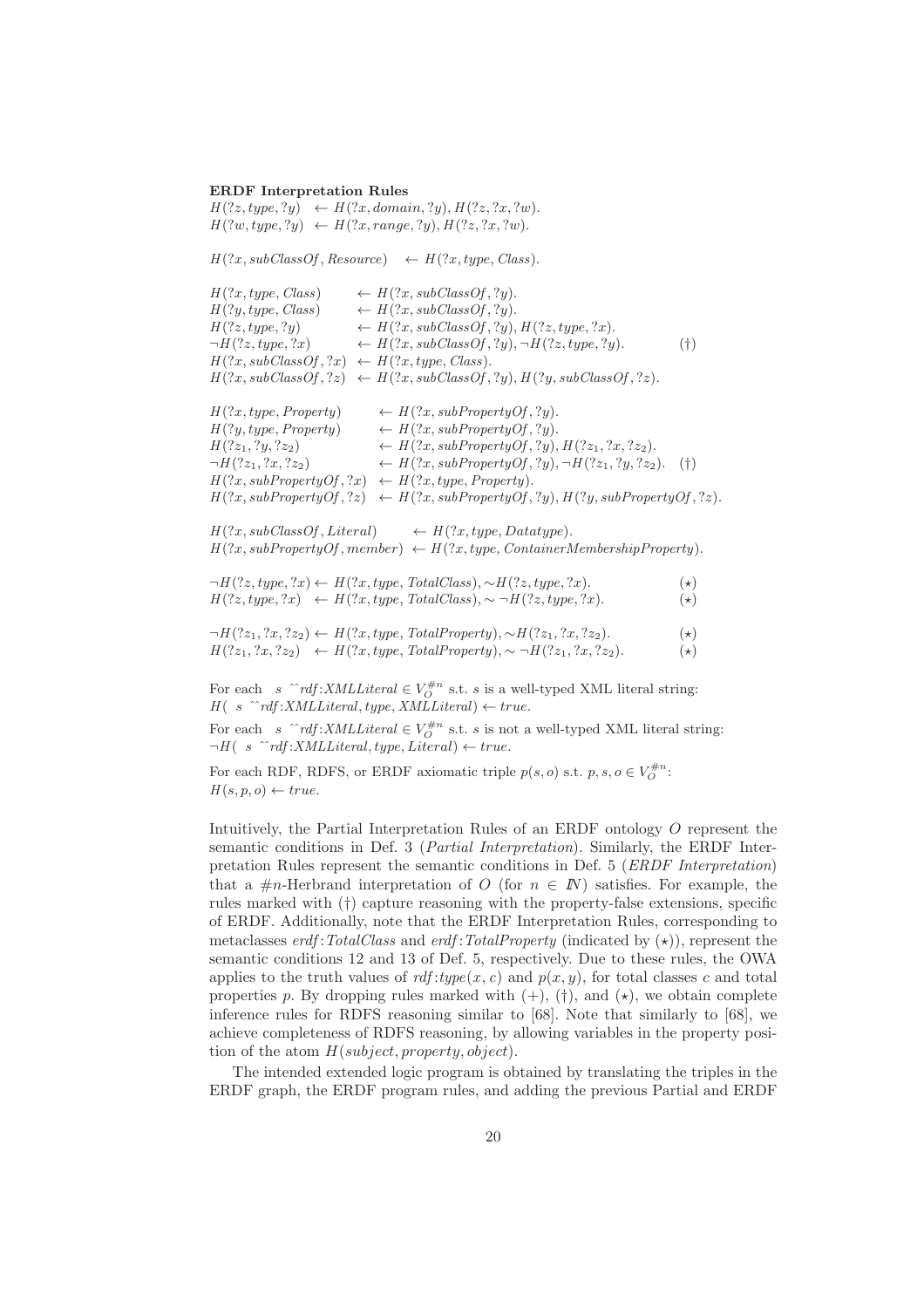interpretation rules. Formally, let  $O = \langle G, P \rangle$  be a simple ERDF ontology and let  $n \in \mathbb{N}$ . We define:

$$
\Pi_O^{\#n} = \Pi_G \cup \Pi_P \cup \Pi_O^{H_{\#n}}.
$$

To proceed in computing the stable models of an ERDF ontology, we need the following auxiliary definition. Intuitively, a  $\#n$ -semi-Herbrand interpretation of an ERDF ontology  $O$  is a coherent, partial interpretation that satisfies the three conditions of a  $\#n$ -Herbrand interpretation regarding the interpretation of the vocabulary, while the rest of the conditions are just the definitions of the ontological categories present in the definition of ERDF interpretation. The definition of a  $\#n$ semi-Herbrand interpretation is needed for mapping  $\#n$ -Herbrand interpretations to consistent sets of ELP literals, and vice-versa.

**Definition 12** ( $\#n$ -semi-Herbrand interpretation). Let O be an ERDF ontology. A  $\#n\text{-}semi-Herbrand interpretation I$  of O is a coherent, partial interpretation of  $\tilde{V}_O^{\#n}$ , extended by the ontological categories  $Cls_I \subseteq Res_I$  for classes,  $TCls_I \subseteq Cls_I$ for total classes, and  $TProp_I \subseteq Prop_I$  for total properties, as well as the class-truth extension mapping  $CT_I : Cls_I \rightarrow \mathcal{P}(Res_I)$ , and the class-falsity extension mapping  $CF_I: Cls_I \rightarrow \mathcal{P}(Res_I)$ , such that:

- i)  $Res_I = Res_O^{H_{\#n}}$ .
- ii)  $I_V(x) = x$ , for all  $x \in V_O^{\#n} \cap \mathcal{URI}$ .
- iii)  $IL_I(x) = x$ , if x is a typed literal in  $V_O^{\#n}$  other than a well-typed XML literal, and  $IL_I(x)$  is the XML value of x, if x is a well-typed XML literal in  $V_O^{\#n}$ .

Additionally:

- 1.  $x \in CT_I(y)$  iff  $\langle x, y \rangle \in PT_I(I(rdf:type)),$  and  $x \in CF_I(y)$  iff  $\langle x, y \rangle \in PF_I(I(rdf:type)).$
- 2. The ontological categories are defined as follows:<br> $Prop_I = CT_I(rdf:Property)$   $Cls_I = CT_I(rdfs:Class)$  $Prop_I = CT_I (rdf : Property)$   $Cls_I = CT_I (rdfs:Class)$ <br>  $Res_I = CT_I (rdfs:Resource)$   $LV_I = CT_I (rdfs:Literal)$  $Res_I = CT_I (rdfs:Resource)$  $TCls_I = CT_I (erdf:TotalClass)$   $TProp_I = CT_I (erdf:TotalProperty)$ .

Let O be an ERDF ontology. Below, we show how a  $\#n$ -semi-Herbrand interpretation I of O can be translated to a consistent Herbrand interpretation of  $\Pi_{\overline{O}}^{\#n}$ , denoted by  $ELP(I)$ . Let I be a #n-semi-Herbrand interpretation of O. We define:

$$
ELP(I) = \{H(s, p, o) \mid s, p, o \in V_O^{\#n} \text{ and } \langle I(s), I(o) \rangle \in PT_I(p)\} \cup \{\neg H(s, p, o) \mid s, p, o \in V_O^{\#n} \text{ and } \langle I(s), I(o) \rangle \in PF_I(p)\}
$$

Note that the function  $ELP(.)$  from the set of  $\#n$ -semi-Herbrand interpretations of O to the set of consistent sets of ELP literals  $H(s, p, o)$  and  $\neg H(s, p, o)$ , where  $s, p, o \in V_O^{\#n}$ , is a bijective mapping.

**Theorem 2.** Let O be a simple ERDF ontology and let  $n > n_Q$ . Let M be a #nsemi-Herbrand interpretation of O. It is the case that:  $M \in \mathcal{M}^{st_{\#n}}(O)$  iff  $ELP(M)$ is a consistent answer set of  $\Pi_{\mathcal{O}}^{\#n}$ .  $\Box$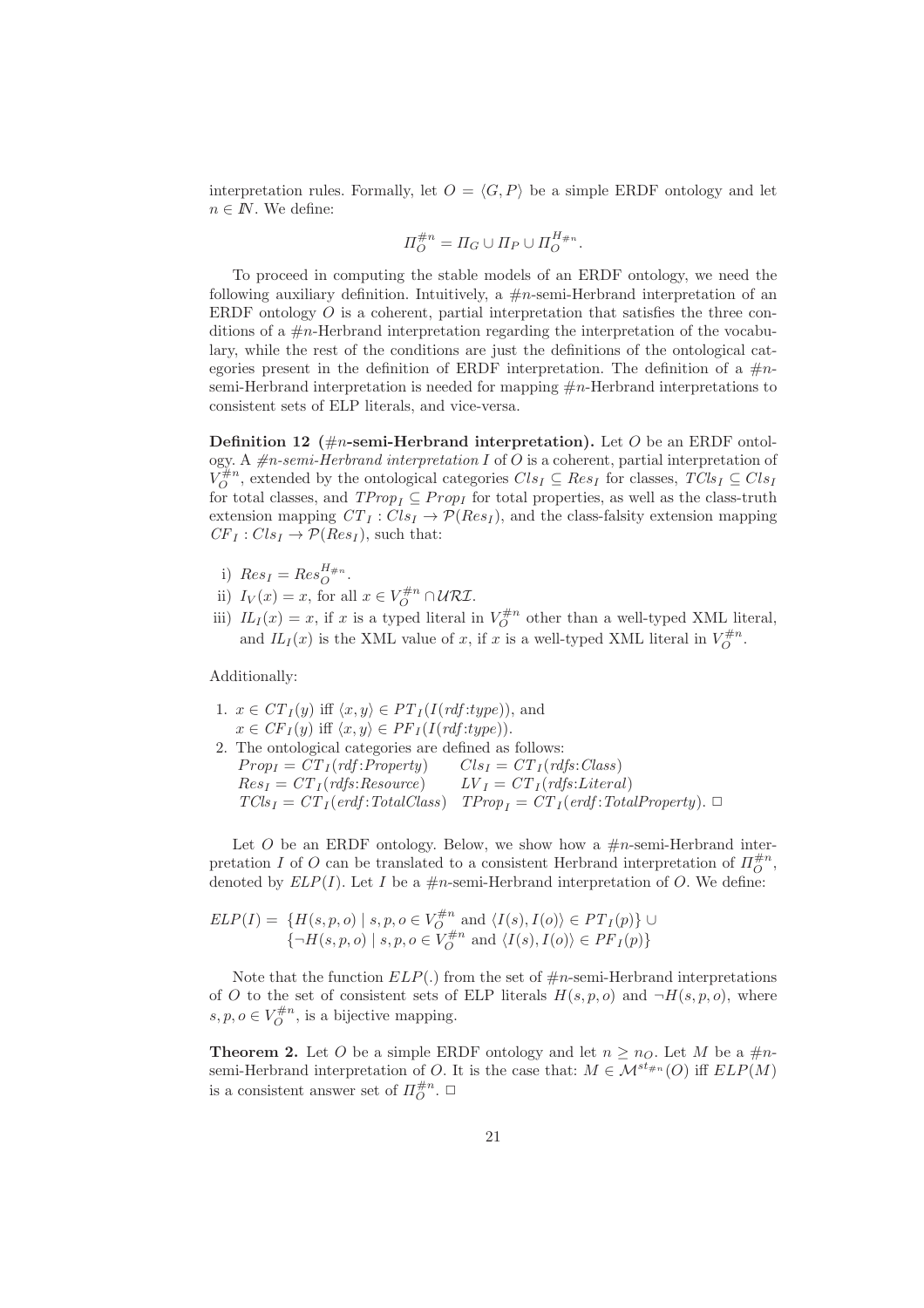This result captures the intuitive idea that conditions (3-17) of ERDF interpretations can be captured by extended logic programming rules under answer set semantics, for the particular case of simple ontologies. Based on Theorem 2, the set  $S = \{ELP^{-1}(N) | N$  is a consistent answer set of  $H_0^{m}$ , for  $n \geq n_O$ , computes the set of all  $\#n$ -stable models of O.

Using again Theorem 2, we can show that the  $\#n$ -stable answers of a simple ERDF formula  $F$  w.r.t. a simple ERDF ontology  $O$  can be computed through Answer Set Programming [29, 30] on  $\Pi_{\mathcal{O}}^{\#n}$ . First, we provide a few definitions. Let  $\Pi$ be an extended logic program (ELP) and let F be a query of the form:  $L_1 \wedge ... \wedge L_k \wedge$  $\sim L_{k+1} \wedge ... \wedge \sim L_m$ , where  $L_i$ ,  $i = 1, ..., m$ , is an ELP literal. We will denote by  $Ans_{\Pi}^{AS}(F)$ the (skeptical) answers of F w.r.t.  $\Pi$  according to answer set semantics [30]. Let F be a simple ERDF formula of the form:  $F = t_1 \wedge ... \wedge t_k \wedge \neg t_{k+1} \wedge ... \wedge \neg t_n$ , where each  $t_i = [\neg] p_i(s_i, o_i)$ . We define:

$$
L_F = L_{t_1} \wedge \cdots \wedge L_{t_k} \wedge \sim L_{t_{k+1}} \wedge \cdots \wedge \sim L_{t_n}.
$$

**Proposition 5.** Let O be a simple ERDF ontology and let  $n \geq n_O$ . Let F be a simple ERDF formula over  $V_Q^{\#n}$ .

- 1. If  $\Pi_{\overline{O}}^{\#n}$  is a non-contradictory ELP then  $Ans_{{\overline{O}}}^{st_{\#n}}(F) = Ans_{\overline{O}}^{AS} (L_F)$ .
- 2. Otherwise,  $\mathcal{M}^{st_{\#n}}(O) = \emptyset$ .

Note that we represent an ERDF triple  $[\neg]p(s, o)$  by the ELP literal  $[\neg]H(s, p, o)$ , and not by the ELP literal  $[\neg p(s, o)]$ . This is because according to RDF(S) semantics [32] and thus ERDF #n-stable model semantics, all properties, classes, and instances are resources on which inferences can be made. Neglecting this fact results in incompleteness, as what happens with the RDFS entailment rules present in the RDFS recommendation [68]. For example, consider the following rules of  $\Pi_{\mathcal{O}}^{H_{\#n}}$ :

$$
H(?z_1, ?y, ?z_2) \leftarrow H(?x, subPropertyOf, ?y), H(?z_1, ?x, ?z_2).
$$
  
\n
$$
\neg H(?z_1, ?x, ?z_2) \leftarrow H(?x, subPropertyOf, ?y), \neg H(?z_1, ?y, ?z_2).
$$
  
\n
$$
\neg H(?z_1, ?x, ?z_2) \leftarrow H(?x, type, TotalProperty), \sim H(?z_1, ?x, ?z_2).
$$
  
\n
$$
H(?z_1, ?x, ?z_2) \leftarrow H(?x, type, TotalProperty), \sim \neg H(?z_1, ?x, ?z_2).
$$

Note that in the head of the rules and in the second ELP literal in the bodies of the rules, there is a variable in the property position  $p$  of the corresponding ELP literal  $\lceil \neg H(s, p, o) \rceil$ . Additionally, all variables of the first ELP literal in the body of the rules correspond to properties. In some sense, limited high-order features are necessary to fully capture RDFS reasoning which are not available in ordinary extended logic programming. Generalizations like HiLog [16] are necessary to handle this.

The reader may wonder why we do not define the ERDF  $\#n$ -stable model semantics of simple ERDF ontologies directly based on the answer set semantics of  $\Pi_{\mathcal{O}}^{\#n}$ . However, in this case, the definition of the ERDF  $\#n$ -stable model semantics of simple ERDF ontologies would had been restricted without covering the case of general ERDF ontologies, limiting expressivity as we shall see. In contrast, in our case, we provide a pure model-theoretic definition of the  $\#n$ -stable model semantics of ERDF ontologies, faithfully extending RDFS semantics. In particular:

– We extend RDF graphs to ERDF graphs with the inclusion of strong negation, and then to ERDF ontologies with the inclusion of general derivation rules.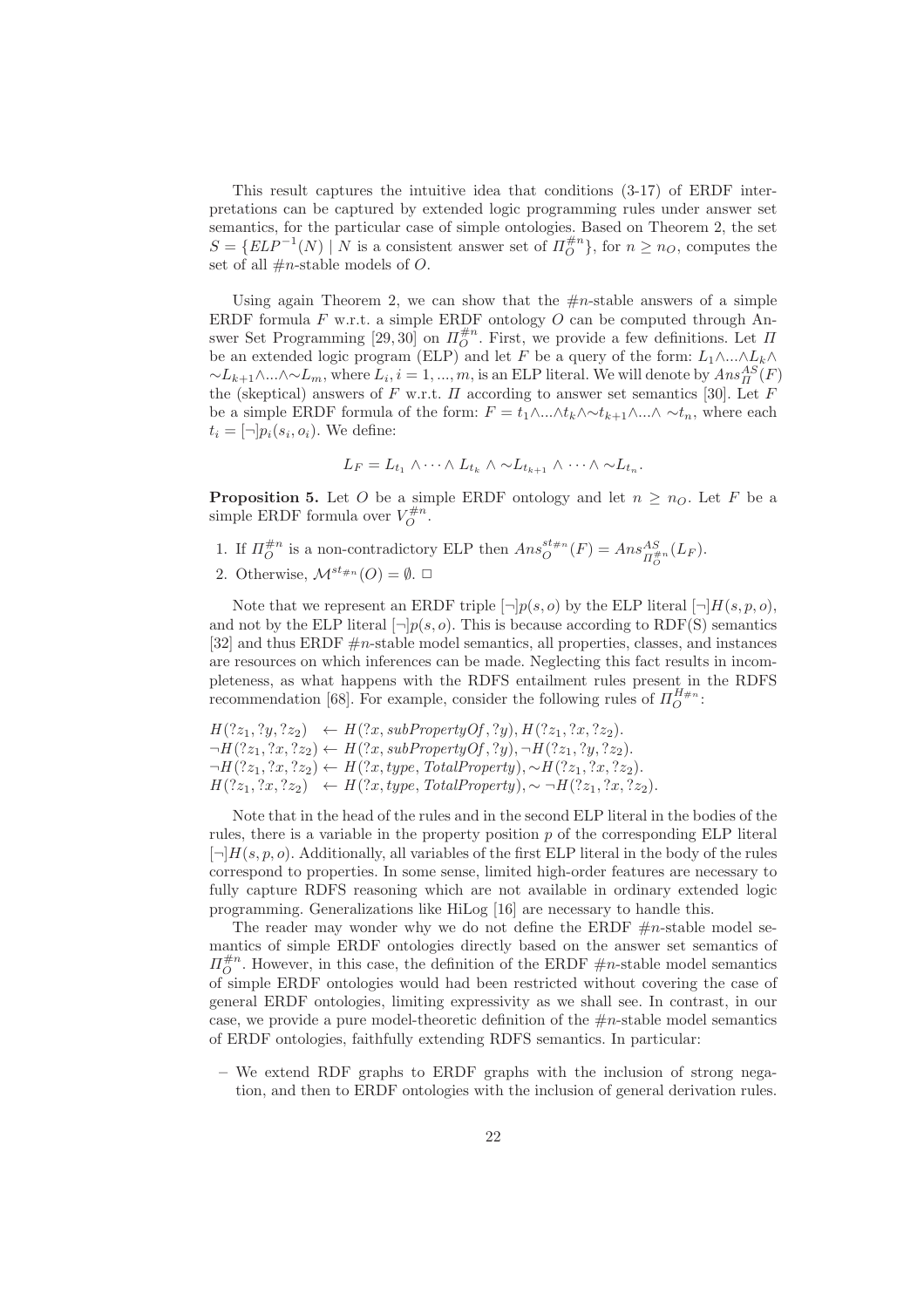ERDF graphs allow us to express existential positive and negative information, whereas general derivation rules allow inferences based on formulas built using the connectives  $\sim$ , ¬,  $\supset$ ,  $\wedge$ ,  $\vee$  and the quantifiers  $\forall$ ,  $\exists$ .

- We extend the vocabulary of RDF(S) with the terms  $erdf:TotalProperty$  and erdf: TotalClass, representing the metaclasses of total properties and total classes, on which the open-world assumption applies. These terms together with the default closure rules, defined in Section 1, allow the combination of open-world and closed-world reasoning in the same framework. Examples and arguments of this need are provided in [5, 6, 3].
- We extend RDFS interpretations to ERDF interpretations, including both truth and falsity extensions for properties and classes, and providing additional conditions involving falsity extensions and the new metaclasses of total properties and total classes.
- We define the Herbrand interpretations of an ERDF ontology and, based on these, the stable models of an ERDF ontology. Since ERDF stable model satisfiability and entailment are undecidable even for simple ERDF ontologies, we define the ERDF  $\#n$ -interpretations, the  $\#n$ -Herbrand interpretations, and the  $\#n$ -stable model semantics of ERDF ontologies by removing the infinite number of terms rdf:*i*, where  $i > n$ . Additionally, we show that  $\#n$ -stable model entailment on simple ERDF ontologies can be computed through Answer Set Programming on  $\Pi^{\#n}_{O}$ .

A comparison of the  $\#n$ -stable model semantics on general ERDF ontologies with other semantics of logic programs with rules of a richer (than normal programs) syntax is provided at the end of Section 11. All semantics that we consider for this comparison extend the stable model semantics on normal programs [29].

## 7 Complexity Results for Simple & Objective ERDF **Ontologies**

In this section, we provide complexity results for (i) the ERDF  $\#n$ -stable model semantics on simple and objective ERDF ontologies, and (ii) the ERDF stable model semantics on objective ERDF ontologies. Recall that reasoning with simple ERDF ontologies is undecidable, and thus we do not address them in this section. We also consider the orthogonal notion of bounded ERDF ontologies

#### 7.1 Bounded ontologies

We consider first the case of bounded ontologies since, as we will show, reasoning tasks will be on the first level of the polynomial hierarchy. As expected, reasoning with bounded ontologies will have lower complexity than reasoning with unbounded ones. To prove this we start from the well-known NP-complete graph coloring problem.

Let  $D = (V, E)$  be a graph. We say that D is 3-colorable, if there is a mapping color from the vertices V to colors  $\{Red, Green, Blue\}$  such that if  $(v, u) \in E$  then  $color(v) \neq color(u)$ . The 3-colorability problem is the following: given a graph D, decide if it is 3-colorable. From  $D$ , we will construct a bounded, objective ERDF ontology  $O_D = \langle G_D, P_D \rangle$  such that D is 3-colorable iff  $O_D$  has a #n-stable model, for  $n \in \mathbb{N}$ . The 3-colorability problem is a classical NP-complete problem. Thus,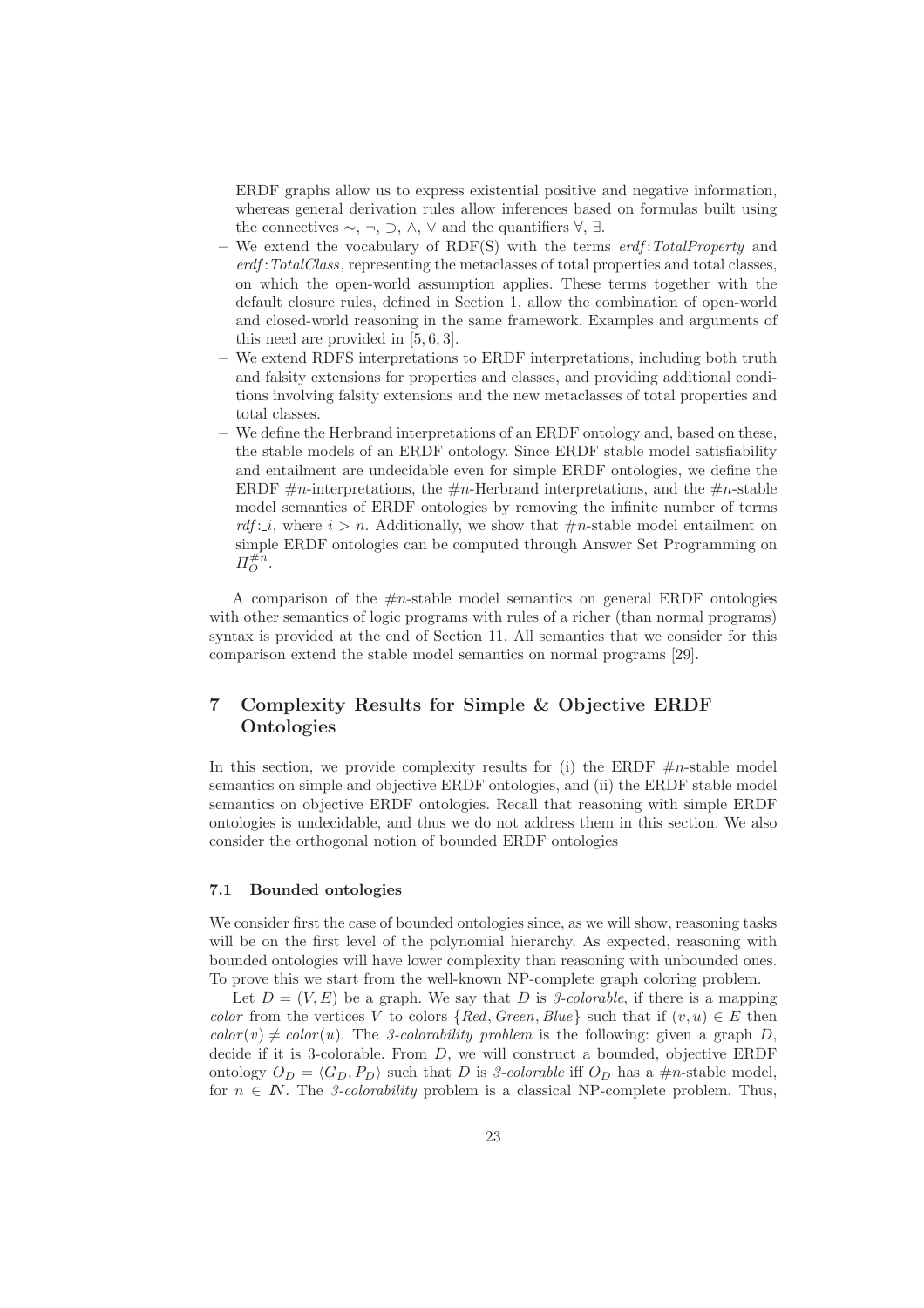based on this reduction, we will show that the satisfiability problem of a bounded, objective ERDF ontology, under the  $\#n$ -stable model semantics is NP-hard.

Consider (i) a property  $edge(v, u)$ , indicating that there is an edge in D from vertex  $v$  to vertex  $u$ , (ii) a class Red whose instances are vertices of color Red, (iii) a class Green whose instances are vertices of color Green, (iv) a class Blue whose instances are vertices of color Blue, (v) a property  $edge(v, u)$ , indicating that in edge  $\langle v, u \rangle$ , the color of v is Red, (vi) a property edgeG(v, u), indicating that in edge  $\langle v, u \rangle$ , the color of v is Green, (vii) a property edge  $B(v, u)$ , indicating that in edge  $\langle v, u \rangle$ , the color of v is *Blue*.

Let  $G_D$  be the ERDF graph:

 $G_D = \{edge(v, u) \mid \langle v, u \rangle \in E\} \cup$  ${rdf : type (edgeR, erdf : TotalProperty), rdf : type (edgeG, erdf : TotalProperty),}$  $rdf: type (edgeB, erdf:TotalProperty),$ rdfs:domain(edgeR, Red), rdfs:range(edgeR, NotRed), rdfs:domain(edgeG, Green), rdfs:range(edgeG, NotGreen), rdfs:domain(edgeB, Blue), rdfs:range(edgeB, NotBlue), rdfs:subClassOf (Red, NotGreen), rdfs:subClassOf (Red, NotBlue), rdfs:subClassOf (Blue, NotGreen), rdfs:subClassOf (Blue, NotRed), rdfs:subClassOf (Green, NotRed), rdfs:subClassOf (Green, NotBlue)}

Let  $P_D$  be the bounded objective ERDF program, containing the following constraints:

 ${false \leftarrow edge(x, y) \land \neg edgeR(x, y) \land \neg edgeG(x, y) \land \neg edgeB(x, y).}$  $false \leftarrow \text{rdf}: type(x, Red) \wedge \text{rdf}: type(x, NotRed).$ false  $\leftarrow$  rdf:type(x, Green)  $\land$  rdf:type(x, NotGreen).  $false \leftarrow \textit{rdf}: type(x, Blue) \wedge \textit{rdf}: type(x, NotBlue) \mid x, y \in V$ 

**Proposition 6.** Let  $D = (V, E)$  be a graph. D is 3-colorable iff  $O_D = (G_D, P_D)$  has a #n-stable model, for  $n \in \mathbb{N}$ .  $\Box$ 

Using Proposition 6, we can provide the complexity of the satisfiability problem of a bounded, simple ERDF ontology w.r.t. the ERDF  $\#n$ -stable model semantics.

First, we give a few definitions that will be used throughout the algorithms and proofs. Let  $\Pi$  be an ELP. By  $[\Pi]$ , we denote the grounded version of  $\Pi$  and by  $EHB(T)$ , we denote the *Extended Herbrand Base* of P. Let  $\Pi$  be a ground ELP. Let  $r = L_0 \leftarrow L_1, ..., L_m, \sim L_{m+1}, ..., \sim L_n \in \Pi$ . We define:  $Head(r) = L_0, Body(r)^{+} =$  ${L_1, ..., L_m}$ ,  $Body(r)^{-} = {L_{m+1}, ..., L_n}$ , and  $Body(r) = Body(r)^{+} \cup Body(r)^{-}$ . Let  $N \subseteq EHB(\Pi)$ . We define:

 $\Pi^N = \{Head(r) \leftarrow Body(r)^+ \mid r \in \Pi \text{ and } Body(r)^- \cap N = \emptyset \}.$ 

Let  $\Pi$  be a ground ELP such that for any  $r \in \Pi$ , it holds  $Body(r)^{-} = \emptyset$ . We define the mapping  $T_{\Pi} : \mathcal{P}(EHB(\Pi)) \to \mathcal{P}(EHB(\Pi))$ , where  $T_{\Pi}(N) = N \cup \{Head(r) | r \in$  $\Pi$  and  $Body(r) \subseteq N$ .

**Proposition 7.** Let  $O = \langle G, P \rangle$  be a bounded, simple ERDF ontology and let  $n \geq$  $n<sub>O</sub>$ . The problem of establishing whether O has a #n-stable model is NP-complete w.r.t. the size of  $O \square$ 

Below, we present the Algorithm 5.1 Satisfies  $(I, F)$  that checks if a partial interpretation I of a vocabulary V satisfies an ERDF formula F with  $FVar(F) = \emptyset$ .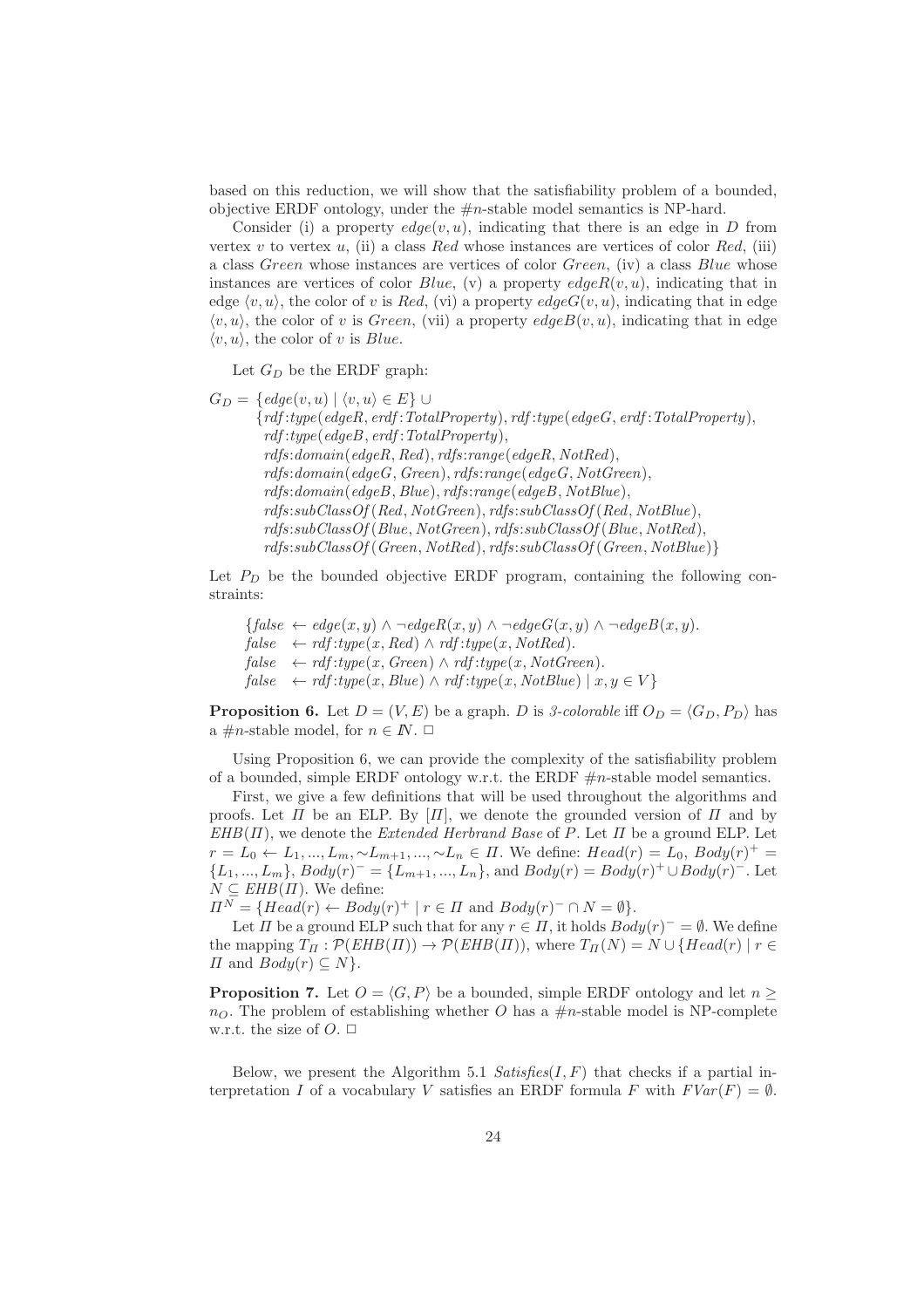This algorithm and Proposition 7 will be used to provide the complexity of the query answering problem on a bounded, simple ERDF ontology w.r.t. the  $\#n$ -stable model semantics.

## Algorithm 7.1  $Satisfies (I, F)$

*Input: I* is a partial interpretation of a vocabulary V and F is an ERDF query s.t.  $FVar(F) = \emptyset$ *Output*: TRUE, if  $I \models F$ , and FALSE, otherwise ( 1) If  $V_F \not\subseteq V$  then return(FALSE);  $(2) \cose(F) \{$ ( 3)  $p(s, o)$ : If  $p \in \mathcal{U} \mathcal{R} \mathcal{I}, p \in Prop_I, \langle I(s), I(o) \rangle \in PT_I(I(p))$  then return(TRUE); ( 4)  $\neg p(s, o):$  If  $p \in \mathcal{URL}$ ,  $p \in Prop_I$ ,  $\langle I(s), I(o) \rangle \in PF_I(I(p))$  then return(TRUE); ( 5)  $\sim$ *G*: If *Satisfies*(*I*, *G*)=FALSE then return(TRUE); ( 6)  $F_1 \wedge F_2$ : If  $Satisfies (I, F_1) = \text{TRUE}$  and  $Satisfies (I, F_2) = \text{TRUE}$  then return(TRUE); ( 7)  $F_1 \vee F_2$ : If  $Satisfies (I, F_1) = \text{TRUE or } Satisfies (I, F_2) = \text{TRUE then}$ return(TRUE); ( 8)  $F_1 \supset F_2$ : return(*Satisfies*( $I, \sim F_1 \vee F_2$ )); ( 9)  $\forall x G:$  If for all  $u: \{x\} \to V$ , it is the case that  $Satisfies(I, u(G)) = \text{TRUE}$ then return(TRUE); (10)  $\exists xG:$  If it exists  $u: \{x\} \to V$  such that  $Satisfies(I, u(G)) = \text{TRUE}$ then return(TRUE); (11) ¬(F<sup>1</sup> ∧ F2) : return(*Satisfies*(I,¬F<sup>1</sup> ∨ ¬F2)); (12) ¬(F<sup>1</sup> ∨ F2) : return(*Satisfies*(I,¬F<sup>1</sup> ∧ ¬F2));  $(13) \neg (\neg G)$ : return(*Satisfies*(*I*, *G*));  $(14)$  ¬(∼ G) : return(*Satisfies*(*I*, *G*));  $(15) \neg (\exists x \ G)$ : return(*Satisfies*(*I*, ∀x ¬*G*)); (16)  $\neg(\forall x \ G)$ : return(*Satisfies*(*I*, ∃x  $\neg G$ )); (17) ¬(F<sup>1</sup> ⊃ F2) : return(*Satisfies*(I, F1∧¬F2)); } (11) return(FALSE);

**Proposition 8.** Let  $O = \langle G, P \rangle$  be a bounded, simple ERDF ontology and let F be an ERDF formula. Additionally, let v be (i) "yes", if  $FVar(F) = \emptyset$ , or (ii) a mapping  $v: FVar(F) \to V_O^{\#n}$ , if  $FVar(F) \neq \emptyset$ . Let  $n \geq n_O$ . The problem of establishing whether  $v \in Ans_O^{st_{\#n}}(F)$  is co-NP-complete w.r.t. the size of  $O. \Box$ 

Below, we state complexity results for the  $\#n$ -stable model semantics of bounded, objective ERDF ontologies. We see that even though no weak negation appears in the rules of bounded, objective ERDF ontologies, complexity of reasoning remains the same with that of bounded, simple ERDF ontologies. This is due to the ERDF metaclasses erdf: TotalClass and erdf: TotalProperty, to the instances of which, the OWA applies. This is natural, since the OWA is captured by rules making use of weak negation generating alternative models.

**Proposition 9.** Let  $O = \langle G, P \rangle$  be a bounded, objective ERDF ontology. Let G' be an ERDF graph, let  $F^d$  be an ERDF d-formula, and let F be an ERDF formula. Let  $n \geq n_O$ .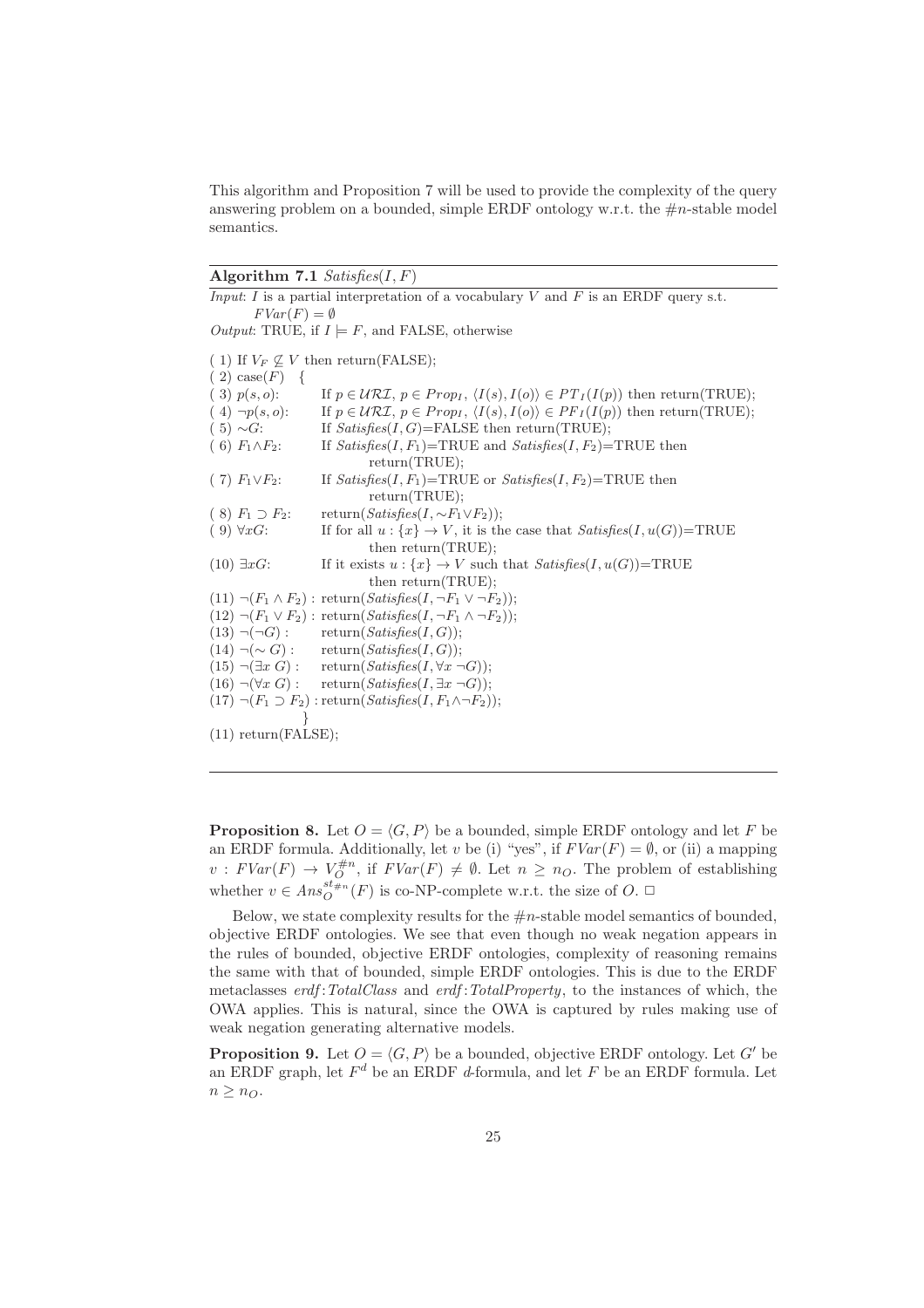- 1. The problem of establishing whether O has a  $\#n$ -stable model is NP-complete w.r.t. the size of O.
- 2. The problems of establishing whether: (i)  $O \models^{st_{\#n}} G'$ , (ii)  $O \models^{st_{\#n}} F^d$ are co-NP-complete w.r.t. the size of O,
- 3. Let v be (i) "yes", if  $FVar(F) = \emptyset$ , or (ii) let a mapping  $v : FVar(F) \to V_O^{\#n}$ , if  $FVar(F) \neq \emptyset$ . Let  $n \geq n_Q$ . The problem of establishing whether  $v \in Ans_O^{st_{\#n}^{*}}(F)$ is co-NP-complete w.r.t. the size of  $O \square$

Based on Corollary 1, Theorem 1, and Proposition 9, we provide complexity results regarding the (original) stable model semantics for bounded, objective ERDF ontologies:

**Corollary 2.** Let  $O = \langle G, P \rangle$  be a bounded, objective ERDF ontology. Let G' be an ERDF graph and let  $F^d$  be an ERDF d-formula s.t.  $max({i \in N \mid rdf : i \in V_X}) \le$  $n_O$ , where  $X \in \{G', F_d\}.$ 

- 1. The problem of establishing whether O has a stable model is NP-complete w.r.t. the size of O.
- 2. The problems of establishing whether: (i)  $O \models^{st} G'$  and (ii)  $O \models^{st} F^d$ are co-NP-complete w.r.t. the size of  $O \subseteq \Box$

#### 7.2 Unbounded ontologies

By allowing variables in the body of objective and simple rules, complexity of the reasoning tasks increases to the second level of the polynomial hierarchy. We will show this by a reduction from the 2-QBF $_{\forall}$ -problem. A 2-universal quantified boolean formula  $(2\text{-}QBF_{\forall})$  is a formula of the form:

$$
\mathcal{F} = \forall ?x_1...\forall ?x_k \exists ?y_1...\exists ?y_m \ c_1 \land ...... \land c_l, \text{where}
$$

each  $c_i$  is a clause of three literals from the variables  $x_1, ..., x_k, y_1, ..., y_m$ <sup>17</sup>. Deciding if F is valid (called 2- $QBF_{\forall}$ -problem) is a  $\Pi_2^P$  =co-NP<sup>NP</sup>-complete problem [66, 58].

Let  $\mathcal F$  be a 2-universal quantified boolean formula. We will construct a simple ERDF ontology, denoted by  $O_{\mathcal{F}} = \langle G_{\mathcal{F}}, P_{\mathcal{F}} \rangle$ , such that  $\mathcal F$  is invalid iff  $O_{\mathcal{F}}$  has a #n-stable model, for  $n \in \mathbb{N}$ . Thus, based on this reduction, we will show that the satisfiability problem of a simple ERDF ontology  $O = \langle G, P \rangle$ , under the #n-stable model semantics is  $\Sigma_2^P$ -hard w.r.t. the size of O.

Let  $X = \{?x_1, ..., ?x_k\}$  and let  $Y = \{?y_1, ..., ?y_k\}$ . Additionally, let  $s \in URT$  and let  $x_i \in \mathcal{U} \mathcal{R} \mathcal{I}$ , for each  $x_i \in X$ . Further, by t, we will denote the truth value true and by f, we will denote the truth value false.

Let  $G_{\mathcal{F}} = \{p(x_i, x_i) \mid i = 1, ..., k\} \cup \{rdf: type(IsTrue, erdf:TotalClass)\}.$  The triples of the form  $p(x_i, x_i)$  are included in the graph in order to guarantee that we have in the vocabulary at least one URI for each universally quantified variable, which together with the declaration that  $IsTrue$  is a total class will generate all possible assignments of boolean truth-values to those variables. The rules and constraints in

<sup>17</sup> The *not* operator is indicated by ∼.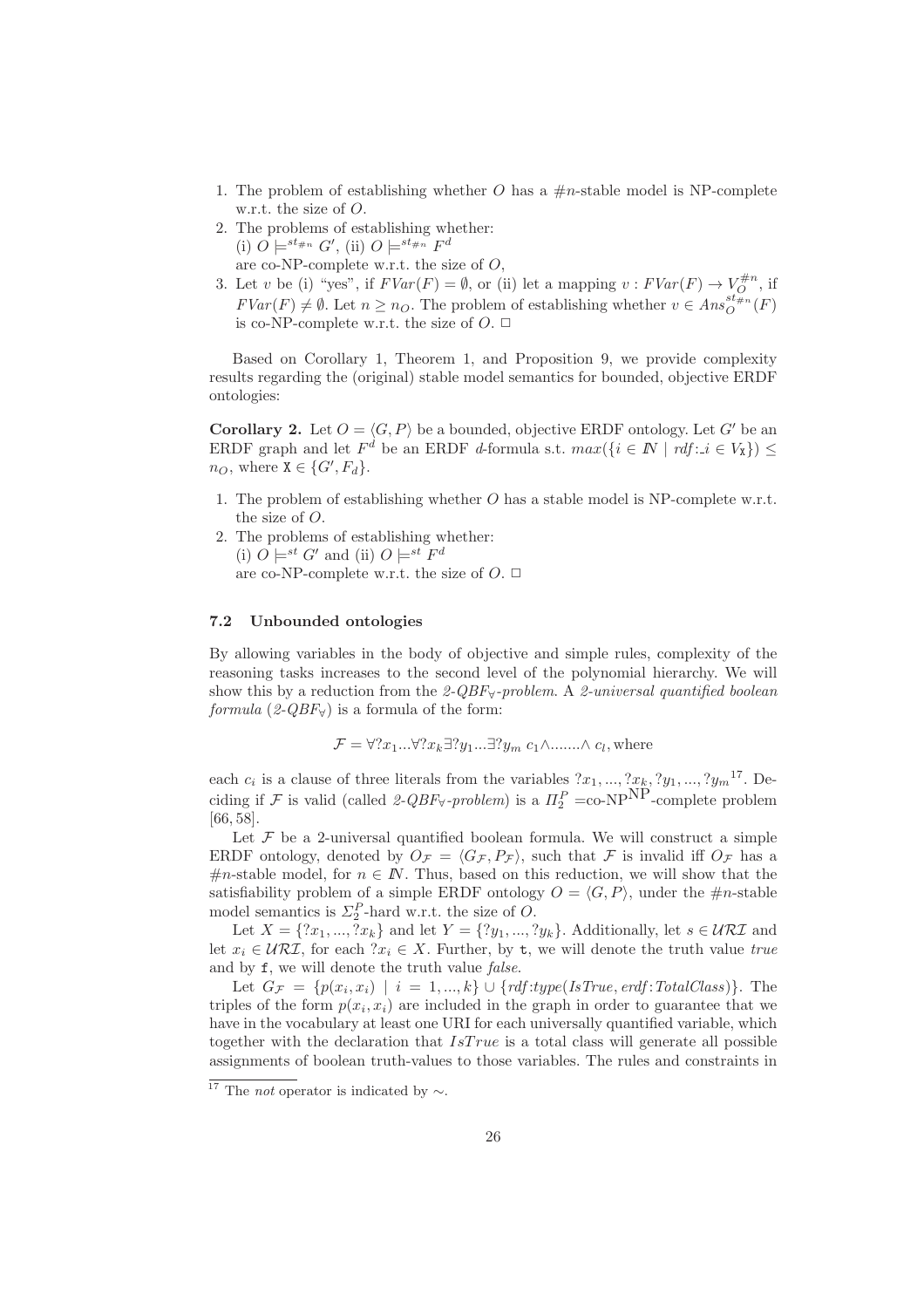the following program  $P_{\mathcal{F}}$  will check if this is an invalid assignment. Let  $P_{\mathcal{F}}$  be the ERDF program, containing the following rules (and constraints):

For each clause  $c_i$ , we define rules which state the truth assignments to the variables from  $Y$  that make the clause true given the truth assignment of the variables from X in  $c_i$ . This is best illustrated by examples, consider that  $c_i = x_j \vee \neg x_{j'} \vee x_{j''}$ . Then, we add to  $P_{\mathcal{F}}$  the rules.

| $c_i(s, \mathbf{f}) \leftarrow rdf: type(x_j, IsTrue).$                        | $c_i(s, t) \leftarrow rdf: type(x_j, IsTrue).$          |
|--------------------------------------------------------------------------------|---------------------------------------------------------|
| $c_i(s, \mathbf{f}) \leftarrow \neg rdf : type(x_{j'}, IsTrue).$               | $c_i(s, t) \leftarrow \neg rdf : type(x_{j'}, IsTrue).$ |
| $c_i(s, t) \leftarrow \neg rdf: type(x_j, IsTrue), rdf: type(x_{j'}, IsTrue).$ |                                                         |

Informally, the first rule states that if  $x_j$  is assigned the truth value true and  $?y_{j''}$  is assigned the truth value *false* then the clause  $c_i$  is satisfied. Similarly, the last rule states that if  $2x_j$  is assigned the truth value false,  $2x_{j'}$  is assigned the truth value true, and  $y_{j''}$  assigned the truth value true then the clause  $c_i$  is satisfied. The symbol s in the conclusion of the rules is used for creating ERDF triples.

As another example, consider that  $c_i = x_j \vee \neg 2y_{j'} \vee 2y_{j''}$ . Then, we add to  $P_{\mathcal{F}}$ the rules.

| $c_{i,1}(s_{\texttt{f,f}}, \texttt{f}) \leftarrow \textit{rdf}: type(x_j, \textit{IsTrue}).$             | $c_{i,2}(s_{\text{f,f}},\text{f}) \leftarrow rdf: type(x_j, IsTrue).$                              |
|----------------------------------------------------------------------------------------------------------|----------------------------------------------------------------------------------------------------|
| $c_{i,1}(s_{\texttt{f},\texttt{t}},\texttt{f}) \leftarrow \textit{rdf}: type(x_j, \textit{IsTrue}).$     | $c_{i,2}(s_{\text{f},\text{t}},\text{t}) \leftarrow rdf: type(x_j, IsTrue).$                       |
| $c_{i,1}(s_{\text{t,f}},\text{t}) \leftarrow \text{rdf:type}(x_j, \text{IsTrue}).$                       | $c_{i,2}(s_{\text{t,f}},\text{f}) \leftarrow rdf: type(x_j, IsTrue).$                              |
| $c_{i,1}(s_{\text{t},\text{t}},\text{t}) \leftarrow rdf: type(x_j, IsTrue).$                             | $c_{i,2}(s_{\text{t},\text{t}},\text{t}) \leftarrow rdf: type(x_i, IsTrue).$                       |
| $c_{i,1}(s_{\texttt{f},\texttt{f}},\texttt{f}) \leftarrow \neg \textit{rdf}.type(x_j, \textit{IsTrue}).$ | $c_{i,2}(s_{\texttt{f,f}},\texttt{f}) \leftarrow \neg \textit{rdf} : type(x_j, \textit{IsTrue}).$  |
| $c_{i,1}(s_{\texttt{f},\texttt{t}},\texttt{f}) \leftarrow \neg \textit{rdf}.type(x_j, \textit{IsTrue}).$ | $c_{i,2}(s_{\text{f},\text{t}},\text{t}) \leftarrow \neg rdf: type(x_j, IsTrue).$                  |
| $c_{i,1}(s_{\text{t},\text{t}},\text{t}) \leftarrow \neg rdf: type(x_j, IsTrue).$                        | $c_{i,2}(s_{\text{t},\text{t}},\text{t}) \leftarrow \neg \textit{rdf}.type(x_j, \textit{IsTrue}).$ |

Informally, the first two rules state that if  $2x_i$  is assigned the truth value true,  $?y_{j'}$  is assigned the truth value *false*, and  $?y_{j''}$  is assigned the truth value *false* then the clause  $c_i$  is satisfied.

In particular,  $c_{i,1}(s_{y,y'}, y'')$  expresses that clause  $c_i$  is true if the *first* variable in Y appearing in the clause  $c_i$  takes the value  $y''$  and the second variable in Y appearing in clause  $c_i$  takes the value y'. The value y is the same as the value y''. Similarly,  $c_{i,2}(s_{y,y}, y'')$  expresses that the clause  $c_i$  is true if the second variable in Y appearing in clause  $c_i$  takes the value  $y''$  and the first variable in Y appearing in clause  $c_i$  takes the value y. The value  $y'$  is the same as the value  $y''$ . The reader will notice that at each raw of rules the subject of the conclusion of the rules is the same. This is because based on this common subject the two variables in  $Y$  are connected together.

As another example, consider that  $c_i = ?y_j \vee \neg ?y_{j'} \vee ?y_{j''}$ . Then, we add to  $P_{\mathcal{F}}$ the rules.

| $c_{i,1}(s_{\text{t,f,f}},\text{t}) \leftarrow true.$                       | $c_{i,2}(s_{\text{t.f.f}}, \textbf{f}) \leftarrow$   | true. | $c_{i,3}(s_{\text{t.f.f}}, \textbf{f}) \leftarrow true.$            |
|-----------------------------------------------------------------------------|------------------------------------------------------|-------|---------------------------------------------------------------------|
| $c_{i,1}(s_{\text{t},\text{t},\text{f}},\text{t}) \leftarrow true.$         | $c_{i,2}(s_{\text{t.t.f}}, \text{t}) \leftarrow$     | true. | $c_{i,3}(s_{\text{t},\text{t},\text{f}},\text{f}) \leftarrow true.$ |
| $c_{i,1}(s_{\text{t,f,t}},\text{t}) \leftarrow true.$                       | $c_{i,2}(s_{\text{t.f.t.}}, \mathbf{f}) \leftarrow$  | true. | $c_{i,3}(s_{\text{t.f.t}}, \text{t}) \leftarrow true.$              |
| $c_{i,1}(s_{\text{t},\text{t},\text{t}},\text{t}) \leftarrow true.$         | $c_{i,2}(s_{\text{t.t.t.}}; \text{t}) \leftarrow$    | true. | $c_{i,3}(s_{\text{t},\text{t},\text{t}},\text{t}) \leftarrow true.$ |
| $c_{i,1}(s_{\texttt{f},\texttt{f},\texttt{t}},\texttt{f}) \leftarrow true.$ | $c_{i,2}(s_{\text{f.f.t.}}; \textbf{f}) \leftarrow$  | true. | $c_{i,3}(s_{\texttt{f.f.t}}, \texttt{t}) \leftarrow true.$          |
| $c_{i,1}(s_{\texttt{f,f,f}}, \texttt{f}) \leftarrow true.$                  | $c_{i,2}(s_{\texttt{f.f.f}}, \texttt{f}) \leftarrow$ | true. | $c_{i,3}(s_{\texttt{f,f,f}}, \texttt{f}) \leftarrow true.$          |
| $c_{i,1}(s_{\texttt{f},\texttt{t},\texttt{t}},\texttt{f}) \leftarrow true.$ | $c_{i,2}(s_{\text{f.t.t}}, \text{t}) \leftarrow$     | true. | $c_{i,3}(s_{\texttt{f.t.t.}}; \texttt{t}) \leftarrow true.$         |

Informally, the first three rules state that if  $?y_j$  is assigned the truth value true,  $?y_{j'}$  is assigned the truth value *false*, and  $?y_{j''}$  is assigned the truth value *false* then the clause  $c_i$  is satisfied.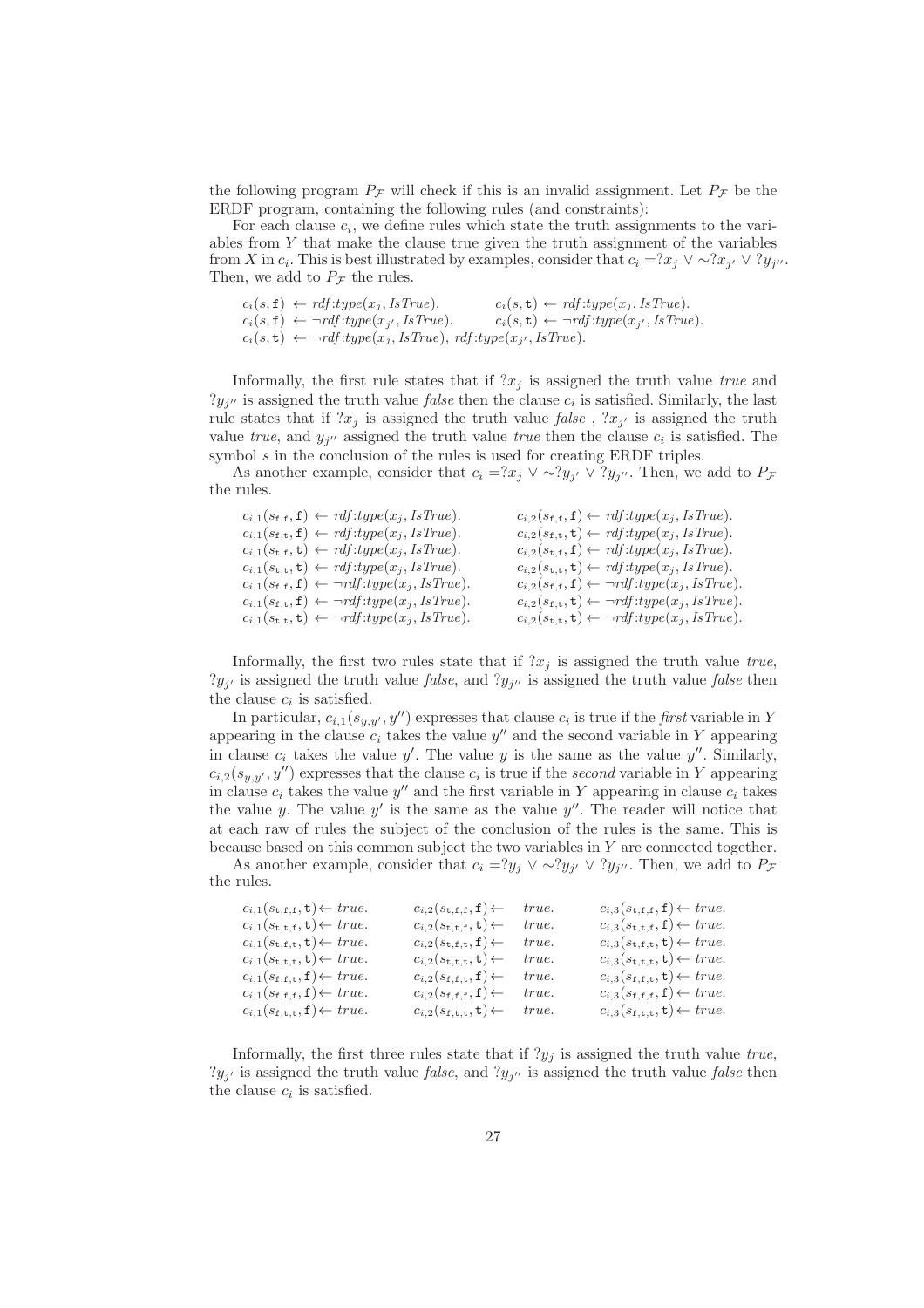As final example, consider that  $c_i = ?x_j \vee \neg ?x_{j'} \vee ?x_{j''}$ . Then, we add to  $P_{\mathcal{F}}$  the rules.

$$
c_i(s, s) \leftarrow rdf: type(x_j, IsTrue). \qquad c_i(s, s) \leftarrow \neg rdf: type(x_{j'}, IsTrue).
$$
  

$$
c_i(s, s) \leftarrow rdf: type(x_{j''}, IsTrue).
$$

Informally, the first rule states that if  $2x_j$  is assigned the truth value true then the clause  $c_i$  is satisfied.

Now, we add a rule to  $P_{\mathcal{F}}$  whose body corresponds to evaluating the formula<sup>18</sup>:  $\exists$ ?y<sub>1</sub>... $\exists$ ?y<sub>m</sub>  $c_1 \wedge ... \wedge c_l$ , based on the truth assignment of ?x<sub>1</sub>, ..., ?x<sub>n</sub>:

$$
w(s,s) \leftarrow c'_1, ..., c'_l., \text{ where }
$$

If  $c_i$  has the variables  $x_j$ ,  $x_{j'}$ , and  $y_{j''}$  then  $c'_i = c_i(s, y_{j''})$ . If  $c_i$  has the variables  $?x_j, ?y_{j'}$ , and  $?y_{j''}$  then  $c'_i = c_{i,1}(?x, ?y_{j'})$ ,  $c_{i,2}(?x, ?y_{j''})$ . If  $c_i$  has the variables  $?y_j$ ,  $?y_{j'}$ , and  $?y_{j''}$  then  $c'_i = c_{i,1}(?x, ?y_j), c_{i,2}(?x, ?y_{j'}), c_{i,3}(?x, ?y_{j''}).$  If  $c_i$  has the variables  $?x_j, ?x_{j'}$ , and  $?x_{j''}$  then  $c'_i = c_i(s, s)$ .

Finally, we add the constraint:

$$
false \leftarrow w(s, s).
$$

Note that variables occur only in the condition part of the rule for  $w(s, s)$  being the remaining rules in  $P_{\mathcal{F}}$  objective bounded ones.

According to the previous constraint, we will keep models where  $w(s, s)$  does not hold, i.e. finding an assignment to variables  $?x_1, ..., ?x_n$  that makes  $\exists ?y_1... \exists ?y_m c_1 \wedge ...$  $\wedge$  c<sub>l</sub> false. Thus, the following result:

**Proposition 10.** Let  $\mathcal{F} = \forall$ ? $x_1...\forall$ ? $x_k \exists$ ? $y_1...\exists$ ? $y_m$   $c_1 \land \dots \land c_l$  be a 2-universal quantified boolean formula. F is invalid iff  $O_{\mathcal{F}} = \langle G_{\mathcal{F}}, P_{\mathcal{F}} \rangle$  has a #n-stable model. for  $n \in \mathbb{N}$ .  $\Box$ 

Proposition 10 will be used to provide the complexity of the query answering problem on a simple ERDF ontology w.r.t. the  $\#n$ -stable model semantics.

**Proposition 11.** Let  $O = \langle G, P \rangle$  be a simple ERDF ontology and let F be an ERDF formula. Additionally, let v be (i) "yes", if  $FVar(F) = \emptyset$ , or (ii) a mapping  $v: FVar(F) \to V_O^{\#n}$ , if  $FVar(F) \neq \emptyset$ . Let  $n \in \mathbb{N}$ .

- 1. The problem of establishing whether O has a  $\#n$ -stable model is  $\Sigma_2^P = \text{NP}^{\text{NP}}$ complete w.r.t. the size of O.
- 2. The problem of establishing whether  $v \in Ans_{O}^{st_{\#n}}(F)$  is  $\Pi_{2}^{P} = \text{co-NP}^{NP}$ -complete w.r.t. the size of  $O. \Box$

We conclude our complexity analysis stating results for the  $\#n$ -stable model semantics with objective ERDF ontologies. We see that even though no weak negation appears in the rules of objective ERDF ontologies, complexity of reasoning w.r.t. simple ERDF ontologies remains the same. This is due to the ERDF metaclasses erdf: TotalClass and erdf: TotalProperty, to the instances of which, the OWA applies.

<sup>&</sup>lt;sup>18</sup> The variable  $?x_i$  is assigned the truth value *true* iff  $\textit{rdf:type}(x_i, \textit{IsTrue})$  holds.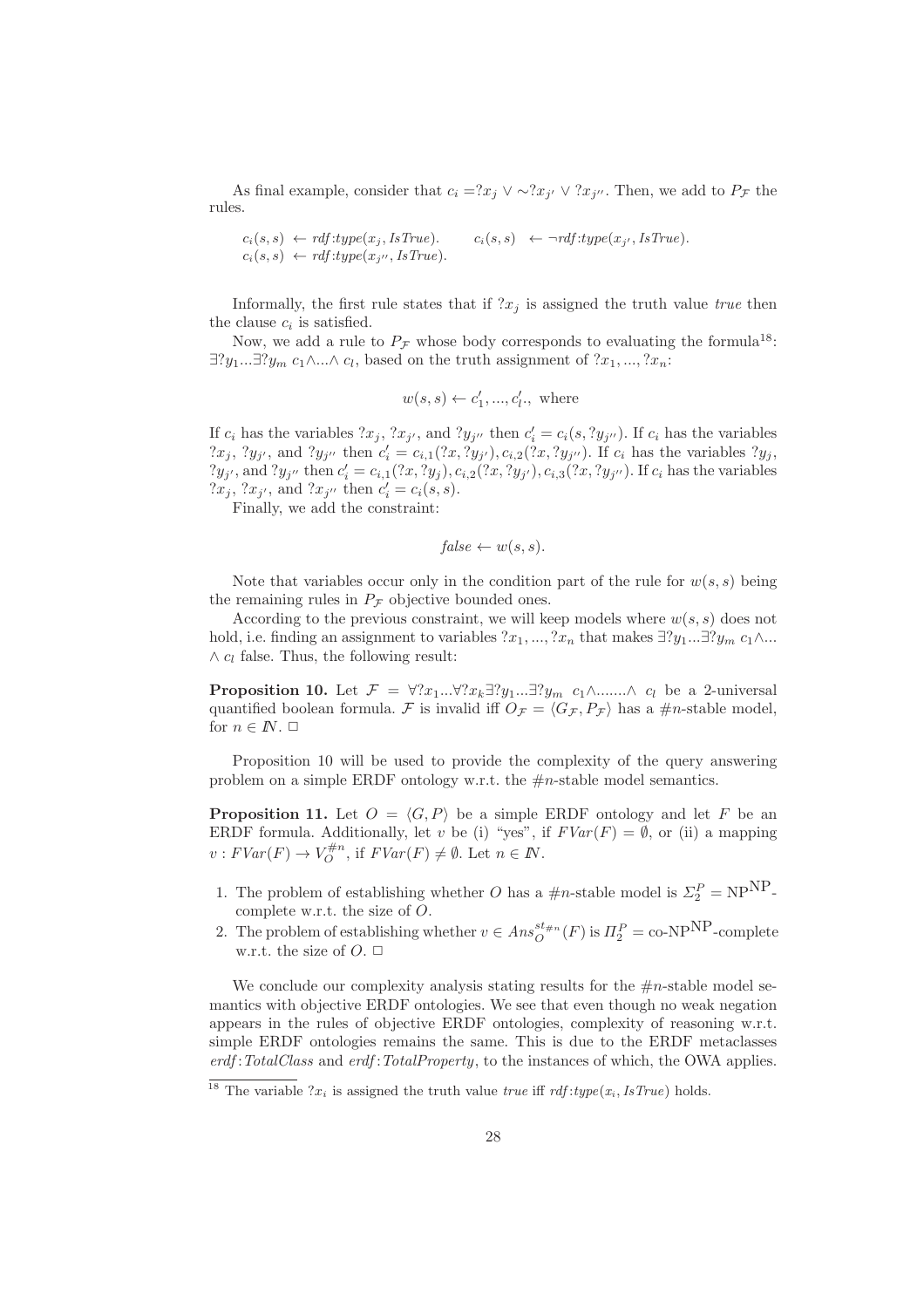**Proposition 12.** Let  $O = \langle G, P \rangle$  be an objective ERDF ontology. Let G' be an ERDF graph, let  $F<sup>d</sup>$  be an ERDF d-formula, and let F be an ERDF formula. Let  $n > n_O$ .

- 1. The problem of establishing whether O has a  $\#n$ -stable model is NP<sup>NP</sup>-complete w.r.t. the size of O.
- 2. The problems of establishing whether: (i)  $O \models^{st_{\#n}} G'$ , (ii)  $O \models^{st_{\#n}} F^d$ are co-NP<sup>NP</sup>-complete w.r.t. the size of  $O$ ,

is co-NP<sup>NP</sup>-complete w.r.t. the size of  $O \subseteq$ 

3. Let v be (i) "yes", if  $FVar(F) = \emptyset$ , or (ii) let a mapping  $v : FVar(F) \to V_O^{\#n}$ , if  $FVar(F) \neq \emptyset$ . Let  $n \geq n_Q$ . The problem of establishing whether  $v \in Ans_O^{st_{\#n}^*}(F)$ 

Based on Corollary 1, Theorem 1, and Proposition 12, we provide complexity results regarding the (original) stable model semantics for objective ERDF ontologies:

**Corollary 3.** Let  $O = \langle G, P \rangle$  be an objective ERDF ontology. Let G' be an ERDF graph and let  $F^d$  be an ERDF d-formula s.t.  $max({i \in N \mid rdf : i \in V_X}) \le n_Q$ , where  $X \in \{G', F^d\}.$ 

- 1. The problem of establishing whether  $O$  has a stable model is  $NP<sup>NP</sup>$ -complete w.r.t. the size of O.
- 2. The problems of establishing whether: (i)  $O \models^{st} G'$  and (ii)  $O \models^{st} F^d$ are co-NP<sup>NP</sup>-complete w.r.t. the size of  $O$ .  $\Box$

Yet, as mentioned in Section 4, satisfiability and entailment on simple (and of course, general) ERDF ontologies under the ERDF stable model semantics are undecidable. Additionally, in Section 4, we showed that entailment of a general ERDF formula from an objective ERDF ontology under the ERDF stable models semantics is also undecidable.

## 8 Computing the  $\#n$ -Stable Models of General ERDF **Ontologies**

In this section we address the problem of computing the  $\#n$ -stable models of general ERDF ontologies, since they cannot be computed directly with Answer Set Programming because of syntactic limitations imposed to the body of rules (just conjunctions of literals, i.e. simple bodies). Our approach mimics the theoretical definition of  $\#n$ stable models, which suffices to prove complexity results. In a nutshell, our algorithm has three main parts. Algorithm 8.1 ( $All\text{-}\#n\text{-}Stable Models General$ ) is a brute force search algorithm which generates every possible  $\#n$ -semi-Herbrand interpretation for a given ERDF ontology  $O$  and  $n$ , checking whether this interpretation is a stable model by calling main Algorithm 8.2.

Algorithm 8.2 (Is- $\#n\text{-}StableModelGeneral$ ) tries to construct the sequence of interpretations which justifies that its third argument M is an  $\#n$ -stable model. First, it checks if M is a  $\#n$ -Herbrand interpretation of the ERDF ontology and if it is a minimal interpretation. Subsequently, it constructs iteratively the sequence starting from skolemised ERDF graph by adding the consequences of the rules whose applicable conditions remain true, making the rule supported by the model  $M$ . The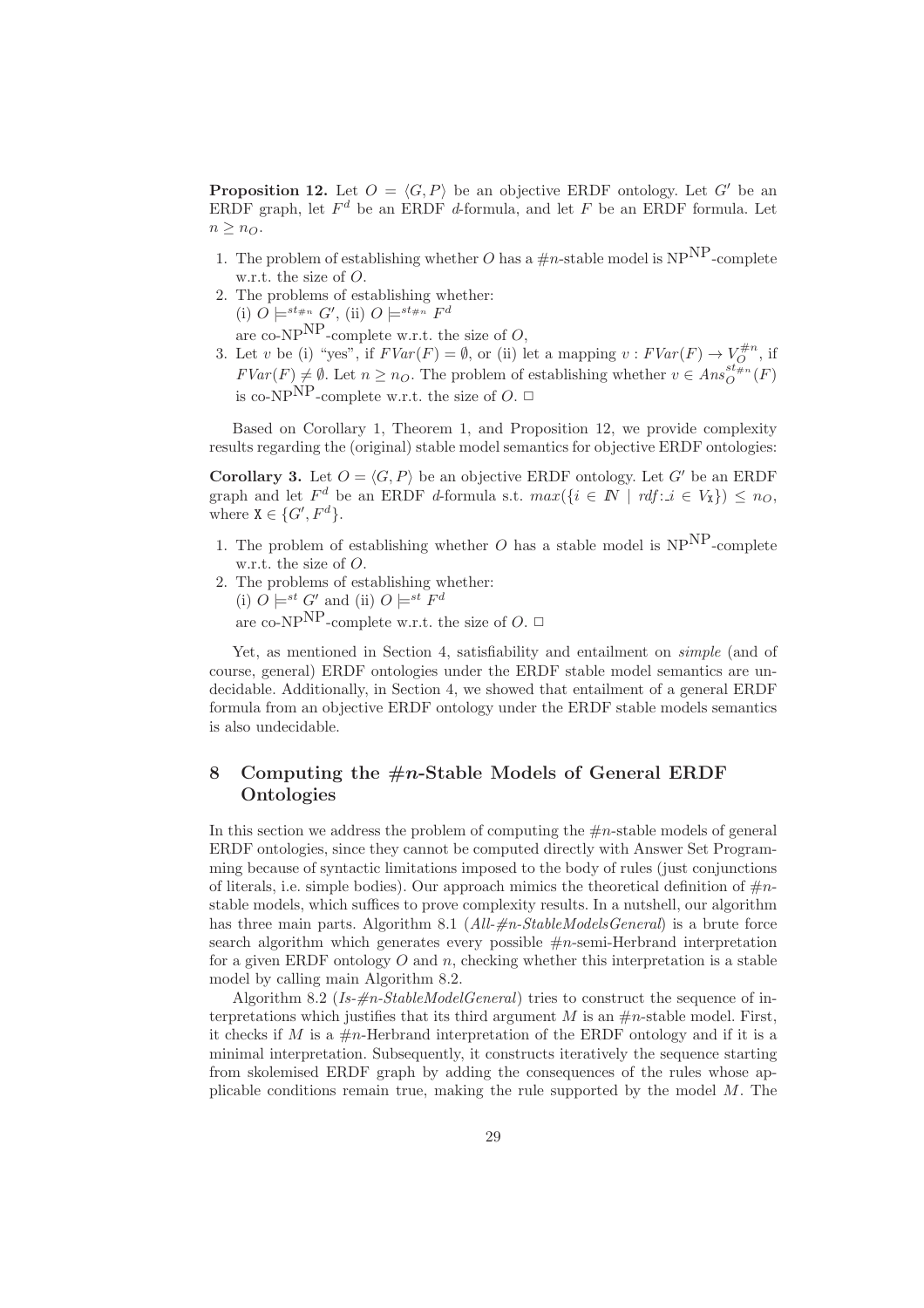algorithm terminates after the fixpoint been reached, returning TRUE whenever the sequence constructs the initial input model  $M$ . Algorithm 8.2 needs to call Algorithm 8.3 (MiddleNotSatisfies) which checks if a formula is true in an interval of interpretations.

In particular, Algorithm 6.1 All- $\#n\text{-}Stable Models General}(O, n)$  takes as input a general ERDF ontology O and an  $n \geq n_Q$  and computes the set of all  $\#n$ -stable models of O. This algorithm calls the Algorithm 6.2 Is- $\#n$ -StableModelGeneral(O, n, M) that takes as input a general ERDF ontology O, an  $n \geq n_Q$ , and a #n-semi-Herbrand interpretation M of O and returns TRUE, if M is a  $\#n$ -stable model of O, and FALSE, otherwise.

| <b>Algorithm 8.1</b> All- $\#n$ -StableModelsGeneral( $O, n$ )                                                                                                                                       |
|------------------------------------------------------------------------------------------------------------------------------------------------------------------------------------------------------|
| <i>Input</i> : (i) a general ERDF ontology O and (ii) an $n > n_Q$<br><i>Output</i> : the set of all $\#n$ -stable models of O                                                                       |
| $(1)$ $S=\{\};$<br>(2)<br>For all $\#n$ -semi-Herbrand interpretations M of O do<br>If Is-#n-StableModelGeneral(O, n, M)=TRUE then $S = S \cup \{M\}$ ;<br>(3)<br>(4)<br>Endfor<br>(5)<br>return(S); |
|                                                                                                                                                                                                      |

Algorithm Is- $\#n\text{-StableModelGeneral}(O, n, M)$  calls Algorithm 6.3  $MidleNotSatisfies( O, n, I, M, F)$  which takes as input (i) a general ERDF ontology O, (ii) an  $n \ge n_O$ , (iii) two ERDF #*n*-interpretations I, M of O, and (iv) an ERDF formula F and returns TRUE, if it exists  $J \in [I, M]_{O}^{\#n}$  and  $J \not\models F$ , and FALSE, otherwise. Thus,  $\textit{MiddleNotSatisfies}(O, n, I, M, F) = \text{FALSE}$  iff  $J \models F$ ,  $\forall J \in$  $[I, M]_{O}^{\#n}$ .

Algorithm  $Is \neq n-StableModelGeneral(O, n, M)$ , in line (2), checks if M is a  $\neq n$ -Herbrand interpretation of  $O$ , and if it is not then it returns FALSE. In line  $(3)$ , it computes  $N_0 = T^{\uparrow \omega}_{[H_G^{H\#n}]^N}(T_{H_G}(\emptyset)).^{19}$  Thus,  $ELP^{-1}(N_0) \in minimal(\lbrace I \in \mathcal{I}^{H_{\#n}}(O) \mid I \rbrace)$  $\models sk(G)$ . This corresponds to item 1 of Definition 9 (ERDF #n-stable model). In line (4), it checks if  $M < ELP^{-1}(N_0)$ , and if this is the case then it returns FALSE. Then, in line (6), it enters into a loop for  $\alpha \in \{0, 1, ...\}$ , where in lines (9-10) it computes  $S = N_{\alpha} \cup \{L_{Concl(r)} \mid r \in [P]_{V_{O}^{\#n}} \text{ and } J \models Cond(r), \forall J \in [ELP^{-1}(N_{\alpha}), M]_{O}^{\#n} \}$ and in line (12) it computes  $N_{\alpha+1} = T^{\uparrow \omega}_{\lfloor \Pi_{\mathcal{O}}^{H^{\#n}} \rfloor^N}(S)$ , until  $ELP^{-1}(N_{\alpha}) = ELP^{-1}$  $N_{\alpha+1}$ ) or  $ELP^{-1}(N_{\alpha}) > M$ . Thus,  $ELP^{-1}(N_{\alpha}) \in minimal(\lbrace I \in \mathcal{I}^{H_{\#n}}(O) \mid I \geq \alpha \rbrace$  $ELP^{-1}(N_{\alpha-1})$  and  $\forall r \in [P]_{V_{Q}^{\#n}}$ , if  $J \models Cond(r), \forall J \in [ELP^{-1}(N_{\alpha-1}), M]_{Q}^{\#n}$ , then  $I \models Concl(r)$ . This corresponds to item 2 of Definition 9 (ERDF #n-stable model). If there is  $\alpha \in \{0, 1, ...\}$  such that  $ELP^{-1}(N_{\alpha}) = ELP^{-1}(N_{\alpha+1}) = M$  then  $Is$ -#n-StableModelGeneral( $O, n, M$ ) returns TRUE else it returns FALSE. The user can notice that  $ELP(.)$  and  $ELP^{-1}(.)$  are used in the algorithm for translating a  $\#n$ -semi-Herband Interpretation M to an equivalent set S of consistent ELP literals  $H(s, p, o)$  and  $\neg H(s, p, o)$ , where  $s, p, o \in V_Q^{\#n}$  and vice versa.

<sup>&</sup>lt;sup>19</sup>  $T_P^{\uparrow \omega}(S)$  denotes that the operator  $T_P$  is applied from the set S until closure [47].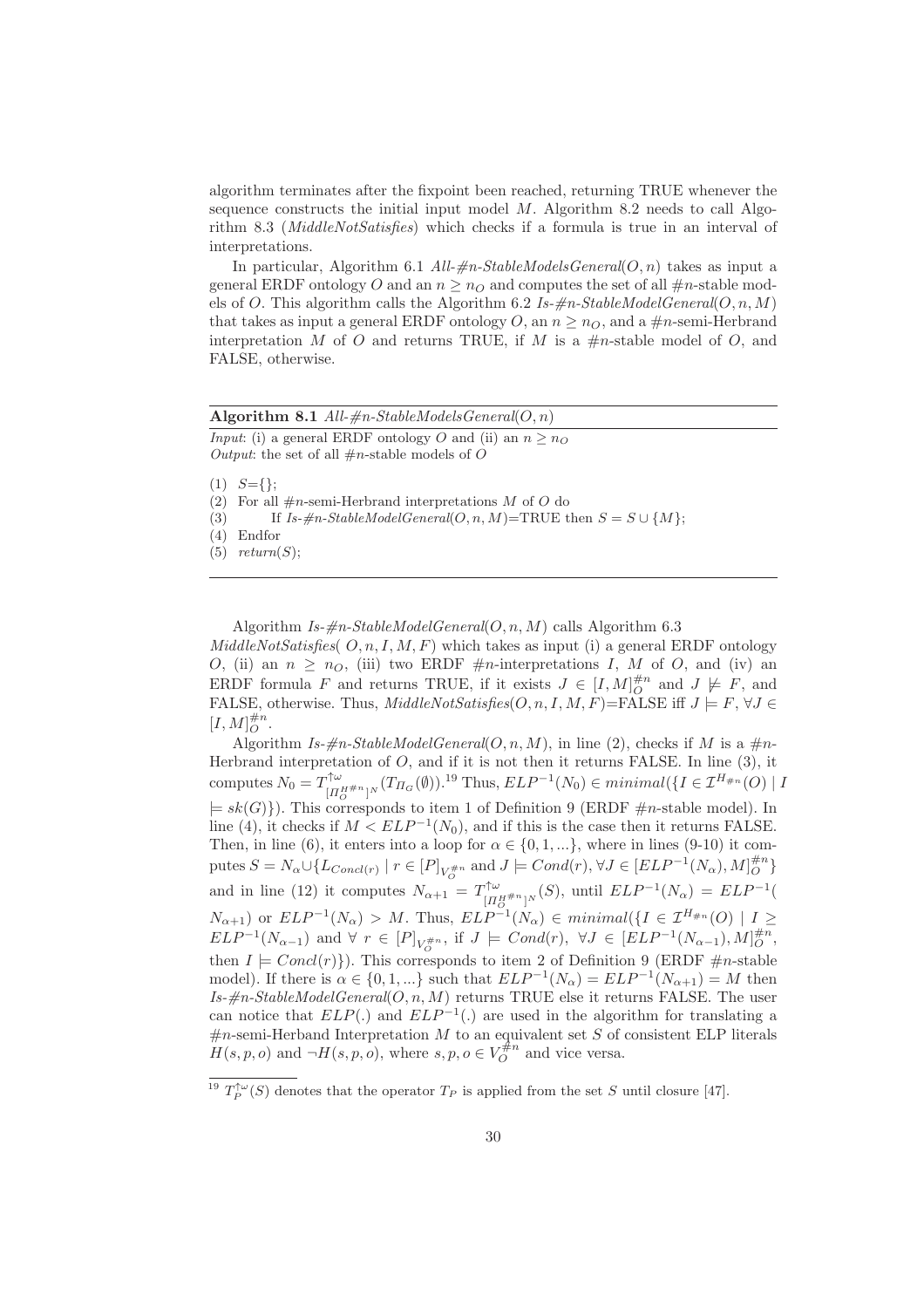#### Algorithm 8.2 Is- $\#n$ -StableModelGeneral(O, n, M)

*Input*: (i) a general ERDF ontology  $O = \langle G, P \rangle$ , (ii) an  $n \geq n_O$ , and (iii) a  $\#n$ -semi-Herbrand interpretation M of O *Output*: TRUE, if  $M$  is a  $\#n$ -stable model of  $O$ , and FALSE, otherwise (1) Let  $N = ELP(M);$ (2) If  $T_{\left[\prod_{i=0}^{n}A^{m}\right]^{N}}(N) \neq N$  then return(FALSE);  $\frac{1}{\sqrt{2}}$  In this case, M is not a #n-Herbrand interpretation of  $O^*$ / (3) Let  $N_0 = T_{\left[\prod_{O} H^{H+n}\right]N}^{\uparrow \omega} (T_{\Pi_G}(\emptyset));$ <sup>\*</sup> Note that  $ELP^{-1}(N_0)$  is a #n-Herbrand interpretation of  $O^*$ / (4) If  $N^{'} \subset N_0$  then  $return(\text{FALSE});$ (5) Let  $\alpha = 0$ ; (6) While  $N_\alpha\subseteq N$ do { (7)  $S = N_{\alpha};$ (8)  $I = ELP^{-1}(N_{\alpha});$ (9) For each  $r \in [P]_{V_Q^{\#n}}$  do { (10) If *MiddleNotSatisfies*( $O, n, I, M, Cond(r)$ )=FALSE then  $S = S \cup \{L_{Concl(r)}\};$ } (11)  $\alpha = \alpha + 1;$ (12) Let  $N_{\alpha} = T^{\uparrow \omega}_{\left[\prod_{O} H^{H+n}\right]N}(S);$ <sup>\*</sup> Note that  $\widetilde{E}LP^{-1}(N_\alpha)$  is a #n-Herbrand interpretation of O  $^*/$ (13) If  $N_{\alpha} = N_{\alpha-1}$  then (14) If  $N_{\alpha} = N$  then  $return(\text{TRUE})$ ; (15) else *return*(FALSE); } (16) *return*(FALSE);

## Algorithm 8.3  $\textit{MiddleNotSatisfies}(O, n, I, M, F)$

*Input*: (i) a general ERDF ontology O, (ii) an  $n > n_Q$ ,

(iii) I, M are ERDF  $\#n$ -interpretations of O, and (iv) F is an ERDF formula with  $FVar = \{\}$ 

*Output*: TRUE, if it exists  $J \in [I, M]_{O}^{\#n}$  and  $J \not\models F$ , and FALSE, otherwise

- (1) If a  $\#n$ -semi-Herbrand interptetation J of O exists s.t.
- (2) (i)  $T_{[H_G^{H^{\#n}}]^N}(N) \subseteq N$ , where  $N = ELP(J)$ ,

$$
/*
$$
 i.e. *J* is a  $#n$ -Herbrand interpretation of  $O*/$ 

- (3) (ii)  $I \leq J \leq M$ , and
- (4) (iii)  $Satisfies (J, F) = \text{FALSE}$
- (5) then *return*(TRUE);
- (6) else *return*(FALSE);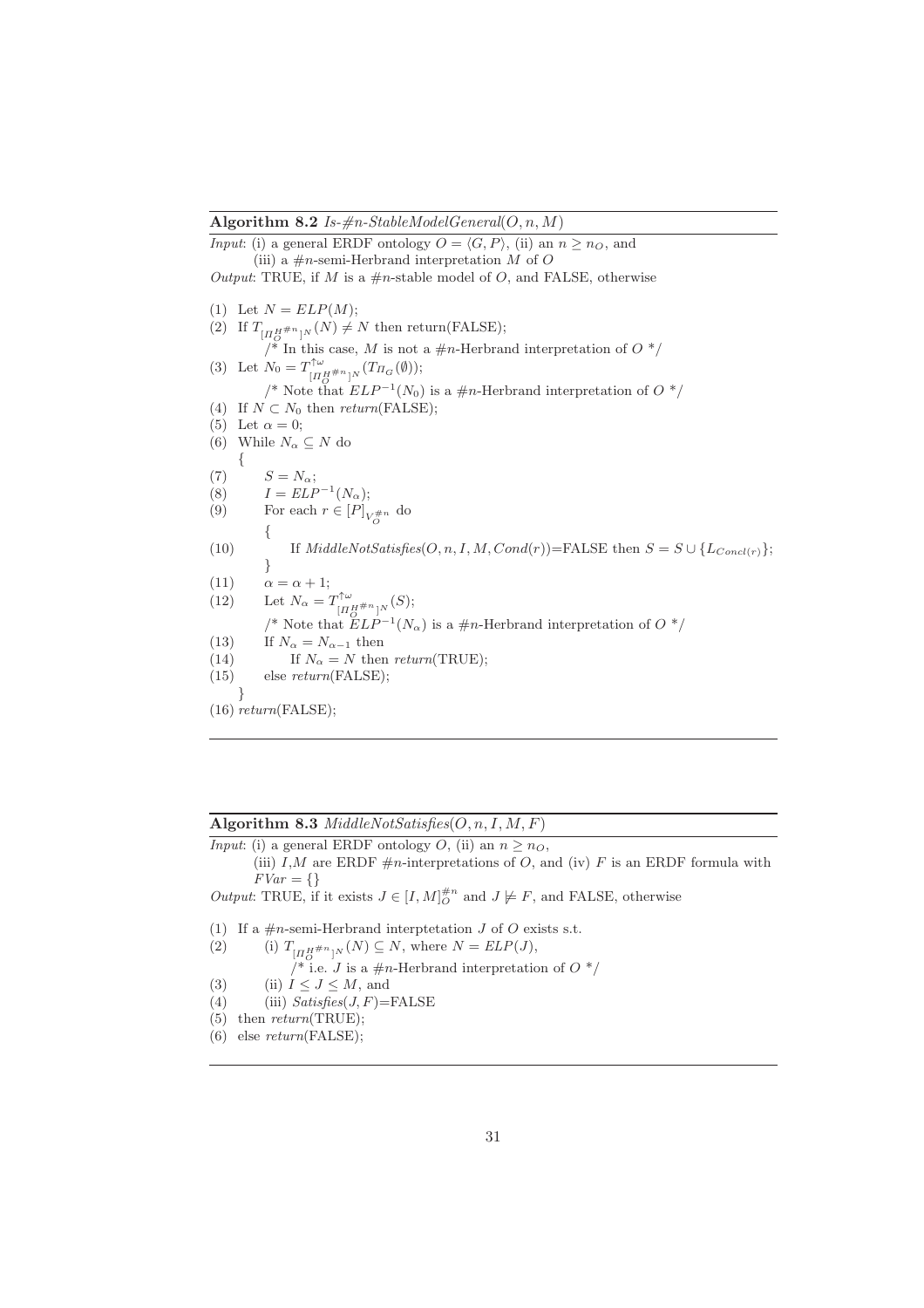The following proposition proves formally correctness of Algorithm  $Is-#n-Stable Model General(O, n, M).$ 

**Theorem 3.** Let O be a general ERDF ontology and let  $n \geq n_Q$ . Let M be a #n-semi-Herbrand-interpretation of O. It is the case that:  $M \in \mathcal{M}^{st_{\#n}}(O)$  iff Is-#n- $StableModelGeneral(O, n, M) = TRUE. \Box$ 

*Example 8.* Consider the ERDF ontology  $O = \langle G, P \rangle$  of Example 4 and the single #1-stable model M of O, presented in Example 6. Assume now that we call  $Is-\#n StableModelGeneral(O, 1, M)$ . Then,  $H(Peter, rdf: type, HappyParent) \in N_1$ . This is due to the single rule of P. Since  $N_2 = N_1 = ELP(M)$ , Is-#n-StableModelGeneral(O,  $1, M$ ) returns TRUE.  $\Box$ 

*Example 9.* Consider the ERDF ontology  $O = \langle G, P \rangle$  of Example 1 and a #1-stable model  $M_1 \in \mathcal{M}_1$  of the ERDF ontology O, presented in Example 7. Assume now that we call  $Is-\#n-StableModelGeneral(O, 1, M_1)$ . Then,  $\neg H(Anne, rdf: type, Adult) \in N_1$ . This is due to rule  $(3)$  of  $P$  and the rule:

 $\neg H(?z, rdf:type, ?x) \leftarrow H(?x, rdf:type, erdf:TotalClass), \sim H(?z, rdf:type, ?x)$ of  $\Pi_{O}^{H_{\#n}}$ . Additionally,  $\neg H(Anne, rdf: type, Child) \in N_1$ . This is due to rule (4) of P. Further,  $H(Restsina, rdf: type, SelectedWine) \in N_1$ . This is due to rule (2) of P. Now note that  $N_2 = N_1 \cup \{H(Anne, serveSoftDrink, Coca-Cola)\}.$  This is due to rule (5) of P. Since  $N_3 = N_2 = ELP(M_1)$ , Is-#n-StableModelGeneral(O, 1, M<sub>1</sub>) returns TRUE.  $\Box$ 

## 9 Complexity Results for General ERDF Ontologies

In this section, we provide complexity results for the ERDF  $\#n$ -stable model semantics on ERDF ontologies without quantifiers and on general ERDF ontologies. We also consider the case of bounded ERDF ontologies without quantifiers and bounded ERDF ontologies.

A 2-quantified boolean formula (2-QBF) is a formula of the form:

 $F = \exists$ ? $x_1...\exists$ ? $x_k \forall$ ? $y_1...\forall$ ? $y_m R$ (? $x_1,...,x_k$ , ? $y_1,...,y_m$ ), where

 $R(2x_1, ..., 2x_k, 2y_1, ..., 2y_m)$  is an unquantified boolean expression<sup>20</sup>, in disjunctive normal form, over the variables  $x_1, ..., x_k, y_1, ..., y_m$ . Deciding if F is valid (called 2-QBF-problem) is a  $\Sigma_2^P$  =NP<sup>NP</sup>-complete problem [66, 58].

Let  $F$  be a 2-quantified boolean formula. We will construct a bounded, ERDF ontology without quantifiers in the body of the rules, denoted by  $O_F = \langle G_F, P_F \rangle$ , such that F is valid iff  $O_F$  has a #n-stable model, for  $n \in \mathbb{N}$ . Thus, based on this reduction, we will show that the satisfiability problem of a bounded, ERDF ontology  $O = \langle G, P \rangle$  without quantifiers, under the #n-stable model semantics is  $\Sigma_2^P$ -hard.

Let  $F = \exists ?x_1...\exists ?x_k \forall ?y_1...\forall ?y_m R(?x_1, ..., ?x_k, ?y_1, ..., ?y_m)$  be a 2-quantified boolean formula. Let  $s \in URT$ . We denote by  $f_R$  the ERDF formula  $f_R = R(p_1(s, s), \ldots,$  $p_k(s, s), q_1(s, s), ..., q_m(s, s).$ 

Let  $G_F = \{\}$  and let  $P_F$  be the ERDF program, containing the following rules (and constraints):

 $\overline{20}$  The *not* operator in R is indicated by ∼.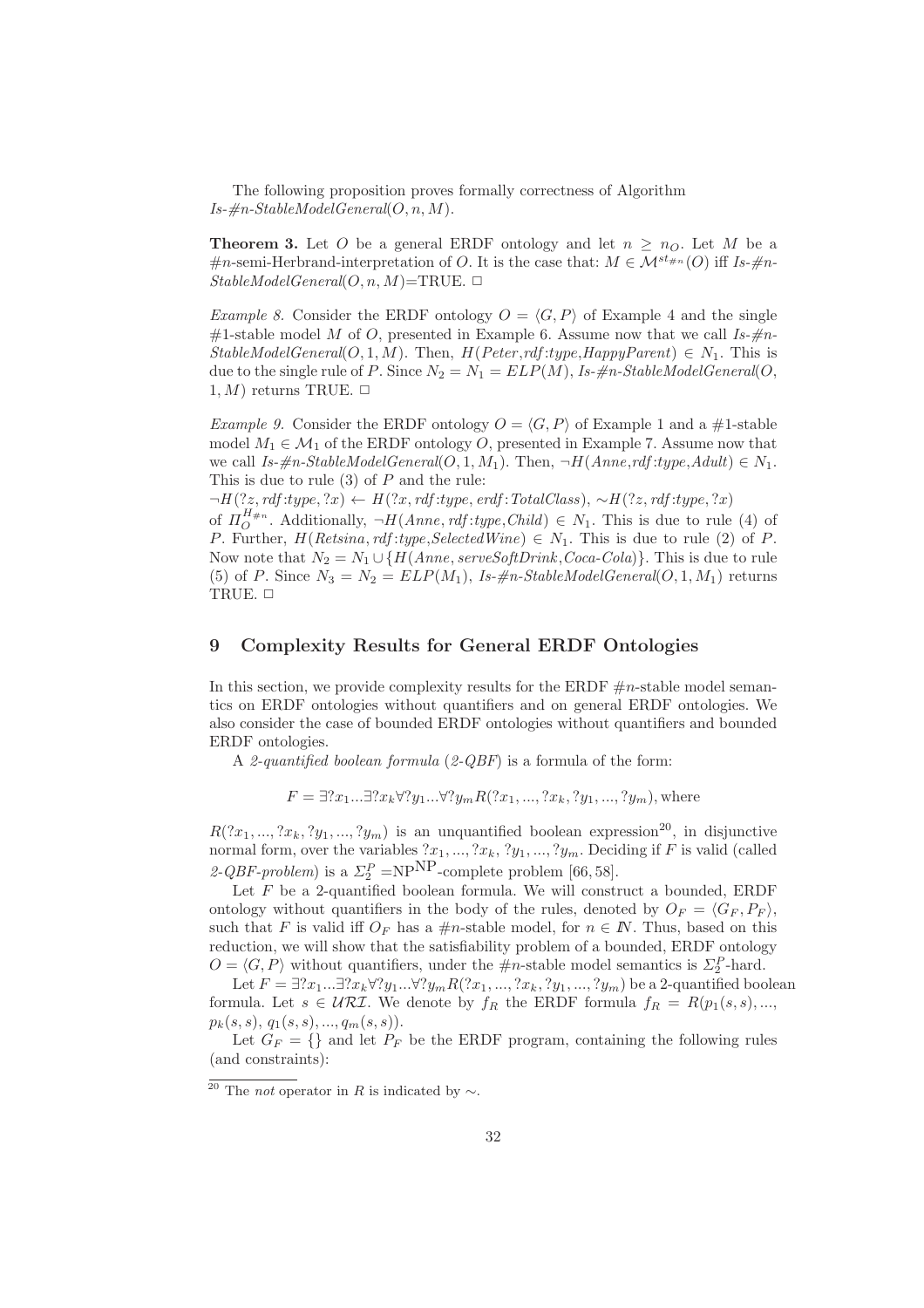$$
\neg p_i(s, s) \leftarrow \neg p_i(s, s).
$$
\n
$$
p_i(s, s) \leftarrow \neg p_i(s, s), \text{ for } i = 1, ..., k.
$$
\n
$$
w(s, s) \leftarrow f_R.
$$
\n
$$
q_i(s, s) \leftarrow f_R, \text{ for } i = 1, ..., m.
$$
\n
$$
false \leftarrow \neg w(s, s).
$$

**Proposition 13.** Let  $F = \exists$ ? $x_1 \dots \exists$ ? $x_k \forall$ ? $y_1 \dots \forall$ ? $y_m R$  $($ ? $x_1, \dots, x_k, y_1, \dots, y_m)$  be a 2-quantified boolean formula. F is valid iff  $O_F = \langle G_F, P_F \rangle$  has a #n-stable model, for  $n \in \mathbb{N}$ .  $\Box$ 

The following proposition provides the complexity of the  $\#n$ -stable model semantics of bounded, ERDF ontologies without quantifiers.

**Proposition 14.** Let  $O = \langle G, P \rangle$  be a bounded, ERDF ontology without quantifiers and let F be an ERDF formula. Additionally, let v be (i) "yes", if  $FVar(F) = \emptyset$ , or (ii) a mapping  $v: FVar(F) \to V_O^{\#n}$ , if  $FVar(F) \neq \emptyset$ . Let  $n \in \mathbb{N}$ .

- 1. The problem of establishing whether O has a  $\#n$ -stable model is  $\Sigma_2^P = NP^{NP}$ complete w.r.t. the size of O.
- 2. The problem of establishing whether  $v \in Ans_O^{st_{\#n}}(F)$  is  $\Pi_2^P = \text{co-NP}^{\text{NP}}$ -complete w.r.t. the size of  $O. \Box$

The following proposition provides the complexity of the  $\#n$ -stable model semantics of ERDF ontologies without quantifiers.

**Proposition 15.** Let  $O = \langle G, P \rangle$  be an ERDF ontology without quantifiers and let F be an ERDF formula. Additionally, let v be (i) "yes", if  $FVar(F) = \emptyset$ , or (ii) a mapping  $v: FVar(F) \to V_Q^{\#n}$ , if  $FVar(F) \neq \emptyset$ . Let  $n \in \mathbb{N}$ .

- 1. The problem of establishing whether O has a  $\#n$ -stable model is  $\Sigma_2^P = NP^{NP}$ complete w.r.t. the size of O.
- 2. The problem of establishing whether  $v \in Ans_O^{st_{\#n}}(F)$  is  $\Pi_2^P = \text{co-NP}^{\text{NP}}$ -complete w.r.t. the size of  $O. \Box$ 
	- A fully quantified boolean formula (QBF) is a formula of the form:

$$
\Phi = \exists? x_1 \forall? x_2 ... Q_k? x_k R(?x_1, ..., ?x_k),
$$
 where

 $R(2x_1, ..., 2x_k)$  is an unquantified boolean expression<sup>21</sup>, in conjunctive normal form, over the variables  $x_1, ..., x_k$ . Deciding if  $\Phi$  is valid (called *QBF-problem*) is a PSPACE-complete problem [66, 58].

Let  $\Phi$  be a fully quantified boolean formula. We will construct a bounded ERDF ontology, denoted by  $O_{\Phi} = \langle G_{\Phi}, P_{\Phi} \rangle$ , such that  $\Phi$  is valid iff  $O_{\Phi}$  has a #n-stable model, for  $n \in \mathbb{N}$ . Thus, based on this reduction, we will show that the satisfiability problem of a bounded ERDF ontology  $O = \langle G, P \rangle$ , under the #n-stable model semantics, is PSPACE-hard.

<sup>&</sup>lt;sup>21</sup> The *not* operator in R is indicated by  $\sim$ .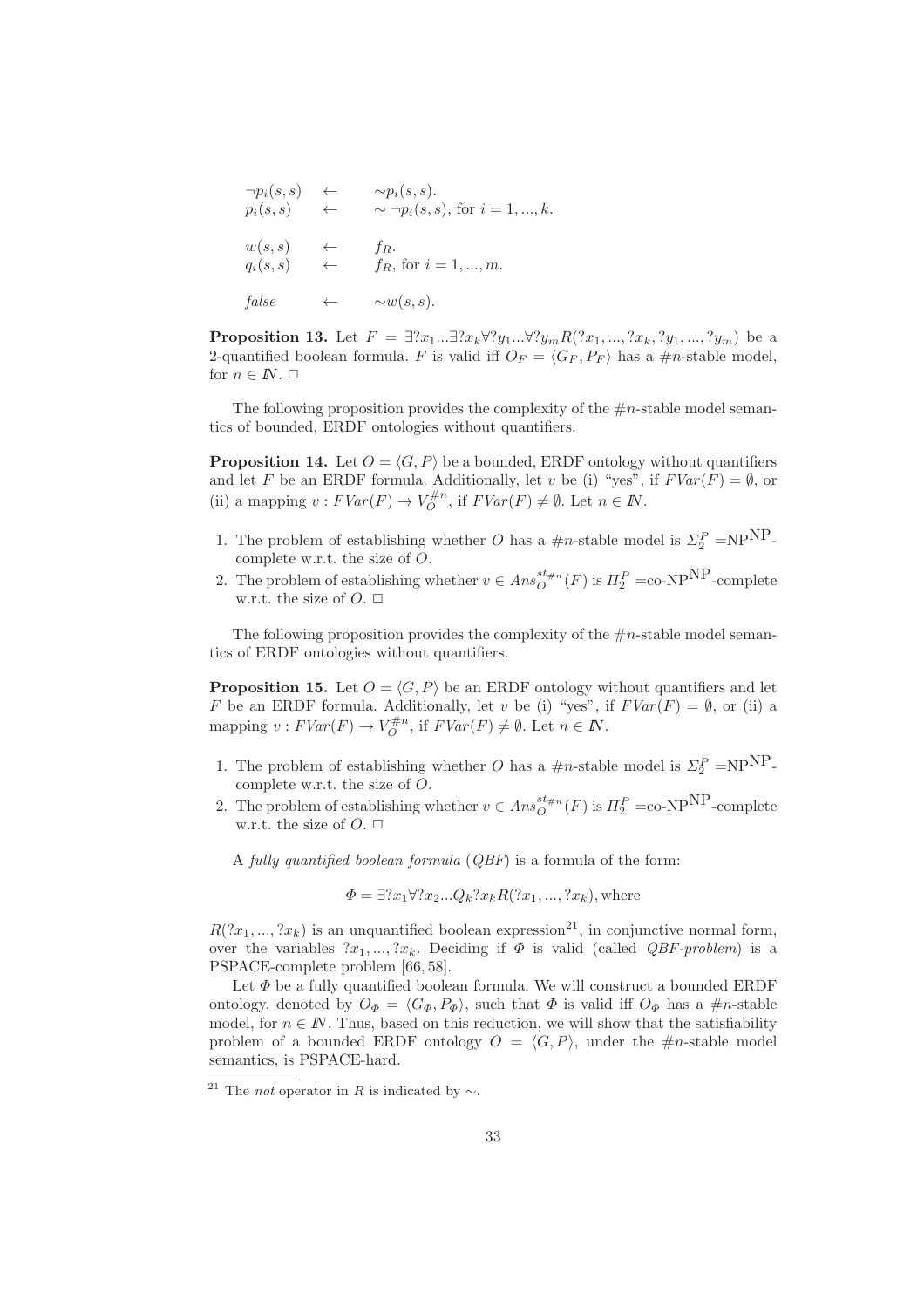Let  $\Phi = \exists? x_1 \forall? x_2...Q_k? x_k R(?x_1,...,?x_k)$  be a fully quantified boolean formula. Let  $s \in \mathcal{URI}$ . We denote by  $\phi_R$  the ERDF formula  $\phi_R = \exists? x_1 \forall? x_2... Q_k? x_k R(p_1(?x_1,$  $s), \ldots, p_k(?x_k, s)).$ 

Let  $G_{\Phi} = \{\}\$ and let  $P_{\Phi}$  be the ERDF program, containing the following rules (and constraints):

$$
p_i(s, s) \leftarrow true, \text{ for } i = 1, ..., k.
$$
  
\n
$$
w(s, s) \leftarrow \phi_R.
$$
  
\n
$$
false \leftarrow \sim w(s, s).
$$

**Proposition 16.** Let  $\Phi = \exists$ ? $x_1 \forall$ ? $x_2...Q_k$ ? $x_k R$  $(Yx_1,..., Yx_k)$  be a fully quantified boolean formula.  $\Phi$  is valid iff  $O_{\Phi} = \langle G_{\Phi}, P_{\Phi} \rangle$  has a #n-stable model, for  $n \in \mathbb{N}$ .  $\Box$ 

The following proposition provides the complexity of the  $\#n$ -stable model semantics of bounded ERDF ontologies. The PSPACE-completeness result is due to the possible quantifiers in the condition part of the rules of a bounded ERDF ontology.

**Proposition 17.** Let  $O = \langle G, P \rangle$  be a bounded ERDF ontology and let F be an ERDF formula. Additionally, let v be (i) "yes", if  $FVar(F) = \emptyset$ , or (ii) a mapping  $v: FVar(F) \to V_O^{\#n}$ , if  $FVar(F) \neq \emptyset$ . Let  $n \in \mathbb{N}$ .

- 1. The problem of establishing whether O has a  $\#n$ -stable model is PSPACEcomplete w.r.t. the size of O.
- 2. The problem of establishing whether  $v \in Ans_O^{st_{\#n}}(F)$  is PSPACE-complete w.r.t. the size of  $O. \Box$

The following proposition provides the complexity of the  $\#n$ -stable model semantics of general ERDF ontologies.

**Proposition 18.** Let  $O = \langle G, P \rangle$  be a general ERDF ontology and let F be an ERDF formula. Additionally, let v be (i) "yes", if  $FVar(F) = \emptyset$ , or (ii) a mapping  $v: FVar(F) \to V_O^{\#n}$ , if  $FVar(F) \neq \emptyset$ . Let  $n \in \mathbb{N}$ .

- 1. The problem of establishing whether O has a  $\#n$ -stable model is PSPACEcomplete w.r.t. the size of O.
- 2. The problem of establishing whether  $v \in Ans_O^{st_{\#n}}(F)$  is PSPACE-complete w.r.t. the size of  $O$ .  $\Box$

## 10 Combined Complexity for all Kinds of ERDF Ontologies

Up to now we have considered the complexity of query answering w.r.t. the size of the ERDF ontology. Below, we consider the complexity of query answering w.r.t. both the size of the ERDF ontology and the size of the query formula (i.e. the combined complexity of query answering). We investigate both the case that the query formula does not have quantifiers and the case of a general ERDF query formula.

**Proposition 19.** Let  $O = \langle G, P \rangle$  be a general ERDF ontology, let F' be an ERDF formula without quantifiers, and let  $F$  be an ERDF formula. Additionally, let  $v$  be (i) "yes", if  $FVar(F) = \emptyset$ , or (ii) a mapping  $v : FVar(F) \to V_O^{\#n}$ , if  $FVar(F) \neq \emptyset$ . Let  $n \in \mathbb{N}$ .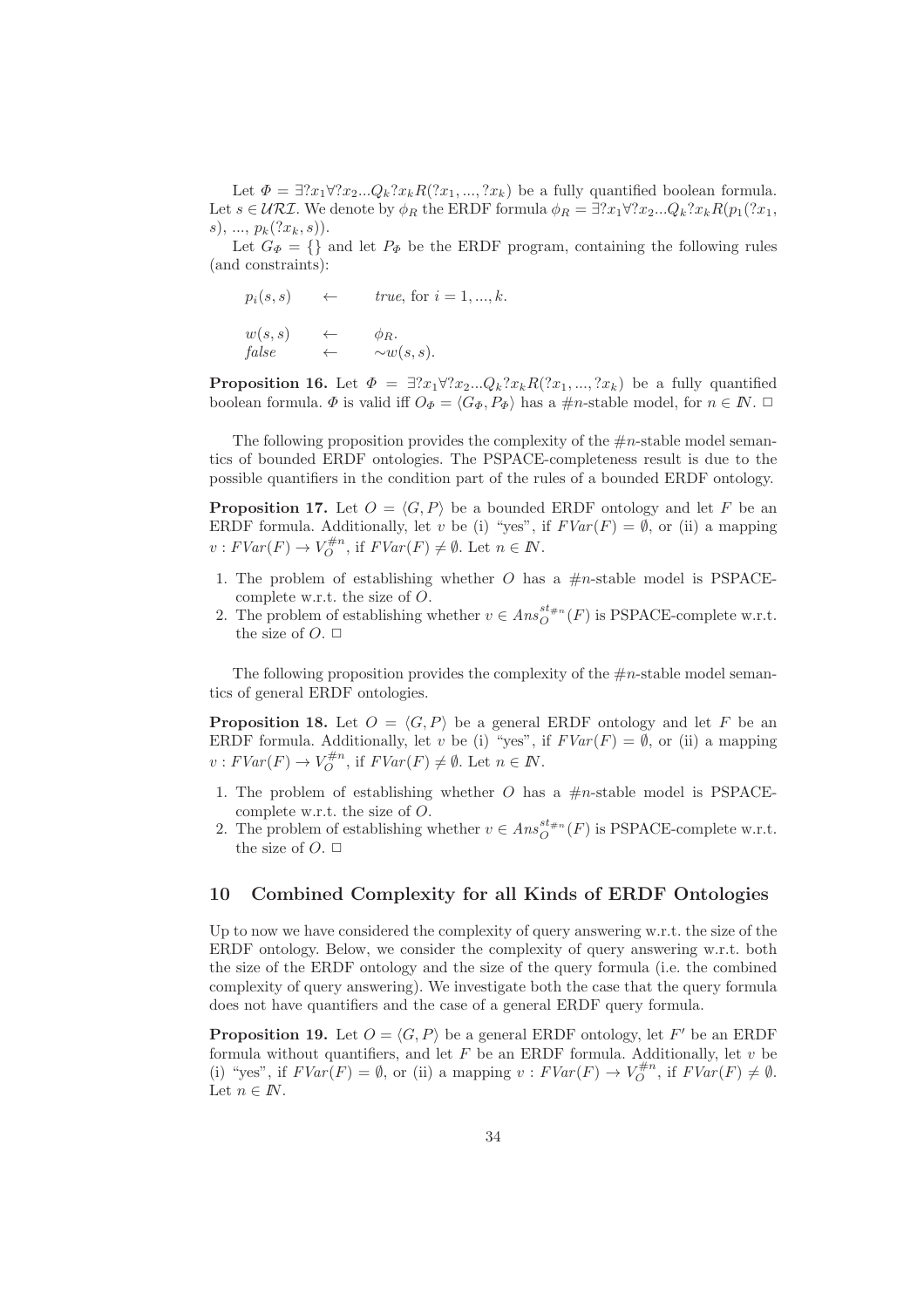- 1. The problem of establishing whether  $v \in Ans_0^{st_{\#n}}(F')$  has the same complexity w.r.t. the size of O and F as the complexity w.r.t. the size of O, for all kinds of ERDF ontologies considered in this work.
- 2. The problem of establishing whether  $v \in Ans_{O}^{st_{\#n}}(F)$  is PSPACE-complete w.r.t. the size of O and F, for all kinds of ERDF ontologies considered in this work.  $\Box$

The importance of these new results is that we were able to show that query answering with general ERDF ontologies and general ERDF query formulas under the  $\#n$ -stable model semantics is no more complex than reasoning with SPARQL over ordinary RDFS graphs. In particular, the combined complexity of SPARQL querying is known to be PSPACE-complete<sup>22</sup> [59]. Thus, we define more complex entailment regimes over more complex ontologies without increasing the complexity of already adopted languages. Additionally, we do RDFS entailment and not only simple entailment with no extra complexity. Further, one can consider alternative scenarios with incomplete information in a more natural fashion via alternative model generation.

## 11 Related Work

In this Section, we briefly review recent extensions of web ontology languages with rules. In [6], we reviewed and compared ERDF with the following older extensions of web ontology languages with rules [68, 67, 65, 70, 13, 1, 8, 10, 18, 43, 54, 21, 22, 61, 62]. Additionally, at the end of this Section, we provide a comparison of the  $\#n$ -stable model semantics on general ERDF ontologies with other semantics of logic programs with rules of a richer (than normal programs) syntax.

RDFLog [15] is a recursive, rule-based RDF query language that allows full arbitrary quantifier alternation in the front of the rules and blank nodes in rule heads. However, existential variables should only appear in the head of the rules. RDFLog extends a subset of RDFS [38, 32], called  $\rho df$  [55]. RDFLog rules should be *range* restricted, that is, (i) if a variable in the head is universal then it should appear in the body of the rule and (ii) if a variable in the head is existential, in the scope of a variable x, then x should also appear in the body of the rule. However, in this work, weak and strong negation are not considered. Thus, closed-world reasoning is not supported. Compared to RDFLog, ERDF extends RDFS. Additionally, through the metaclasses erdf: TotalProperty and erdf: TotalClass and the presence of strong and weak negation, it supports open-world and closed-world reasoning on a selective basis for all properties and classes. RDFLog is a very expressive language, with entailment being already EXPTIME-complete for ontologies with blank nodes in data only [24].

Network Graphs [64] is a declarative mechanism to define RDF graphs both extensionally by listing statements and intentionally by using views on other graphs. The proposed mechanism is very powerful and flexible, as it allows one to use almost all of the expressiveness of SPARQL CONSTRUCT [60] queries, including negation and - when used insided Network Graphs - recursive views. However, SPARQL cannot be used to query triples entailed from subclass, subproperty, range, domain, and other relations which can be represented using RDFS [32]. This is because the SPARQL specification defines results of queries based on RDF simple entailment [32]. Additionally, in our theory, the condition of a rule is any ERDF formula over a vocabulary

<sup>&</sup>lt;sup>22</sup> The combined complexity of SPARQL querying is also PSPACE-complete for graph pattern expressions constructed by using only AND, FILTER, and OPT operators.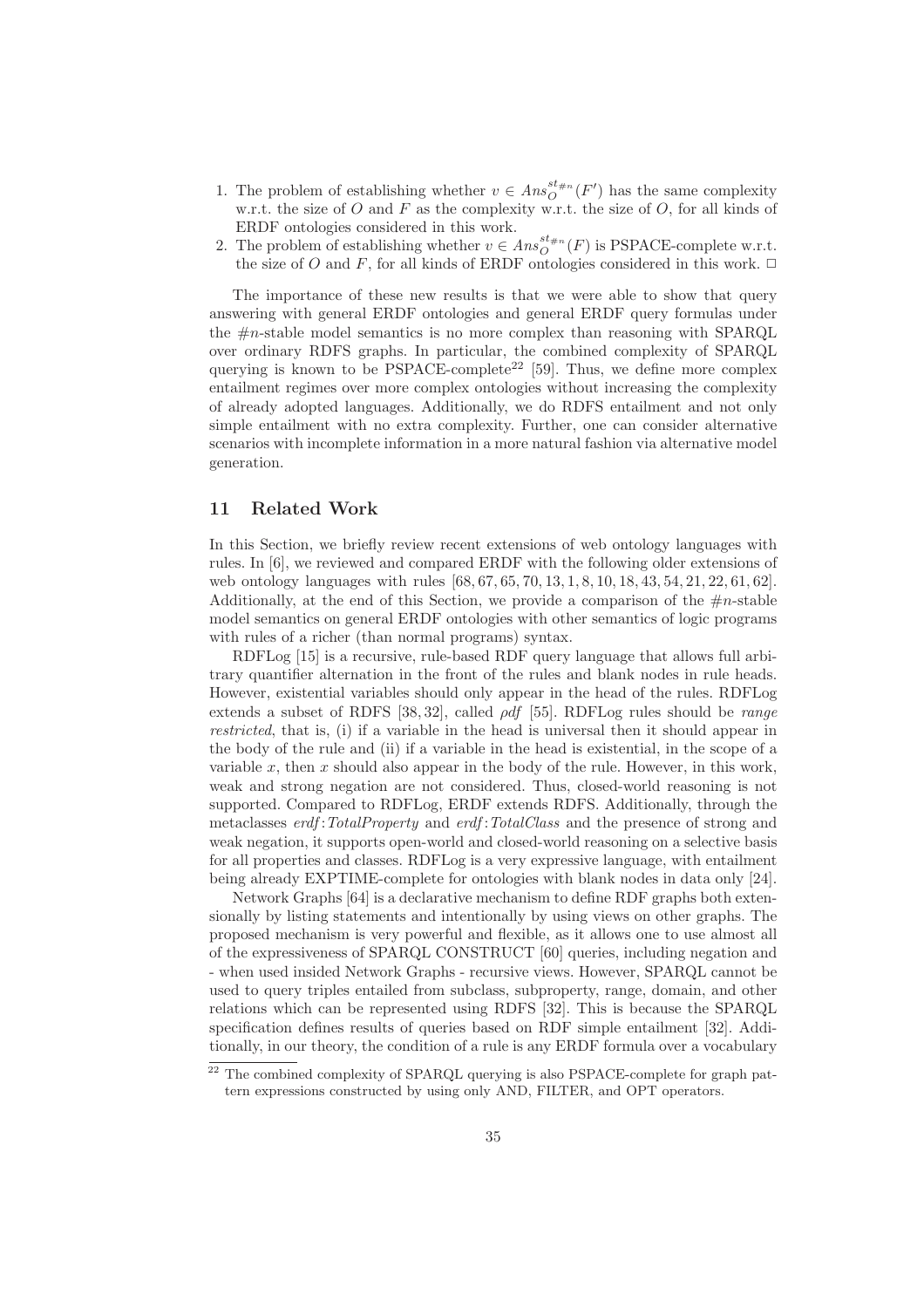V, (thus, involving any of the connectives  $\sim$ ,  $\neg$ ,  $\Diamond$ ,  $\Diamond$ ,  $\forall$ ,  $\forall$ , and  $\exists$ ) and the head can be a strongly-negated ERDF triple. Combined complexity for Network Graphs evaluation is EXPTIME-complete, while data complexity is polynomial.

Description Logic Rules [40], a subset of SWRL [36], is a rule language for combining Description Logics (DLs) with first-order rules, while the combination remains decidable and can be completely internalized within the DL  $\mathcal{SROLQ}$  [35]. However due to the latter fact, the bodies of the rules are conjunctions of atoms and the head is an atom. Additionally, the rules are of a very restricted form, representing the regularity constraints of the role inclusion axioms  $(RIA)$  of  $\mathcal{SROLQ}$ . Complexity results depend on the underlying Description Logic used, but authors are more concerned with tractable fragments.

In [51], an  $\mathcal{ALC}_{\mathbb{P}}^u$  knowledge base consists of an  $\mathcal{ALC}$  DL and a PBox  $\mathbb P$  of general rules that share predicates with DL concepts and DL roles. To model open answer set semantics, extended Herbrand structures are used for interpreting DL concepts and DL roles, while open answer sets hold for the general rules. The head of the rules is a DL atom and the bodies of the rules is a conjunction of DL atoms and weakly-negated DL atoms. Rules should satisfy the Datalog safeness condition that each variable of the rule should appear in one of the positive DL atoms in the body of the rules. Additionally, to avoid undecidability, a semantic weak safeness condition is adopted that relies on grounding the variables in the head of the rules with only named individuals. Compared to  $\mathcal{ALC}_{\mathbb{P}}^u$ , ERDF does not pose a safeness condition. Additionally, in ERDF, the condition of a rule is any ERDF formula over a vocabulary V, (thus, involving any of the connectives  $\sim$ ,  $\neg$ ,  $\wedge$ ,  $\vee$ ,  $\forall$ ,  $\vee$ , and ∃) and the head can be a strongly-negated ERDF triple. Further, ERDF allows the derivation of metalevel statements such as subclass and subproperty relationships, property and class totalness. Authors provide algorithms for the entailment and satisfiability problems which run in 3EXPTIME w.r.t. the size of the  $\mathcal{ALC}_{\mathbb{P}}^u$  knowledge base.

In [19], a hybrid program is a pair of a description logic knowledge base with a set of hybrid rules. The head of a hybrid rule is a datalog atom and the body is a conjunction of a DL constraint, a set of datalog atoms, and a set of weakly-negated datalog atoms. Hybrid rules should be safe, that is, each variable in the head of the rule, each variable in one of the weakly-negated datalog atoms in the body of the rule, and each free variable in the DL constraint in the body of the rule should be bound in the DL constraint to a constant or to a variable appearing in one of the positive datalog atoms in the body of the rule. The proposed semantics for a hybrid program is defined as a generalization of the well-founded semantics of normal programs [27]. However, in this work, rule-based reasoning is supported only for datalog atoms. In contrast, in ERDF, properties and classes appearing in ERDF graphs can freely appear in the heads and bodies of the rules. No complexity results are provided.

 $\mathcal{DL}+log$  [63] is the general framework for the integration of Description Logics and disjunctive datalog. In particular, a  $\mathcal{DL}+log$  KB is a pair a description logic knowledge base and a disjunctive logic program. The head of a rule is a disjunction of DL atoms or datalog atoms and the body of the rule is a conjunction of datalog atoms, DL atoms, and weakly negated datalog atoms. The datalog safeness condition is imposed, that is every variable occurring in a rule must appear in one of the positive atoms in the body of the rule. Additionally, the weak safeness condition is imposed, that is every variable appearing in the head of the rule must appear in one of the positive datalog atoms in the body of the rule. According to the proposed  $NM$ -semantics for  $DL+log$  KBs, DL predicates are still interpreted under the clas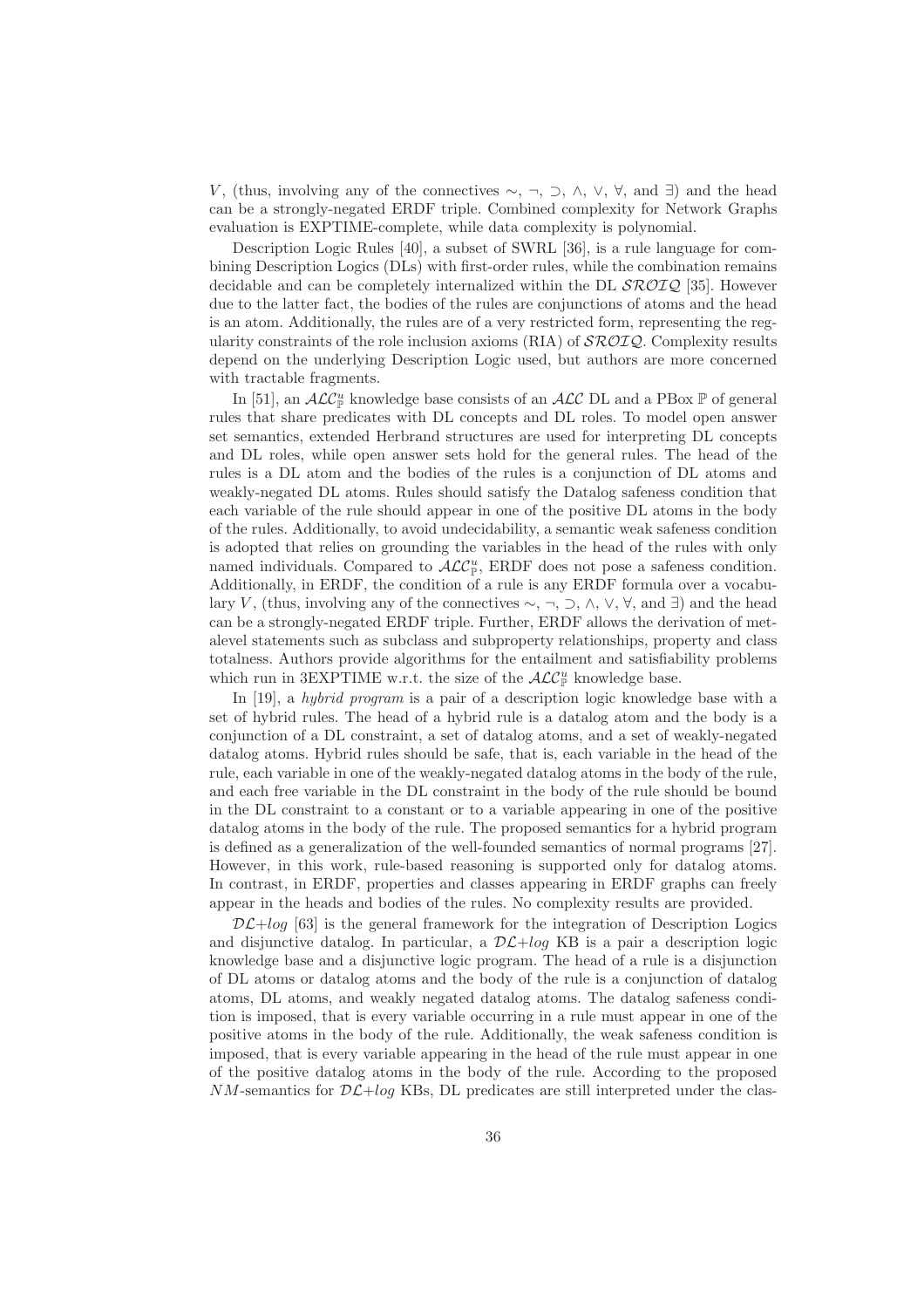sical open-world assumption, while the datalog predicates are interpreted under the closed-world-assumption. Compared to  $\mathcal{DL}+log$ , ERDF does not impose a safety condition. Additionally, through the metaclasses erdf: TotalProperty and erdf: TotalClass and the presence of strong and weak negation, it supports open-world and closedworld reasoning on a selective basis for all properties and classes. Data complexity of satisfiability problems ranges from PTIME-complete to  $\Sigma_2^2$ -complete for DL-lite description logics.

The DLclog framework [69] extends the DL+log [63] framework by allowing weakly negated DL atoms in the bodies of the disjunctive datalog rules. A DLsafeness condition is applied to the rules of  $D\mathcal{L}clog$  KBs, where every variable of a rule must appear in at least one of the positive datalog atoms in the body of the rule. The Nonmonotonic Circumscriptive (NMC) Semantics for  $D\mathcal{L}clog$  KBs is based on a hybrid, modular semantics integrating classical semantics, circumscription [50], and stable model semantics [31]. In particular, in NMC-semantics, DL atoms in rules are evaluated under the circumscriptive models of the DL ontology in the sense of the McCarthy's parallel circumscription [50]. Complexity of satisfiability is NEXPTIME<sup>NP</sup>-complete.

In [48], a combination of Description Logics and disjunctive logic programs is proposed, which guarantees decidability of reasoning without assuming syntactic restrictions. In particular, a disjunctive dl-program is a pair of a description logic knowledge base and a disjunctive logic program. The head of a rule is a disjunction of atoms and the body of the rule is a conjunction of atoms and weakly-negated atoms, where an atom can be a DL atom or a datalog atom. The proposed answer set semantics for disjunctive dl-programs faithfully extends the answer set semantics on disjunctive logic programs [31], when the DL component is empty, and the first-order semantics of description logic knowledge bases, when no rules are present. Complexity for satisfiability is NEXPTIME<sup>NP</sup>-complete and combined complexity of entailment is co-NEXPTIMENP-complete.

In [52, 53], a framework of hybrid MKNF knowledge bases that faithfully integrates Description Logics and disjunctive logic programming is presented, using the logic of Minimal Knowledge and Negation as Failure (MKNF) [44]. A hybrid MKNF knowledge base is a pair of a description logic knowledge base and a set of MKNF rules of the form: **K**  $H_1 \vee ... \vee$  **K**  $H_n \leftarrow$  **K**  $B_1^+, ...,$  **K**  $B_m^+$ , **not**  $B_1^-$ , *...*, **not**  $B_k^-$ , where  $H_i, B_i^+, B_i^-$  are DL or non-DL atoms and **K** and **not** are modal operators. The semantics of a hybrid MKNF knowledge base  $K$  are defined by translating  $K$  into a first-order MKNF formula. To achieve decidability a DL-safety condition is imposed, where every variable of an MKNF rule should appear in at least one non-DL  $KB$ atom in the body of the rule. The proposed semantics for hybrid MKNF knowledge bases faithfully extends the stable model semantics on disjunctive logic programs [31], when the DL component is empty, and the first-order semantics of description logic knowledge bases, when no rules are present. Combined complexity of entailment is at least NEXPTIME<sup>NP</sup>-complete, depending on the underlying description logic.

In [39], a *coherent well-founded model* for hybrid MKNF knowledge bases [52] is proposed, where disjunction in the head of the MKNF rules is not considered. The same DL-safety condition on the MKNF rules, as that imposed in [52], is also imposed here. This semantics soundly approximates the semantics of [52] and is in a strictly lower complexity class, making a polynomial number of queries to the underlying description logic reasoner. Additionally, it faithfully extends the well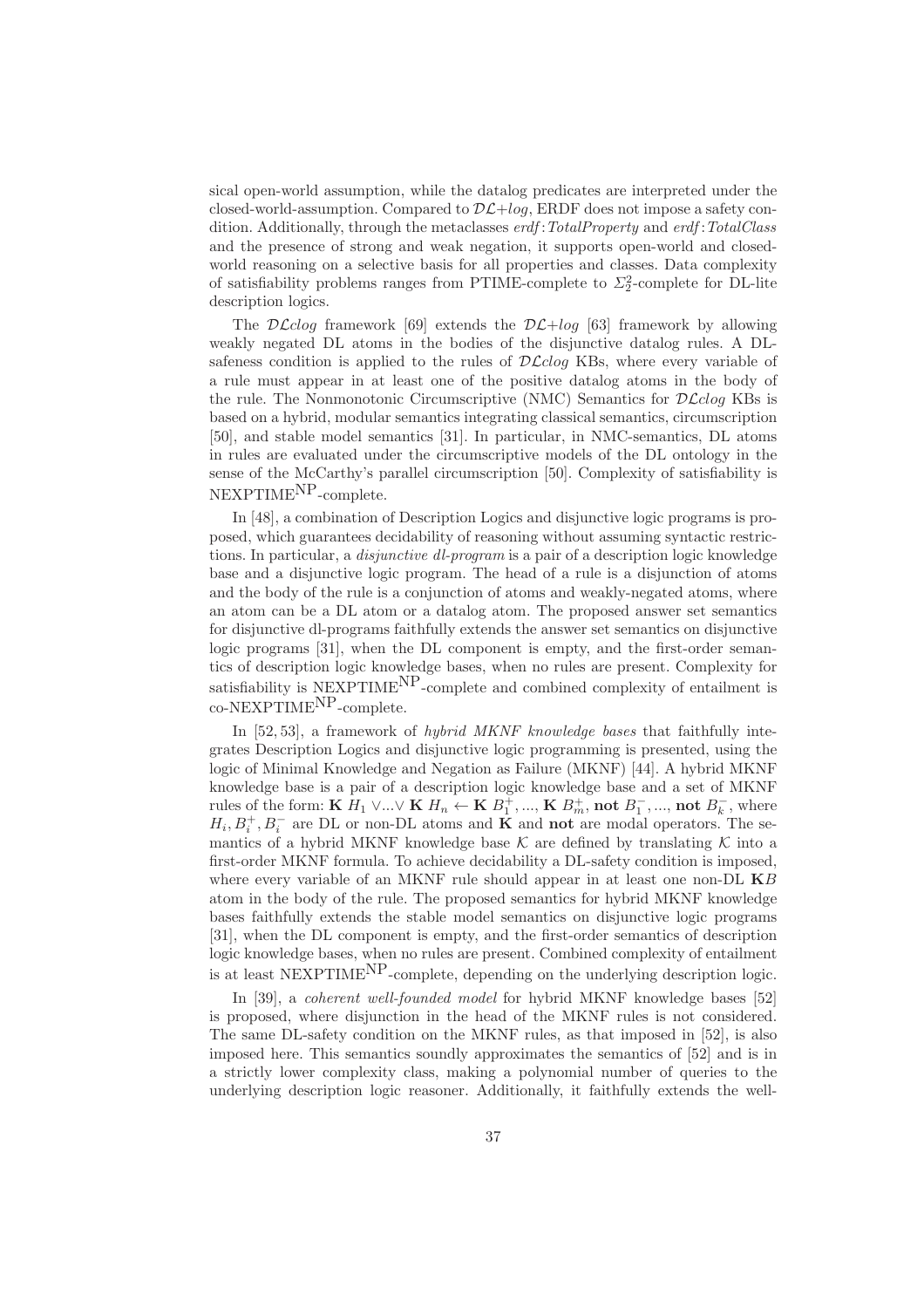founded semantics of normal programs [28], when the DL component is empty, and the first-order semantics of description logic knowledge bases, when no rules are present. Assuming that entailment of ground DL-atoms in DL is decidable with data complexity  $\mathcal{C}$ , the data complexity of computing the well-founded partition is in  $P^{\mathcal{C}}$ .

Compared to [69, 48, 53, 39], in ERDF, the condition of a rule is any ERDF formula over a vocabulary V, (thus, involving any of the connectives  $\sim$ ,  $\neg$ ,  $\triangleright$ ,  $\wedge$ ,  $\vee$ ,  $\forall$ , and ∃) and the head can be a strongly-negated ERDF triple. Further, ERDF allows the derivation of metalevel statements such as subclass and subproperty relationships, property and class totalness.

In [23], the stable models of first-order formulas are defined. Comparing our work with that of [23], we realized that we achieve different results. For example, consider the ERDF ontology  $O = \{ \}, P >$ , where  $P = \{ p(s, s) \leftarrow \sim p(s, s) \}.$  Then, there is a unique #n-stable model M of O such that  $M \models \sim p(s, s)$  while, according to [23], there are two stable models of  $P: \{\}$  and  $\{p(s, s)\}.$  Additionally, consider the ERDF ontology  $O = \{ \}, P >$ , where  $P = \{ q(s, s) \leftarrow p(s, s) \vee \sim p(s, s), p(s, s) \leftarrow q(s, s) \}.$ Then, there is a unique #n-stable model M of O such that  $M \models p(s, s) \land q(s, s)$ , while, according to  $[23]$ , there are no stable models of P. In [41], first-order loop formulas in the context of first-order reasoning were defined. The same comments with [23] apply also here.

## 12 Conclusions

In this paper, we elaborated on the computability and complexity issues of the ERDF stable model semantics of ERDF ontologies. Based on the work in [6], decidability under this semantics cannot be achieved, unless ERDF ontologies of restricted syntax are considered. We proposed the  $ERDF \#n-stable \ model \ semantics$  of ERDF ontologies (for  $n \in \mathbb{N}$ ) and showed that entailment under this semantics extends RDFS entailment. Moreover, we showed that query answering under the ERDF  $\#n$ -stable model semantics is decidable. Equivalence statements between the ERDF stable and #n-stable model semantics for objective ERDF ontologies were provided. We showed that if O is a simple ERDF ontology then query answering under the ERDF  $\#n$ stable model semantics reduces to query answering under the answer set semantics [30]. We provided algorithms that compute the ERDF  $\#n$ -stable models of simple and general ERDF ontologies. Further, we provided complexity results for the ERDF #n-stable model semantics on objective and simple ERDF ontologies, ERDF ontologies without quantifiers, and general ERDF ontologies. We consider both the case that an ERDF ontology is bounded or is not bounded. In particular, the complexity of query answering under the ERDF  $\#n$ -stable model semantics (i) on bounded objective and bounded simple ERDF ontologies is co-NP-complete, (ii) on objective and simple ERDF ontologies, as well as on bounded ERDF ontologies without quantifiers and ERDF ontologies without quantifiers, is  $\Pi_2^P =$ co-NP<sup>NP</sup>-complete, and (iii) on bounded ERDF ontologies and general ERDF ontologies is PSPACE-complete. All previous results are w.r.t. the size of the ERDF ontology.

Additionally, we provided combined complexity results of query answering according to ERDF  $\#n$ -stable model semantics. In particular, in the case that the query formula does not have quantifiers, the combined complexity of query answering is the same as the complexity of query answering w.r.t. the size of the ERDF ontology, for all kinds of ERDF ontologies. Further, in the case that the query formula is general, the combined complexity of query answering is PSPACE-complete, for all kinds of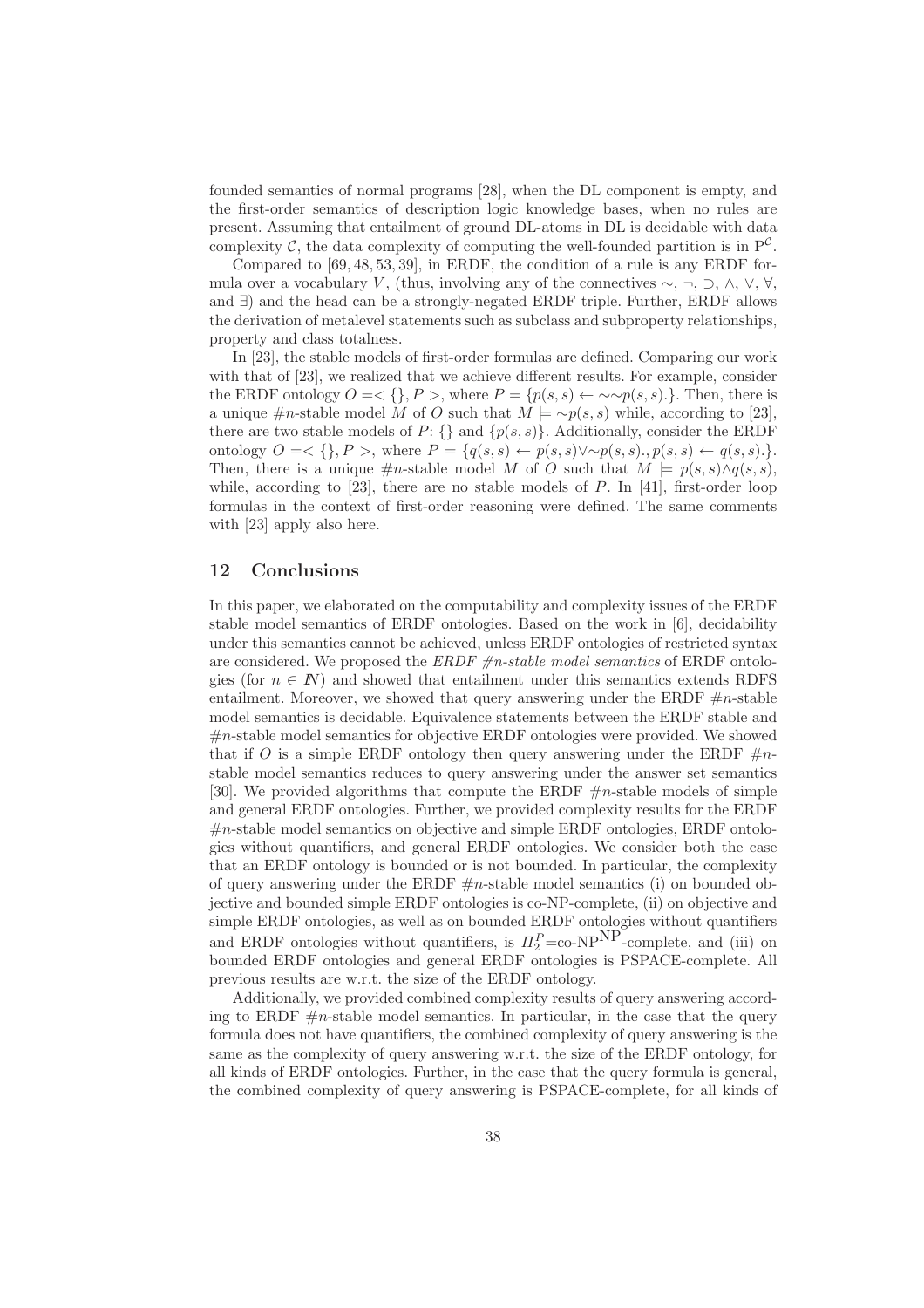ERDF ontologies. All of these complexity results are summarized in Table 1 in the introductory section.

Finally, we provided complexity results for the (original) ERDF stable model semantics on bounded objective and objective ERDF ontologies. In particular, the complexity of query answering under the ERDF stable model semantics on bounded objective ERDF ontologies is co-NP-complete and on objective ERDF ontologies is  $\Pi_2^P$ -complete, provided that the query formula is an ERDF d-formula.

Note that by allowing general ERDF formulas in the bodies of the rules of an ERDF ontology, the user can specify his/her need in a concise and straightforward way. For example, consider the ERDF ontology  $O = \langle G, P \rangle$  of Example 4, where P is defined as follows:

 $rdf: type(?x, HappyParent) \leftarrow isParentOf(?x, ?y),$  $∀?y isParentOf(?x, ?y) ⊃ (∃?z isMarriedTo(?y, ?z), ∃?w isParentOf(?y, ?w)).$ 

An ERDF ontology equivalent to O is the simple ERDF ontology  $O' = \langle G, P' \rangle$ , where  $P'$  is defined as follows:

| rdf: type(?x, HappyParent)                 | $\leftarrow isParentOf(?x, ?y), \sim rdf: type(?x, Aux).$       |
|--------------------------------------------|-----------------------------------------------------------------|
| $\textit{rdf:type}(?x, Aux)$               | $\leftarrow isParentOf(?x, ?y), \sim rdf: type(?y, IsMarried).$ |
| rdf: type(?x, Aux)                         | $\leftarrow isParentOf(?x, ?y), \sim rdf: type(?y, HasChild).$  |
| $\eta$ rdf:type $(?x, IsMarried)$          | $\leftarrow isMarriedTo(?x, ?y).$                               |
| $\textit{rdf:type}(?x, \textit{HasChild})$ | $\leftarrow isParentOf(?x, ?y).$                                |

Obviously, the desire of the user is expressed more straightforwardly through the ERDF ontology O than the simple ERDF ontology O'. Moreover, consider the ERDF ontology  $O_{\Phi} = \langle G_{\Phi}, P_{\Phi} \rangle$ , defined above Proposition 16, which contains existential and universal quantifiers. Due to Proposition 16, deciding if  $O_{\Phi}$  has a #n-stable model is PSPACE-complete. Therefore, due to Proposition 17.1, there is no equivalent to  $O_{\Phi}^{23}$ , simple ERDF ontology of size polynomial in the size of  $O_{\Phi}$ .

In [2, 4], we propose a framework for modular ERDF ontologies, called modular ERDF framework, which enables collaborative reasoning over a set of ERDF ontologies, while support for hidden knowledge is also provided. In particular, the modular ERDF stable model semantics of modular ERDF ontologies is defined, extending the ERDF  $\#n$ -stable model semantics. In [4], we provide algorithms that compute the proposed modular ERDF stable model semantics and complexity results. Future work concerns the implementation of our ERDF framework and its application to practical problems, such as planning [45], biomedicine, applications on science and humanities, and industrial applications [46, 14].

## Appendix A: Proofs

In this appendix, we provide proofs for the propositions not presented in the main paper. The proof of the rest of the propositions is included in the main text. To reduce the size of the proofs, we have eliminated the namespace from the URIs in  $\mathcal{V}_{RDF} \cup \mathcal{V}_{RDFS} \cup \mathcal{V}_{ERDF}.$ 

 $\frac{23}{23}$  We say that two ERDF ontologies are *equivalent* if they have the same  $\#n$ -stable models (for  $n \in \mathbb{N}$ ).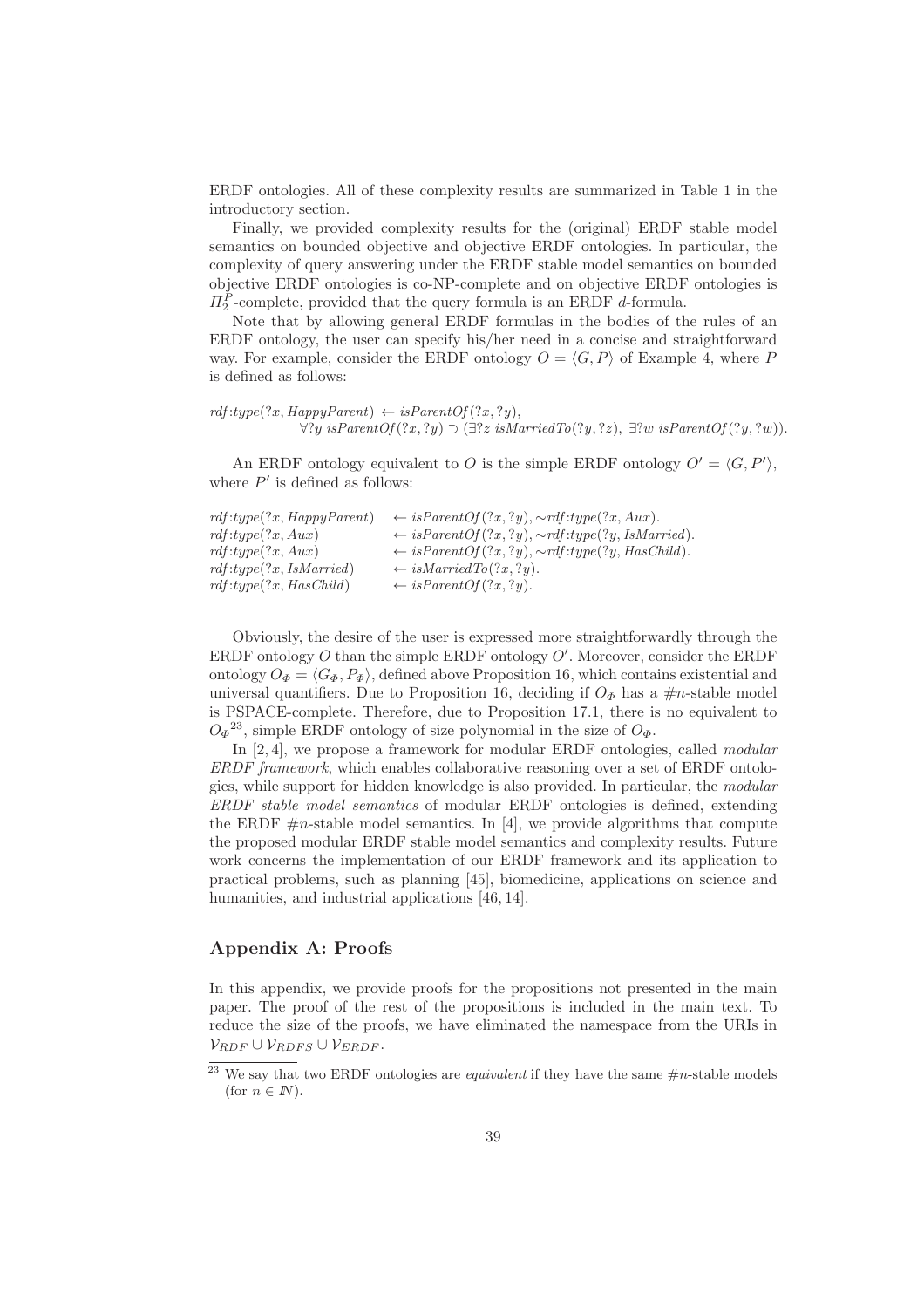**Proposition 2** Let  $\mathcal{D}$  be an instance of the unbounded tiling problem. It holds:  $\mathcal{D}$ has a solution iff  $O_{\mathcal{D}} \not\models^{st} F_{\mathcal{D}}$ .

## Proof:

 $\Rightarrow$ ) Let  $\tau$  be a solution to D. Since  $N \times N$  is denumerable, there exists a bijective function  $\pi : I \to N \times N \to N$ . Let  $I_0$  be the minimal Herbrand interpretation of  $O_p$ such that:

- 1.  $CT_{I_0}(Tile) = \{ rdf : i \mid i \in \mathbb{N} \}$  and  $CF_{I_0}(Tile) = \emptyset$ .
- 2.  $PT_{I_0}(HConstant) = H$  and  $PF_{I_0}(HConstant) = \emptyset$ .
- 3.  $PT_{I_0}(VConstant) = V$  and  $PF_{I_0}(VConstant) = \emptyset$ .
- 4.  $CT_{I_0}(erdf:TotalProperty) = \{ofType, right, above\}$  and  $CF_{I_0}(erdf:TotalProperty) =$ ∅.
- 5.  $PT_{I_0}(ofType) = \{\langle rdf : \pi(i, j), \tau(i, j)\rangle | i, j \in \mathbb{N}\}\$ and  $PF_{I_0}(ofType) = Res_{O_{\mathcal{D}}}^{H} \times Res_{O_{\mathcal{D}}}^{H} - PT_{I_0}(ofType).$
- 6.  $PT_{I_0}(right) = {\langle rdf : \pi(i, j), rdf : \pi(i + 1, j) \rangle | i, j \in \mathbb{N}}$  and  $PF_{I_0}(right) = Res_{O_{\mathcal{D}}}^H \times Res_{O_{\mathcal{D}}}^H - PT_{I_0}(right).$
- 7.  $PT_{I_0}(above) = \{\langle rdf : \pi(i, j), rdf : \pi(i, j + 1)\rangle \mid i, j \in \mathbb{N}\}\$ and  $PF_{I_0}(above) = Res_{O_{\mathcal{D}}}^H \times Res_{O_{\mathcal{D}}}^H - PT_{I_0}(above).$
- 8.  $CT_{I_0}(HasTileRight) = CT_{I_0}(HasTileAbove) = CT_{I_0}(HasTileType) = \emptyset.$  $CF_{I_0}(HasTileRight) = CF_{I_0}(HasTileAbove) = CF_{I_0}(HasTileType) = \emptyset.$
- 9.  $PT_{I_0}(id) = \emptyset$  and  $PF_{I_0}(id) = \emptyset$ .

Let  $I_1$  be the minimal Herbrand interpretation of  $O_{\mathcal{D}}$  which is the same as  $I_0$ , except that:

1.  $CT_{I_1}(HasTileRight) = CT_{I_1}(HasTileAbove) = CT_{I_1}(HasTileType) = \{rdf : i \mid i \in I_1\}$  $I\!\!N$ .

2. 
$$
PT_{I_1}(id) = \{ \langle x, x \rangle \mid x \in Res_{O_{\mathcal{D}}}^{H} \}.
$$

It is easy to see that  $I_1$  is a stable model of  $O_{\mathcal{D}}$ , generated by the sequence  $I_0 < I_1$ . Additionally, it is the case that  $I_1 \not\models F_{\mathcal{D}}$ . Thus,  $O_{\mathcal{D}} \not\models^{st} F_{\mathcal{D}}$ .

 $\Leftarrow$ ) Let  $\mathcal{D} = \langle \mathcal{T}, H, V \rangle$ , where  $\mathcal{T} = \{T_1, ..., T_n\}$ . Assume that  $O_{\mathcal{D}} \not\models^{st} F_{\mathcal{D}}$  and let I be a stable model of  $O_{\mathcal{D}} = \langle G_{\mathcal{D}}, P_{\mathcal{D}} \rangle$  such that  $I \not\models F_{\mathcal{D}}$ . Obviously,  $CT_I (Tile) =$  $\{rdf : i \mid i \in \mathbb{N}\}\.$  Since  $O_{\mathcal{D}} \not\models^{st} F_{\mathcal{D}}$ , it is the case that starting from tile  $rdf : 0$  and placing tiles according to  $PT_I(\text{right})$  and  $PT_I(\text{above})$  relations, a grid is formed. We define  $\pi(i, j) = k$ , for  $i, j, k \in \mathbb{N}$ , iff the tile rdf: k has been placed on the  $\langle i, j \rangle$ position of the previous grid. Note that  $\pi$  is a total function. Further, it is the case that each tile is assigned a unique type in  $\mathcal{T} = \{T_1, ..., T_n\}$  and this type assignment satisfies the horizontal and vertical adjacency constraints of  $D$ . Thus, a solution of D is  $\tau : \mathbb{N} \times \mathbb{N} \to \mathcal{T}$ , where  $\tau(i, j) = T$  iff  $\langle rdf : \pi(i, j), T \rangle \in PT_I(ofType)$ . Since  $\pi$ is a total function and, for all  $k \in \mathbb{N}$ , tile rdf: k is assigned a unique type in  $\mathcal{T}$ , it follows that  $\tau$  is a total function.  $\Box$ 

**Proposition 3** Let O be an objective ERDF ontology and let F be a general ERDF formula. The problem  $O \models^{st} F$  is undecidable.

**Proof:** Since the unbounded tiling problem is undecidable [11], it follows directly from Proposition 2 that if  $O$  is an objective ERDF ontology, entailment of a *general* ERDF formula F under the ERDF stable model semantics is undecidable.  $\Box$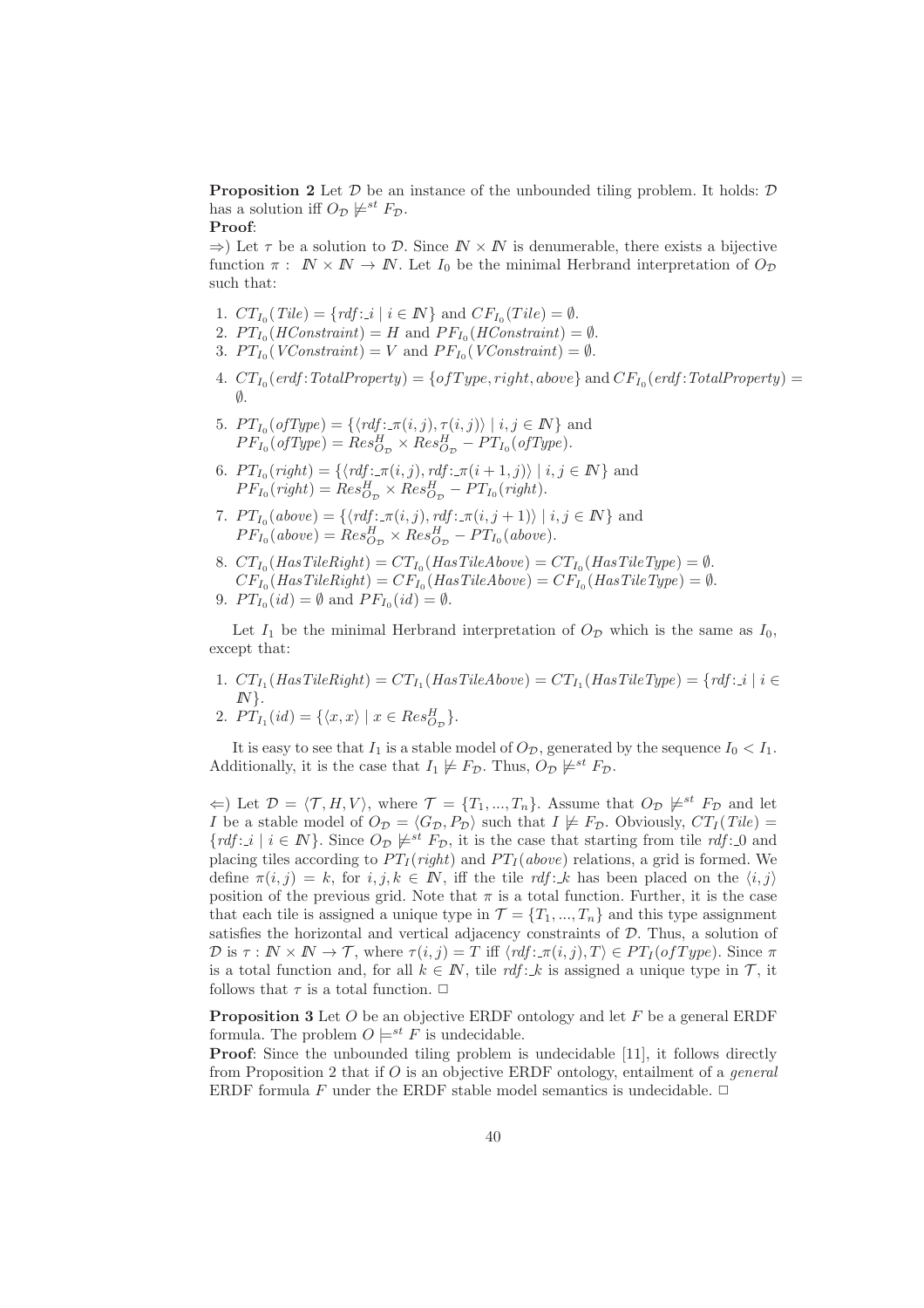**Theorem 1** Let O be an objective ERDF ontology and let  $n \geq n_O$ . Let  $F^d$  be an ERDF d-formula s.t.  $max({i \in \mathbb{N} \mid \mathit{rdf}: i \in V_{F^d}}) \leq n$ . It holds:  $O \models^{st} F^d$  iff  $O \models^{st_{\#n}} F^d$ .

#### Proof:

 $\Leftarrow$ ) Let  $O = \langle G, P \rangle$  and let  $O \models^{st} F^d$ . We will show that  $O \models^{st_{\#n}} F^d$ . Specifically, let  $I \in \mathcal{M}^{st_{\#n}}(O)$ , we will show that  $I \models F^d$ .

First, we define a mapping  $m: Res_O^H \to Res_O^{H_{\#n}}$  as follows:

$$
m(x) = \begin{cases} rdf \text{ :.} n \text{ if } x \in \{rdf \text{ :.} i \mid i > n\}, \text{ and} \\ x \text{ otherwise} \end{cases}
$$

Note that I is an ERDF  $\#n$ -interpretation of  $V_Q^{\#n}$ . Based on I, we construct a partial interpretation  $J$  of  $V_O$  as follows:

- $Res_J = Res_O^H$ .
- $-J_V(x) = x$ , for all  $x \in V_O \cap URT$ .
- We define the mapping:  $IL_J: V_O \cap T\mathcal{L} \rightarrow Res_J$  such that:  $IL_J(x) = x$ , if x is a typed literal in  $V_O$  other than a well-typed XML literal, and

 $IL_I(x)$  is the XML value of x, if x is a well-typed XML literal in  $V_O$ .

- We define the mapping:  $J: V_O \rightarrow Res_J$  such that:
	- $J(x) = J_V(x)$ ,  $\forall x \in V_O \cap URL$ .
	- $J(x) = x, \forall x \in V_O \cap \mathcal{PL}.$
	- $J(x) = IL_J(x), \forall x \in V_O \cap \mathcal{TL}.$
- $Prop_J = \{x \in Res_J \mid m(x) \in Prop_I \}.$
- The mapping  $PT_J: Prop_J \to P(Res_J \times Res_J)$  is defined as follows:  $\forall x, y, z \in Res_O^H$ , it holds:  $\langle x, y \rangle \in PT_J(z)$  iff  $\langle m(x), m(y) \rangle \in PT_I(m(z)).$
- We define the mapping  $PF_J: Prop_J \to \mathcal{P}(Res_J \times Res_J)$  as follows:  $\forall x, y, z \in Res_O^H$ , it holds:  $\langle x, y \rangle \in PF_J(z)$  iff  $\langle m(x), m(y) \rangle \in PF_I(m(z)).$
- $-IV_J = \{x \in Res_J \mid \langle x, J(Literal) \rangle \in PT_J(J(type))\}.$

To show that J is a partial interpretation, it is enough to show that  $V_O \cap \mathcal{PL} \subseteq$ *LV J*. Let  $x \in V_O \cap \mathcal{PL}$ . Then,  $x \in LV_I$ . Thus,  $\langle x, I(Literal) \rangle \in PT_I(I(type))$ . This implies that  $\langle x, J(Literal) \rangle \in PT_J(J(type))$ . Thus,  $x \in LV_J$ .

Now, we extend J with the ontological categories:

 $Cls_J = \{x \in Res_J \mid \langle x, J(Class \rangle) \in PT_J(J(type))\},\$  $TCls_J = \{x \in Res_J \mid \langle x, J(TotalClass) \rangle \in PT_J(J(type))\},$  and  $TProp_J = \{x \in Res_J \mid \langle x, J(Total Property) \rangle \in PT_J(J(type))\}.$ We define the mappings  $CT_J, CF_J : Cls_J \rightarrow \mathcal{P}(Res_J)$  as follows:  $x \in CT_J(y)$  iff  $\langle x, y \rangle \in PT_J(J(type))$ , and  $x \in CF_J(y)$  iff  $\langle x, y \rangle \in PF_J(J(type)).$ 

We will show that J is an ERDF interpretation of  $V_O$ . Note that  $\forall x \in V_O^{\#n}$ , it is the case that  $m(J(x)) = J(x) = I(x)$ .

First, we will show that J satisfies semantic condition 2 of Definition 5 (ERDF interpretation), in a number of steps:

Step 1: Here, we prove that  $Res_J = CT_J(J(Resource))$ . Obviously,  $CT_J(J(Resource))$  $\subseteq Res_J$ . We will show that  $Res_J \subseteq CT_J(J(Resource))$ . Let  $x \in Res_J$ . We want to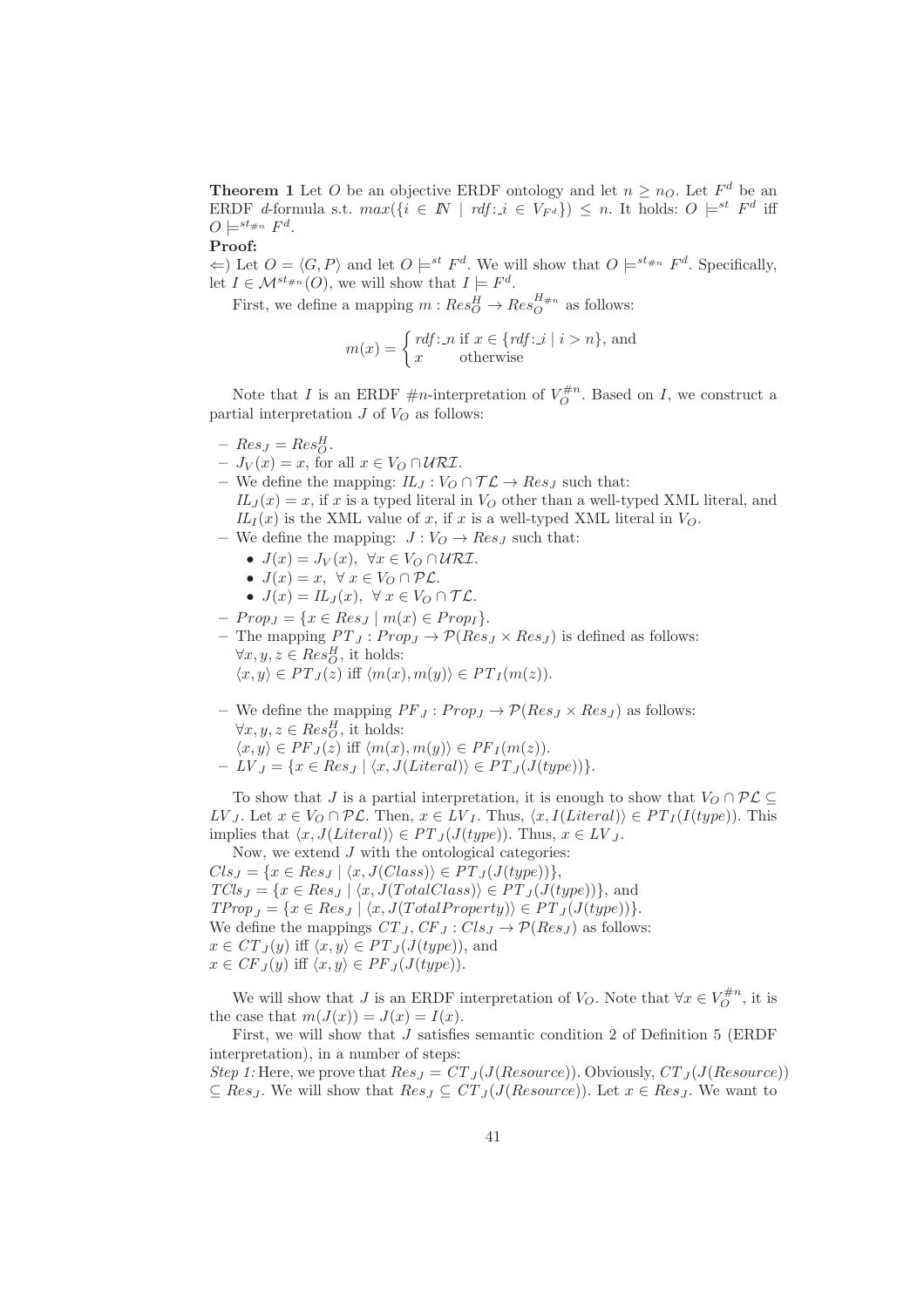show that  $\langle x, J(Resource) \rangle \in PT_J(J(type))$ . It holds:  $\langle x, J(Resource) \rangle \in$  $PT_J(J(type))$  iff  $\langle m(x), I(Resource) \rangle \in PT_I(I(type)),$  which is true, since I is an ERDF #n-interpretation of  $V_0^{\#n}$ , and thus  $m(x) \in Res_I$ . Therefore,  $x \in CT_J(J(Resource))$ . Therefore,  $Res_J = CT_J(J(Resource))$ .

Step 2: Here, we prove that  $Prop_J = CT_J(J(Property))$ . We will show that  $Prop_J \subseteq$  $CT_J(J(Property))$ . Let  $x \in Prop_J$ . We want to show that  $\langle x, J(Property) \rangle \in$  $PT_J(J(type))$ . It holds:  $\langle x, J(Property) \rangle \in PT_J(J(type))$  iff  $\langle m(x), I(Property) \rangle \in$  $PT_I(I(type)),$  which is true, since  $m(x) \in Prop_I$ . Thus,  $x \in CT_J(J(Property)).$ Therefore,  $Prop_J \subseteq CT_J(J(Property)).$ 

We will now show that  $CT_J(J(Property)) \subseteq Prop_J$ . Let  $x \in CT_J(J(Property))$ . It holds  $\langle x, J(Property) \rangle \in PT_J(J(type)),$  which implies that  $\langle m(x), I(Property) \rangle \in$  $PT_I(I(type)).$  Thus,  $m(x) \in Prop_I$  and  $x \in Prop_J$ . Therefore,  $CT_J(J(Property)) \subseteq$  $Prop_{J}$ .

Step 3: By definition, it holds  $Cls_J = CT_J(J(Class))$ ,  $LV_J = CT_J(J(Literal))$ ,  $TCls_J = CT_J (J(TotalClass))$ , and  $TProp_J = CT_J (J(TotalProperty))$ .

We will now show that  $J$  satisfies semantic condition 3 of Definition 5 (ERDF) Interpretation). Let  $\langle x, y \rangle \in PT_J(J(domain))$  and  $\langle z, w \rangle \in PT_J(x)$ . We will show that  $z \in CT_J(y)$ . It holds  $\langle m(x), m(y) \rangle \in PT_I(I(domain))$  and  $\langle m(z), m(w) \rangle \in$  $PT_I(m(x))$ . Since I is an ERDF #n-interpretation, it holds  $\langle m(z), m(y) \rangle \in$  $PT_I(I(type))$ . Thus,  $\langle z, y \rangle \in PT_J(J(type))$  and  $z \in CT_J(y)$ .

In a similar manner, we can prove that  $J$  also satisfies the rest of the semantic conditions of Definition 5. Thus,  $J$  is an ERDF interpretation of  $V_O$ .

Moreover, we will show that  $J$  is a coherent ERDF interpretation. Assume that this is not the case. Thus, there is  $z \in Prop_I$  s.t.  $PT_J(z) \cap PF_J(z) \neq \emptyset$ . Thus, there are  $x, y \in Res_J$  s.t.  $\langle x, y \rangle \in PT_J(z) \cap PF_J(z)$ , for such a z. It follows that  $\langle m(x), m(y) \rangle \in PT_I(m(z))$  and  $\langle m(x), m(y) \rangle \in PF_I(m(z))$ . But this is impossible, since I is a (coherent) ERDF  $\#n$ -interpretation. Therefore, J is also a coherent ERDF interpretation.

Thus,  $J \in \mathcal{I}^H(O)$ .

We will now show that  $J \models sk(G)$ . Let  $p(s, o) \in sk(G)$ . It holds  $p, s, o \in V_O^{\#n}$ . Since  $I \models sk(G)$ , it holds  $I(p) \in Prop_I$ . Thus,  $\langle I(p), I(Property) \rangle \in PT_I(I(type)).$ Note that  $m(J(p)) = J(p) = I(p)$ ,  $m(J(Property)) = J(Property) = I(Property)$ , and  $m(J(type)) = J(type) = I(type)$ . Therefore, it follows that  $\langle J(p), J(Property) \rangle \in$  $PT_J(J(type))$  and thus,  $J(p) \in Prop_J$ . It holds:  $\langle J(s), J(o) \rangle \in PT_J(J(p))$  iff  $\langle m(J(s)) \rangle$  $m(J(o))\in PT_I(m(J(p)))$  iff  $\langle I(s), I(o)\rangle \in PT_I(I(p))$ . The last statement is true since  $I \models sk(G)$ . Thus,  $J \models sk(G)$ .

Let  $r \in [P]_{V_O}$  such that  $J \models Cond(r)$ , we will show that  $J \models Cond(r)$ . First, we define a total function  $u': V_O \to V_O$ , as follows:

$$
m'(x) = \begin{cases} x & \text{if } x \text{ is a well-typeed XML literal} \\ m(x) & \text{otherwise} \end{cases}
$$

Let  $r$  be of the form:

 $p'(s', o') \leftarrow p_1(s_1, o_1), \dots, p_k(s_k, o_k), \neg p_{k+1}(s_{k+1}, o_{k+1}), \dots, \neg p_n(s_n, o_n).$ It is the case that  $J \models p_i(s_i, o_i)$ , for  $i = 1, ..., k$  and  $J \models \neg p_i(s_i, o_i)$ , for  $i = k+1, ..., n$ . Note that  $p', p_i \in V_U^{\#n}$ . Additionally, note that  $s', o', s_i, o_i$  are either terms in  $V_U^{\#n}$  or the instantiation of variables. Therefore,  $I \models p_i(m'(s_i), m'(o_i))$ , for  $i = 1, ..., k$  and  $I \models \neg p_i(m'(s_i), m'(o_i))$ , for  $i = k+1, ..., n$ . This implies that  $\langle I(m'(s')), I(m'(o')) \rangle \in$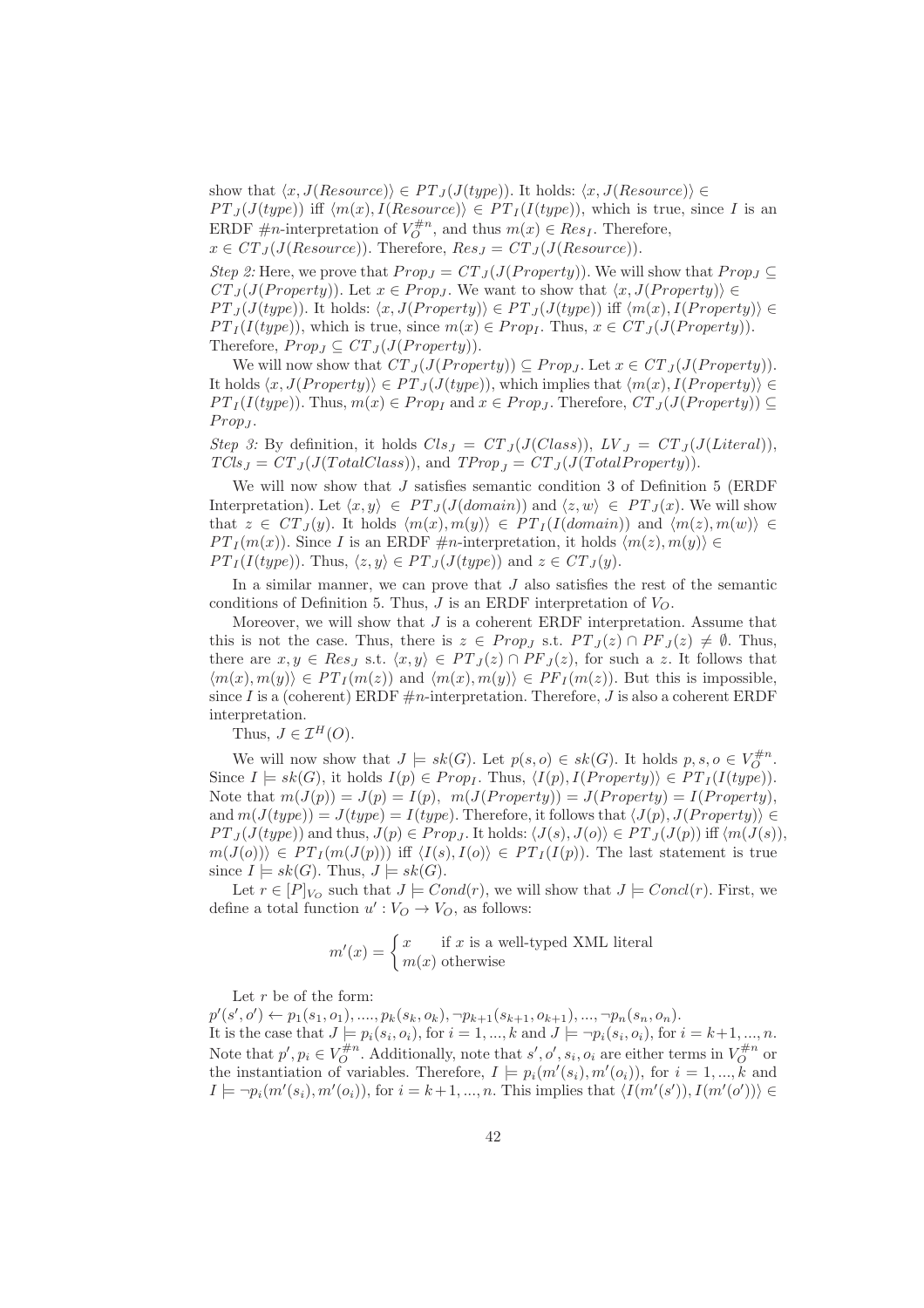$PT_I(m(p'))$ . Note that  $I(m'(s')) = m(J(s)), I(m'(o')) = m(J(o)),$  and  $J(p') = p'$ . Therefore,  $\langle m(J(s')), m(J(o')) \rangle \in PT_I(m(J(p')))$ . Thus,  $\langle J(s'), J(o') \rangle \in PT_J(J(p'))$ . It follows from this that  $J \models p'(s', o')$ . Similarly, if  $Concl(r) = \neg p'(s', o')$ , we can show that  $J \models \neg p'(s', o').$ 

Let  $K_0 = \text{minimal}(\{N \in \mathcal{I}^H(O) \mid N \leq J \text{ and } N \models sk(G)\})$ . For  $\alpha \in \{1, \ldots\}$ , let  $K_{\alpha} = \text{minimal}(\lbrace N \in \mathcal{I}^H(O) \mid N \geq K_{\alpha-1}, N \leq J \text{ and } \forall r \in [P]_{V_O} \text{, if } N \models \text{Cond}(r)$ then  $N \models Cond(r)$ . Note that  $K_0$  and  $K_\alpha$  are well-defined and that it exists  $\lambda$  s.t.  $K_{\lambda} = K_{\lambda+1}$ . Let  $K = K_{\lambda}$ . Obviously,  $K \leq J$ . Since O is an objective ERDF ontology, it follows that  $K_0 \in minimal({N \in \mathcal{I}^H(O) \mid N \models sk(G)})$  and  $K_{\alpha} \in \text{minimal}(\lbrace I \in \mathcal{I}^H(O) \mid N \geq I_{\alpha-1} \text{ and it is the case that: } \forall r \in [P]_{V_O}, \text{ if }$  $N \models Cond(r), \forall N \in [I_{\alpha-1}, K]_{O}^{\#n}$  then  $N \models Cond(r)$ . Thus,  $K \in \mathcal{M}^{st}(O)$  and  $K \leq J$ .

Since  $K \in \mathcal{M}^{st}(O)$  and  $O \models^{st} F^d$ , it follows that  $K \models F^d$ . Since  $F^d$  is an ERDF d-formula, it is the case that

$$
F^d = (\exists! x_1 \dots \exists! x_{k_1} F_1) \lor \dots \lor (\exists! x_1 \dots \exists! x_{k_n} F_n),
$$

where  $F_i = t_1 \wedge ... \wedge t_{m_i}$  and  $t_j$ , for  $j = 1, ..., m_i$ , is an ERDF triple. Thus, there is an  $i \in \{1, ..., n\}$  and  $u: Var(F_i) \to Res_O^H$  s.t.  $K, u \models F_i$ .

We will show that  $J, u \models F_i$ .

Let  $p(s, o) \in \{t_1, ..., t_{m_i}\}$ . Since K is an ERDF interpretation of  $V_O$ ,  $K, u \models F_i$ , and  $Prop_K \subseteq Prop_J$ , it follows that  $p \in V_O$ ,  $s, o \in V_O \cup Var$ , and  $J(p) = K(p) \in Prop_K \subseteq$ *Propj*. Additionally,  $\langle [K+u](s), [K+u](o) \rangle \in PT_K(p)$ . Since  $\langle [J+u](s), [J+u](o) \rangle =$  $\langle [K+u](s), [K+u](o) \rangle$  and  $PT_K(p) \subseteq PT_J(p)$ , it follows that  $\langle [J+u](s), [J+u](o) \rangle \in$  $PT_J(p)$ . Thus,  $J, u \models p(s, o)$ .

Let  $\neg p(s, o) \in \{t_1, ..., t_{m_i}\}$ . Since K is an ERDF interpretation of  $V_O$ ,  $K, u \models F_i$ , and  $Prop_K \subseteq Prop_J$ , it follows that  $p \in V_O$ ,  $s, o \in V_O \cup Var$ , and  $J(p) = K(p) \in Prop_K \subseteq V_O$ *Prop*<sub>J</sub>. Additionally,  $\langle [K+u](s), [K+u](o) \rangle \in PF_K(p)$ . Since  $\langle [J+u](s), [J+u](o) \rangle =$  $\langle [K+u](s), [K+u](o) \rangle$  and  $PF_K(p) \subseteq PF_J(p)$ , it follows that  $\langle [J+u](s), [J+u](o) \rangle \in$  $PF_J(p)$ . Thus,  $J, u \models \neg p(s, o)$ .

Now, we define a total function  $u': Var(F_i) \to Res_I \text{ s.t. } u'(x) = m(u(x)).$ 

Let  $p(s, o) \in \{t_1, ..., t_{m_i}\}$ . Then,  $p \in V_{F_i}$  and  $s, o \in V_{F_i} \cup Var$ . Since  $max(\{i \in$  $\mathbb{N}$  |  $\{ r df : i \in V_{F^d} \}$   $\leq n$ , it follows that  $V_{F_i} \subseteq V^{\#n}_{O}$ . Thus,  $p \in V^{\#n}_{O}$  and  $s, o \in V$  $V_O^{\#n} \cup Var.$ 

We will now show that  $I(p) \in Prop_I$ . It holds:

 $\langle I(p), I(Property) \rangle \in PT_I(I(type))$  iff

 $\langle J(p), J(Property) \rangle \in PT_J(J(type)),$  which holds since  $J, u \models F_i$ . We will show that  $I, u' \models F_i.$ 

We want to show that  $\langle [I + u'](s), [I + u'](o) \rangle \in PT_I(I(p)).$ 

Note that  $\forall x \in V_{F_i}$ , it holds:  $I(x) = m(J(x))$  and  $[I + u'](x) = m([J + u](x))$ . Moreover,  $\forall x \in Var(F_i)$ , it holds:  $[I + u'](x) = m(u(x)) = m([J + u](x))$ . Therefore, it holds:

 $\langle [I + u'](s), [I + u'](o) \rangle \in PT_I(I(p))$  iff

 $\langle m([J+u](s)), m([J+u](o)) \rangle \in PT_I(m(J(p)))$  iff

 $\langle [J + u](s), [J + u](o) \rangle \in PT_J(J(p)),$  which is true since  $J, u \models F_i$ . Thus,  $I, u' \models$  $p(s, o)$ .

Let  $\neg p(s, o) \in \{t_1, ..., t_{m_i}\}\.$  We can show that  $I, u' \models \neg p(s, o)$ , in a similar manner.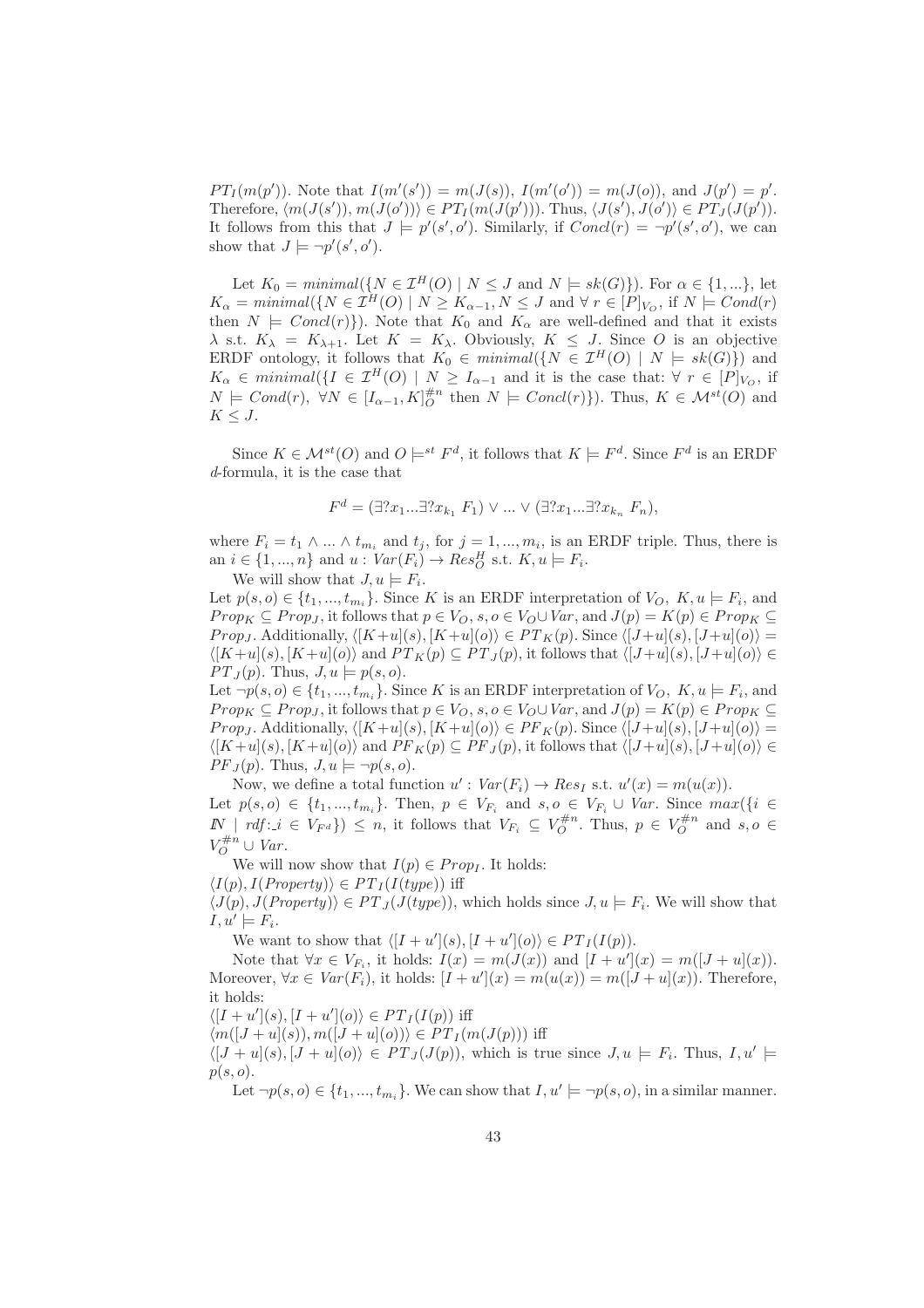Thus,  $I, u' \models F_i$ , which implies that  $I \models F_i$ . Therefore,  $O \models^{st_{\#n}} F$ .

 $\Rightarrow$ ) Let  $O \models^{st} F^d$ . We will show that  $O \models^{st} F^d$ . Let  $I \in \mathcal{M}^{st}(O)$ . We will show that  $I \models F^d$ .

Note that I is an ERDF interpretation of  $V_O$ . Based on I, we construct a partial interpretation J of  $V_Q^{\#n}$  as follows:

- $Res_J = Res_O^{H_{\#n}}.$
- $-J_V(x) = x$ , for all  $x \in V_O^{\#n} \cap URL$ .
- We define the mapping:  $IL_J: V_O^{\#n} \cap \mathcal{TL} \to Res_J$  such that:

 $IL_J(x) = x$ , if x is a typed literal in  $V_O^{\#n}$  other than a well-typed XML literal, and  $IL_I(x)$  is the XML value of x, if x is a well-typed XML literal in  $V_O^{\#n}$ .

- We define the mapping:  $J: V_O^{\#n} \to Res_J$  such that:
	- $J(x) = J_V(x)$ ,  $\forall x \in V_O^{\#n} \cap \mathcal{URL}$ .
	- $J(x) = x, \forall x \in V_O^{\#n} \cap P.C.$
	- $J(x) = IL_J(x), \forall x \in V_O^{\#n} \cap \mathcal{TL}.$
- $Prop<sub>J</sub> = Prop<sub>I</sub> \cap Res<sub>J</sub>$ .
- $-\forall x \in Prop_J$ ,  $PT_J(x) = PT_I(x)$  and  $PF_J(x) = PF_I(x)$ .
- $LV_J = \{x \in Res_J \mid \langle x, J(Literal) \rangle \in PT_J(J(type))\}.$

Now, we extend  $J$  with the ontological categories:  $Cls_J = \{x \in Res_J \mid \langle x, J(Class \rangle) \in PT_J(J(type))\},\$  $TCls_J = \{x \in Res_J \mid \langle x, J(TotalClass) \rangle \in PT_J(J(type))\},$  and  $TProp_J = \{x \in Res_J \mid \langle x, J(TotalProperty) \rangle \in PT_J(J(type))\}.$ We define the mappings  $CT_J, CF_J : Cls_J \rightarrow \mathcal{P}(Res_J)$  as follows:  $x \in CT_J(y)$  iff  $\langle x, y \rangle \in PT_J(J(type))$ , and  $x \in CF_J(y)$  iff  $\langle x, y \rangle \in PF_J(J(type)).$ 

As in the proof of  $\Leftarrow$ ), we can show that: (i) J is a (coherent) ERDF  $\#n$ interpretation of  $V_Q^{\#n}$ , and (ii)  $I \models F^d$ .  $\Box$ 

**Corollary** 1 Let  $O = \langle G, P \rangle$  be an objective ERDF ontology and let  $n \geq n_O$ . It is the case that: O has a stable model iff O has a  $\#n$ -stable model.

**Proof:** Let  $F = p(s, o) \land \neg p(s, o)$ , for  $p, s, o \in URL$ . It follows from Theorem 1 that  $O \models^{st} F$  iff  $O \models^{st_{\#n}} F$ . Thus, O has no stable model iff O has no  $\#n$ -stable model. Therefore, O has a stable model iff O has a  $\#n$ -stable model.  $\Box$ 

**Theorem 2** Let O be a simple ERDF ontology and let  $n \geq n_O$ . Let M be a #nsemi-Herbrand interpretation of O. It is the case that:  $M \in \mathcal{M}^{st_{\#n}}(O)$  iff  $ELP(M)$ is a consistent answer set of  $\Pi_{\mathcal{O}}^{\#n}$ .

**Proof:** First, we give a definition that will be used throughout the proof. Let  $\Pi$  be an ELP and let C be a set of constants. By  $[I]_C$ , we denote the instantiation of  $\Pi$ w.r.t. the constants appearing in C.

 $\Rightarrow$ ) Let  $M \in \mathcal{M}^{st_{\#n}}(O)$ . We will show that  $N = ELP(M)$  is a consistent answer set of  $\Pi_{\mathcal{O}}^{\#n}$ . Since  $V_{\mathcal{O}}^{\#n}$  is finite and  $M \in \mathcal{M}^{st_{\#n}}(\mathcal{O})$ , it follows that there is a sequence of #n-Herbrand interpretations  $I_0 \leq \ldots \leq I_{k+1}$  such that  $I_k = I_{k+1} = M$  and:

1.  $I_0 \in minimal({I \in \mathcal{I}^{H_{\#n}}(O) \mid I \models sk(G)})$ .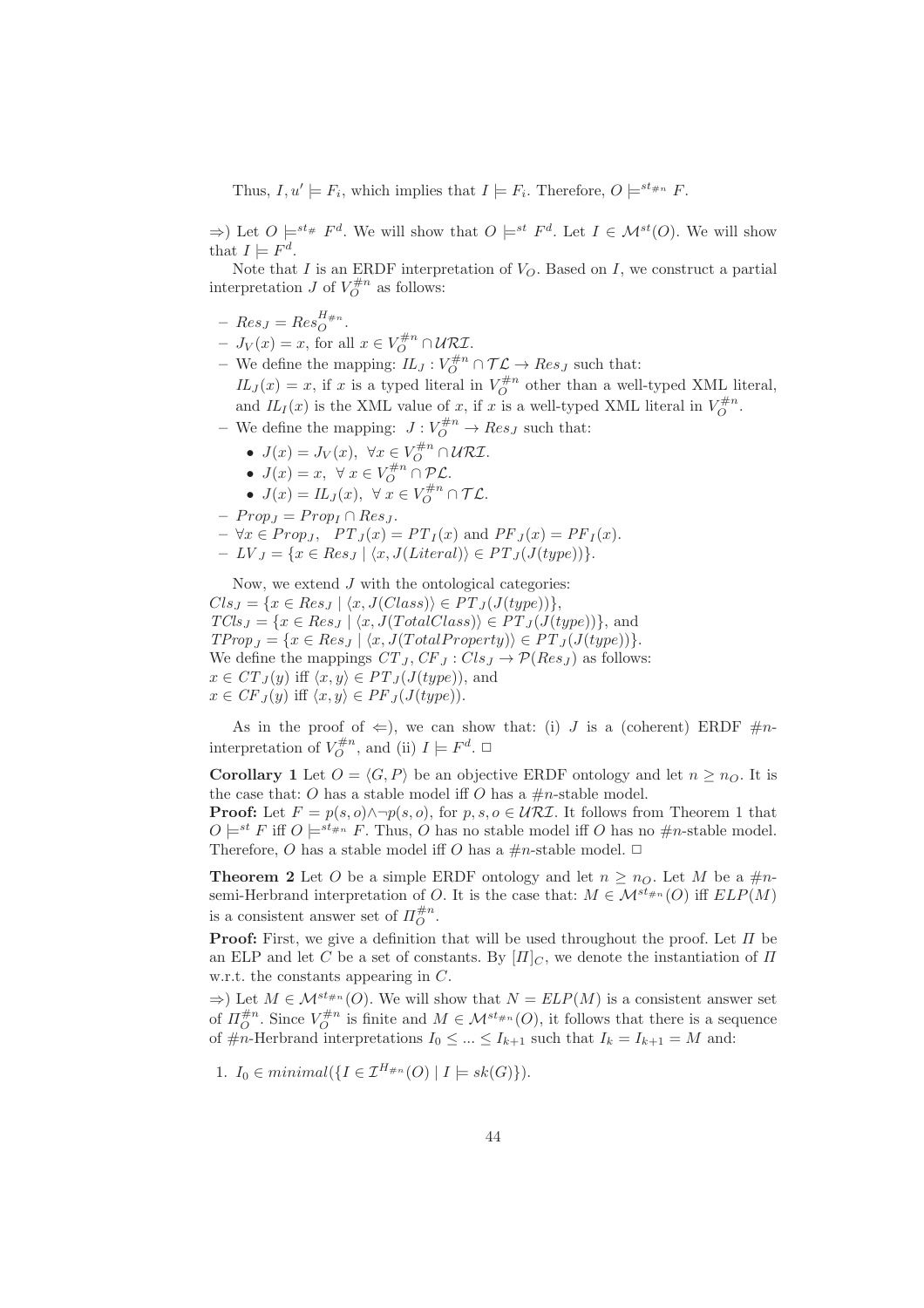2. For successor ordinals  $\alpha$  with  $0 < \alpha \leq k + 1$ :

 $I_{\alpha} \in minimal(\lbrace I \in \mathcal{I}^{H_{\#n}}(O) \mid I \geq I_{\alpha-1} \text{ and it is the case that:}$  $\forall r \in [P]_{V_{\mathcal{O}}^{\#n}}$ , if  $J \models Cond(r), \ \forall J \in [I_{\alpha-1}, M]_{\mathcal{O}}^{\#n}$ , then  $I \models Cond(r)$ .

Now, we define a sequence  $N_0 \subseteq \dots \subseteq N_{k+1} \subseteq EHB(\Pi_{O}^{\#n})$ , as follows:

$$
N_0 = T^{\uparrow \omega}_{[II_{O}^{H_{\#n}}]^{N}}(T_{II_{G}}(\emptyset)).
$$
  

$$
N_{\alpha} = T^{\uparrow \omega}_{[II_{O}^{H_{\#n}}]^{N}}(T_{([II_{P}]_{V_{O}^{\#n}})^{N}}(N_{\alpha-1})), \text{ where } 1 \leq \alpha \leq k+1.
$$

Lemma: It holds  $N_{\alpha} = ELP(I_{\alpha})$ , for  $\alpha = 0, ..., k + 1$ . Proof: We will prove the Lemma, by induction.

First, we will show that  $N_0 \subseteq ELP(I_0)$ . Since  $I_0 \models sk(G)$ , it follows that  $T_{\Pi_G}(\emptyset) \subseteq ELP(I_0)$ . As  $I_0 \in \mathcal{I}^{H_{\#n}}(O)$ , it follows that  $ELP(I_0)$  satisfies all rules in  $[H_O^{H_{\#n}}]$ . Now, as  $ELP(I_0) \subseteq N$ , it follows that  $ELP(I_0)$  satisfies all rules in  $[H_O^{H_{\#n}}]^{N}$ . Moreover, as  $T_{\Pi_G}(\emptyset) \subseteq ELP(I_0)$ , it follows that  $T_{\Pi_G}^{\uparrow \omega}$  $\prod_{[H_O^{H_{\#n}}]^{N}}^{[m]}(T_{H_G}(\emptyset)) \subseteq ELP(I_0).$ Therefore,  $N_0 \subseteq ELP(I_0)$ .

Let  $H(p, type, TotalProperty) \in N_0$ , for  $p \in V_O^{\#n}$ . As  $N_0 \subseteq ELP(I_0) \subseteq ELP(M)$ N, it follows that  $H(p, type, TotalProperty) \in N$ . Therefore, for all  $x, y \in V_Q^{\#n}$ ,  $[\neg]H(x, p, y) \in N_0$  iff  $[\neg]H(x, p, y) \in N$ . Similarly, let  $H(c, type, Total Class) \in N_0$ , for  $c \in V_O^{\#n}$ . Then,  $H(c, type, Total Class) \in N$ . Therefore, for all  $x \in V_O^{\#n}$ ,  $[\neg]H(x, type,$  $c) \in N_0$  iff  $[\neg]H(x, type, c) \in N$ . Now, from the above and as  $N_0$  satisfies all rules in  $[I_0^{H_{\#n}}]^N$ , it follows that  $N_0$  satisfies all rules in  $[I_0^{H_{\#n}}]$ . Therefore,  $ELP^{-1}(N_0)$  satisfies all semantic conditions of a (coherent)  $\#n$ -Herbrand interpretation of O. Thus,  $ELP^{-1}(N_0) \in \mathcal{I}^{H_{\#n}}(O)$ . Moreover,  $ELP^{-1}(N_0) \models sk(G)$ . Therefore,  $ELP^{-1}(N_0) \in$  $\{I \in \mathcal{I}^{H_{\#n}}(O) \mid I \models sk(G)\}\$ . Now as  $I_0 \in minimal(\{I \in \mathcal{I}^{H_{\#n}}(O) \mid I \models sk(G)\})$ and  $N_0 \subseteq ELP(I_0)$ , it follows that  $N_0 = ELP(I_0)$ .

Assumption: We assume that  $N_{\alpha-1} = ELP(I_{\alpha-1}),$  for an  $\alpha \leq k$ .

We will show that  $N_{\alpha} = ELP(I_{\alpha})$ . First, we will show that  $N_{\alpha} \subseteq ELP(I_{\alpha})$ . Due to assumption  $N_{\alpha-1} = ELP(I_{\alpha-1})$  and the fact  $I_{\alpha-1} \leq I_{\alpha}$ , it follows that  $N_{\alpha-1} \subseteq ELP(I_\alpha)$ . Based on (i) the assumption  $N_{\alpha-1} = ELP(I_{\alpha-1})$  and (ii) the fact  $I_{\alpha} \models Concl(r)$ , for all  $r \in [P]_{V_{\mathcal{O}}^{\#n}}$  s.t.  $J \models Cond(r), \ \forall J \in [I_{\alpha-1}, M]_{\mathcal{O}}^{\#n}$ , it follows that  $T_{([I]_V\#^n)^N}(N_{\alpha-1}) \subseteq ELP(I_\alpha)$ .

As  $I_{\alpha} \in \mathcal{I}^{H_{\#n}}(O)$ , it follows that  $ELP(I_{\alpha})$  satisfies all rules in  $[I_{O}^{H_{\#n}}]$ . As  $ELP(I_{\alpha}) \subseteq N$ , it follows that  $ELP(I_{\alpha})$  satisfies all rules in  $[I_0^{H_{\#n}}]^{N}$ . Now as  $T_{([II_P]_{V_{\tilde{O}}^{\#n}})^N}(N_{\alpha-1}) \subseteq ELP(I_\alpha)$ , it follows that  $T_{[II]}^{\uparrow \omega}$  $\frac{1}{[H_{O}^{H_{\#n}}]^{N}}(T_{([H_{P}]_{V_{O}^{\#n}})^{N}}(N_{\alpha-1})) \subseteq$  $ELP(\tilde{I_{\alpha}})$ . Therefore,  $N_{\alpha} \subseteq ELP(I_{\alpha})$ .

Let  $H(p, type, TotalProperty) \in N_\alpha$ , for  $p \in V_Q^{\#n}$ . As  $N_\alpha \subseteq ELP(I_\alpha) \subseteq ELP(M)$  $N$ , it follows that  $H(p, type, TotalProperty) \in N$ . Therefore, for all  $x, y \in V_Q^{\#n}$ ,  $\neg H(x, p, y) \in N_\alpha$  iff  $\neg H(x, p, y) \in N$ . Similarly, let  $H(c, type, Total Class) \in N_\alpha$ , for  $c \in V_0^{\#n}$ . Then,  $H(c, type, Total Class) \in N$ . Therefore, for all  $x \in V_0^{\#n}$ ,  $[\neg]H(x, \neg)$ type, c)  $\in N_\alpha$  iff  $[\neg]H(x, type, c) \in N$ . Now, from the above and as  $N_\alpha$  satisfies all rules in  $[I_0^{H_{\#n}}]^N$ , it follows that  $N_\alpha$  satisfies all rules in  $[I_0^{H_{\#n}}]$ . Therefore,  $ELP^{-1}(N_{\alpha})$  satisfies all semantic conditions of a (coherent) #n-Herbrand interpretation of O. Thus,  $ELP^{-1}(N_{\alpha}) \in \mathcal{I}^{H_{\#n}}(O)$ . Moreover,  $ELP^{-1}(N_{\alpha}) \geq ELP^{-1}(N_{\alpha-1}) =$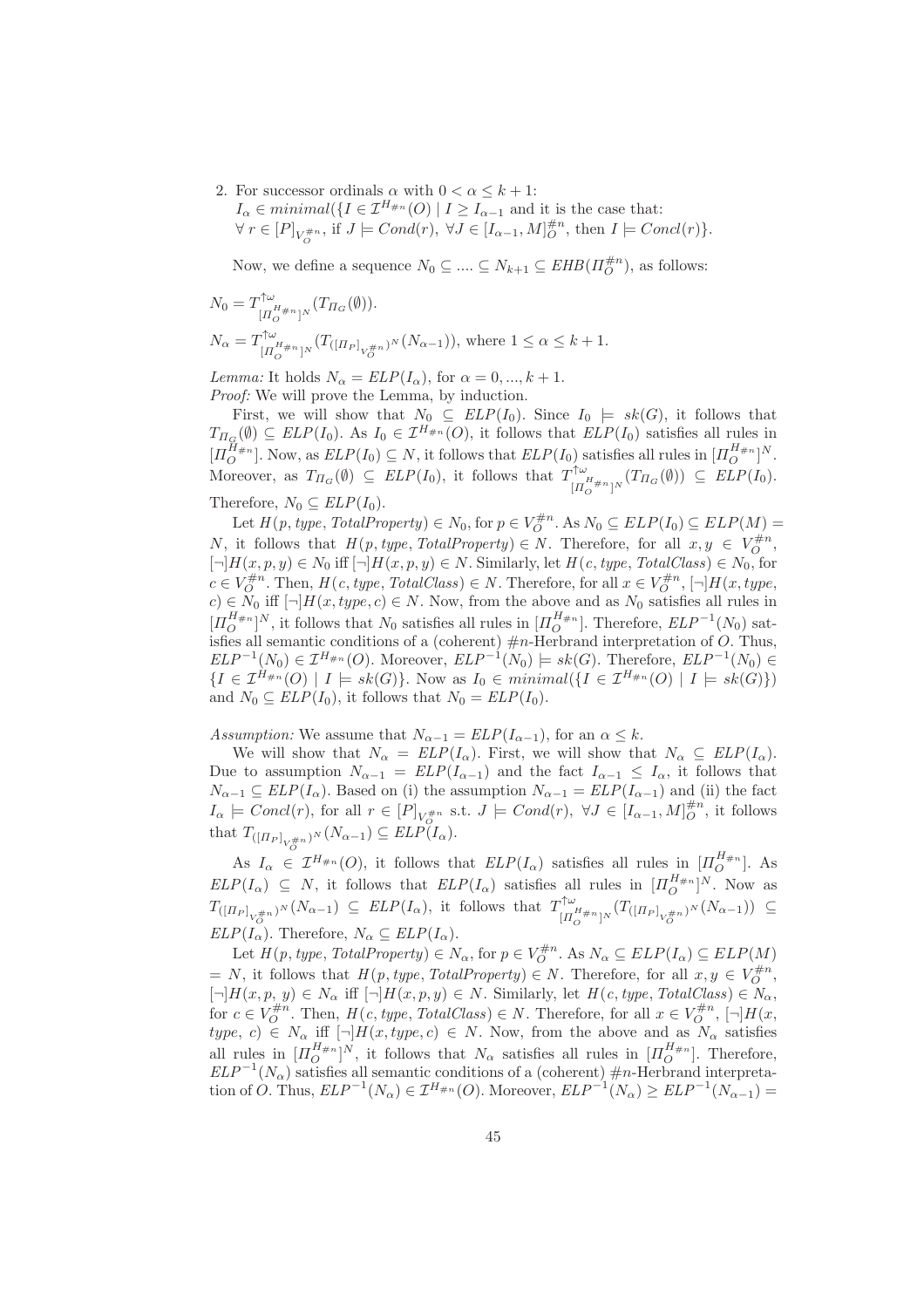$I_{\alpha-1}$ . Now, based on the assumption that  $N_{\alpha-1} = ELP(I_{\alpha-1}) \subseteq N$  and the fact that  $T_{([H_P]_{V_Q^{\#n}})^N}(N_{\alpha-1}) \subseteq N_\alpha$ , it follows that  $ELP^{-1}(N_\alpha) \models Cond(r)$ , for all  $r \in [P]_{V_Q^{\#n}}$ s.t.  $J \models Cond(r), \ \forall J \in [I_{\alpha-1}, M]_{O}^{\#n}$ . Therefore,  $ELP^{-1}(N_{\alpha}) \in \{I \in \mathcal{I}^{H_{\#n}}(O) \mid I \geq$  $I_{\alpha-1}$  and  $I \models Cond(r)$ , for all  $r \in [P]_{V_{\alpha}^{\#n}}$  s.t.  $J \models Cond(r), \ \forall J \in [I_{\alpha-1}, M]_{O}^{\#n}$ . Now as  $I_{\alpha} \in \text{minimal}(\lbrace I \in \mathcal{I}^{H_{\#n}}(O) \mid I \geq I_{\alpha-1} \text{ and } I \models \text{Concl}(r), \text{ for all }$  $r \in [P]_{V_{\mathcal{O}}^{\#n}}$  s.t.  $J \models Cond(r), \forall J \in [I_{\alpha-1}, M]_{\mathcal{O}}^{\#n}$ ) and  $N_{\alpha} \subseteq ELP(I_{\alpha})$ , it follows that  $N_{\alpha} = ELP(I_{\alpha}).$ End of Lemma

Therefore,  $N_k = N_{k+1} = ELP(M)$ . Since M is a coherent #n-Herbrand interpretation, it follows that  $N = ELP(M)$  is consistent. Moreover, since  $[I_0^{\#n}]^N = \Pi_G \cup$  $([I_P]_{V_O^{\#n}})^N \cup [I_O^{H_{\#n}}]^N$ , it follows that  $T_{[II]}^{\uparrow \omega}$  $\prod_{[H^{\#n}_{\mathcal{O}}]^N} (\emptyset) = N$ . Therefore,  $N = ELP(M)$ is a consistent answer set of  $\Pi_{\mathcal{O}}^{\#n}$ .

 $\Leftarrow$ ) Let  $N = ELP(M)$  be a consistent answer set of  $\Pi_{\mathcal{O}}^{\#n}$ . We will show that  $M \in$  $\mathcal{M}^{st_{\#n}}(O)$ . Since N is a consistent answer set of  $\Pi_{O}^{\#n}$ , it follows that  $T_{\{II\}}^{\uparrow\omega}$  $\prod_{i=0}^{\infty} \binom{m}{i} N_i = N.$ We define a sequence  $N_{\alpha} \subseteq EHB(\Pi_{O}^{\#n})$ ,  $\alpha \in \{0, 1, ...\}$ , as follows:

$$
N_0 = T^{\uparrow \omega}_{[II_{O}^{\mu_{\#n}}]^{N}}(T_{\Pi_{G}}(\emptyset)).
$$
  

$$
N_{\alpha} = T^{\uparrow \omega}_{[II_{O}^{\mu_{\#n}}]^{N}}(T_{([II_{P}]_{V_{O}^{\#n}})^{N}}(N_{\alpha-1})), \text{ where } 1 \leq \alpha.
$$

Since  $EHB(\Pi_{O}^{\#n})$  is a finite set and  $[\Pi_{O}^{\#n}]^{N} = \Pi_{G} \cup ([\Pi_{P}]_{V_{O}^{\#n}})^{N} \cup [\Pi_{O}^{H_{\#n}}]^{N}$ , it follows that there is  $k \in \{0, 1, ...\}$  such that  $N_k = N_{k+1} = N$ .

Let  $H(p, type, TotalProperty) \in N_0$ , for  $p \in V_Q^{\#n}$ . As  $N_0 \subseteq N$ , it follows that  $H(p, type, TotalProperty) \in N$ . Therefore, for all  $x, y \in V_Q^{\#n}$ ,  $[\neg] H(x, p, y) \in N_0$  iff  $\nonumber [\neg] H(x, p, y) \in N$ . Similarly, let  $H(c, type, Total Class) \in N_0$ , for  $c \in V_0^{\#n}$ . Then,  $H(c, type, Total Class) \in N$ . Therefore, for all  $x \in V_Q^{\#n}$ ,  $[\neg]H(x, type, c) \in N_0$  iff  $\neg H(x, type, c) \in N$ . Now, from the above and as  $N_0$  is the smallest subset of  $EHB(\Pi_{O}^{\#n})$  that satisfies all rules in  $\Pi_{G} \cup [\Pi_{O}^{H_{\#n}}]^{N}$ , it follows that  $N_{0}$  satisfies all rules in  $[H_0^{H_{\#n}}]$ . Therefore,  $N_0$  is a minimal subset of  $EHB(\Pi_{\mathcal{O}}^{\#n})$  that satisfies all rules  $\Pi_G \cup [\Pi_O^{H_{\#n}}]$ . Thus,  $ELP^{-1}(N_0) \in minimal(\lbrace I \in \mathcal{I}^{H_{\#n}}(O) \mid I \models sk(G) \rbrace)$ .

Let  $\alpha$  such that  $1 \leq \alpha \leq k+1$ . Note that  $N_{\alpha}$  is the smallest subset of  $EHB(\Pi_{O}^{\#n})$ such that (i)  $N_{\alpha} \supseteq N_{\alpha-1}$ , (ii) satisfies all rules in  $[I_{O}^{H_{\#}}]^{N}$ , and (iii)  $Head(r) \in N_{\alpha}$ , for all  $r \in (\left[\overline{H}_P\right]_{V_Q^{\#n}})^N$  such that  $Body(r) \subseteq N_{\alpha-1}$ . Let  $H(p, type, TotalProperty) \in N_{\alpha}$ , for  $p \in V_O^{\#n}$ . As  $N_\alpha \subseteq N$ , it follows that  $H(p, type, TotalProperty) \in N$ . Therefore, for all  $x, y \in V_Q^{\#n}$ ,  $[\neg]H(x, p, y) \in N_\alpha$  iff  $[\neg]H(x, p, y) \in N$ . Similarly, let  $H(c, type, Total Class) \in N_{\alpha}$ , for  $c \in V_O^{\#n}$ . Then,  $H(c, type, Total Class) \in N$ . Therefore, for all  $x \in V_0^{\#n}$ ,  $[\neg]H(x, type, c) \in N_\alpha$  iff  $[\neg]H(x, type, c) \in N$ . Now, from the above, it follows that  $N_{\alpha}$  is a minimal subset of  $EHB(\Pi_{\mathcal{O}}^{\#n})$  such that (i)  $N_{\alpha} \supseteq N_{\alpha-1}$ , (ii) satisfies all rules in  $[I_0^{H_{\#n}}]$ , and (iii)  $Head(r) \in N_{\alpha}$ , for all  $r \in ([\Pi_P]_{V_Q^{\#n}})^N$  such that  $Body(r) \subseteq N_{\alpha-1}$ . Therefore, as  $N_{\alpha-1} \subseteq N$ , it follows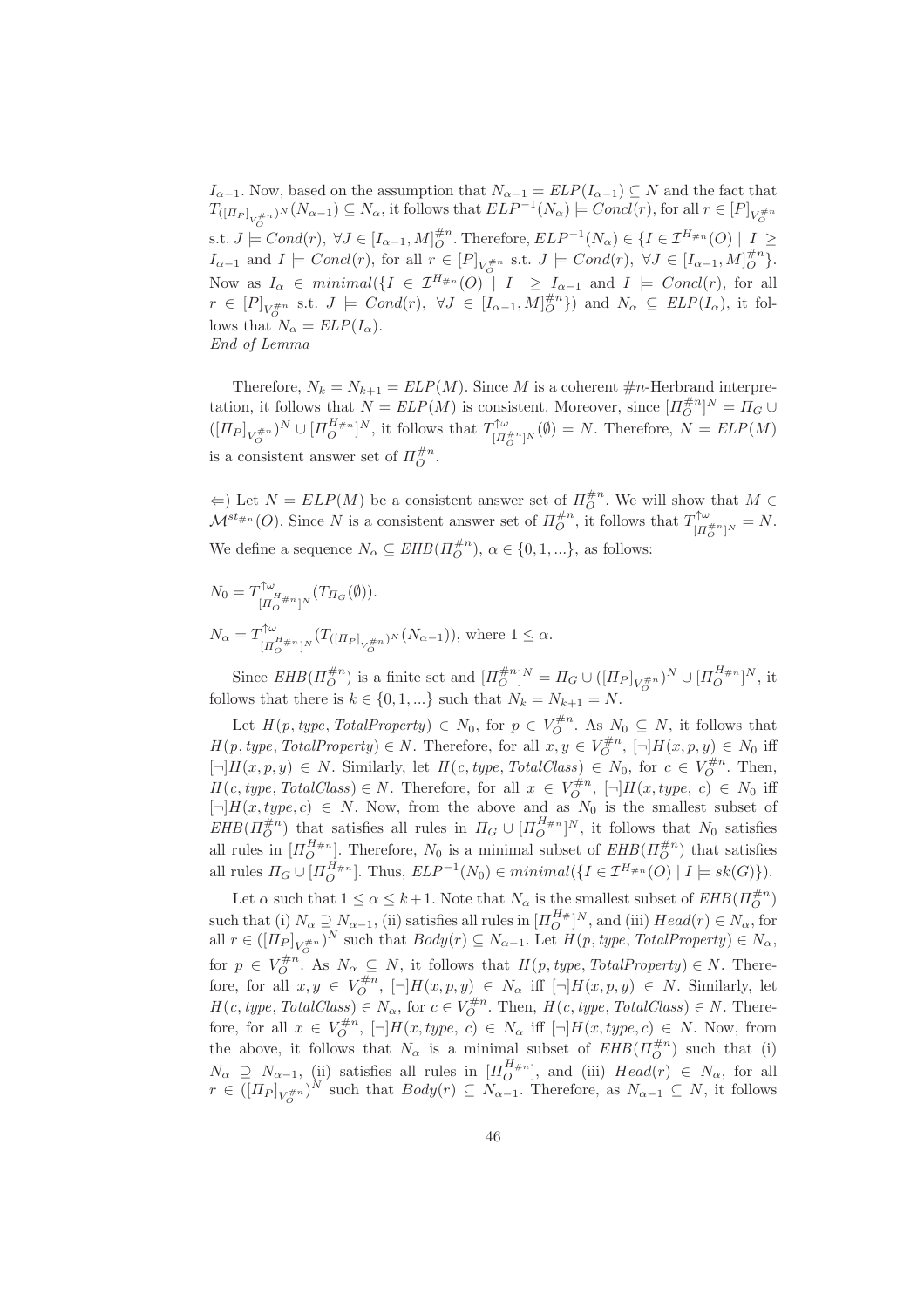that  $ELP^{-1}(N_{\alpha}) \in minimal(\lbrace I \in \mathcal{I}^{H_{\#n}}(O) \mid I \geq ELP^{-1}(N_{\alpha-1}) \text{ and } I \models Concl(r),$ for all  $r \in [P]_{V_{Q}^{\#n}}$  s.t.  $J \models Cond(r), \forall J \in [ELP^{-1}(N_{\alpha-1}), ELP^{-1}(N)]\}).$ 

Now as  $ELP^{-1}(N_0) \leq ... \leq ELP^{-1}(N_{k+1})$  and  $ELP^{-1}(N_k) = ELP^{-1}(N_{k+1}) =$  $ELP^{-1}(N) = M$ , it follows that  $M \in \mathcal{M}^{st_{\#n}}(O)$ .  $\Box$ 

**Proposition 5** Let O be a simple ERDF ontology and let  $n \ge n_Q$ . Let F be a simple ERDF formula over  $V_O^{\#n}$ .

1. If  $\Pi_{\overline{O}}^{\#n}$  is a non-contradictory ELP then  $Ans_{{\overline{O}}}^{st_{\#n}}(F) = Ans_{{\overline{O}}^{\#n}}^{AS}(L_F)$ .

2. Otherwise,  $\mathcal{M}^{st_{\#n}}(O) = \emptyset$ .

Proof:

1.

⇒) Let  $v \in Ans_0^{st_{\#n}}(F)$  and let  $v(F) = t_1 \wedge \ldots \wedge t_k \wedge \neg t_{k+1} \wedge \ldots \wedge \neg t_n$ , where  $t_i = [\neg] p_i(s_i, o_i)$ . We will show that  $v \in Ans_{\Pi_{\mathcal{O}}^{\#n}}^{AS}(L_F)$ . Let N be a consistent answer set of  $\Pi_{O}^{\#n}$ . Then, based on Theorem 2,  $ELP^{-1}(N) \in \mathcal{M}_{O}^{st_{\#n}}$ . Thus,  $ELP^{-1}(N) \models$  $v(F)$ . Then,  $N \models L_{t_i}$ , for  $i = 1, ..., k$ . Additionally,  $N \models \sim L_{t_i}$ , for  $i = k + 1, ..., n$ . Thus,  $N \models v(L_F)$ . Therefore,  $v \in Ans_{\Pi_{\mathcal{O}}^{\#n}}^{AS}(L_F)$ .

 $\Leftarrow$ ) Let  $v \in Ans_{\Pi_{\mathcal{O}}^{\#n}}^{AS}(L_F)$  and let  $v(F) = t_1 \wedge ... \wedge t_k \wedge \neg t_{k+1} \wedge ... \wedge \neg t_n$ , where  $t_i = [\neg] p_i(s_i, o_i)$ . We will show that  $v \in Ans_O^{st_{\#n}}(F)$ . Let  $M \in \mathcal{M}_O^{st_{\#n}}$ . Then, based on Theorem 2,  $ELP(M)$  is a consistent answer set of  $\Pi_{O}^{\#n}$ . Then,  $ELP(M) \models$  $v(L_F)$ . Thus,  $ELP(M) \models L_{t_i}$ , for  $i = 1,...,k$ . Additionally,  $ELP(M) \models \sim L_{t_i}$ , for  $i = k+1, ..., n$ . Therefore,  $M \models t_i$ , for  $i = 1, ..., k$ . Additionally,  $M \models \sim t_i$ , for  $i = k + 1, ..., n$ . Thus,  $M \models v(F)$ . Thus,  $v \in Ans_O^{st_{\#n}}(F)$ .

2. If  $\Pi_{\mathcal{O}}^{\#n}$  is a contradictory ELP then there is no consistent answer set of  $\Pi_{\mathcal{O}}^{\#n}$ . Assume now that there is an  $M \in \mathcal{M}^{st_{\#n}}(O)$ . Then, based on Theorem 2,  $ELP(M)$ is a consistent answer set of  $\Pi_{\mathcal{O}}^{\#n}$ , which is impossible. Therefore,  $\mathcal{M}^{st_{\#n}}(O) = \emptyset$ .  $\Box$ 

**Proposition 6** Let  $D = (V, E)$  be a graph. D is 3-colorable iff  $O_D = (G_D, P_D)$  has a #n-stable model, for  $n \in \mathbb{N}$ .

## Proof:

 $\Rightarrow$ ) Assume that  $D = (V, E)$  is 3-colorable and let color be a mapping from V to  ${Red, Green, Blue}$ . Let I be the minimal  $\#n$ -Herbrand interpretation of  $O_p$  such that:  $I \models G_D$  and

- 1.  $PT_I (edge) = {\langle v, u \rangle | (v, u) \in E}$  and  $PF_I (edge) = \emptyset$ .
- 2.  $PT_I (edge R) = \{ \langle v, u \rangle \mid (v, u) \in E \text{ and } color(v) = Red \}$  and  $PF_I (edge R) = Res_{Op}^{H_{\#n}} \times Res_{Op}^{H_{\#n}} - PT_I (edge R).$
- 3.  $PT_I (edge G) = \{ \langle v, u \rangle | (v, u) \in E \text{ and } color(v) = Green \}$  and  $PF_I (edge G) = Res_{Op}^{H_{\#n}} \times Res_{Op}^{H_{\#n}} - PT_I (edge G).$
- 4.  $PT_I (edge B) = \{ \langle v, u \rangle | (v, u) \in E \text{ and } color(v) = Blue \}$  and  $PF_I (edge B) = Res_{Op}^{H_{\#n}} \times Res_{Op}^{H_{\#n}} - PT_I (edge B).$
- 5.  $CT_I (Red) = \{v \mid \exists (v, u) \in E \text{ and } color(v) = Red\}.$
- 6.  $CT_I (Green) = \{v \mid \exists (v, u) \in E \text{ and } color(v) = Green\}.$
- 7.  $CT_I (Blue) = \{v \mid \exists (v, u) \in E \text{ and } color(v) = Blue\}.$
- 8.  $CT_I (NotRed) = CT_I (Green) \cup CT_I (Blue) \cup \{u \mid \exists (v, u) \in E \text{ and } color(v) = Red\}.$
- 9.  $CT_I (NotGreen) = CT_I (Red) \cup CT_I (Blue) \cup \{u \mid \exists (v, u) \in E \text{ and } color(v) = Green\}.$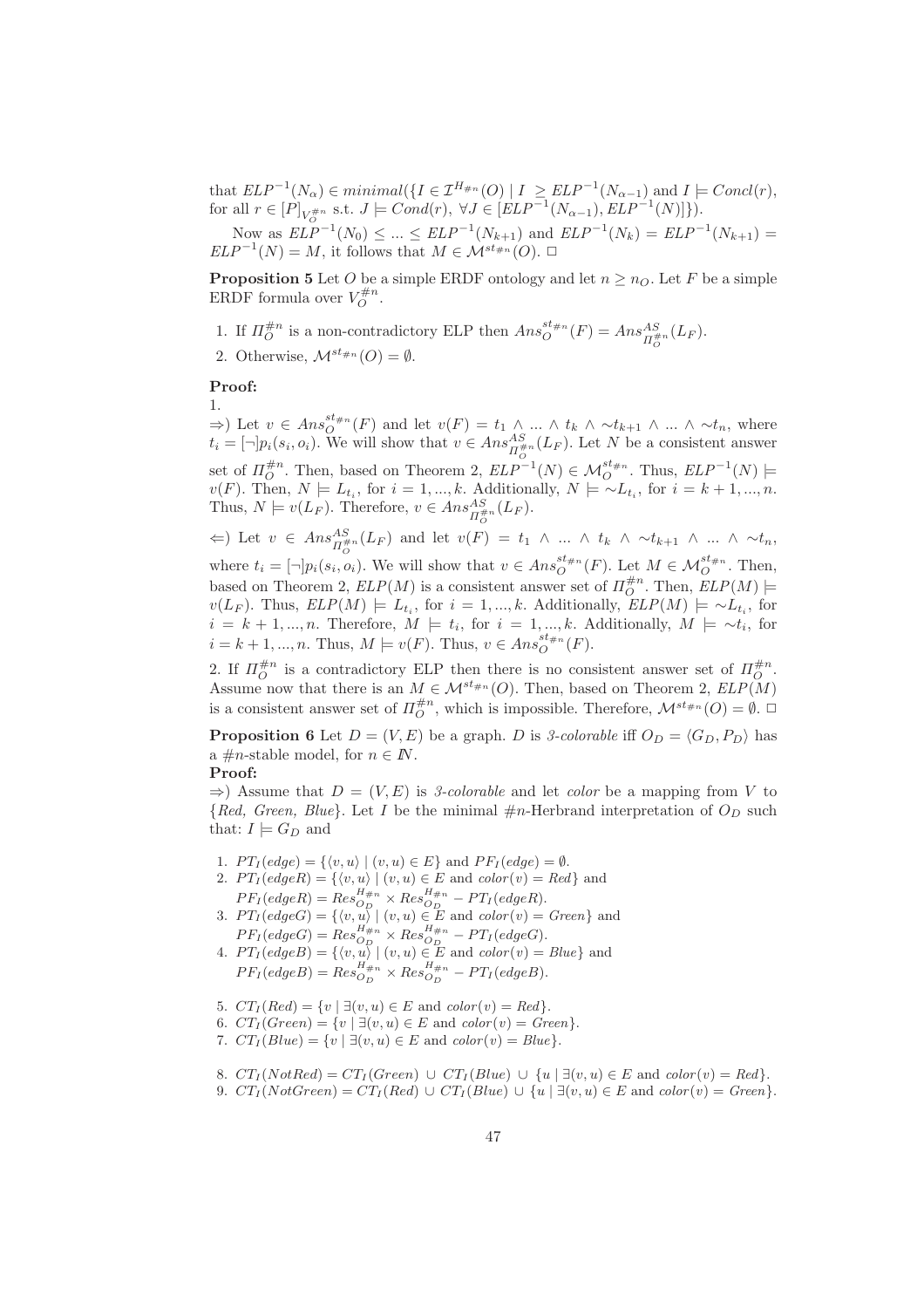10.  $CT_I (NotBlue) = CT_I (Red) \cup CT_I (Green) \cup \{u \mid \exists (v, u) \in E \text{ and } color(v) = Blue\}.$ 

Note that I does not satisfy the body of any constraint in  $P_D$ . It is easy the see that I is a  $\#n$ -stable model of  $O_D$ .

- $\Leftarrow$ ) Let *I* be a #*n*-stable model of  $O_D$ . We define:
- 1.  $color(v) = Red$ , for all  $v \in V$  such that it does not exist  $u \in V$  s.t.  $\langle v, u \rangle \in PT_I(\text{edge})$  or  $\langle u, v \rangle \in PT_I(\text{edge}).$
- 2.  $color(v) = Red$ , for all  $v \in V$  s.t. it exists  $u \in V$  s.t.  $\langle v, u \rangle \in PT_I$  (*edgeR*).
- 3.  $color(v) = Green$ , for all  $v \in V$  s.t. it exists  $u \in V$ ,  $\langle v, u \rangle \in PT_I (edge G)$ .
- 4.  $color(v) = Blue$ , for all  $v \in V$  s.t. it exists  $u \in V$ ,  $\langle v, u \rangle \in PT_I$  (*edgeB*).
- 5.  $color(u) = Blue$ , for all  $u \in V$  s.t. it exists  $v \in V$ ,  $\langle v, u \rangle \in PT_I$  (*edgeR*) and it does not exist  $u' \in V$  s.t.  $\langle u, u' \rangle \in PT_I$  (*edgeG*).
- 6.  $color(u) = Green$ , for all  $u \in V$  s.t. it exists  $v \in V$ ,  $\langle v, u \rangle \in PT_I (edge B)$  and it does not exist  $u' \in V$  s.t.  $\langle u, u' \rangle \in PT_I$  (*edgeR*).
- 7.  $color(u) = Red$ , for all  $u \in V$  s.t. it exists  $v \in V$ ,  $\langle v, u \rangle \in PT_I (edge G)$  and it does not exist  $u' \in V$  s.t.  $\langle u, u' \rangle \in PT_I(dgeB)$ .

We will show that *color* is a mapping from the vertices V to colors  $\{Red, Green,$ Blue} such that if  $(v, u) \in E$  then  $color(v) \neq color(u)$ .

If  $v \in V$  s.t. there is no edge  $\langle u, u' \rangle \in E$  with  $v = u$  or  $v = u'$  then v is assigned the color Red (due to rule 1). If  $v \in V$  and there is an edge  $\langle v, u \rangle \in E$  then v is assigned one of the colors Red, Green, Blue (due to rules 2-4). If (i)  $v \in V$ , (ii) v is not assigned a color due to rules 2-4, and (iii) there is an edge  $\langle u, v \rangle \in E$  then v is assigned one of the colors Red, Green, Blue (due to rules 5-7). Note that, due to constraints in  $P_D$ , no  $v \in V$  is assigned more than one color and that if  $(v, u) \in E$ then  $color(v) \neq color(u)$ . Thus, graph  $D = (V, E)$  is 3-colorable.  $\Box$ 

**Proposition 7** Let  $O = \langle G, P \rangle$  be a bounded, simple ERDF ontology and let  $n \geq n_O$ . The problem of establishing whether O has a  $\#n$ -stable model is NP-complete w.r.t. the size of O.

#### Proof:

Hardness) It follows from Proposition 9.1 (Hardness), since a bounded objective ontology is a bounded simple ontology.

Membership) Guess now a  $\#n$ -semi-Herbrand interpretation M of O. Due to Theorem 2, it is the case that  $M \in \mathcal{M}^{st_{\#n}}(O)$  iff  $ELP(M)$  is a consistent answer set of  $\Pi_{O}^{\#n}$ . Thus, to verify that  $M \in \mathcal{M}^{st_{\#n}}(O)$ , it is enough to verify that  $T_{\text{trn}}^{\uparrow \omega}$  $\frac{1}{[H_O^{\#n}]^{ELP(M)}}(\emptyset) =$  $ELP(M)$ . Note that the complexity of this step is polynomial w.r.t. the size of O, since  $O$  is a bounded, simple ERDF ontology. Thus, the complexity of deciding whether O has a  $\#n$ -stable model is in NP w.r.t. the size of O.

From the hardness and membership steps, above, it follows that the problem of establishing whether O has a  $\#n$ -stable model is NP-complete w.r.t. the size of O.  $\Box$ 

**Proposition 8** Let  $O = \langle G, P \rangle$  be a bounded, simple ERDF ontology and let F be an ERDF formula. Additionally, let v be (i) "yes", if  $FVar(F) = \emptyset$ , or (ii) a mapping  $v: FVar(F) \to V_O^{\#n}$ , if  $FVar(F) \neq \emptyset$ . Let  $n \geq n_O$ . The problem of establishing whether  $v \in Ans_O^{st_{\#n}}(F)$  is co-NP-complete w.r.t. the size of O. Proof: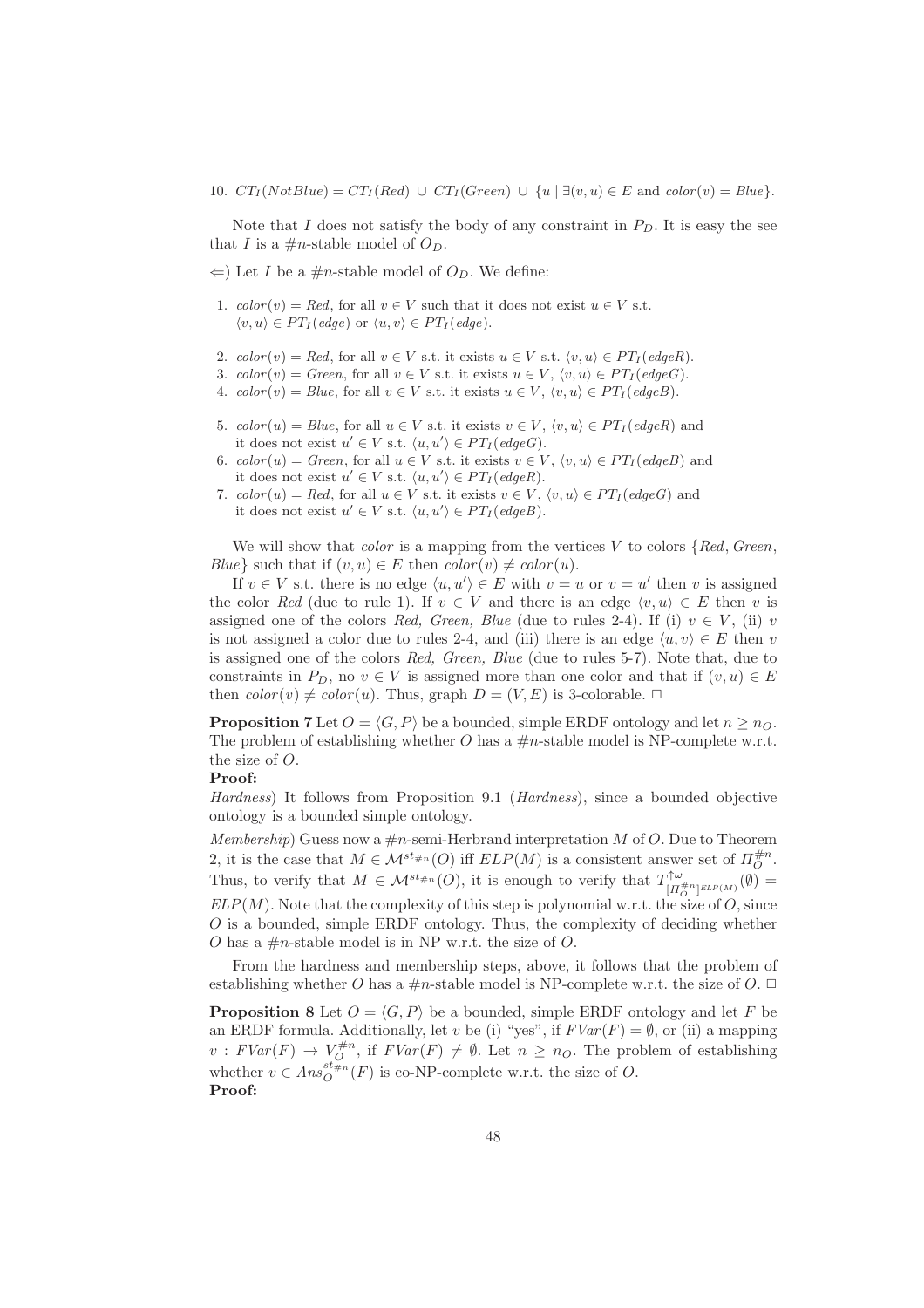Hardness) It follows from Proposition 9.3 (Hardness), since a bounded objective ontology is a bounded simple ontology. Membership)

Case  $max({i \in N \mid rdf : i \in V_F}) \leq n$ : Assume that we want to verify if  $O \not\models^{st_{\#n}}$  $v(F)$ . Guess now a #n-semi-Herbrand interpretation I of O. Then, test if I  $\in$  $\mathcal{M}^{st_{\#n}}(O)$  (Step 1) as in the proof of the membership part of Proposition 7. If Satisfies(I, F) =FALSE (Step 2) then  $O \not\models^{st_{\#n}} v(F)$ . The complexity of Steps 1 and 2 are in P w.r.t. the size of O. Therefore, the complexity of checking whether  $O \not\models^{st_{\#n}} v(F)$  is in NP w.r.t. the size of O. Thus, the complexity of deciding whether  $O \models^{st_{\#n}} v(F)$  is in co-NP w.r.t. the size of O.

Case  $max({i \in N \mid rdf : i \in V_F}) > n$ : We want to verify if  $O \models^{st_{\#n}} v(F)$ . This is true only if O has no  $\#n$ -stable model. From Proposition 7, it follows that the complexity of this problem is in co-NP w.r.t. the size of O.

From the hardness and membership steps, above, it follows that the problem of establishing whether  $v \in Ans_{O}^{st_{\#n}}(F)$  is co-NP-complete w.r.t. the size of O.  $\Box$ 

**Proposition 9** Let  $O = \langle G, P \rangle$  be a bounded, objective ERDF ontology. Let G' be an ERDF graph, let  $F^d$  be an ERDF d-formula, and let F be an ERDF formula. Let  $n \geq n_O$ .

- 1. The problem of establishing whether O has a  $\#n$ -stable model is NP-complete w.r.t. the size of O.
- 2. The problems of establishing whether: (i)  $O \models^{st_{\#n}} G'$ , (ii)  $O \models^{st_{\#n}} F^d$
- are co-NP-complete w.r.t. the size of O, 3. Let v be (i) "yes", if  $FVar(F) = \emptyset$ , or (ii) let a mapping  $v : FVar(F) \to V_O^{\#n}$ , if
- $FVar(F) \neq \emptyset$ . Let  $n \geq n_Q$ . The problem of establishing whether  $v \in Ans_Q^{st_{\#n}}(F)$ is co-NP-complete w.r.t. the size of O.

#### Proof:

#### 1)

Hardness) Let  $D = (V, E)$  be a graph. Note that  $O_D = \langle G_D, P_D \rangle$  is a bounded, objective ERDF ontology and to generate  $O_D$  from D, it takes polynomial time w.r.t. the size of  $D$ . Now, from Proposition 6, and since 3-colorability is an NP-complete problem, it follows that the problem of establishing whether  $O$  has a  $\#n$ -stable model is NP-hard w.r.t. the size of O.

Membership) Note that a bounded, objective ERDF ontology is also a bounded, simple ERDF ontology. Therefore, it follows directly from Proposition 7 that the problem of establishing whether O has a  $\#n$ -stable model is in NP w.r.t. the size of O.

2.i)

Hardness) Let  $G' = \{p(s, o), \neg p(s, o)\}\$ , for p, s,  $o \in \mathcal{URI}$ . Then,  $O \models^{st_{\#n}} G'$  iff O has no  $\#n$ -stable model. From Proposition 9.1, it follows that the complexity of deciding whether O has a  $\#n$ -stable model is NP-hard w.r.t. the size of O. Therefore, the complexity of deciding whether  $O \models^{st_{\#n}} G'$  is co-NP-hard w.r.t. the size of O.

Membership) It is the case that  $O \models^{st_{\#n}} G'$  iff "yes"  $\in Ans_{O}^{st_{\#n}}(formula(G'))$ . It follows from Proposition 8, that the complexity of answering if "yes"  $\in Ans_O^{st_{\#n}}(formula($  $(G')$ ) is in co-NP w.r.t. the size of O. Therefore, the complexity of deciding if  $O \models^{st_{\#n}}$  $G'$  is in co-NP w.r.t. the size of  $O$ .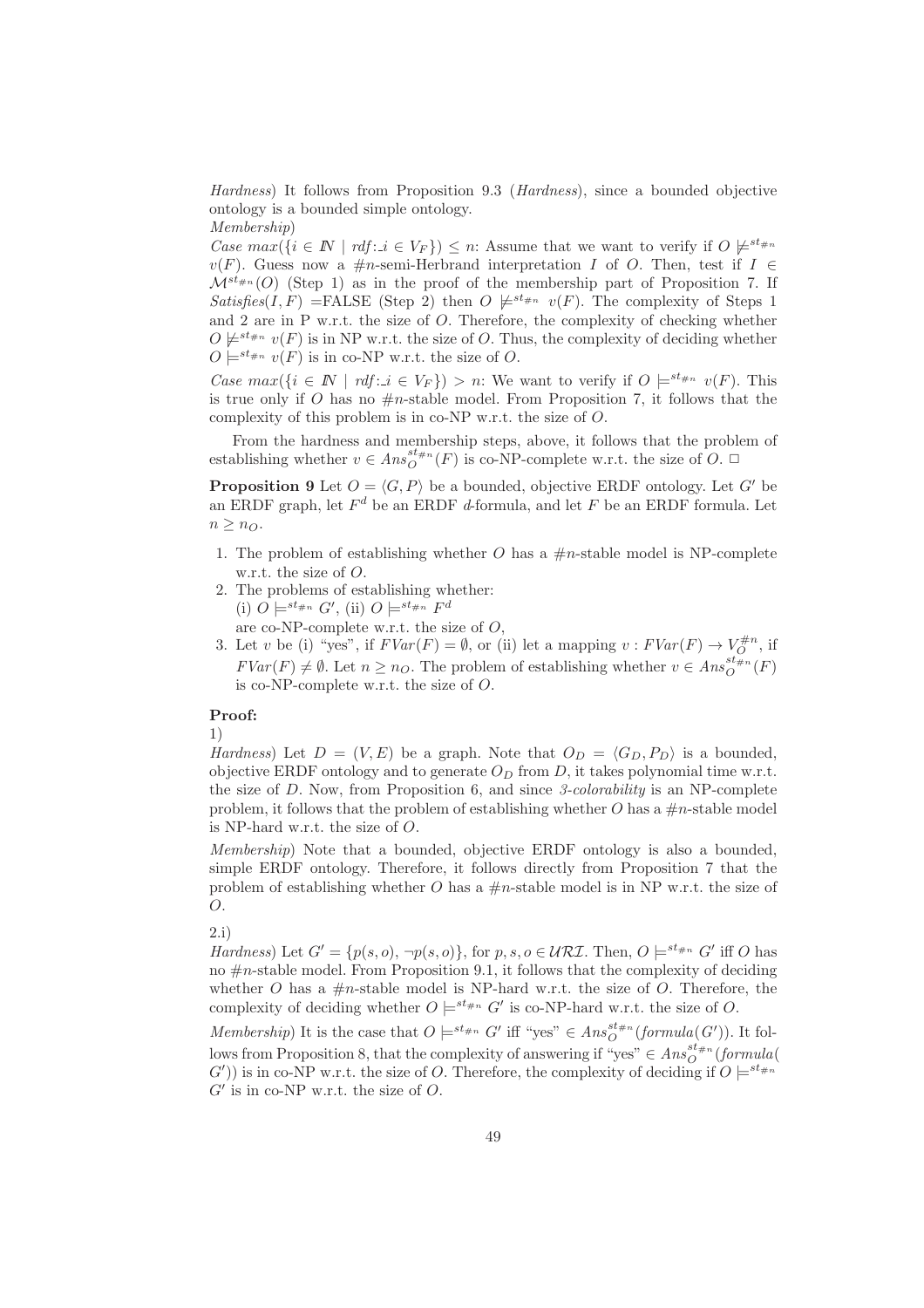#### 2.ii)

*Hardness*) Let  $F^d = p(s, o) \land \neg p(s, o)$ , for  $p, s, o \in \mathcal{URI}$ . Then,  $O \models^{st_{\#n}} F^d$  iff O has no  $\#n$ -stable model. From Proposition 9.1, it follows that the complexity of deciding whether O has a  $\#n$ -stable model is NP-hard w.r.t. the size of O. Therefore, the complexity of deciding whether  $O \models^{st_{\#n}} F^d$  is co-NP-hard w.r.t. the size of O. Membership) It is the case that  $O \models^{st_{\#n}} F^d$  iff "yes"  $\in Ans_O^{st_{\#n}}(F^d)$ . It follows from Proposition 8, that the complexity of answering if "yes"  $\in Ans_{O}^{st_{\#n}}(F^d)$  is in co-NP w.r.t. the size of O. Therefore, the complexity of deciding if  $O \models^{st_{\#n}} F^d$  is in co-NP

3)

w.r.t. the size of O.

Hardness) It follows directly from Proposition 9.2. *Membership*) It follows directly from Proposition 8.  $\Box$ 

**Proposition 10** Let  $\mathcal{F} = \forall$ ? $x_1...\forall$ ? $x_k \exists$ ? $y_1...\exists$ ? $y_m$   $c_1 \land \dots \land c_l$  be a 2-universal quantified boolean formula. F is invalid iff  $O_F = \langle G_F, P_F \rangle$  has a #n-stable model, for  $n \in I\!\!N$ .

#### Proof:

 $\Rightarrow$ ) Assume that F is invalid. Then, there exist truth values  $X_i$ , for  $?x_i$ ,  $i = 1, ..., k$ , such that for all truth values for  $?y_i$ , for  $i = 1, ..., m$ , it is the case that  $\sim (c_1 \land ... \land c_l)$ is valid.

Let  $I_0$  be the minimal #n-Herbrand interpretation of  $O_{\mathcal{F}}$  s.t.  $I_0 \models G_{\mathcal{F}}$  and  $x_i \in$  $CT_{I_0}(IsTrue)$  if and only if  $X_i = true$ . If  $X_i = true$ , we say that  $\textit{rdf:type}(x_i, IsTrue)$ is evaluated to *true* and If  $X_i = false$ , we say that  $\neg rdf: type(x_i, IsTrue)$  is evaluated to true.

Let  $I_1$  be the minimal  $\#n$ -Herbrand interpretation of  $O_{\mathcal{F}}$  that extends  $I_0$  s.t.:

- 1. If  $c_i$  has variables  $x_j$ ,  $x_{j'}$ , and  $y_{j''}$  then  $PT_{I_1}(c_i) = \{ \langle x, x' \rangle \mid \text{if } c_i(x, x') \text{ is the head of a rule in } P_{\mathcal{F}} \text{ whose body is evaluated to }$ true }.
- 2. If  $c_i$  has variables  $?x_j, ?y_{j'}$ , and  $?y_{j''}$  then

 $PT_{I_1}(c_{i,1}) = \{ \langle x, x' \rangle \mid \text{if } c_{i,1}(x, x') \text{ is the head of a rule in } P_{\mathcal{F}} \text{ whose body is evaluated} \}$ to true }, and

 $PT_{I_1}(c_{i,2}) = \{ \langle x, x' \rangle \mid \text{if } c_{i,2}(x, x') \text{ is the head of a rule in } P_{\mathcal{F}} \text{ whose body is evaluated} \}$ to true }.

- 3. If  $c_i$  has variables  $?y_j, ?y_{j'}$ , and  $?y_{j''}$  then  $PT_{I_1}(c_{i,1}) = \{ \langle x, x' \rangle \mid \text{if } c_{i,1}(x, x') \text{ is the head of a rule in } P_{\mathcal{F}} \},\$  $PT_{I_1}(c_{i,2}) = \{\langle x, x' \rangle \mid \text{if } c_{i,2}(x, x') \text{ is the head of a rule in } P_{\mathcal{F}}\},\$ and  $PT_{I_1}(c_{i,3}) = \{ \langle x, x' \rangle \mid \text{if } c_{i,3}(x, x') \text{ is the head of a rule in } P_{\mathcal{F}} \}.$
- 4. If  $c_i$  has variables  $x_j$ ,  $x_{j'}$ , and  $x_{j''}$  then  $PT_{I_1}(c_i) = \{\langle s, s \rangle | \text{ if } c_i(s, s) \text{ is the head of a rule in } P_{\mathcal{F}} \text{ whose body is evaluated to }$ true }.

Note that since F is invalid,  $I_1$  does not satisfy the body of the rule  $w(s, s) \leftarrow$  $c'_1, ..., c'_l$  in  $P_{\mathcal{F}}$ . Thus,  $I_1$  does not satisfy the body of the single constraint in  $P_{\mathcal{F}}$ . It is easy to see that  $I_1$  is a #n-stable model of  $O_{\mathcal{F}}$ .

 $\Leftarrow$ ) Assume that I is a #n-stable model of  $O_{\mathcal{F}}$ . Assume that we assign to each variable  $?x_i$  the truth value true if  $x_i \in CT_I (IsTrue)$  and the truth value false if  $x_i \notin CT_I(\textit{IsTrue}).$  Since I is a #n-stable model of  $O_{\mathcal{F}}$ ,  $I \not\models w(s, s)$ . This means that I does not satisfy the body of the rule  $w(s,s) \leftarrow c'_1, ..., c'_l$  in  $P_{\mathcal{F}}$ . From this it follows that for all truth values of the variables  $?y_1, ..., ?y_m$ , it holds  $\sim$ ( $c_1 \land ... \land c_l$ ), given the above thruth assignments of the variables  $x_1, ..., x_n$ . Thus, F is invalid.  $\Box$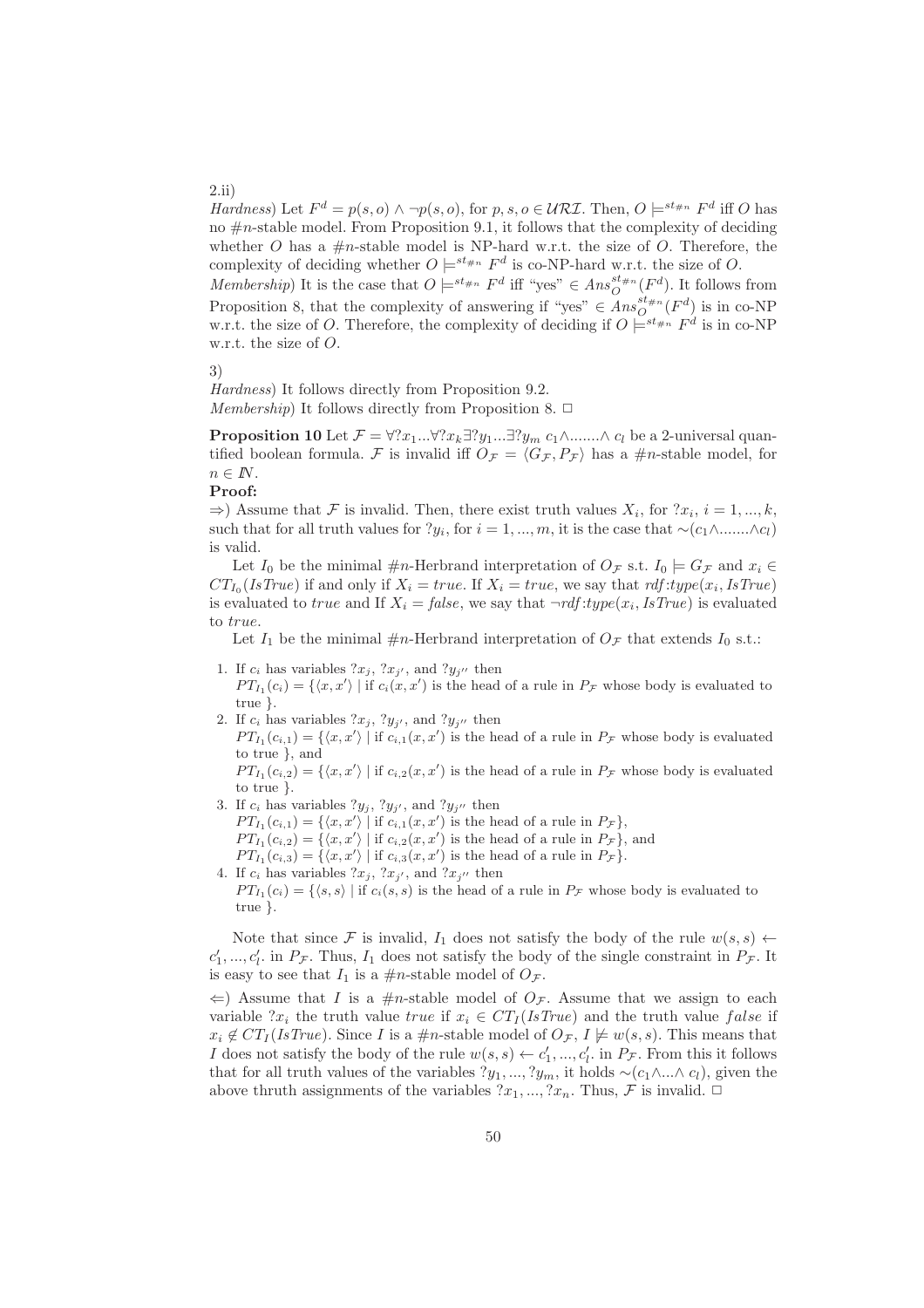**Proposition 11** Let  $O = \langle G, P \rangle$  be a simple ERDF ontology and let F be an ERDF formula. Additionally, let v be (i) "yes", if  $FVar(F) = \emptyset$ , or (ii) a mapping  $v: FVar(F) \to V_O^{\#n}$ , if  $FVar(F) \neq \emptyset$ . Let  $n \in \mathbb{N}$ .

- 1. The problem of establishing whether O has a  $\#n$ -stable model is  $\Sigma_2^P = NP^{NP}$ complete w.r.t. the size of O.
- 2. The problem of establishing whether  $v \in Ans_O^{st_{\#n}}(F)$  is  $\Pi_2^P = \text{co-NP}^{\text{NP}}$ -complete w.r.t. the size of O.

1.

Hardness) It follows from Proposition 12.1 (Hardness), since an objective ERDF ontology is a simple ERDF ontology.

Membership) Guess now a  $\#n$ -semi-Herbrand interpretation M of O. Due to Proposition 2, it is the case that  $M \in \mathcal{M}^{st_{\#n}}(O)$  iff  $ELP(M)$  is a consistent answer set of  $\Pi_{\mathcal{O}}^{\#n}$ . Since the arities of the predicates appearing in  $\Pi_{\mathcal{O}}^{\#n}$  are bounded, it follows from Lemma 2 of [20], that deciding if  $ELP(M)$  is a consistent answer set of  $\Pi_{\mathcal{O}}^{\#n}$ is in P<sup>NP</sup> w.r.t. the size of  $\Pi_{\mathcal{O}}^{\#n}$ , and thus w.r.t. the size of O. Therefore, the complexity of deciding whether O has a  $\#n$ -stable model is in NP<sup>NP</sup> w.r.t. the size of O.

From the hardness and membership steps, above, it follows that the problem of establishing whether O has a  $\#n$ -stable model is NP<sup>NP</sup>-complete w.r.t. the size of O.

2.

Hardness) It follows from Proposition 12.3 (Hardness), since an objective ERDF ontology is a simple ERDF ontology.

Membership)

Case  $max({i \in N \mid rdf : i \in V_F}) \leq n$ : Assume that we want to verify if  $O \not\models^{st_{\#n}}$  $v(F)$ . Guess now a #n-semi-Herbrand interpretation I of O. Then, test if  $I \in$  $\mathcal{M}^{st_{\#n}}(O)$  (Step 1) as in the proof of the membership part of Proposition 11.1. If Satisfies(I,  $v(F)$ ) =FALSE (Step 2) then  $O \not\models^{st_{\#n}} v(F)$ . The complexity of Step 1 is in PNPw.r.t. the size of O and the complexity of Step 2 is polynomial w.r.t. the size of O. Therefore, the complexity of checking whether  $O \not\models^{st_{\#n}} v(F)$  is in NP<sup>NP</sup> w.r.t. the size of O. Thus, the complexity of deciding whether  $O \models^{st_{\#n}} v(F)$  is in  $_{\rm co-NP}$ <sup>NP</sup> w.r.t. the size of O.

Case  $max({i \in N \mid rdf : i \in V_F}) > n$ : We want to verify if  $O \models^{st_{\#n}} v(F)$ . This is true only if  $O$  has no  $\#n$ -stable model. From Proposition 11.1, it follows that the complexity of this problem is in co-NP<sup>NP</sup> w.r.t. the size of  $O$ .  $\Box$ 

**Proposition 12** Let  $O = \langle G, P \rangle$  be an objective ERDF ontology. Let G' be an ERDF graph, let  $F^d$  be an ERDF d-formula, and let F be an ERDF formula. Let  $n > n_O$ .

- 1. The problem of establishing whether O has a  $\#n$ -stable model is NP<sup>NP</sup>-complete w.r.t. the size of O.
- 2. The problems of establishing whether: (i)  $O \models^{st_{\#n}} G'$ , (ii)  $O \models^{st_{\#n}} F^d$ are co-NP<sup>NP</sup>-complete w.r.t. the size of  $O$ ,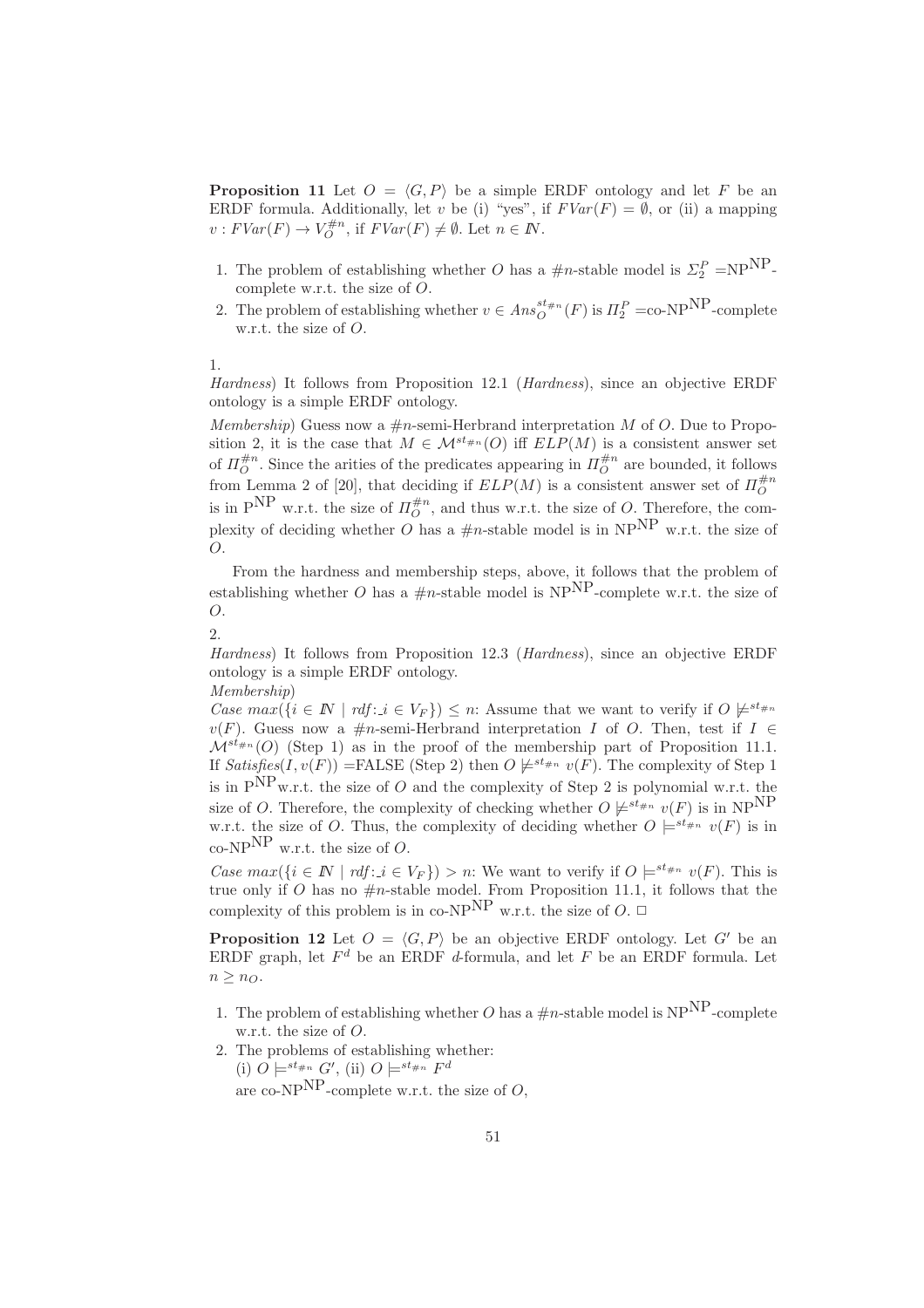3. Let v be (i) "yes", if  $FVar(F) = \emptyset$ , or (ii) let a mapping  $v : FVar(F) \to V_O^{\#n}$ , if  $FVar(F) \neq \emptyset$ . Let  $n \geq n_Q$ . The problem of establishing whether  $v \in Ans_Q^{st_{\#n}}(F)$ is co-NP<sup>NP</sup>-complete w.r.t. the size of  $O \square$ 

## Proof:

1)

Hardness) Let F be a 2-universal quantified boolean formula. Note that  $O_F =$  $\langle G_{\mathcal{F}}, P_{\mathcal{F}} \rangle$  is an ojective ERDF ontology and to generate  $O_{\mathcal{F}}$  from  $\mathcal{F}$ , it takes polynomial time w.r.t. the size of F. Now, from Proposition 10, and since the  $2-QBF_{\forall}$ problem is a  $\Pi_2^P$  =co-NP<sup>NP</sup>-complete problem, it follows that the problem of establishing whether O has a  $\#n$ -stable model is  $\Sigma_2^P$  =NP<sup>NP</sup>-hard w.r.t. the size of O.

Membership) Note that an objective ERDF ontology is also a simple ERDF ontology. Therefore, it follows directly from Proposition 11 that the problem of establishing whether O has a  $\#n$ -stable model is in NP<sup>NP</sup> w.r.t. the size of O.

#### 2.i)

Hardness) Let  $G' = \{p(s, o), \neg p(s, o)\}\$ , for  $p, s, o \in \mathcal{URI}$ . Then,  $O \models^{st_{\#n}} G'$  iff O has no #n-stable model. From Proposition 12.1, it follows that the complexity of deciding whether O has a  $\#n$ -stable model is NP<sup>NP</sup>-hard w.r.t. the size of O. Therefore, the complexity of deciding whether  $O \models^{st_{\#n}} G'$  is co-NP<sup>NP</sup>-hard w.r.t. the size of O. Membership) It is the case that  $O \models^{st_{\#n}} G'$  iff "yes"  $\in Ans_{O}^{st_{\#n}}(formula(G'))$ . It follows from Proposition 11, that the complexity of answering if "yes"  $\in Ans_O^{st_{\#n}}(formula($  $(G')$ ) is in co-NP<sup>NP</sup> w.r.t. the size of O. Therefore, the complexity of deciding if  $O \models^{st_{\#n}} G'$  is in co-NP<sup>NP</sup> w.r.t. the size of O.

#### 2.ii)

*Hardness*) Let  $F^d = p(s, o) \land \neg p(s, o)$ , for  $p, s, o \in \mathcal{URI}$ . Then,  $O \models^{st_{\#n}} F^d$  iff O has no  $\#n$ -stable model. From Proposition 12.1, it follows that the complexity of deciding whether O has a  $\#n$ -stable model is NP<sup>NP</sup>-hard w.r.t. the size of O. Therefore, the complexity of deciding whether  $O \models^{st_{\#n}} F^d$  is co-NP<sup>NP</sup>-hard w.r.t. the size of O. Membership) It is the case that  $O \models^{st_{\#n}} F^d$  iff "yes"  $\in Ans_O^{st_{\#n}}(F^d)$ . It follows from Proposition 11, that the complexity of answering if "yes"  $\in Ans_0^{st_{\#n}}(F^d)$  is in co-NP<sup>NP</sup> w.r.t. the size of O. Therefore, the complexity of deciding if  $O \models^{st_{\#n}} F^d$  is in co-NP<sup>NP</sup> w.r.t. the size of  $O. \Box$ 

3)

Hardness) It follows directly from Proposition 12.2. *Membership*) It follows directly from Proposition 11.2.  $\Box$ 

**Theorem 3** Let O be a general ERDF ontology and let  $n \ge n_Q$ . Let M be a #n-semi-Herbrand-interpretation of O. It is the case that:  $M \in \mathcal{M}^{st_{\#n}}(O)$  iff Is-#n- $Stable Model General(O, n, M) = \text{TRUE}.$ 

#### Proof:

 $\Rightarrow$ ) Let  $M \in \mathcal{M}^{st_{\#n}}(O)$ . We will show that Is-#n-StableModelGeneral( $O, n, M$ )=TRUE. Since  $V_O^{\#n}$  is finite and  $M \in \mathcal{M}^{st_{\#n}}(O)$ , it follows that there is a sequence of  $\#n$ -Herbrand interpretations  $I_0 \leq ... \leq I_{k+1}$  such that  $I_k = I_{k+1} = M$  and:

1.  $I_0 \in minimal({I \in \mathcal{I}^{H_{\#n}}(O) \mid I \models sk(G)})$ .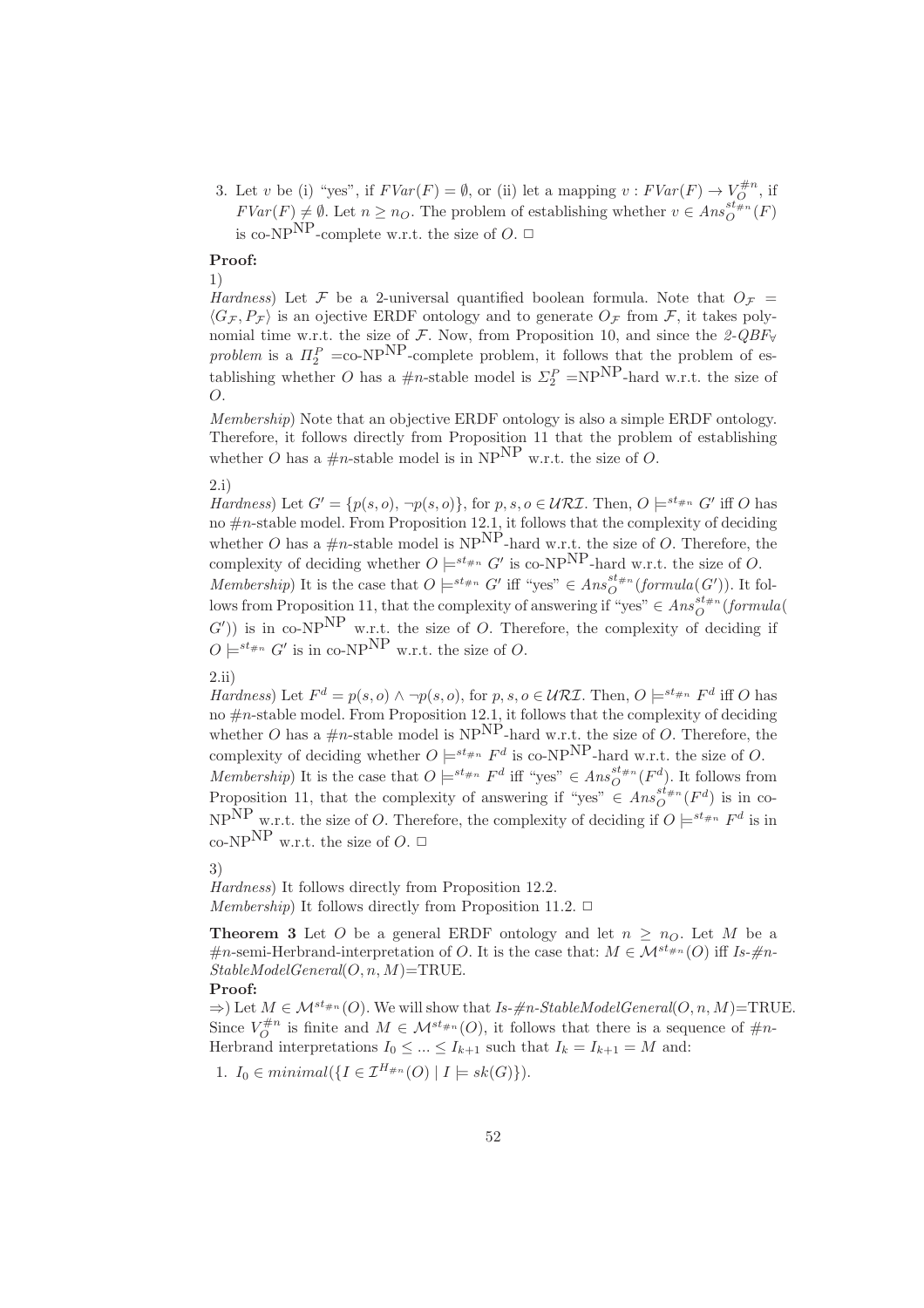2. For successor ordinals  $\alpha$  with  $0 < \alpha \leq k + 1$ :

 $I_{\alpha} \in minimal(\lbrace I \in \mathcal{I}^{H_{\#n}}(O) \mid I \geq I_{\alpha-1} \text{ and it is the case that:}$  $\forall r \in [P]_{V_{\mathcal{O}}^{\#n}}$ , if  $J \models Cond(r), \ \forall J \in [I_{\alpha-1}, M]_{\mathcal{O}}^{\#n}$ , then  $I \models Cond(r)$ .

Now, we define a sequence  $N_0 \subseteq \ldots \subseteq N_{k+1} \subseteq EHB(\Pi_{O}^{\#n})$ , as follows:

$$
N_0 = T_{[H_O^{\mu_{\#_n}}]^N}^{\uparrow \omega} (T_{H_G}(\emptyset)).
$$
  
\n
$$
N_{\alpha} = T_{[H_O^{\mu_{\#_n}}]^N}^{\uparrow \omega} (N_{\alpha-1} \cup \{L_{Concl(r)} \mid r \in [P]_{V_O^{\#_n}} \text{ and } J \models Cond(r),
$$
  
\n
$$
\forall J \in [ELP^{-1}(N_{\alpha-1}), M]_{O}^{\#n} \}, \text{ where } 1 \le \alpha \le k+1.
$$

Lemma: It holds  $N_{\alpha} = ELP(I_{\alpha})$ , for  $\alpha = 0, ..., k + 1$ . Proof: We will prove the Lemma, by induction.

First, we will show that  $N_0 \subseteq ELP(I_0)$ . Since  $I_0 \models sk(G)$ , it follows that  $T_{\Pi_G}(\emptyset) \subseteq ELP(I_0)$ . As  $I_0 \in \mathcal{I}^{H_{\#n}}(O)$ , it follows that  $ELP(I_0)$  satisfies all rules in  $[H_O^{H_{\#n}}]$ . Now, as  $ELP(I_0) \subseteq N$ , it follows that  $ELP(I_0)$  satisfies all rules in  $[H_O^{H_{\#n}}]^{N}$ . Moreover, as  $T_{\Pi_G}(\emptyset) \subseteq ELP(I_0)$ , it follows that  $T_{\Pi_G}^{\uparrow \omega}$  $\prod_{[H_O^{H_{\#n}}]^{N}}^{[m]}(T_{H_G}(\emptyset)) \subseteq ELP(I_0).$ Therefore,  $N_0 \subseteq ELP(I_0)$ .

Let  $H(p, type, TotalProperty) \in N_0$ , for  $p \in V_O^{\#n}$ . As  $N_0 \subseteq ELP(I_0) \subseteq ELP(M)$ N, it follows that  $H(p, type, TotalProperty) \in N$ . Therefore, for all  $x, y \in V_Q^{\#n}$ ,  $[\neg]H(x, p, y) \in N_0$  iff  $[\neg]H(x, p, y) \in N$ . Similarly, let  $H(c, type, Total Class) \in N_0$ , for  $c \in V_O^{\#n}$ . Then,  $H(c, type, Total Class) \in N$ . Therefore, for all  $x \in V_O^{\#n}$ ,  $\neg H(x, type,$  $c) \in N_0$  iff  $\neg H(x, type, c) \in N$ . Now, from the above and as  $N_0$  satisfies all rules in  $[I_0^{H_{\#n}}]^N$ , it follows that  $N_0$  satisfies all rules in  $[I_0^{H_{\#n}}]$ . Therefore,  $ELP^{-1}(N_0)$  satisfies all semantic conditions of a (coherent)  $\#n$ -Herbrand interpretation of O. Thus,  $ELP^{-1}(N_0) \in \mathcal{I}^{H_{\#n}}(O)$ . Moreover,  $ELP^{-1}(N_0) \models sk(G)$ . Therefore,  $ELP^{-1}(N_0) \in$  ${I \in \mathcal{I}^{H_{\#n}}(O) \mid I \models sk(G)}$ . Now as  $I_0 \in minimal({I \in \mathcal{I}^{H_{\#n}}(O) \mid I \models sk(G)})$ and  $N_0 \subseteq ELP(I_0)$ , it follows that  $N_0 = ELP(I_0)$ .

Assumption: We assume that  $N_{\alpha-1} = ELP(I_{\alpha-1}),$  for an  $\alpha \leq k$ .

We will show that  $N_{\alpha} = ELP(I_{\alpha})$ . First, we will show that  $N_{\alpha} \subseteq ELP(I_{\alpha})$ . Due to assumption  $N_{\alpha-1} = ELP(I_{\alpha-1})$  and the fact  $I_{\alpha-1} \leq I_{\alpha}$ , it follows that  $N_{\alpha-1} \subseteq ELP(I_\alpha)$ . Based on this and the fact  $I_\alpha \models Cond(r)$ , for all  $r \in [P]_{V_{\alpha}^{\#n}}$  s.t.  $J \models Cond(r), \ \forall J \in [I_{\alpha-1}, M]_{O}^{\#n}$ , it follows that  $N_{\alpha-1} \cup \{L_{Concl(r)} \mid r \in [P]_{V_{O}^{\#n}}\}$  and  $J \models Cond(r), \forall J \in [ELP^{-1}(N_{\alpha-1}), M]_{O}^{\#n} \subseteq ELP(I_{\alpha}).$ 

As  $I_{\alpha} \in \mathcal{I}^{H_{\#n}}(O)$ , it follows that  $ELP(I_{\alpha})$  satisfies all rules in  $[I_{O}^{H_{\#n}}]$ . As  $ELP(I_{\alpha}) \subseteq N$ , it follows that  $ELP(I_{\alpha})$  satisfies all rules in  $[I_0^{H_{\#n}}]^N$ . Now as  $N_{\alpha-1} \cup \{L_{Concl(r)} \mid r \in [P]_{V_{O}^{\#n}} \text{ and } J \models Cond(r), \forall J \in [ELP^{-1}(N_{\alpha-1}), N]_{O}^{\#n} \}$  $\subseteq$  ELP( $I_{\alpha}$ ), it follows that  $T^{\uparrow \omega}_{\alpha}$  $\prod_{[H_O^{H_{\#n}}]^{N}}^{n|W} (N_{\alpha-1} \cup \{L_{Concl(r)} \mid r \in [P]_{V_O^{\#n}} \text{ and } J \models$  $Cond(r), \forall J \in [ELP^{-1}(N_{\alpha-1}), M]^{\#n}_{O} \} \subseteq ELP(I_{\alpha}).$  Therefore,  $N_{\alpha} \subseteq ELP(I_{\alpha}).$ 

Let  $H(p, type, TotalProperty) \in N_\alpha$ , for  $p \in V_Q^{\#n}$ . As  $N_\alpha \subseteq ELP(I_\alpha) \subseteq ELP(M)$  $N$ , it follows that  $H(p, type, TotalProperty) \in N$ . Therefore, for all  $x, y \in V_Q^{\#n}$ ,  $\neg H(x, p, y) \in N_\alpha$  iff  $\neg H(x, p, y) \in N$ . Similarly, let  $H(c, type, Total Class) \in N_\alpha$ , for  $c \in V_0^{\#n}$ . Then,  $H(c, type, Total Class) \in N$ . Therefore, for all  $x \in V_0^{\#n}$ ,  $[\neg]H(x, \neg)$ type,  $c) \in N_\alpha$  iff  $[\neg]H(x, type, c) \in N$ . Now, from the above and as  $N_\alpha$  satisfies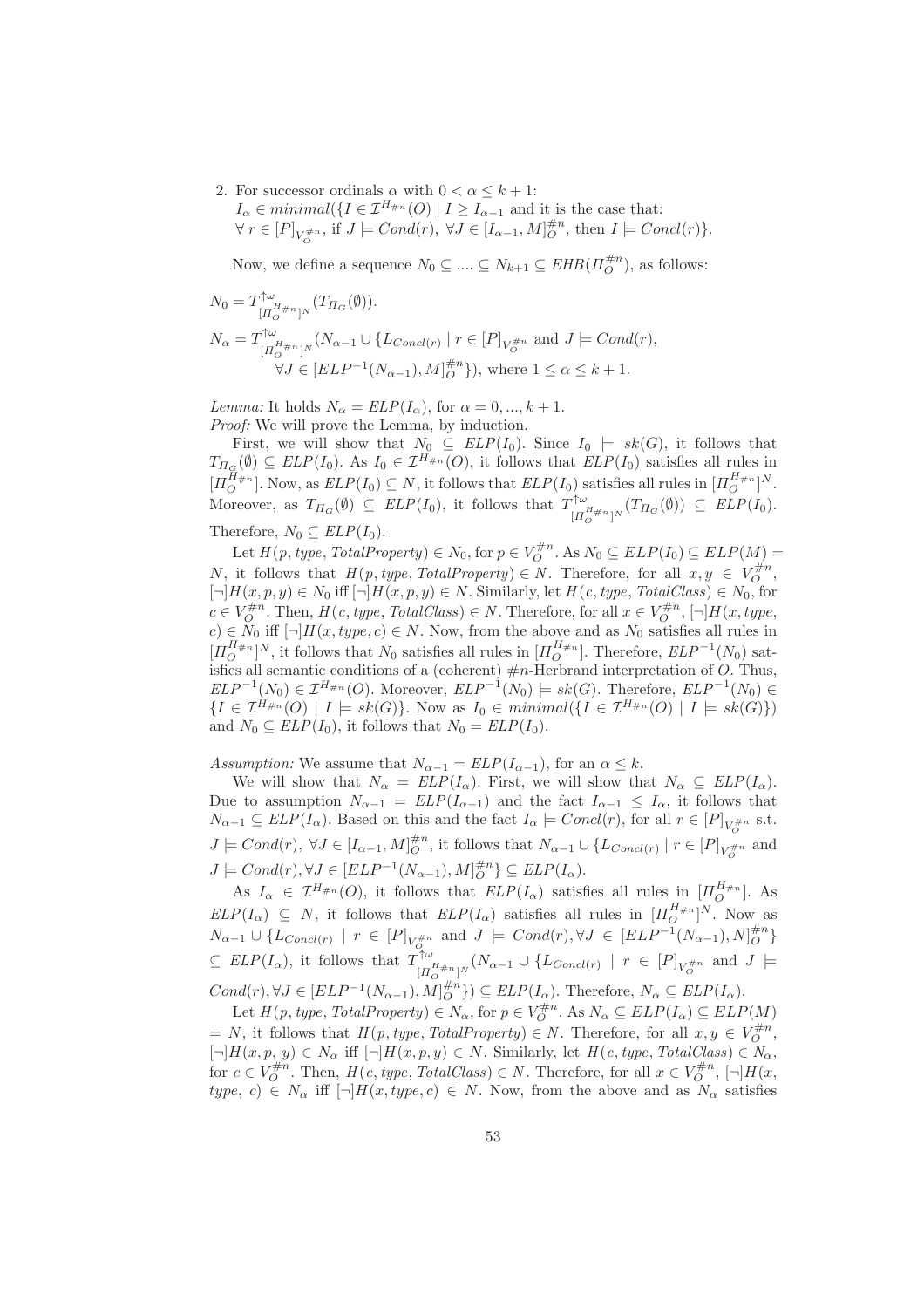all rules in  $[I_0^{H_{\#n}}]^N$ , it follows that  $N_\alpha$  satisfies all rules in  $[I_0^{H_{\#n}}]$ . Therefore,  $ELP^{-1}(N_{\alpha})$  satisfies all semantic conditions of a (coherent) #n-Herbrand interpretation of O. Thus,  $ELP^{-1}(N_{\alpha}) \in \mathcal{I}^{H_{\#n}}(O)$ . Moreover,  $ELP^{-1}(N_{\alpha}) \geq ELP^{-1}(N_{\alpha-1}) =$  $I_{\alpha-1}$ . Now, based on the assumption that  $N_{\alpha-1} = ELP(I_{\alpha-1}) \subseteq N$  and the fact that  $N_{\alpha-1}\cup \{L_{Concl(r)} \mid r\in [P]_{V_{O}^{\#n}} \text{ and } J \models Cond(r), \forall J \in [I_{\alpha-1}, M]_{O}^{\#n}\}\subseteq N_{\alpha}$ , it follows that  $ELP^{-1}(N_{\alpha}) \models Cond(r)$ , for all  $r \in [P]_{V_Q^{\#n}}$  s.t.  $J \models Cond(r)$ ,  $\forall J \in$  $[I_{\alpha-1}, M]_{O}^{\#n}$ . Therefore,  $ELP^{-1}(N_{\alpha}) \in \{I \in \mathcal{I}^{H_{\#n}}(O) \mid I \geq I_{\alpha-1} \text{ and } I \models$ Concl(r), for all  $r \in [P]_{V_{\overline{O}}}$  is.t.  $J \models Cond(r), \ \forall J \in [I_{\alpha-1}, M]_{\overline{O}}^{\#n}$ . Now as  $I_{\alpha} \in$  $minimal(\lbrace I \in \mathcal{I}^{H_{\#n}}(O) \mid I \geq I_{\alpha-1} \text{ and } I \models Concl(r), \text{ for all } r \in [P]_{V_{O}^{\#n}} \text{ s.t. } J \models$ Cond(r),  $\forall J \in [I_{\alpha-1}, M]_{O}^{\#n}$  and  $N_{\alpha} \subseteq ELP(I_{\alpha})$ , it follows that  $N_{\alpha} = ELP(I_{\alpha})$ . End of Lemma

Therefore,  $N_k = N_{k+1} = ELP(M)$ . Thus, Is-#n-StableModelGeneral(O, n, M)  $=$ TRUE.

 $\Leftarrow$ ) Let M be a #n-semi-Herbrand-interpretation of O s.t. Is-#n-StableModelGeneral( O, n, M)=TRUE. We will show that  $M \in \mathcal{M}^{st_{\#n}}(O)$ .

We define a sequence  $N_{\alpha} \subseteq EHB(\Pi_{O}^{\#n})$ ,  $\alpha \in \{0, 1, ...\}$ , as follows:

$$
N_0 = T^{\uparrow \omega}_{[H_O^{\mu_{\#_n}}]_N} (T_{H_G}(\emptyset)).
$$
  
\n
$$
N_{\alpha} = T^{\uparrow \omega}_{[H_O^{\mu_{\#_n}}]_N} (N_{\alpha-1} \cup \{L_{Concl(r)} \mid r \in [P]_{V_O^{\#_n}} \text{ and } J \models Cond(r),
$$
  
\n
$$
\forall J \in [ELP^{-1}(N_{\alpha-1}), M]_O^{\#n} \}, \text{ where } 1 \le \alpha.
$$

Since Is-#n-StableModelGeneral(O, n, M)=TRUE, it follows that there is  $k \in$  $\{0, 1, ...\}$  such that  $N_k = N_{k+1} = ELP(M)$ .

Let  $N = ELP(M)$ . Let  $H(p, type, TotalProperty) \in N_0$ , for  $p \in V_O^{\#n}$ . As  $N_0 \subseteq$ N, it follows that  $H(p, type, TotalProperty) \in N$ . Therefore, for all  $x, y \in V_Q^{\#n}$ ,  $\nonumber [\neg] H(x, p, y) \in N_0 \text{ iff } [\neg] H(x, p, y) \in N. \text{ Similarly, let } H(c, type, Total Class) \in N_0, \text{ for }$  $c \in V_O^{\#n}$ . Then,  $H(c, type, Total Class) \in N$ . Therefore, for all  $x \in V_O^{\#n}$ ,  $\neg H(x, type,$  $c) \in N_0$  iff  $[\neg]$ H(x, type, c)  $\in N$ . Now, from the above and as  $N_0$  is the smallest subset of  $EHB(\Pi_{O}^{\#n})$  that satisfies all rules in  $\Pi_{G} \cup [\Pi_{O}^{H_{\#n}}]^{N}$ , it follows that  $N_{0}$  satisfies all rules in  $[H_0^{H_{\#n}}]$ . Therefore,  $N_0$  is a minimal subset of  $EHB(\Pi_{\mathcal{O}}^{\#n})$  that satisfies all rules  $\Pi_G \cup [\Pi_O^{H_{\#n}}]$ . Thus,  $ELP^{-1}(N_0) \in minimal(\lbrace I \in \mathcal{I}^{H_{\#n}}(O) \mid I \models sk(G) \rbrace)$ .

Let  $\alpha$  such that  $1 \leq \alpha \leq k+1$ . Note that  $N_{\alpha}$  is the smallest subset of  $EHB(\Pi_{O}^{\#n})$ such that (i)  $N_{\alpha} \supseteq N_{\alpha-1}$ , (ii) satisfies all rules in  $[\Pi_{O}^{H_{\#n}}]^{N}$ , and (iii)  $L_{Concl(r)} \in N_{\alpha}$ , for all  $r \in [P]_{V_Q^{\#n}}$  and  $J \models Cond(r), \forall J \in [ELP^{-1}(N_{\alpha-1}), M]_{O}^{\#n}$ . Let  $H(p, type,$ TotalProperty)∈  $N_{\alpha}$ , for  $p \in V_0^{\#n}$ . As  $N_{\alpha} \subseteq N$ , it follows that  $H(p, type, TotalProperty)$  $\in N$ . Therefore, for all  $x, y \in V_O^{\#n}$ ,  $[\neg]H(x, p, y) \in N_\alpha$  iff  $[\neg]H(x, p, y) \in N$ . Similarly, let  $H(c, type, Total Class) \in N_{\alpha}$ , for  $c \in V_O^{\#n}$ . Then,  $H(c, type, Total Class) \in N$ . Therefore, for all  $x \in V_O^{\#n}$ ,  $[\neg]H(x, type, c) \in N_\alpha$  iff  $[\neg]H(x, type, c) \in N$ . Now, from the above, it follows that  $N_{\alpha}$  is a minimal subset of  $EHB(\Pi_{\mathcal{O}}^{\#n})$  such that (i)  $N_{\alpha} \supseteq N_{\alpha-1}$ , (ii) satisfies all rules in  $[\Pi_{\sigma}^{H_{\#n}}]$ , and (iii)  $L_{Concl(r)} \in N_{\alpha}$ , for all  $r \in [P]_{V_Q^{\#n}}$  and  $J \models Cond(r), \forall J \in [ELP^{-1}(N_{\alpha-1}), M]_{O}^{\#n}$ . Therefore, it follows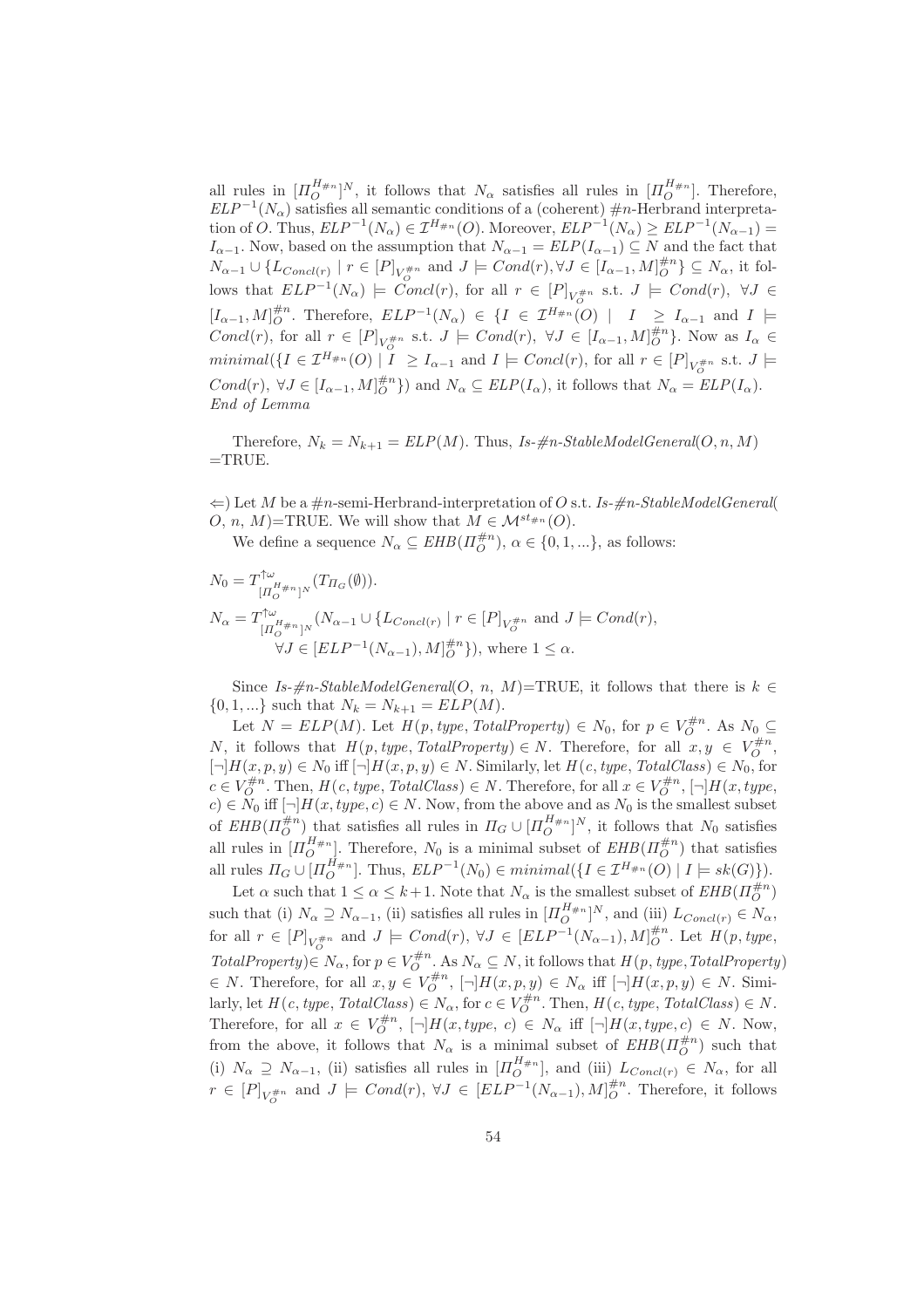that  $ELP^{-1}(N_{\alpha}) \in minimal(\lbrace I \in \mathcal{I}^{H_{\#n}}(O) \mid I \geq ELP^{-1}(N_{\alpha-1}) \text{ and } I \models Concl(r),$ for all  $r \in [P]_{V_{Q}^{\#n}}$  s.t.  $J \models Cond(r), \ \forall J \in [ELP^{-1}(N_{\alpha-1}), M]\}).$ 

Now as  $ELP^{-1}(N_0) \leq ... \leq ELP^{-1}(N_{k+1})$  and  $ELP^{-1}(N_k) = ELP^{-1}(N_{k+1}) =$ M, it follows that  $M \in \mathcal{M}^{st_{\#n}}(O)$ .  $\Box$ 

**Proposition 13** Let  $F = \exists$ ? $x_1... \exists$ ? $x_k \forall$ ? $y_1... \forall$ ? $y_m R$ (? $x_1,..., x_k,$ ? $y_1,..., y_m$ ) be a 2quantified boolean formula. F is valid iff  $O_F = \langle G_F, P_F \rangle$  has a #n-stable model, for  $n \in I\!\!N$ .

Proof:

⇒)

Case  $\forall$ ?y<sub>1</sub>... $\forall$ ?y<sub>m</sub>R(false, ..., false, ?y<sub>1</sub>, ..., ?y<sub>m</sub>) is valid:

Let  $I_0$  be the minimal  $\#n$ -Herbrand interpretation of  $O_F$ . Thus,  $p_i, q_j, w \notin$  $CT_{I_0}(rdf:Property)$ , for  $i = 1, ..., k$  and  $j = 1, ..., m$ . Thus, (i)  $I_0 \models \sim p_i(s, s)$ , for  $i = 1, ..., k$ , (ii)  $I_0 \models \sim q_i(s, s)$ , for  $i = 1, ..., m$ , and (iii)  $I_0 \models \sim w(s, s)$ . Let  $I_1$  be the minimal  $\#n$ -Herbrand interpretation of  $O_F$  s.t.:

1.  $PF_{I_1}(p_i) = \{ \langle s, s \rangle \}$  and  $PT_{I_1}(p_i) = Res_{O_F}^{H_{\#n}} \times Res_{O_F}^{H_{\#n}} - PT_{I_1}(p_i)$ , for  $i = 1, ..., k$ . 2.  $PT_{I_1}(q_i) = \{ \langle s, s \rangle \}$  and  $PF_{I_1}(q_i) = \emptyset$ , for  $i = 1, ..., m$ . 3.  $PT_{I_1}(w) = \{ \langle s, s \rangle \}$  and  $PF_{I_1}(w) = \emptyset$ .

It is easy to see that  $I_1$  is a #n-stable model of  $O_F$  generated by the sequence  $I_0, I_1.$ 

Case  $\forall$ ?y<sub>1</sub>... $\forall$ ?y<sub>m</sub>R(false, ..., false, ?y<sub>1</sub>, ..., ?y<sub>m</sub>) is not valid:

Since  $\exists$ ?x<sub>1</sub>... $\exists$ ?x<sub>k</sub>∀?y<sub>1</sub>...∀?y<sub>m</sub>R(?x<sub>1</sub>, ...,?x<sub>k</sub>, ?y<sub>1</sub>, ..., ?y<sub>m</sub>) is true, there exist truth values  $X_1, ..., X_k$  such that  $\forall ?y_1... \forall ?y_m R(X_1, ..., X_k, ?y_1, ..., ?y_m)$  is true,

As in the previous case, let  $I_0$  be the minimal  $\#n$ -Herbrand interpretation of  $O_F$ . Let  $I_1$  be the minimal  $\#n$ -Herbrand interpretation of  $O_F$  s.t.:

- 1.  $PT_{I_1}(p_i) = \{ \langle s, s \rangle \}$  and  $PF_{I_1}(p_i) = Res_{O_F}^{H_{\#n}} \times Res_{O_F}^{H_{\#n}} PT_{I_1}(p_i)$ , if  $X_i = true$ , for  $i = 1, ..., k$ .
- 2.  $PF_{I_1}(p_i) = \{ \langle s, s \rangle \}$  and  $PT_{I_1}(p_i) = Res_{O_F}^{H_{\#n}} \times Res_{O_F}^{H_{\#n}} PF_{I_1}(p_i)$ , if  $X_i = false$ , for  $i = 1, ..., k$ .

Let  $I_2$  be the minimal  $\#n$ -Herbrand interpretation of  $O_F$  s.t.:

- 1.  $PT_{I_2}(p_i) = \{ \langle s, s \rangle \}$  and  $PF_{I_2}(p_i) = Res_{O_F}^{H_{\#n}} \times Res_{O_F}^{H_{\#n}} PT_{I_2}(p_i)$ , if  $X_i = true$ , for  $i = 1, ..., k$ .
- 2.  $PF_{I_2}(p_i) = \{ \langle s, s \rangle \}$  and  $PT_{I_2}(p_i) = Res_{O_F}^{H_{\#n}} \times Res_{O_F}^{H_{\#n}} PF_{I_2}(p_i)$ , if  $X_i = false$ , for  $i = 1, ..., k$ .
- 3.  $PT_{I_2}(q_i) = \{ \langle s, s \rangle \}$  and  $PF_{I_2}(q_j) = \emptyset$ , for  $j = 1, ..., m$ .
- 4.  $PT_{I_2}(w) = \{ \langle s, s \rangle \}$  and  $PF_{I_2}(w) = \emptyset$ .

It is easy to see that  $I_2$  is a #n-stable model of  $O_F$  generated by the sequence  $I_0, I_1, I_2.$ 

 $\Leftarrow$ ) Let  $O_F = \langle G_F , P_F \rangle$  have a #n-stable model M. Then, M is generated either by a sequence  $I_0 < M$  or by a sequence  $I_0 < I_1 < M$ . Consider that M is generated by a sequence  $I_0 < M$ . Note that  $I_0 \models \sim p_i(s, s)$ , for  $i = 1, ..., k$ , (ii)  $I_0 \models \sim q_j(s, s)$ , for  $j = 1, ..., m$ , and (iii)  $I_0 \models \sim w(s, s)$ . Additionally note that due to the single constraint in  $P_F$ , it follows that  $M \models w(s, s)$ . Thus,  $M \models q_i(s, s)$ , for all  $j = 1, ..., m$ .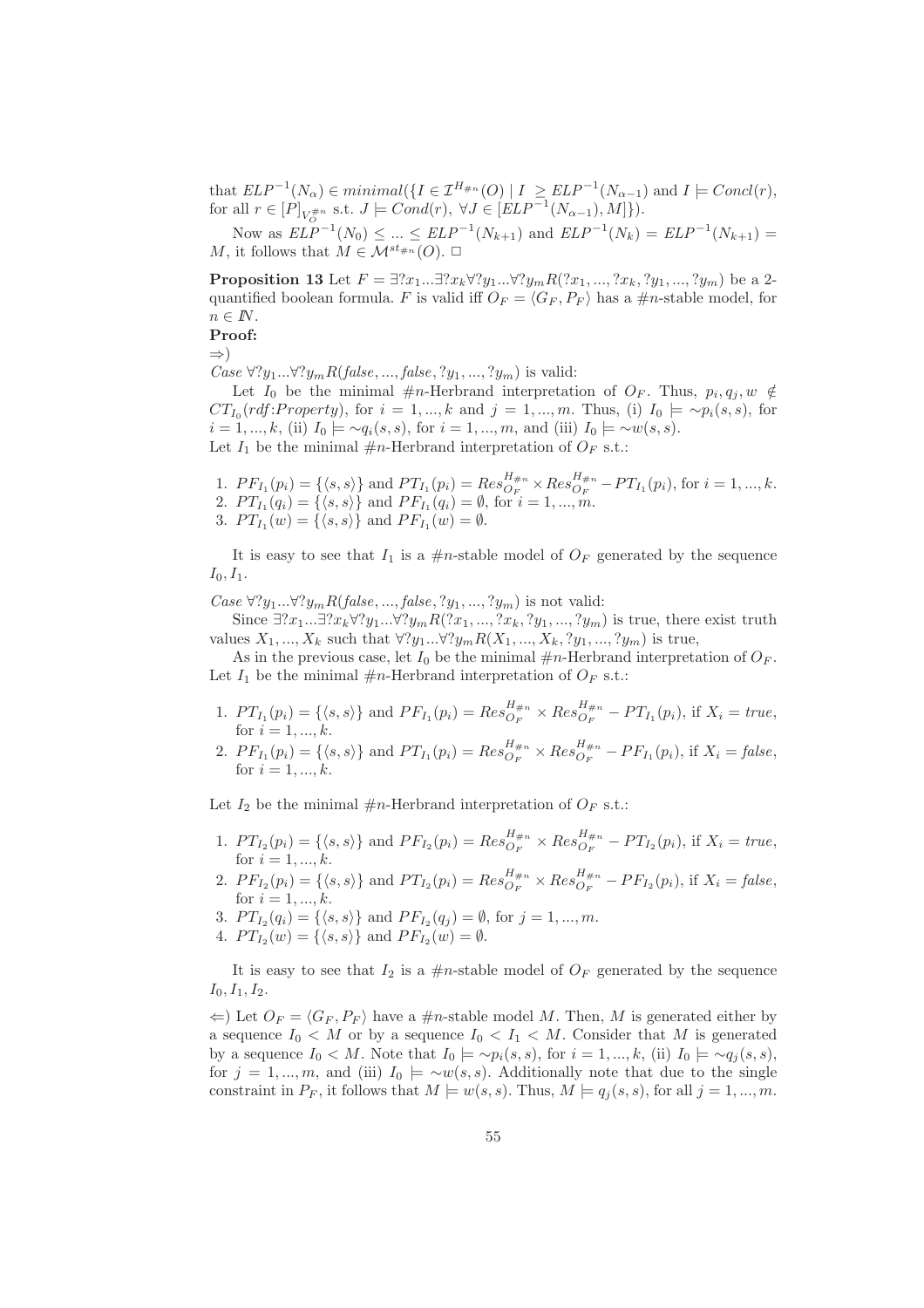Further note that  $M \models p_i(s, s) \lor \neg p_i(s, s)$ , for  $i = 1, ..., k$ . Since M is a #n-stable model of  $O_F$ , it follows that for all  $J \in \mathcal{I}_{O_F}^{H_{\#n}}$  s.t.  $I_0 \leq J \leq M$ , it is the case that  $J \models f_R$ . It follows from this that F is valid.

Consider now that M is generated by a sequence  $I_0 < I_1 < M$ . Note that  $I_0 \models$  $~\sim p_i(s, s)$ , for  $i = 1, ..., k$ , (ii)  $I_0 \models \sim q_i(s, s)$ , for  $j = 1, ..., m$ , and (iii)  $I_0 \models \sim w(s, s)$ . Additionally, note that due to the single constraint in  $P_F$ , it follows that  $M \models w(s, s)$ . Thus,  $M \models q_j(s, s)$ , for all  $j = 1, ..., m$ . Further, note that (i)  $I_1 \models p_i(s, s) \vee \neg p_i(s, s)$ , for  $i = 1, ..., k$ , and (ii)  $I_1 \models \sim q_j(s, s)$ , for  $j = 1, ..., m$ . Since M is a #n-stable model of  $O_F$  and  $M \models w(s, s)$ , it follows that for all  $J \in \mathcal{I}_{O_F}^{H_{\#n}}$  s.t.  $I_1 \leq J \leq M$ , it is the case that  $J \models f_R$ . It follows from this that F is valid.  $\Box$ 

**Proposition 14** Let  $O = \langle G, P \rangle$  be a bounded, ERDF ontology without quantifiers and let F be an ERDF formula. Additionally, let v be (i) "yes", if  $FVar(F) = \emptyset$ , or (ii) a mapping  $v: FVar(F) \to V_O^{\#n}$ , if  $FVar(F) \neq \emptyset$ . Let  $n \in \mathbb{N}$ .

- 1. The problem of establishing whether O has a  $\#n$ -stable model is  $\Sigma_2^P = NP^{NP}$ complete w.r.t. the size of O.
- 2. The problem of establishing whether  $v \in Ans_O^{st_{\#n}}(F)$  is  $\Pi_2^P = \text{co-NP}^{\text{NP}}$ -complete w.r.t. the size of O.

## Proof:

1.

Hardness) Let F be a 2-quantified boolean formula. Note that  $O_F = \langle G_F , P_F \rangle$  is a bounded ERDF ontology without quantifiers and to generate  $O_F$  from  $F$ , it takes polynomial time w.r.t. the size of F. Now, from Proposition 13, and since the 2-  $QBF\text{-}problem$  is a  $\Sigma_2^P = NP^{\text{NP}}$ -complete problem, it follows that the problem of establishing whether O has a  $\#n$ -stable model is  $\Sigma_2^P = NP^{\text{NP}}$ -hard w.r.t. the size of O.

Membership) It follows from Proposition 15.1 (Membership), since a bounded ERDF ontology without quantifiers is an ERDF ontology without quantifiers.

## 2.

Hardness) Let  $F = p(s, o) \land \neg p(s, o)$ , for  $p, s, o \in \mathcal{URI}$ . Then,  $O \models^{st_{\#n}} F$  iff O has no  $\#n$ -stable model. From Proposition 14.1, it follows that the complexity of deciding whether O has a  $\#n$ -stable model is NP<sup>NP</sup>-hard w.r.t. the size of O. Therefore, the complexity of deciding whether  $O \models^{st_{\#n}} F$  is co-NP<sup>NP</sup>-hard w.r.t. the size of O. Membership) It follows from Proposition 15.2 (Membership), since a bounded ERDF ontology without quantifiers is an ERDF ontology without quantifiers.  $\Box$ 

**Proposition 15** Let  $O = \langle G, P \rangle$  be an ERDF ontology without quantifiers and let F be an ERDF formula. Additionally, let v be (i) "yes", if  $FVar(F) = \emptyset$ , or (ii) a mapping  $v: FVar(F) \to V_Q^{\#n}$ , if  $FVar(F) \neq \emptyset$ . Let  $n \in \mathbb{N}$ .

- 1. The problem of establishing whether O has a  $\#n$ -stable model is  $\Sigma_2^P = NP^{NP}$ complete w.r.t. the size of O.
- 2. The problem of establishing whether  $v \in Ans_O^{st_{\#n}}(F)$  is  $\Pi_2^P = \text{co-NP}^{\text{NP}}$ -complete w.r.t. the size of O.

**Proof:** First, we give a definition that will be used in the proof. Let  $\Pi$  be an ELP and let C be a set of constants. By  $[H]_C$ , we denote the instantiation of  $\Pi$  w.r.t. the constants appearing in C.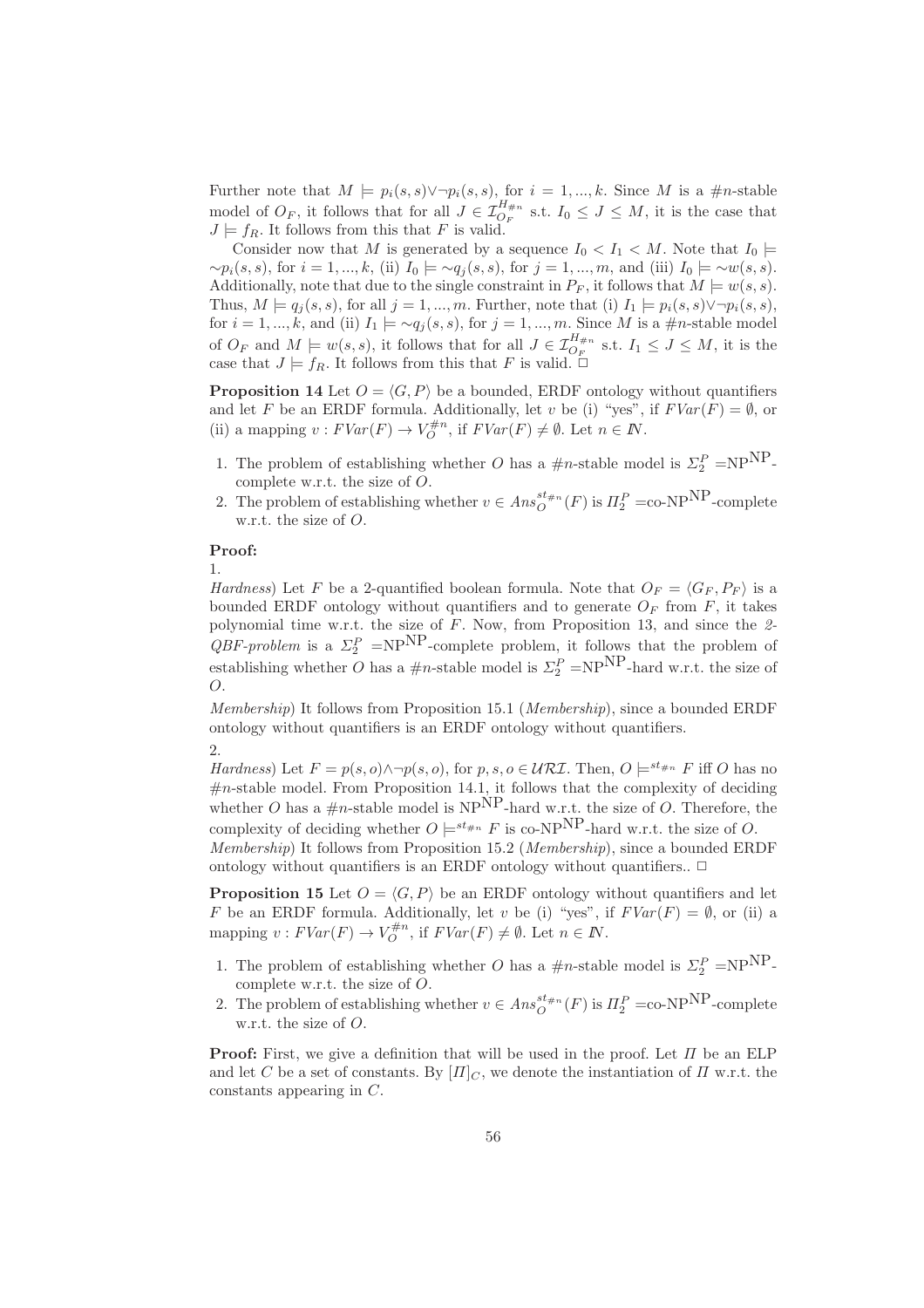Hardness) This hardness part follows directly from the hardness part of Proposition 14.1.

Membership)

Guess now a #n-semi-Herbrand interpretation M of O. It is the case that  $M \in$  $\mathcal{M}^{st_{\#n}}(O)$  iff the following Condition 1 and Condition 2 hold. Condition 1) The following should hold:

- 1. For all  $t \in sk(G)$ , it is the case that  $Satisfies(M, t) = \text{TRUE}.$
- 2. For all  $r \in [P]_{V_{O}^{\#n}}$ , if  $Satisfies(M, Cond(r)) = \text{TRUE}$  then  $Satisfies(M, Cond(r)) = \text{TRUE}$ . 3. For all  $r \in [H_O^{H_{\#n}}]_{V_O^{\#n}}$ , it is the case that  $ELP(M)$  satisfies r.

Condition 2) For each  $L \in ELP(M)$ , there is a founded proof  $r_1\theta_1, ..., r_k\theta_k$  of L, where  $r_i \in \Pi_G \cup P \cup \Pi_O^{H_{\#n}}$  and  $\theta_i$  is a substitution of the free variables of  $r_i$  over  $V_O^{\#n}$ . We define:

$$
L_i = \begin{cases} Head(r_i) & \text{if } r_i \in \Pi_G \\ L_{Concl(r_i\theta_i)} & \text{if } r_i \in P \\ Head(r_i\theta_i) & \text{if } r_i \in \Pi_O^{H_{\#n}} \end{cases}
$$

Additionally, we define:

$$
I_i = \begin{cases} ELP^{-1}(\{L_1, ..., L_{i-1}\}) & \text{if } r_i \in P \\ \{L_1, ..., L_{i-1}\} & \text{if } r_i \in \Pi_Q^{H_{\#n}} \end{cases}
$$

It should hold:

- 1.  $L_k = L$ .
- 2. If  $r_i \in P$  then  $\textit{MiddleNotSatisfies}(O, n, I_i, M, \textit{Cond}(r_i\theta_i))$ =FALSE.
- 3. If  $r_i \in \prod_{O}^{H_{\#n}}$  then  $Body^+(r_i\theta_i) \subseteq I_i$  and  $Body^-(r_i\theta_i) \cap ELP(M) = \emptyset$ .

First, we consider Condition 1. The complexity of Condition 1.1 is in P. To check the complement of Condition 1.2, guess an  $r \in P$  and a substitution  $\theta$  of the free variables of r over  $V_Q^{\#n}$ . Then, check if  $Satisfies(M, Cond(r\theta)) = \text{TRUE}$  and  $Satisfies(M, Concl(r\theta)) = \text{FALSE}$ . The complexity of this ckeck is in P. Thus, the complexity of the complement of Condition 1.1. is in NP. Therefore, the complexity of Condition 1.2. is in co-NP. To check the complement of Condition 1.3, guess an  $r \in \Pi_{\overline{O}}^{H_{\#n}}$  and a substitution  $\theta$  of the free variables of r over  $V_{\overline{O}}^{\#n}$ . Then, check if  $ELP(M)$  does not satisfy r $\theta$ . The complexity of this check is in P. Thus, the complexity of the complement of Condition 1.3 is in NP. Therefore, the complexity of Condition 1.3 is in co-NP.

Now, we consider Condition 2. Note that the size of  $ELP(M)$  is in P w.r.t. the size of O. Additionally, note that the size of each founded proof of an  $L \in ELP(M)$  is in P w.r.t. the size of  $O$ . The complexity of Condition 2.2 is in NP. This is because the complexity of the steps (2-4) of Algorithm *MiddleNotSatisfies*( $O, n, I_i, M, Cond(r_i\theta_i)$ ) is in P. The complexity of Condition 2.3 is in P. Therefore, the complexity of Condition  $2$  is in  $P<sup>NP</sup>$ .

Thus, Conditions 1 and 2 can be solved by P, NP, and PNP oracle calls. Note that  $P \subseteq NP \subseteq P^{NP}$ . Thus, the complexity of the problem of establishing whether O has a #n-stable model is in  $NP^{NP}$  =NP<sup>NP</sup> w.r.t. the size of O.

1.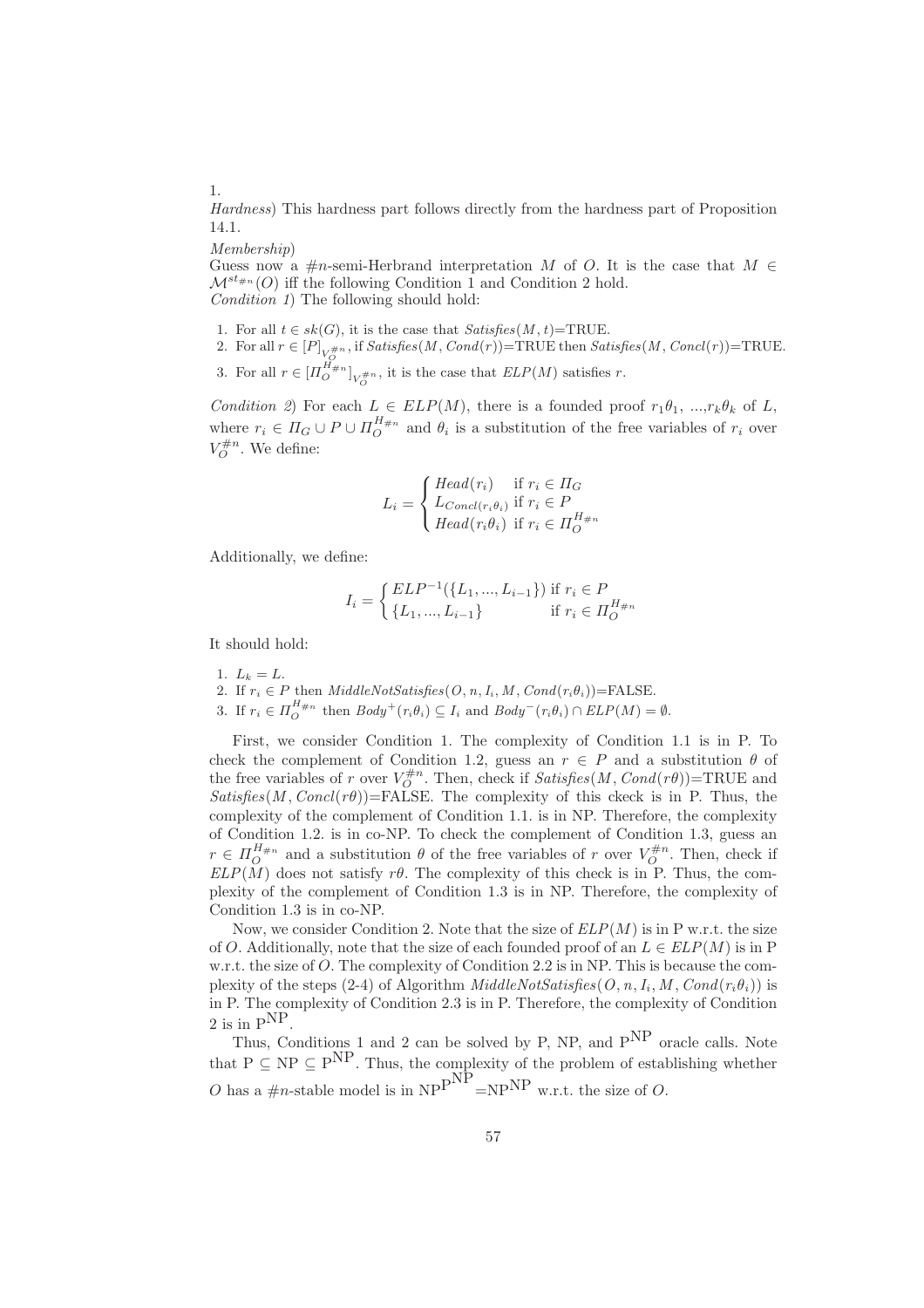Hardness) This hardness part follows directly from the hardness part of Proposition 14.2.

Membership)

Case  $max({i \in N \mid rdf : i \in V_F}) \leq n$ : Assume that we want to verify if  $O \not\models^{st_{\#n}}$ v(F). Guess now a #n-semi-Herbrand interpretation I of O. Then, test if  $I \in$  $\mathcal{M}^{st_{\#n}}(O)$  (Step 1) as in the proof of the membership part of Proposition 15.1. If  $Satisfies (I, v(F))$  =FALSE (Step 2) then  $O \not\models^{st_{\#n}} v(F)$ . The complexity of Step 1 is in  $P^{NP}$ w.r.t. the size of O and the complexity of Step 2 is polynomial w.r.t. the size of O. Therefore, the complexity of checking whether  $O \not\models^{st_{\#n}} v(F)$  is in NP<sup>NP</sup> w.r.t. the size of O. Thus, the complexity of deciding whether  $O \models^{st_{\#n}} v(F)$  is in co-NP<sup>NP</sup> w.r.t. the size of  $Q$ .

Case  $max({i \in N \mid rdf : i \in V_F}) > n$ : We want to verify if  $O \models^{st_{\#n}} v(F)$ . This is true only if  $O$  has no  $\#n$ -stable model. From Proposition 15.1, it follows that the complexity of this problem is in co-NP<sup>NP</sup> w.r.t. the size of  $O$ .  $\Box$ 

**Proposition 16** Let  $\Phi = \exists$ ?x<sub>1</sub> $\forall$ ?x<sub>2</sub>... $Q_k$ ?x<sub>k</sub>R(?x<sub>1</sub>,...,?x<sub>k</sub>) be a fully quantified boolean formula.  $\Phi$  is valid iff  $O_{\Phi} = \langle G_{\Phi}, P_{\Phi} \rangle$  has a #n-stable model, for  $n \in \mathbb{N}$ . Proof:

 $\Rightarrow$ ) Assume that  $\Phi$  is valid. Let  $I_0$  be the minimal #n-Herbrand interpretation of  $O_{\Phi}$ . Let  $I_1$  be the minimal #n-Herbrand interpretation of  $O_{\Phi}$  s.t.  $PT_{I_1}(p_i) = \{ \langle s, s \rangle \}$  and  $PF_{I_1}(p_i) = \emptyset$ , for  $i = 1, ..., k$ . Let  $I_2$  be the minimal  $\#n$ -Herbrand interpretation of  $O_{\Phi}$  s.t.:  $PT_{I_2}(p_i) = \{ \langle s, s \rangle \}$  and  $PF_{I_2}(p_i) = \emptyset$ , for  $i = 1, ..., k$ , and  $PT_{I_2}(w) = \{ \langle s, s \rangle \}$ and  $PF_{I_2}(w) = \emptyset$ .

Note that since  $\Phi$  is valid, for all  $J \in \mathcal{I}_{O_{\Phi}}^{H_{\#n}}$  s.t.  $I_1 \leq J \leq I_2$ , it is the case that  $J \models \phi_R$ . Therefore,  $I_2$  is a #n-stable model of  $O_{\Phi}$  generated by the sequence  $I_0, I_1, I_2.$ 

 $\Leftarrow$ ) Let  $O_{\Phi} = \langle G_{\Phi}, P_{\Phi} \rangle$  have a #n-stable model M. Due to the single constraint in  $P_{\Phi}$ , it follows that  $M \models w(s, s)$ . Further,  $M \models p_i(s, s)$ , for all  $i = 1, ..., k$  and  $M \models \sim p_i(x, y)$ , for all  $i = 1, ..., k$  and  $\langle x, y \rangle \in V_{O_{\Phi}}^{\#n} \times V_{O_{\Phi}}^{\#n} - {\langle s, s \rangle}$ . Since M is a #n-stable model of  $O_{\Phi}$ , it follows that  $M \models \phi_R$ . Thus,  $\breve{\Phi}$  is valid.  $\Box$ 

**Proposition 17** Let  $O = \langle G, P \rangle$  be a bounded ERDF ontology and let F be an ERDF formula. Additionally, let v be (i) "yes", if  $FVar(F) = \emptyset$ , or (ii) a mapping  $v: FVar(F) \to V_O^{\#n}$ , if  $FVar(F) \neq \emptyset$ . Let  $n \in \mathbb{N}$ .

- 1. The problem of establishing whether O has a  $\#n$ -stable model is PSPACEcomplete w.r.t. the size of O.
- 2. The problem of establishing whether  $v \in Ans_0^{st_{\#n}}(F)$  is PSPACE-complete w.r.t. the size of O.

#### Proof:

1.

Hardness) Let  $\Phi$  be a fully quantified boolean formula. Note that  $O_{\Phi} = \langle G_{\Phi}, P_{\Phi} \rangle$  is a bounded ERDF ontology and to generate  $O_{\Phi}$  from  $\Phi$ , it takes polynomial time w.r.t.  $\Phi$ . Now, from Proposition 16, and since the *QBF-problem* is a PSPACE-complete problem, it follows that the problem of establishing whether O has a  $\#n$ -stable model is PSPACE-hard w.r.t. the size of O.

2.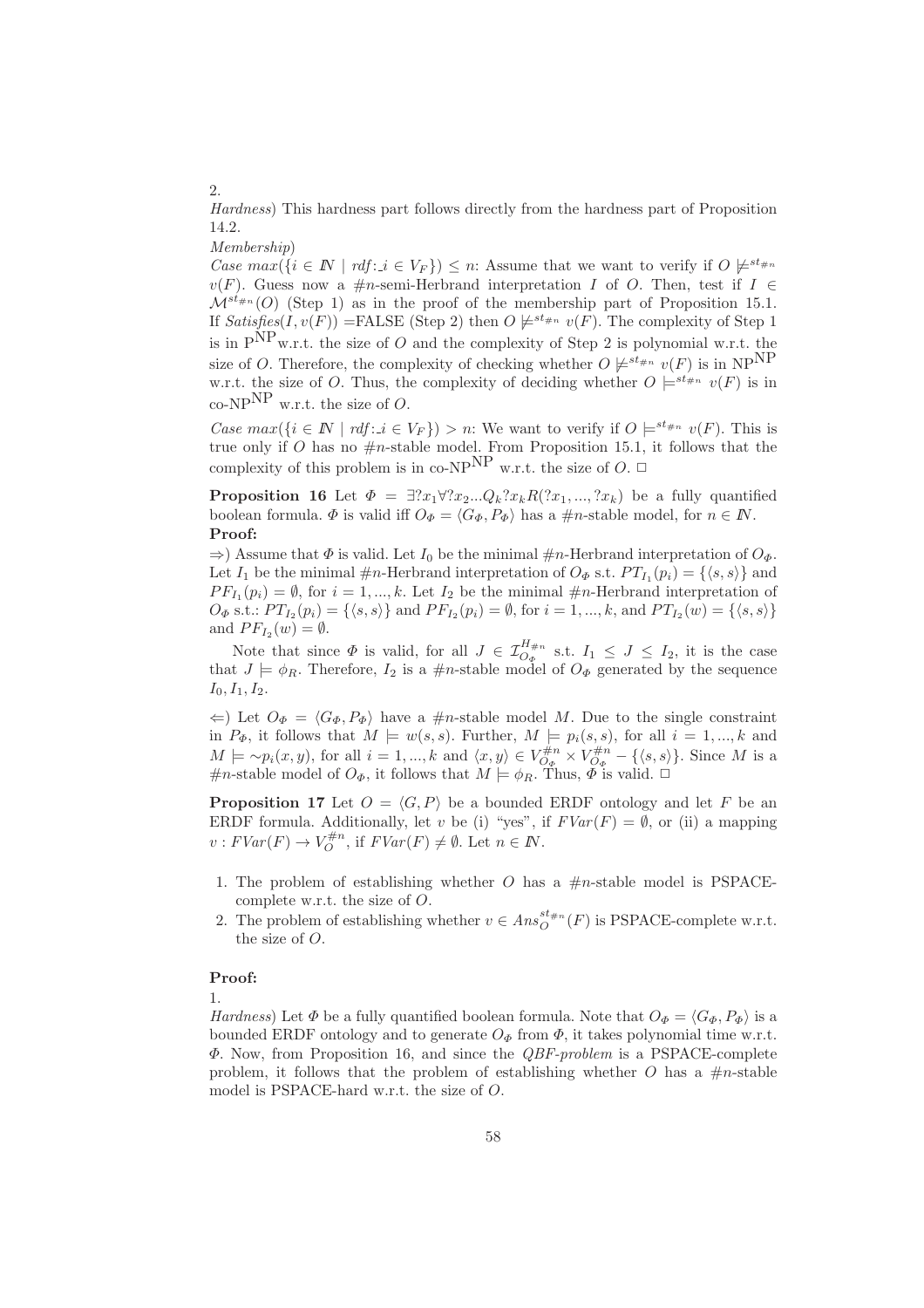Membership) It follows from Proposition 18.1 (Membership), since a bounded ERDF ontology is a general ERDF ontology.

Hardness) Let  $F = p(s, o) \land \neg p(s, o)$ , for  $p, s, o \in \mathcal{URI}$ . Then,  $O \models^{st_{\#n}} F$  iff O has no  $\#n$ -stable model. From Proposition 17.1, it follows that the complexity of deciding whether O has a  $\#n$ -stable model is PSPACE-hard w.r.t. the size of O. Therefore, the complexity of deciding whether  $O \models^{st_{\#n}} F$  is co-PSPACE-hard w.r.t. the size of O. But co-PSPACE=PSPACE.

Membership) It follows from Proposition 18.2 (Membership), since a bounded ERDF ontology is a general ERDF ontology..  $\Box$ 

**Proposition 18** Let  $O = \langle G, P \rangle$  be a general ERDF ontology and let F be an ERDF formula. Additionally, let v be (i) "yes", if  $FVar(F) = \emptyset$ , or (ii) a mapping  $v: FVar(F) \to V_O^{\#n}$ , if  $FVar(F) \neq \emptyset$ . Let  $n \in \mathbb{N}$ .

- 1. The problem of establishing whether O has a  $\#n$ -stable model is PSPACEcomplete w.r.t. the size of O.
- 2. The problem of establishing whether  $v \in Ans_0^{st_{\#n}}(F)$  is PSPACE-complete w.r.t. the size of O.

#### Proof:

1.

 $\mathcal{D}$ 

Hardness) This hardness part follows directly from the hardness part of Proposition 17.1.

Membership)

Guess now a #n-semi-Herbrand interpretation M of O. It is the case that  $M \in$  $\mathcal{M}^{st_{\#n}}(O)$  iff Condition 1 and Condition 2 in the proof of the membership part of Proposition 15.1 hold.

First, we consider Condition 1. The complexity of Condition 1.1 is in P. To check the complement of Condition 1.2, guess an  $r \in P$  and a substitution  $\theta$  of the free variables of r over  $V_Q^{\#n}$ . Then, check if  $Satisfies(M, Cond(r\theta)) = \text{TRUE}$  and  $Satisfies(M, Concl(r\theta))$ =FALSE. The complexity of this check is in PSPACE (due to the possible quantifiers appearing in  $Cond(r)$ ). Thus, the complexity of the complement of Condition 1.1. is in NPSPACE=PSPACE. Therefore, the complexity of Condition 1.2. is in co-PSPACE=PSPACE. To check the complement of Condition 1.3, guess an  $r \in \Pi_{\mathcal{O}}^{H_{\#n}}$  and a substitution  $\theta$  of the free variables of r over  $V_{\mathcal{O}}^{\#n}$ . Then, check if  $ELP(M)$  does not satisfies r $\theta$ . The complexity of this check is in P. Thus, the complexity of the complement of Condition 1.3 is in NP. Therefore, the complexity of Condition 1.3 is in co-NP  $\subseteq$  PSPACE.

Now, we consider Condition 2. Note that the size of  $ELP(M)$  is in P w.r.t. the size of O. Additionally, note that the size of each founded proof of an  $L \in ELP(M)$  is in P w.r.t. the size of O. The complexity of Condition 2.2 is in NPSPACE. This is because the complexity of the steps  $(2-4)$  of Algorithm  $MidleNotSatisfies (O, n, I_i, M, I_i)$  $Cond(r_i\theta_i))$  is in PSPACE (due to the possible quantifiers appearing in  $Cond(r_i)$ ). The complexity of Condition 2.3 is in P. Therefore, the complexity of Condition 2 is in PNPSPACE<sub>=PSPACE</sub>.

Thus, Conditions 1 and 2 can be solved by P and PSPACE oracle calls. Thus, the complexity of the problem of establishing whether  $O$  has a  $\#n$ -stable model is in  $N$ PSPACE  $\text{C}$ PSPACE<sup>PSPACE</sup>=PSPACE w.r.t. the size of O.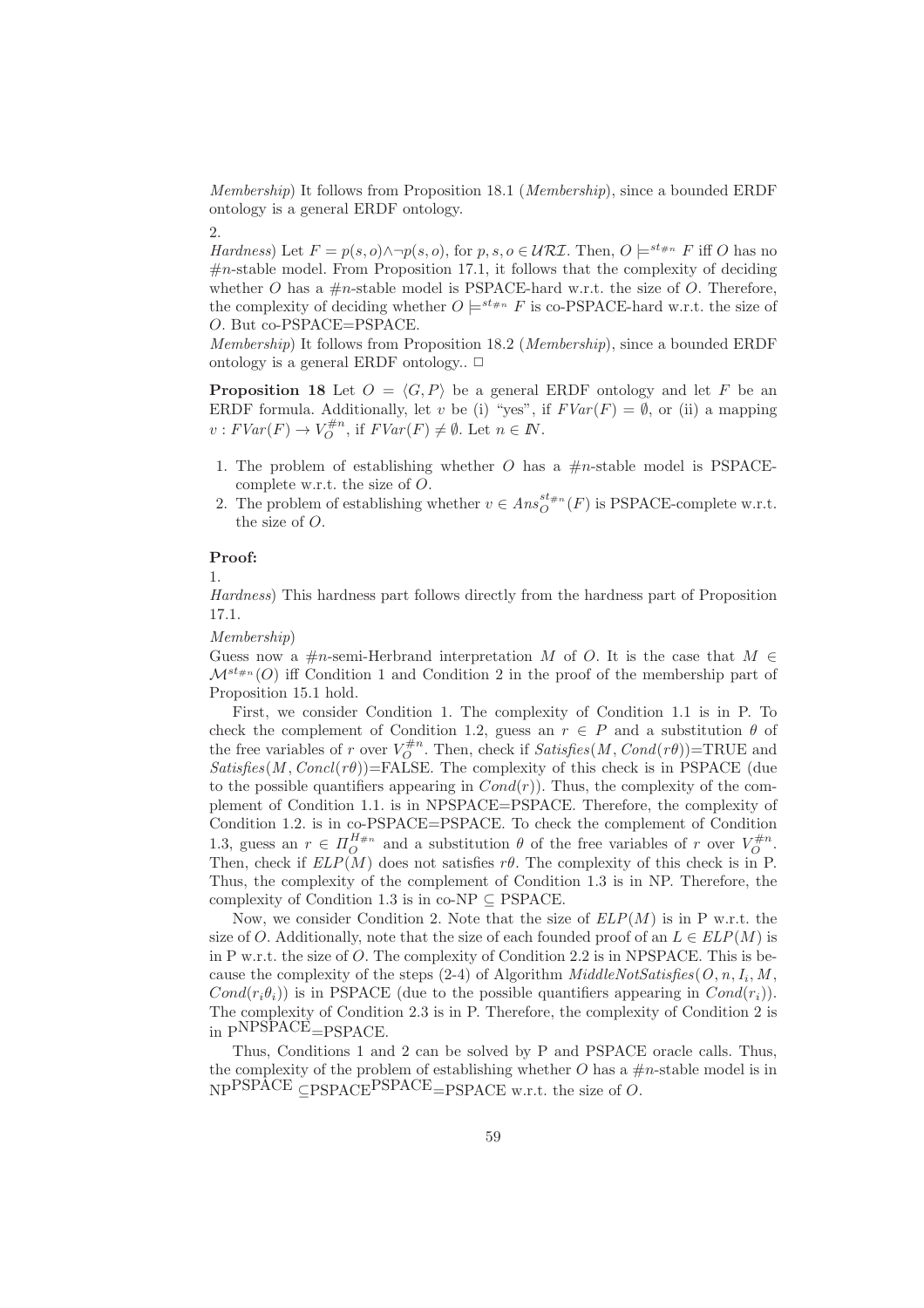Hardness) This hardness part follows directly from the hardness part of Proposition 17.2.

Membership)

Case  $max({i \in N \mid rdf : i \in V_F}) \leq n$ : Assume that we want to verify if  $O \nvDash^{st_{\#n}}$  $v(F)$ . Guess now a #n-semi-Herbrand interpretation I of O. Then, test if I  $\in$  $\mathcal{M}^{st_{\#n}}(O)$  (Step 1) as in the proof of the membership part of Proposition 18.1. If Satisfies(I,  $v(F)$ ) =FALSE (Step 2) then  $O \not\models^{st_{\#n}} v(F)$ . The complexity of Step 1 is in PNPSPACE  $\subseteq$  PSPACE w.r.t. the size of O. The complexity of Step 2 is in P w.r.t. the size of O. Therefore, the complexity of checking whether  $O \not\models^{st_{\#n}} v(F)$ is in NP<sup>PSPACE</sup>  $\subseteq$ PSPACE w.r.t. the size of O. Thus, the complexity of deciding whether  $O \models^{st_{\#n}} v(F)$  is in co-PSPACE=PSPACE w.r.t. the size of O.

Case  $max({i \in N \mid rdf : i \in V_F}) > n$ : We want to verify if  $O \models^{st_{\#n}} v(F)$ . This is true only if O has no  $\#n$ -stable model. From Proposition 18.1, it follows that the complexity of this problem is in co-PSPACE=PSPACE w.r.t. the size of  $O. \Box$ 

**Proposition 19** Let  $O = \langle G, P \rangle$  be a general ERDF ontology, let F' be an ERDF formula without quantifiers, and let  $F$  an ERDF formula. Additionally, let  $v$  be (i) "yes", if  $FVar(F) = \emptyset$ , or (ii) a mapping  $v : FVar(F) \to V_0^{\#n}$ , if  $FVar(F) \neq \emptyset$ . Let  $n \in I\!\!N$ .

- 1. The problem of establishing whether  $v \in Ans_{O}^{st_{\#n}}(F')$  has the same complexity w.r.t. the size of  $O$  and  $F$  as the complexity w.r.t. the size of  $O$ , for all kinds of ERDF ontologies considered in this work.
- 2. The problem of establishing whether  $v \in Ans_O^{st_{\#n}}(F)$  is PSPACE-complete w.r.t. the size of O and F, for all kinds of ERDF ontologies considered in this work.  $\Box$

Proof:

1. The proof is the same as the proof of the propositions 8, 9.3, 11.2, 12.3, 14.2, 15.2, 17.2, and 18.2, where we replace the phrase "w.r.t. the size of  $O$ " by "w.r.t. the size of  $O$  and  $F$ ".

2.

Hardness) Let  $\Phi = \exists? x_1 \forall? x_2... Q_k? x_k R(?x_1,...,?x_k)$  be a fully quantified boolean formula, defined in Section 9. Let  $s \in \mathcal{URI}$ . We denote by  $\mathcal{F}_R$  the ERDF formula  $\mathcal{F}_R$  $\exists?x_1\forall?x_2...Q_k?x_kR(p_1(?x_1, s), ..., p_k(?x_k, s)).$  Let  $G_{\Phi} = \{p_i(s, s) | i \in \{1...k\}\}\,$  let  $P_{\Phi} = \{\},\$  and let  $O_{\Phi} = \langle G_{\Phi}, P_{\Phi} \rangle.$ Lemma:  $\Phi$  is valid iff  $O_{\Phi} \models \mathcal{F}_R$ .

#### Proof:

 $\Rightarrow$ ) Let  $\Phi$  be valid. Note that  $O_{\Phi}$  has a single  $\#n$ -stable model s.t.  $M\models p_i(s, s)$ , for all  $i = 1, ..., k$  and  $M \models \sim p_i(x, y)$ , for all  $i = 1, ..., k$  and  $\langle x, y \rangle \in V_{O_{\Phi}}^{\#n} \times V_{O_{\Phi}}^{\#n} - \{\langle s, s \rangle\}.$ Note that  $M \models \mathcal{F}_R$ . Therefore,  $O_{\Phi} \models \mathcal{F}_R$ .

 $\Leftarrow$ ) Assume that  $O_{\Phi} \models \mathcal{F}_R$ . Note that  $O_{\Phi}$  has a single #n-stable model s.t. M  $\models$  $p_i(s, s)$ , for all  $i = 1, ..., k$  and  $M \models \sim p_i(x, y)$ , for all  $i = 1, ..., k$  and  $\langle x, y \rangle \in$  $V_{O_{\Phi}}^{\#n} \times V_{O_{\Phi}}^{\#n} - \{\langle s, s \rangle\}.$  Since  $O_{\Phi} \models \mathcal{F}_R$ , it follows that  $M \models \mathcal{F}_R$ . Then,  $\Phi$  is valid. End of Lemma

Note that to generate  $O_{\Phi}$  from  $\Phi$ , it takes polynomial time w.r.t.  $\Phi$ . Now, since the QBF-problem is a PSPACE-complete problem, it follows from Lemma that the problem of establishing whether " $yes$ " ∈  $Ans_0^{st_{\#n}}(F')$  is PSPACE-hard w.r.t. the size of O and F'. Since  $O_{\Phi}$  is a bounded, objective ERDF ontology, it follows that

2.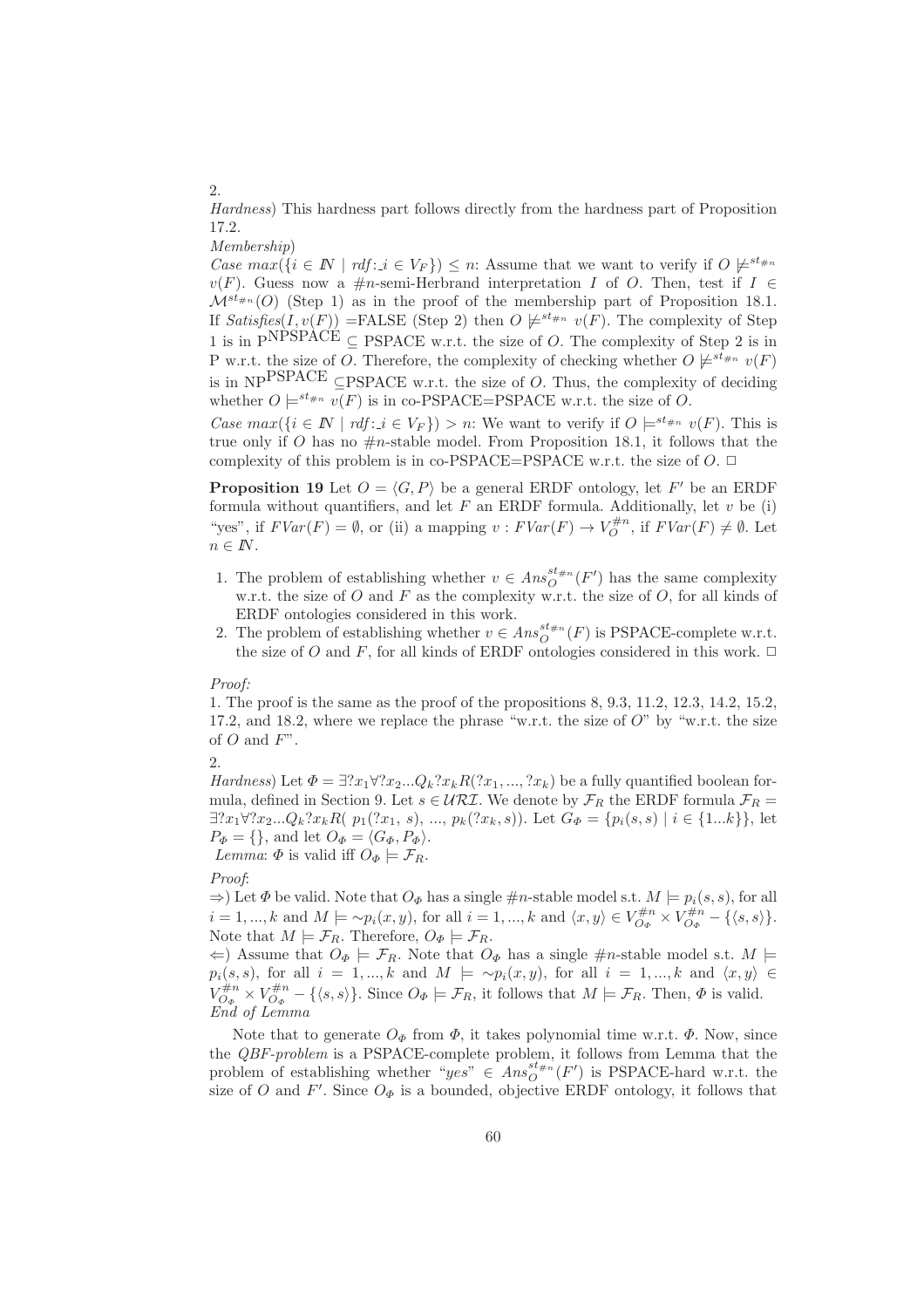problem of establishing whether  $v \in Ans_O^{st_{\#n}}(F')$  is PSPACE-hard w.r.t. the size of  $O$  and  $F'$ , for all kinds of ERDF ontologies considered in this work. Membership)

Case  $max({i \in N \mid rdf : i \in V_F}) \leq n$ : Assume that we want to verify if  $O \nvDash^{st_{\#n}}$  $v(F)$ . Guess now a #n-semi-Herbrand interpretation I of O. Then, test if I  $\in$  $\mathcal{M}^{st_{\#n}}(O)$  (Step 1) as in the proof of the membership part of Proposition 18.1. If Satisfies(I,  $v(F)$ ) =FALSE (Step 2) then  $O \not\models^{st_{\#n}} v(F)$ . The complexity of Step 1 is in  $\overrightarrow{PNPSPACE} \subseteq \overrightarrow{PSPACE}$  w.r.t. the size of O and F. The complexity of Step 2 is in PSPACE w.r.t. the size of  $O$  and  $F$ , due to the possible quantifiers appearing in the formula F. Therefore, the complexity of checking whether  $O \not\models^{st_{\#n}} v(F)$  is in  $NP<sup>PSPACE</sup> \subset PSPACE$  w.r.t. the size of O and F. Thus, the complexity of deciding whether  $O \models^{\overline{st}_{\#n}} v(F)$  is in co-PSPACE=PSPACE w.r.t. the size of O and F. Since  $\overline{O}$  is a general ERDF ontology, it follows that the problem of establishing whether  $O \models^{st_{\#n}} v(F)$  is in PSPACE w.r.t. the size of O and F, for all kinds of ERDF ontologies considered in this work.

Case  $max({i \in N \mid rdf : i \in V_F}) > n$ : We want to verify if  $O \models^{st_{\#n}} v(F)$ . This is true only if O has no  $\#n$ -stable model. From Proposition 18.1, it follows that the complexity of this problem is in co-PSPACE=PSPACE w.r.t. the size of  $O$  and  $F$ . Since  $O$  is a general ERDF ontology, it follows that the problem of establishing whether  $O \models^{st_{\#n}} v(F)$  is in PSPACE w.r.t. the size of O and F, for all kinds of ERDF ontologies considered in this work.  $\Box$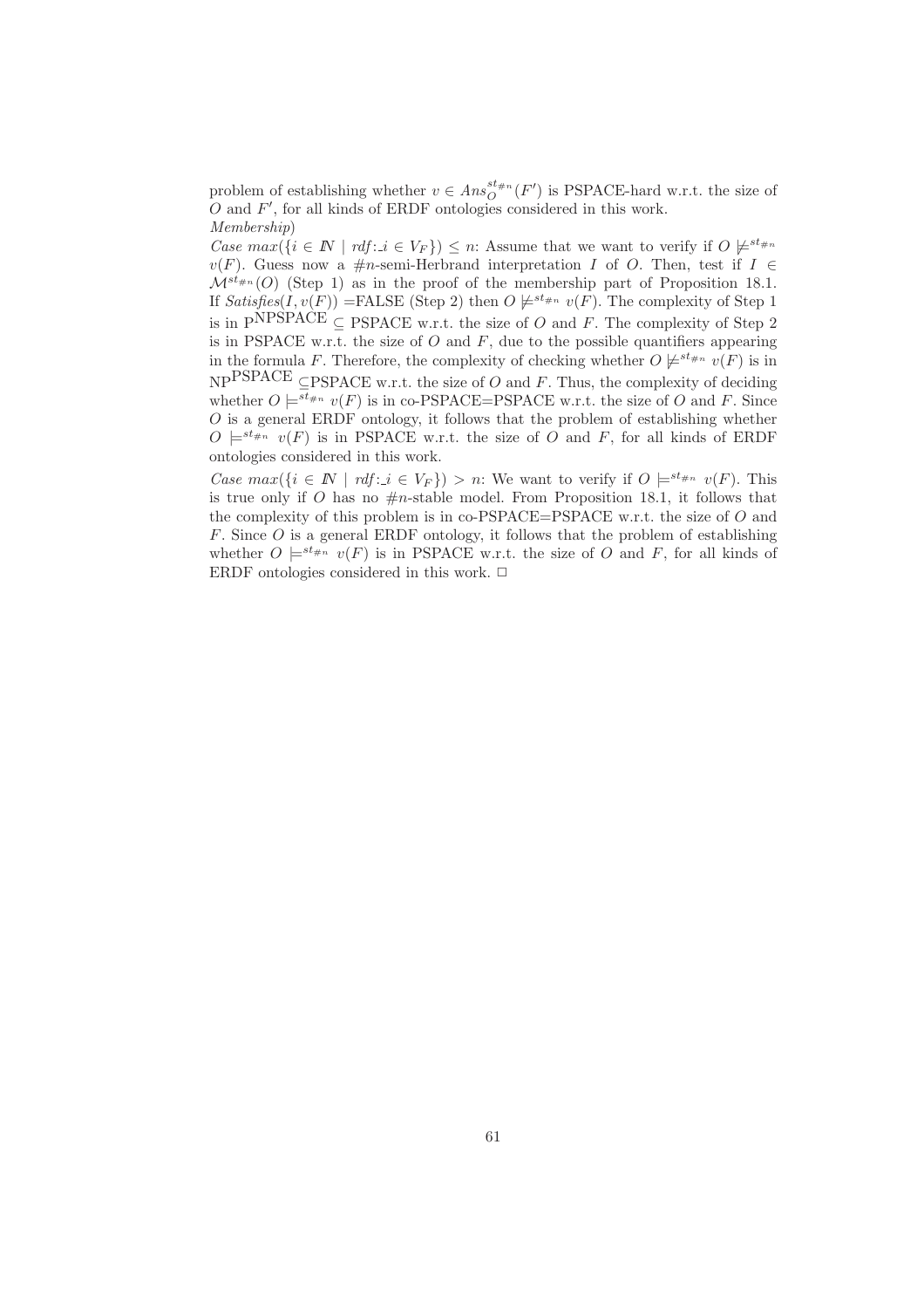# Appendix B: Table of Symbols

| List of Symbols                                          |                                                                                                       |  |
|----------------------------------------------------------|-------------------------------------------------------------------------------------------------------|--|
| Symbol                                                   | Description                                                                                           |  |
| $V_G$                                                    | the URI references and literals appearing in an ERDF graph $G$                                        |  |
| Cond(r)                                                  | the condition of an ERDF rule $r$                                                                     |  |
| Concl(r)                                                 | the conclusion of an ERDF rule $r$                                                                    |  |
| Var(r)                                                   | the set of variables of an ERDF rule $r$                                                              |  |
| FVar(r)                                                  | the set of free variables of an ERDF rule $r$                                                         |  |
| $\overline{V_P}$                                         | the URI references and literals appearing in an ERDF program P                                        |  |
| $\overline{V_F}$                                         | the URI references and literals appearing in an ERDF formula $F$                                      |  |
| sk(G)                                                    | the skolemization of an ERDF graph $G$                                                                |  |
| $O = \langle G, P \rangle$                               | an ERDF ontology                                                                                      |  |
| $V_O$                                                    | $V_{sk(G)} \cup V_P \cup \mathcal{V}_{RDF} \cup \mathcal{V}_{RDFS} \cup \mathcal{V}_{ERDF}$           |  |
| $Res_{O}^H$                                              | V <sub>O</sub> with the well-typed literals substituted by their corresponding XML values             |  |
| $\overline{{\cal I}^H(O)}$                               | the set of Herbrand interpretations of $O$                                                            |  |
| $\overline{\mathcal{M}^{st}(O)}$                         | the set of stable models of $O$                                                                       |  |
|                                                          | $\mathcal{V}_{RDF} - \{ rdf : i \mid i > n \}$                                                        |  |
| $\frac{\overline{\mathcal{V}^{\#n}_{RDF}}}{V^{\#n}_{O}}$ | $V_O - \{ r df : i \mid i > n \}$                                                                     |  |
| $Res_{O}^{H_{\#n}}$                                      | $Res_{O}^H - \{ rdf : i \mid i > n \}$                                                                |  |
| ${\mathcal I}^{H_{\#n}}(O)$                              | the set of $\#n$ -Herbrand interpretations of O                                                       |  |
| $[I,J]_{O}^{\#n}$                                        | $\{I' \in \mathcal{I}^{H_{\#n}}(O) \mid I \leq I' \leq J\}$                                           |  |
| $\overline{\mathcal{M}^{st_{\#n}}(O)}$                   | the set of $\#n$ -stable models of O                                                                  |  |
| $Ans^{st+n}_O(F)$                                        | the set of $\#n$ -stable answers of an ERDF formula F w.r.t. O                                        |  |
| $\Pi^{\#n}_{\overline{O}}$                               | $\Pi_G\cup\Pi_P\cup\Pi_O^{H_{\#n}}$                                                                   |  |
| ELP(I)                                                   | $\{H(s,p,o) \mid s,p,o \in V_O^{\#n} \text{ and } \langle I(s),I(o) \rangle \in PT_I(p)\}$            |  |
|                                                          | $\{\neg H(s, p, o) \mid s, p, o \in V_O^{\#n} \text{ and } \langle I(s), I(o) \rangle \in PF_I(p)\}\$ |  |
| Head(r)                                                  | $L_0$ , where $r = L_0 \leftarrow L_1, , L_m, \sim L_{m+1}, , \sim L_n \in \Pi$                       |  |
| $Body(r)^+$                                              | ${L_1, , L_m}$ , where $r = L_0 \leftarrow L_1, , L_m, \sim L_{m+1}, , \sim L_n$                      |  |
| $Body(r)^-$                                              | ${L_{m+1},, L_n}$ , where $r = L_0 \leftarrow L_1, , L_m, \sim L_{m+1}, , \sim L_n$                   |  |
| Body(r)                                                  | $Body(r)^+ \cup Body(r)^-$                                                                            |  |
| $\overline{\varPi}{}^{N}$                                | ${Head(r) \leftarrow Body(r)^{+}   r \in \Pi \text{ and } Body(r)^{-} \cap N = \emptyset}.$           |  |
| $T_{\Pi}(N)$                                             | $N \cup \{Head(r)   r \in \Pi \text{ and } Body(r) \subseteq N\}.$                                    |  |

Table 2. Symbols and Description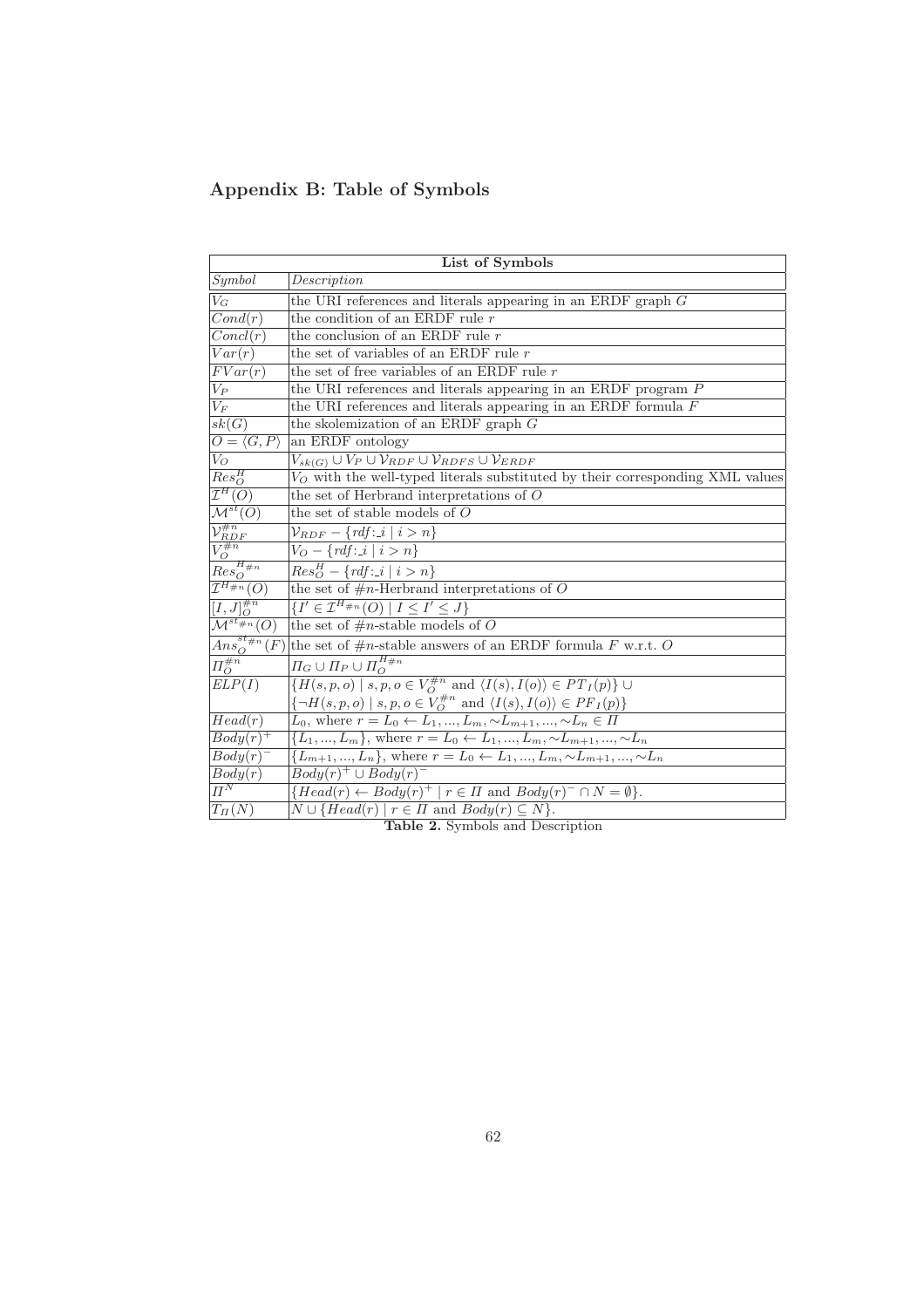## Appendix C: RDF(S) Semantics

For self-containment, in this appendix, we review the definitions of simple, RDF, and RDFS interpretations, as well as the definitions of satisfaction of an RDF graph and RDFS entailment. For details, see the W3C Recommendation of RDF semantics [32]. For simplicity, we have eliminated the namespace from the URIs in  $\mathcal{V}_{RDF} \cup \mathcal{V}_{RDFS}$ .

Let  $URI$  denote the set of URI references,  $PL$  denote the set of plain literals, and  $\mathcal{TL}$  denote the set of typed literals, respectively. A vocabulary V is a subset of  $URI \cup PLU$   $TL$ .

**Definition 13 (Simple interpretation).** A *simple interpretation I* of a vocabulary V consists of:

- A non-empty set of resources Res<sup>I</sup> , called the *domain* or *universe* of I.
- A set of properties  $Prop<sub>I</sub>$ .
- A vocabulary interpretation mapping  $I_V: V \cap URT \rightarrow Res_I \cup Prop_I$ .
- A property extension mapping  $PT_I: Prop_I \rightarrow \mathcal{P}(Res_I \times Res_I).$
- A mapping  $IL_I: V \cap T\mathcal{L} \rightarrow Res_I$ .
- A set of literal values  $LV_I ⊆ Res_I$ , which contains  $V ∩ P$  $L$ .

We define the mapping:  $I: V \to Res_I \cup Prop_I$  such that:

 $-I(x) = I_V(x), \ \forall x \in V \cap URT.$ 

$$
- I(x) = x, \ \forall x \in V \cap \mathcal{PL}.
$$

 $-I(x) = IL_I(x), \forall x \in V \cap TL$ .

Definition 14 (Satisfaction of an RDF graph w.r.t. a simple interpretation). Let G be an RDF graph and let I be a simple interpretation of a vocabulary V. Let v be a mapping  $v: Var(G) \to Res_I$ . If  $x \in Var(G)$ , we define  $[I+v](x) = v(x)$ . If  $x \in V$ , we define  $[I + v](x) = I(x)$ . We define:

- $-I, v \models G$  iff  $\forall p(s, o) \in G$ , it holds that:  $p \in V \cap URT$ ,  $s, o \in V \cup Var$ ,  $I(p) \in$ *Prop<sub>I</sub>*, and  $\langle [I + v](s), [I + v](o) \rangle \in PT_I(I(p)).$
- I satisfies the RDF graph G, denoted by  $I \models G$ , iff there exists a mapping  $v: Var(G) \to Res_I$  such that  $I, v \models G. \square$

type(:type,*Property*) type(subject,*Property*) type(predicate,*Property*) type(object,*Property*) type(f irst,*Property*) type(rest,*Property*) type(value,*Property*)  $type(\_i, Property), \forall i \in \{1, 2, ...\}$ type(nil, List)

Table 3. The RDF axiomatic triples

**Definition 15 (RDF interpretation).** An  $RDF$  interpretation I of a vocabulary V is a simple interpretation of  $V \cup \mathcal{V}_{RDF}$ , which satisfies the following semantic conditions: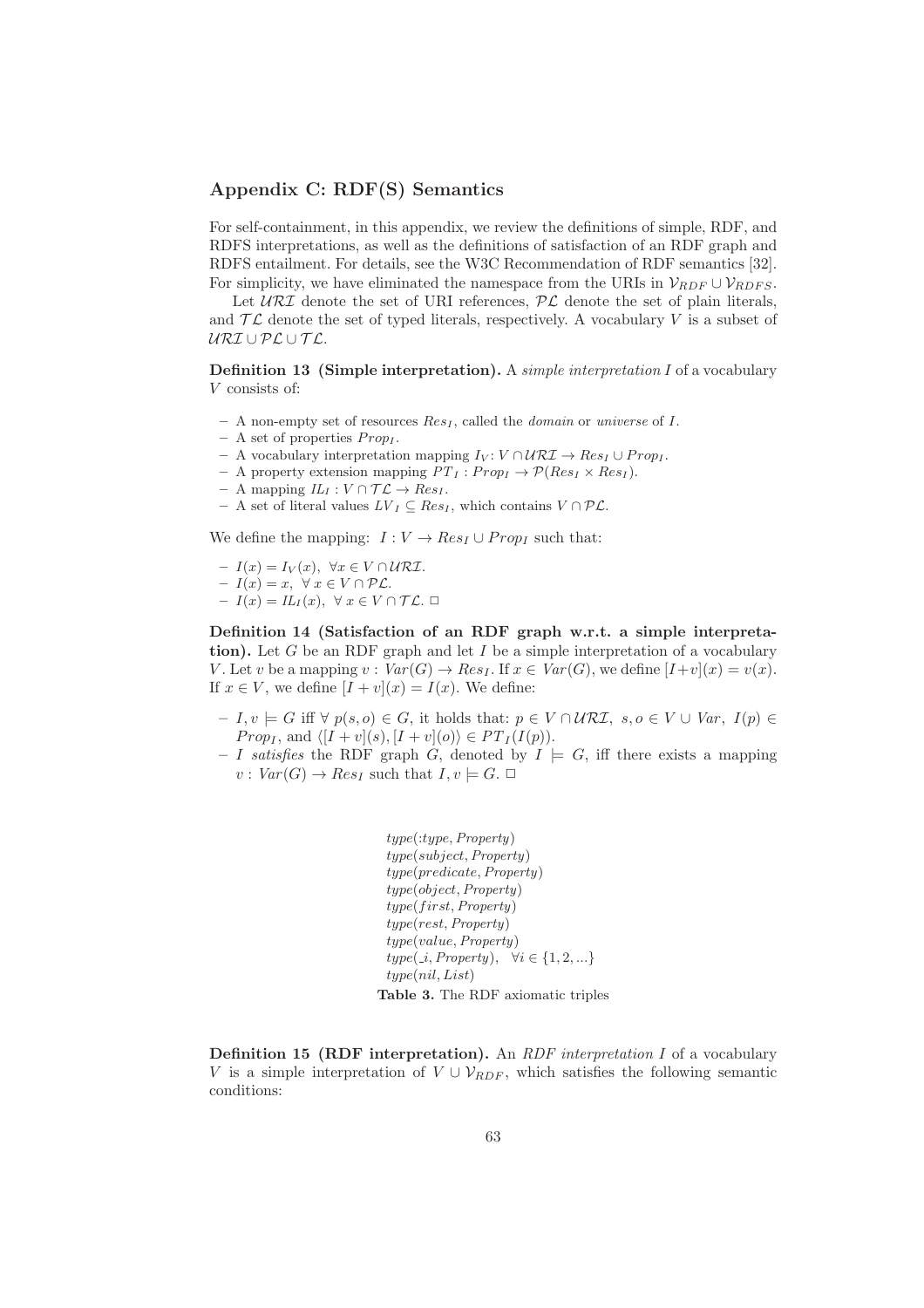- 1.  $x \in Prop_I$  iff  $\langle x, I(Property) \rangle \in PT_I(I(type)).$
- 2. If s  $\hat{i}$ *rdf* :*XMLLiteral*  $\in V$  and s is a well-typed XML literal string, then  $IL_I$  (*s*  $\hat{G}$ *rdf*:*XMLLiteral*) is the XML value of *s*,  $IL_I(s \cap rdf: XMLliteral) \in LV_I$ , and
	- $\langle IL_I(\ s \ \hat{and}: XMLliteral), I(XMLLiteral) \rangle \in PT_I(I(type)).$
- 3. If s ^^*rdf*: $XMLLiteral \in V$  and s is an ill-typed XML literal string then  $IL_I$  ( s  $\hat{G}$ <sup>*rdf*</sup> :*XMLLiteral*) ∈  $Res_I - LV_I$ , and
- $\langle IL_I(\ s \ \hat{i}rdf: XMLLiteral), I(XMLLiteral) \rangle \notin PT_I(I(type)).$
- 4. I satisfies the RDF axiomatic triples, shown in Table 3.  $\Box$

**Definition 16 (RDF entailment).** Let  $G, G'$  be RDF graphs. We say that G RDFentails  $G'$   $(G \models^{RDF} G')$  iff for every RDF interpretation I, if  $I \models G$  then  $I \models G'$ .  $\Box$ 

Definition 17 (RDFS interpretation). An *RDFS interpretation I* of a vocabulary V is an RDF interpretation of  $V \cup \mathcal{V}_{RDF} \cup \mathcal{V}_{RDF}$ , extended by the new ontological category  $Cls<sub>I</sub> \subseteq Res<sub>I</sub>$  for classes, as well as the class extension mapping  $CT_I: Cls_I \rightarrow \mathcal{P}(Res_I)$ , such that:

- 1.  $x \in CT_I(y)$  iff  $\langle x, y \rangle \in PT_I(I(type)).$
- 2. The ontological categories are defined as follows:
	- $Cls_I = CT_I(I(Class)),$  $Res_I = CT_I (I(Resource))$ , and
	- $LV_I = CT_I(I(Literal)).$
- 3. If  $\langle x, y \rangle \in PT_I(I(domain))$  and  $\langle z, w \rangle \in PT_I(x)$  then  $z \in CT_I(y)$ .
- 4. If  $\langle x, y \rangle \in PT_I(I(range))$  and  $\langle z, w \rangle \in PT_I(x)$  then  $w \in CT_I(y)$ .
- 5. If  $x \in Cls_I$  then  $\langle x, I(Resource) \rangle \in PT_I(I(subClassOf)).$
- 6. If  $\langle x, y \rangle \in PT_I(I(subClassOf))$  then  $x, y \in Cls_I$ ,  $CT_I(x) \subseteq CT_I(y)$ .
- 7.  $PT_I(I(subClassOf))$  is a reflexive and transitive relation on  $Cls_I$ .
- 8. If  $\langle x, y \rangle \in PT_I(I(subPropertyOf))$  then  $x, y \in Prop_I$ ,  $PT_I(x) \subseteq PT_I(y)$ .
- 9.  $PT_I(I(subPropertyOf))$  is a reflexive and transitive relation on  $Prop_I$ .
- 10. If  $x \in CT_I(I(Datotype))$  then  $\langle x, I(Literal) \rangle \in PT_I(I(subClassOf))$ .
- 11. If  $x \in CT_I(I(ContainerMembershipProperty))$  then
	- $\langle x, I(member) \rangle \in PT_I(I(subPropertyOf)).$
- 12. I satisfies the RDFS axiomatic triples, shown in Table 4.  $\Box$

**Definition 18 (RDFS entailment).** Let  $G, G'$  be RDF graphs. We say that G RDFS-entails  $G'$   $(G \models^{RDFS} G')$  iff for every RDFS interpretation I, if  $I \models G$  then  $I \models G'. \ \Box$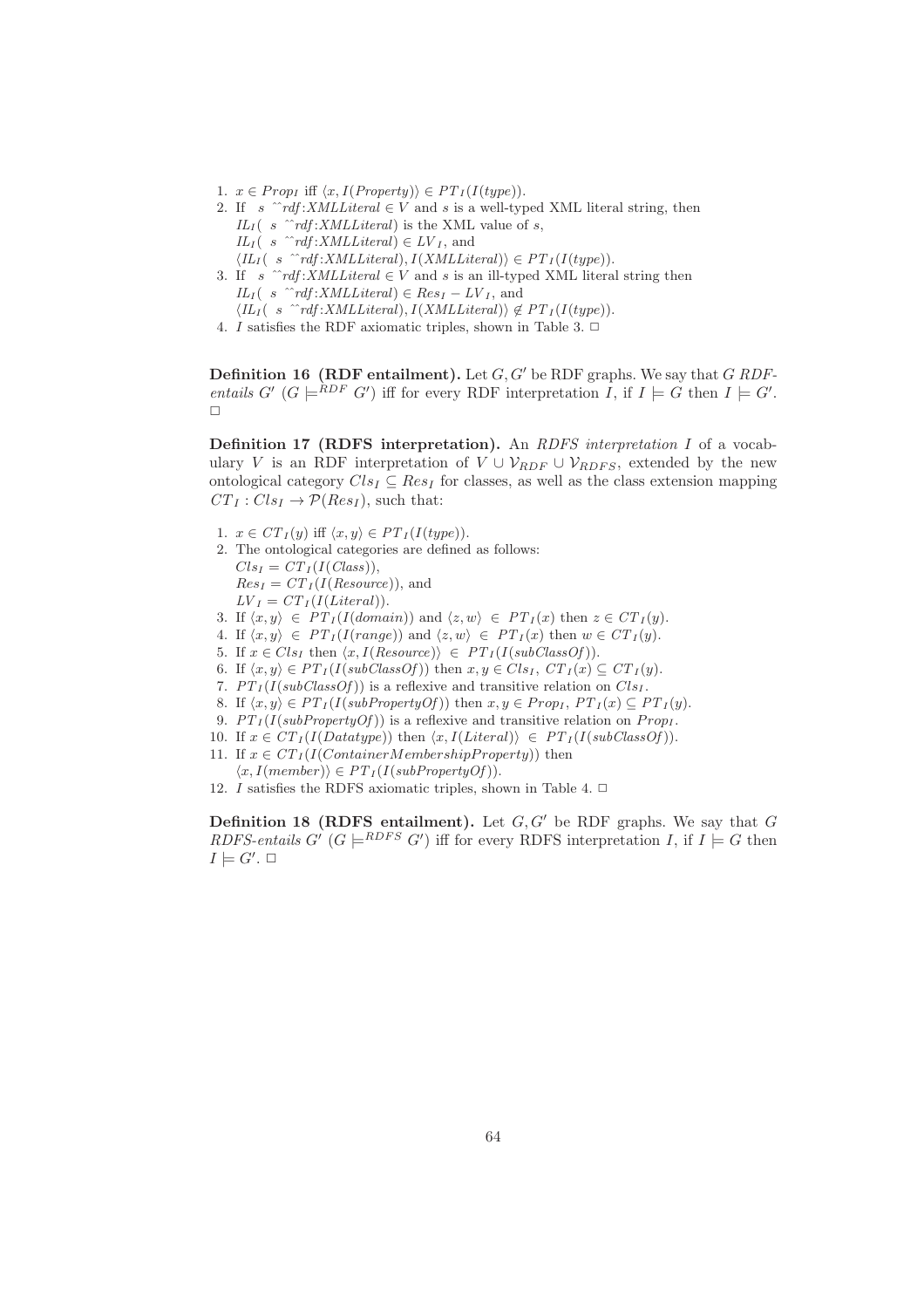domain(type, *Resource*) domain(domain,*Property*) domain(range,*Property*) domain(*subPropertyOf* ,*Property*) domain(*subClassOf* , *Class*) domain(subject, Statement) domain(predicate, Statement) domain(object, Statement) domain(member, *Resource*)  $domain(first, List)$ domain(rest, List) domain(seeAlso, *Resource*) domain(isDef inedBy, *Resource*) domain(comment, *Resource*) domain(label, *Resource*) domain(value, *Resource*) range(type, *Class*) range(domain, *Class*) range(range, *Class*) range(*subPropertyOf* ,*Property*) range(*subClassOf* , *Class*) range(subject, *Resource*) range(predicate, *Resource*) range(object, *Resource*) range(member, *Resource*)  $range(first, Resource)$ range(rest, List) range(seeAlso, *Resource*) range(isDef inedBy, *Resource*) range(comment, Literal) range(label, Literal) range(value, *Resource*) *subClassOf* (Alt, Container) *subClassOf* (Bag, Container) *subClassOf* (Seq, Container) *subClassOf* (*ContainerMembershipProperty*,*Property*)  $subPropertyOf(isDefinedBy, see Also)$ type(*XMLLiteral*, Datatype) *subClassOf* (*XMLLiteral*, Literal) *subClassOf* (Datatype, *Class*)  $type(\_i, ContainerMembershipProperty), \forall i \in \{1, 2, ...\}$  $domain( .i, Resource), \forall i \in \{1, 2, ...\}$  $range(\_,\,Resource), \forall i \in \{1, 2, ...\}$ 

Table 4. The RDFS axiomatic triples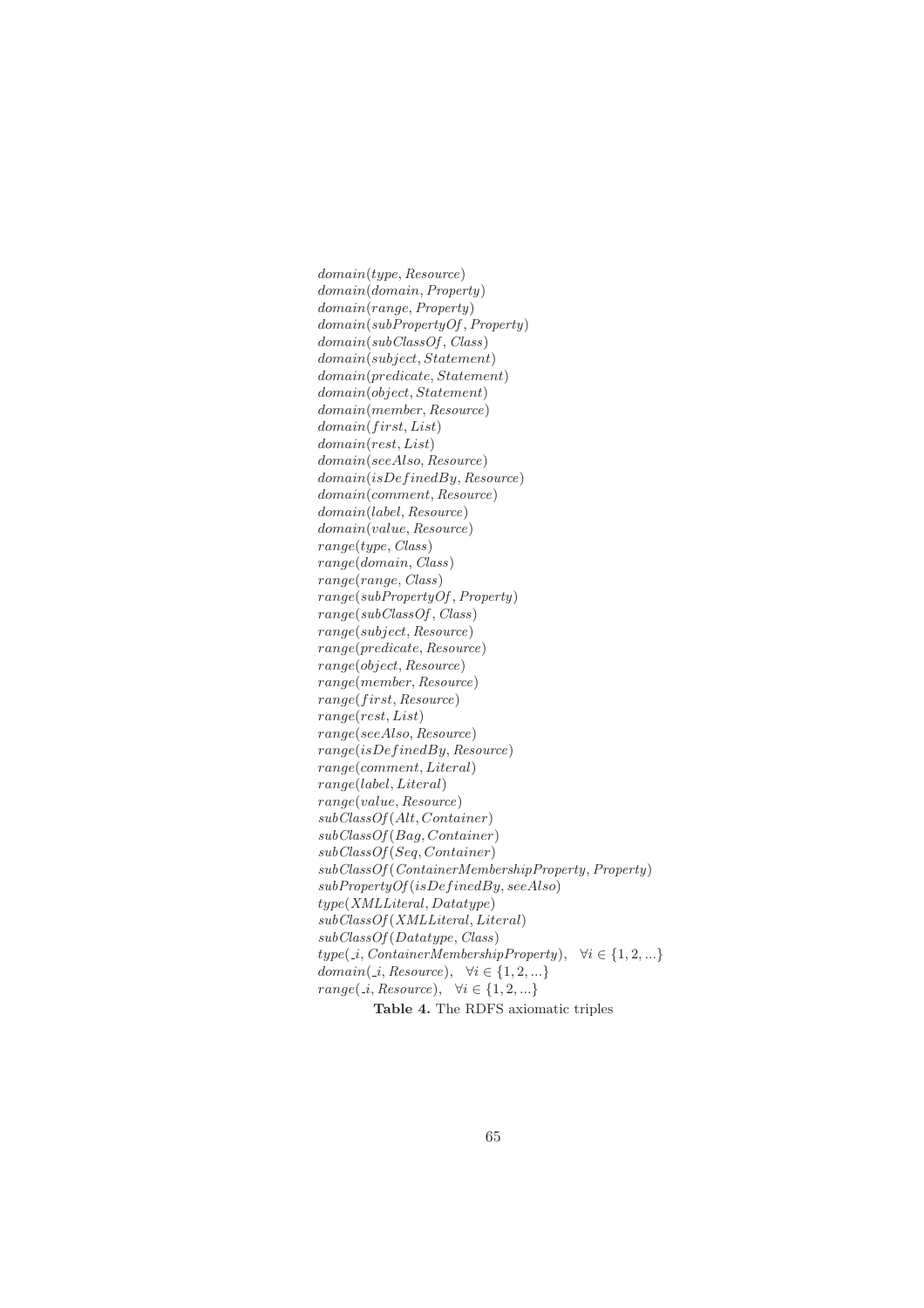## References

- 1. J. J. Alferes, C. V. Dam´asio, and L. M. Pereira. Semantic Web Logic Programming Tools. In *International Workshop on Principles and Practice of Semantic Web Reasoning (PPSWR-2003)*, pages 16–32, 2003.
- 2. A. Analyti, G. Antoniou, and C. V. Damásio. A Formal Theory for Modular ERDF Ontologies. In *3rd International Conference Web Reasoning and Rule Systems (RR-2009)*, pages 212–226, 2009.
- 3. A. Analyti, G. Antoniou, and C. V. Dam´asio. MWeb: A Principled Framework for Modular Web Rule Bases and its Semantics. *ACM Transactions on Computational Logic*, 12(2), Article 17, 2011.
- 4. A. Analyti, G. Antoniou, C. V. Damasio, and I. Pachoulakis. A Framework for Modular ERDF Ontologies. *Annals of Mathematics and Artificial Intelligence*, 67(3-4):189–249, 2013.
- 5. A. Analyti, G. Antoniou, C. V. Dam´asio, and G. Wagner. Negation and Negative Information in the W3C Resource Description Framework. *Annals of Mathematics, Computing & Teleinformatics (AMCT)*, 1(2):25–34, 2004.
- 6. A. Analyti, G. Antoniou, C. V. Dam´asio, and G. Wagner. Extended RDF as a Semantic Foundation of Rule Markup Languages. *Journal of Artificial Intelligence Research (JAIR)*, 32:37–94, 2008.
- 7. A. Analyti, G. Antoniou, C. V. Dam´asio, and G. Wagner. On the Computability and Complexity Issues of Extended RDF. In *10th Pacific Rim International Conference on Artificial Intelligence (PRICAI-2008)*, pages 5–16, 2008.
- 8. G. Antoniou, A. Bikakis, and G. Wagner. A System for Nonmonotonic Rules on the Web. In *3rd International Workshop on Rules and Rule Markup Languages for the Semantic Web (RULEML-2003)*, pages 23–36, 2004.
- 9. C. Baral. *Knowledge Representation, Reasoning and Declarative Problem Solving*. Cambridge University Press, 2003.
- 10. N. Bassiliades, G. Antoniou, and I. P. Vlahavas. DR-DEVICE: A Defeasible Logic System for the Semantic Web. In *2nd International Workshop on Principles and Practice of Semantic Web Reasoning (PPSWR-2004)*, pages 134–148, 2004.
- 11. R. Berger. The Undecidability of the Dominoe Problem. *Memoirs of the American Mathematical Society*, 66:1–72, 1966.
- 12. T. Berners-Lee. Design Issues Architectual and Philosophical Points. Personal notes, 1998. Available at http://www.w3.org/DesignIssues.
- 13. T. Berners-Lee, D. Connolly, L. Kagal, Y. Scharf, and J. Hendler. N3Logic: A Logical Framework For the World Wide Web. *Theory and Practice of Logic Programming (TPLP)*, 8(3):249–269, 2008.
- 14. G. Brewka, T. Eiter, and M. Truszczynski. Answer set programming at a glance. *Communications of the ACM*, 54(12):92–103, 2011.
- 15. F. Bry, C. Ley, B. Linse, and B. Marnette. RDFLog: It's like Datalog for RDF. In *22nd Workshop on (Constraint) Logic Programming (WLP-2008), co-located with JELIA-2008*, 2008.
- 16. W. Chen, M. Kifer, and D. S. Warren. HILOG: A Foundation for Higher-Order Logic Programming. *Journal of Logic Programming*, 15(3):187–230, 1993.
- 17. C. V. Damásio, A. Analyti, and G. Antoniou. Embeddings of Simple Modular Extended RDF. In P. Hitzler and T. Lukasiewicz, editors, *4th International Conference on Web Reasoning and Rule Systems (RR-2010)*, pages 204–212, 2010.
- 18. F. M. Donini, M. Lenzerini, D. Nardi, and A. Schaerf. AL-log: Integrating Datalog and Description Logics. *Journal of Intelligent Information Systems*, 10(3):227–252, 1998.
- 19. W. Drabent and J. Maluszynski. Well-Founded Semantics for Hybrid Rules. In *First International Conference on Web Reasoning and Rule Systems (RR-2007)*, pages 1–15, 2007.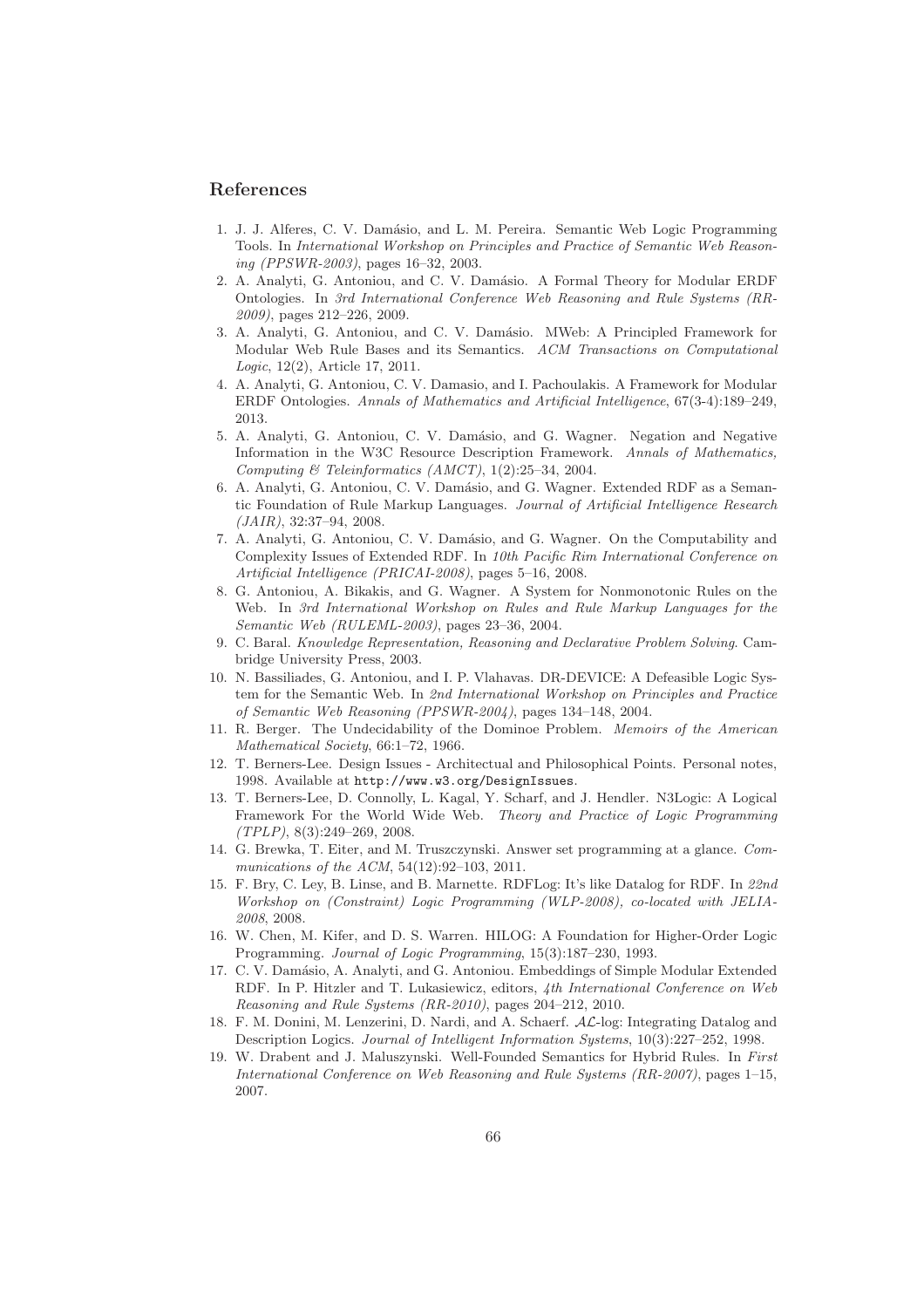- 20. T. Eiter, W. Faber, M. Fink, and S. Woltran. Complexity Results for Answer Set Programming with Bounded Predicate Arities and Implications. *Annal of Mathematics and Artificial Intelligence*, 51(2-4):123–165, 2007.
- 21. T. Eiter, T. Lukasiewicz, R. Schindlauer, and H. Tompits. Combining Answer Set Programming with Description Logics for the Semantic Web. In *9th International Conference on Principles of Knowledge Representation and Reasoning (KR-2004)*, pages 141–151, 2004.
- 22. T. Eiter, T. Lukasiewicz, R. Schindlauer, and H. Tompits. Well-Founded Semantics for Description Logic Programs in the Semantic Web. In *3rd International Workshop on Rules and Rule Markup Languages for the Semantic Web (RuleML-2004)*, pages 81–97, 2004.
- 23. P. Ferraris, J. Lee, and V. Lifschitz. Stable models and Circumscription. *Artificial Intelligence*, 175(1):236–263, 2011.
- 24. T. Furche. Exploring and Taming Existence in Rule-based RDF Queries. REW-ERSE Deliverable I4-D14, 2007. Available at http://rewerse.net/deliverables/m42/ i4-d14.pdf.
- 25. M. Gebser, R. Kaminski, B. Kaufmann, and T. Schaub. *Answer Set Solving in Practice*. Morgan & Claypool Publishers, 2012.
- 26. M. Gebser, B. Kaufmann, A. Neumann, and T. Schaub. Conflict-Driven Answer Set Solving. In *20th International Joint Conference on Artificial Intelligence (IJCAI-2007)*, pages 386–392, 2007.
- 27. A. V. Gelder, K. A. Ross, and J. S. Schlipf. Unfounded Sets and Well-Founded Semantics for General Logic Programs. In *17th ACM SIGACT-SIGMOD-SIGART Symposium on Principles of Database Systems (PODS-1988)*, pages 221–230, 1988.
- 28. A. V. Gelder, K. A. Ross, and J. S. Schlipf. The Well-Founded Semantics for General Logic Programs. *Journal of the ACM*, 38(3):620–650, 1991.
- 29. M. Gelfond and V. Lifschitz. The Stable Model Semantics for Logic Programming. In *5th International Conference on Logic Programming (ICLP-1988)*, pages 1070–1080, 1988.
- 30. M. Gelfond and V. Lifschitz. Logic programs with Classical Negation. In *7th International Conference on Logic Programming*, pages 579–597, 1990.
- 31. M. Gelfond and V. Lifschitz. Classical Negation in Logic Programs and Disjunctive Databases. *New Generation Computing*, 9(3/4):365–386, 1991.
- 32. P. Hayes. RDF Semantics. W3C Recommendation, 10 February 2004. Available at http://www.w3.org/TR/2004/REC-rdf-mt-20040210/.
- 33. H. Herre, J. Jaspars, and G. Wagner. Partial Logics with Two Kinds of Negation as a Foundation of Knowledge-Based Reasoning. In D. M. Gabbay and H. Wansing, editors, *What Is Negation?* Kluwer Academic Publishers, 1999.
- 34. P. Hitzler, M. Krotzsch, B. Parsia, P. F. Patel-Schneider, and S. Rudolph. OWL 2 Web Ontology Language Primer (Second Edition), 2012. W3C Recommendation 11 December 2012. Available at http://www.w3.org/TR/owl2-primer/.
- 35. I. Horrocks, O. Kutz, and U. Sattler. The Even More Irresistible SROIQ. In *10th International Conference on Principles of Knowledge Representation and Reasoning (KR-2006)*, pages 57–67, 2006.
- 36. I. Horrocks, P. F. Patel-Schneider, H. Boley, S. Tabet, B. Grosof, and M. Dean. SWRL: A semantic web rule language combining OWL and RuleML. W3C Member Submission, 21 May 2004. Available at http://www.w3.org/Submission/2004/ SUBM-SWRL-20040521/.
- 37. G. Ianni, A. Martello, C. Panetta, and G. Terracina. Efficiently Querying RDF(S) Ontologies with Answer Set Programming. *Journal of Logic and Computation*, 19(4):671– 695, 2009.
- 38. G. Klyne and J. J. Carroll. Resource Description Framework (RDF): Concepts and Abstract Syntax. W3C Recommendation, 10 February 2004. Available at http://www. w3.org/TR/2004/REC-rdf-concepts-20040210/.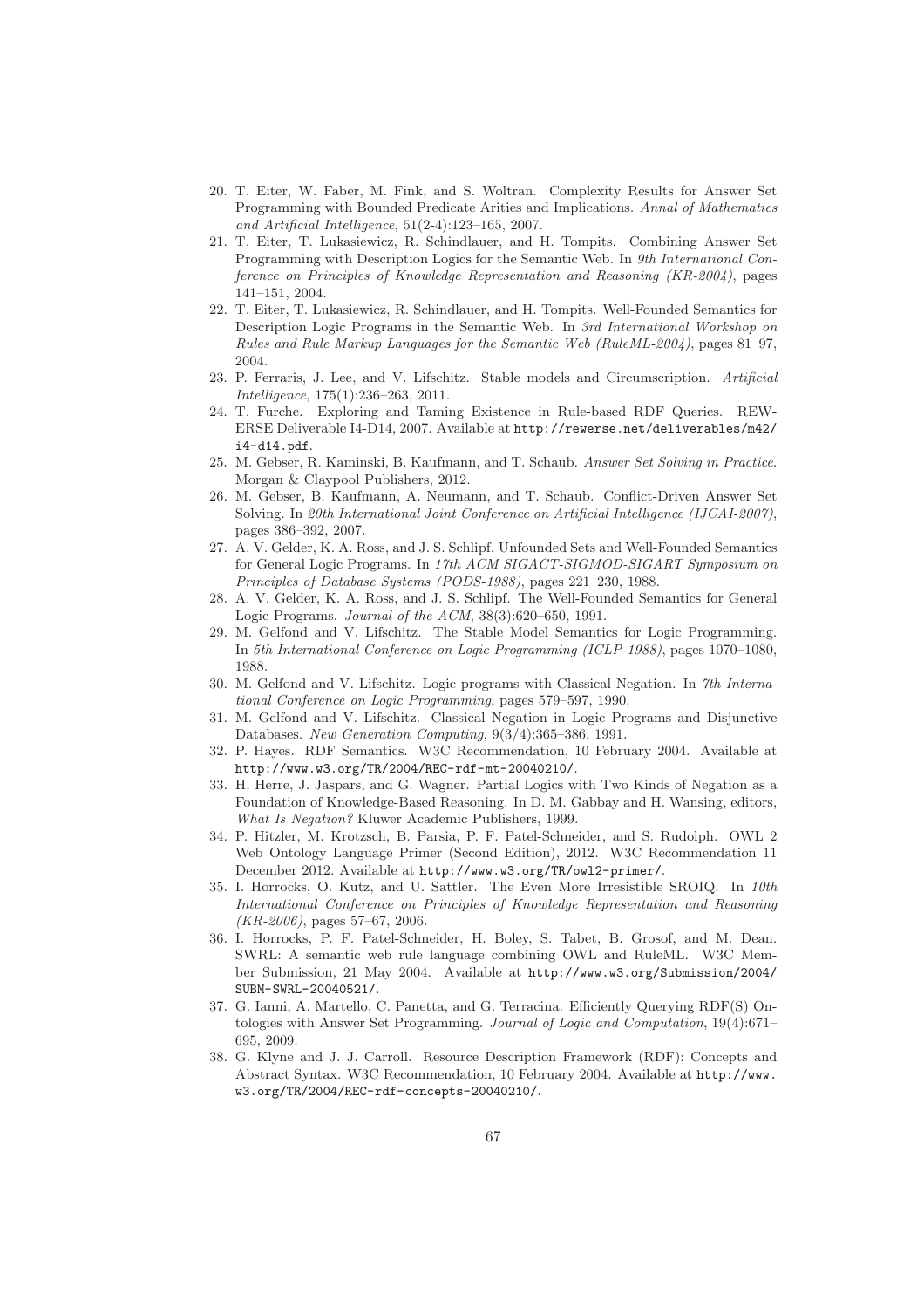- 39. M. Knorr, J. J. Alferes, and P. Hitzler. A Coherent Well-founded Model for Hybrid MKNF Knowledge Bases. In *18th European Conference on Artificial Intelligence (ECAI-2008)*, pages 99–103, 2008.
- 40. M. Krötzsch, S. Rudolph, and P. Hitzler. Description Logic Rules. In 18th European *Conference on Artificial Intelligence (ECAI-2008)*, pages 80–84, 2008.
- 41. J. Lee and Y. Meng. First-Order Stable Model Semantics and First-Order Loop Formulas. *Journal Artificial Intelligence Research (JAIR)*, 42:125–180, 2011.
- 42. N. Leone, G. Pfeifer, W. Faber, T. Eiter, G. Gottlob, S. Perri, and F. Scarcello. The DLV system for knowledge representation and reasoning. *ACM Transactions on Computational Logic*, 7(3):499–562, 2006.
- 43. A. Y. Levy and M. Rousset. Combining Horn Rules and Description Logics in CARIN. *Artificial Intelligence*, 104(1-2):165–209, 1998.
- 44. V. Lifschitz. Nonmonotonic databases and epistemic queries. In *12th International Joint Conference on Artificial Intelligence (IJCAI-1991)*, pages 381–386, 1991.
- 45. V. Lifschitz. Answer set programming and plan generation. *Artificial Intelligence*, 138(1-2):39–54, 2002.
- 46. V. Lifschitz. What Is Answer Set Programming? In *Proceedings of the Twenty-Third AAAI Conference on Artificial Intelligence, (AAAI-2008)*, pages 1594–1597, 2008.
- 47. J. W. Lloyd. *Foundations of Logic Programming (2nd edition)*. Springer-Verlag, 1987.
- 48. T. Lukasiewicz. A Novel Combination of Answer Set Programming with Description Logics for the Semantic Web. In *4th European Semantic Web Conference (ESWC-2007)*, pages 384–398, 2007.
- 49. V. Marek and M. Truszczyski. Stable models and an alternative logic programming paradigm. In *The Logic Programming Paradigm: a 25-Year Perspective*, pages 375–398. Springer-Verlag, 1999.
- 50. J. McCarthy. Applications of Circumscription to Formalizing Common-Sense Knowledge. *Artificial Intelligence*, 28(1):89–116, 1986.
- 51. J. Mei, Z. Lin, and H. Boley.  $\mathcal{ALC}_{\mathbb{P}}^u$ : An Integration of Description Logic and General Rules. In *First International Conference on Web Reasoning and Rule Systems (RR-2007)*, pages 163–177, 2007.
- 52. B. Motik and R. Rosati. A Faithful Integration of Description Logics with Logic Programming. In *20th International Joint Conference on Artificial Intelligence (IJCAI-2007)*, pages 477–482, 2007.
- 53. B. Motik and R. Rosati. Reconciling description logics and rules. *Journal of the ACM*, 57(5), 2010.
- 54. B. Motik, U. Sattler, and R. Studer. Query Answering for OWL-DL with Rules. In *3rd International Semantic Web Conference (ISWC-2004)*, pages 549–563, 2004.
- 55. S. Muñoz, J. Pérez, and C. Gutiérrez. Minimal Deductive Systems for RDF. In 4th *European Semantic Web Conference (ESWC-2007)*, pages 53–67, 2007.
- 56. I. Niemelä. Logic Programs with Stable Model Semantics as a Constraint Programming Paradigm. *Annals of Mathematics and Artificial Intelligence*, 25(3-4):241–273, 1999.
- 57. I. Niemelä and P. Simons. Smodels An Implementation of the Stable Model and Well-Founded Semantics for Normal LP. In *4th International Conference on Logic Programming and Nonmonotonic Reasoning (LPNMR-1997)*, pages 421–430, 1997.
- 58. C. M. Papadimitriou. *Computational complexity*. Addison-Wesley, 1994.
- 59. J. P´erez, M. Arenas, and C. Gutierrez. Semantics and complexity of SPARQL. *ACM Transanctions on Database Systems*, 34(3), Article 16 (45 pages), 2009.
- 60. E. Prud'hommeaux and A. Seaborne. SPARQL Query Language for RDF. W3C Recommendation, 15 January 2008. Available at http://www.w3.org/TR/rdf-sparql-query/.
- 61. R. Rosati. Towards Expressive KR Systems Integrating Datalog and Description Logics: Preliminary Report. In *Proc. of the 1999 Description Logic Workshop (DL-1999)*, pages 160–164, 1999.
- 62. R. Rosati. On the Decidability and Complexity of Integrating Ontologies and Rules. *Journal of Web Semantics*, 3:61–73, 2005.